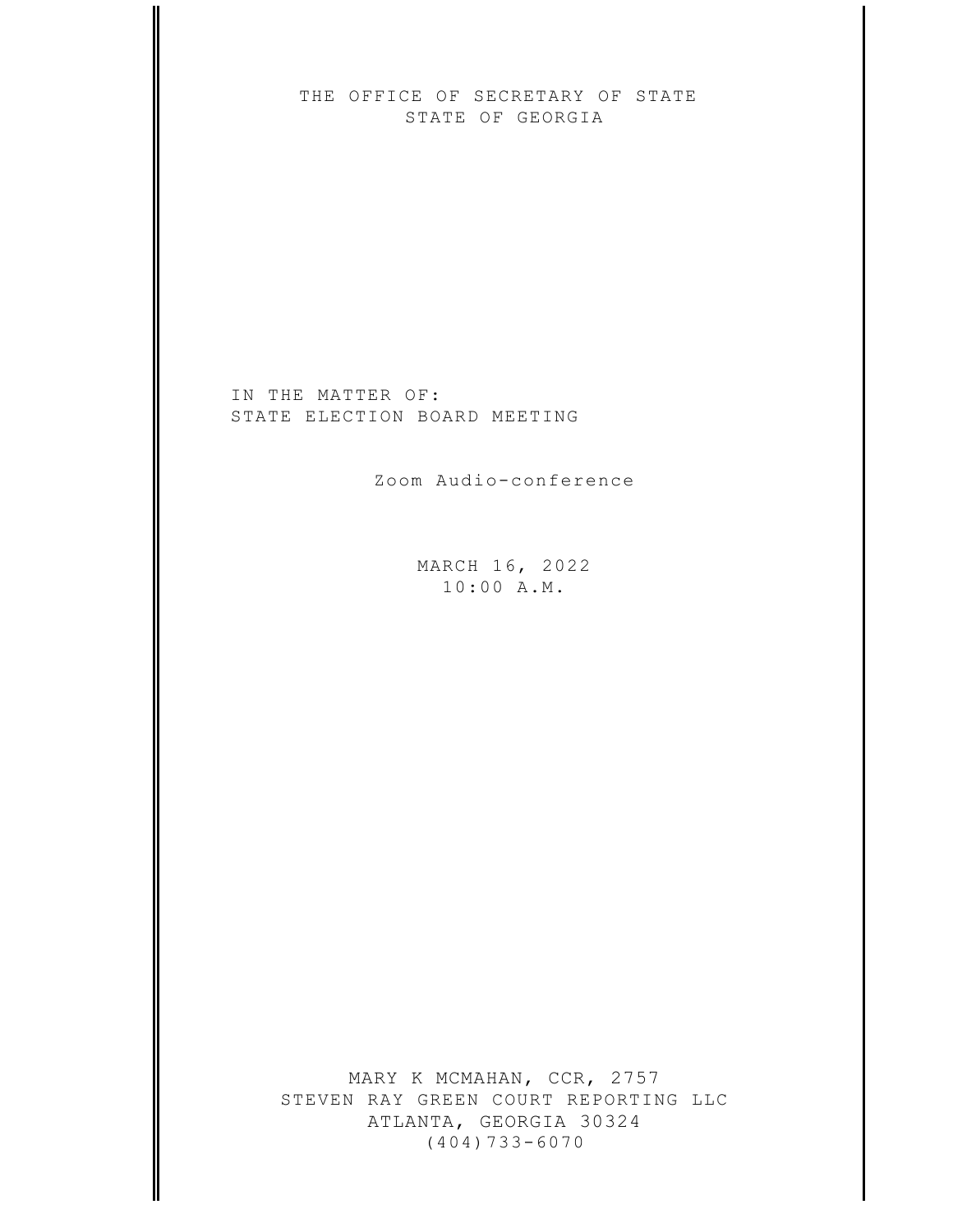## APPEARANCE OF THE PANEL

Matt Mashburn, Acting Chair Sara Tindall Ghazal Janice Johnston Ed Lindsey

## ALSO PRESENT:

Ryan Germany, General Counsel Maggie Haisty, Legislative Affairs Director Charlene McGowan, Assistant Attorney General James Callaway, Deputy Chief Investigator Vincent Zagorin, Investigator Paul Braun, Investigator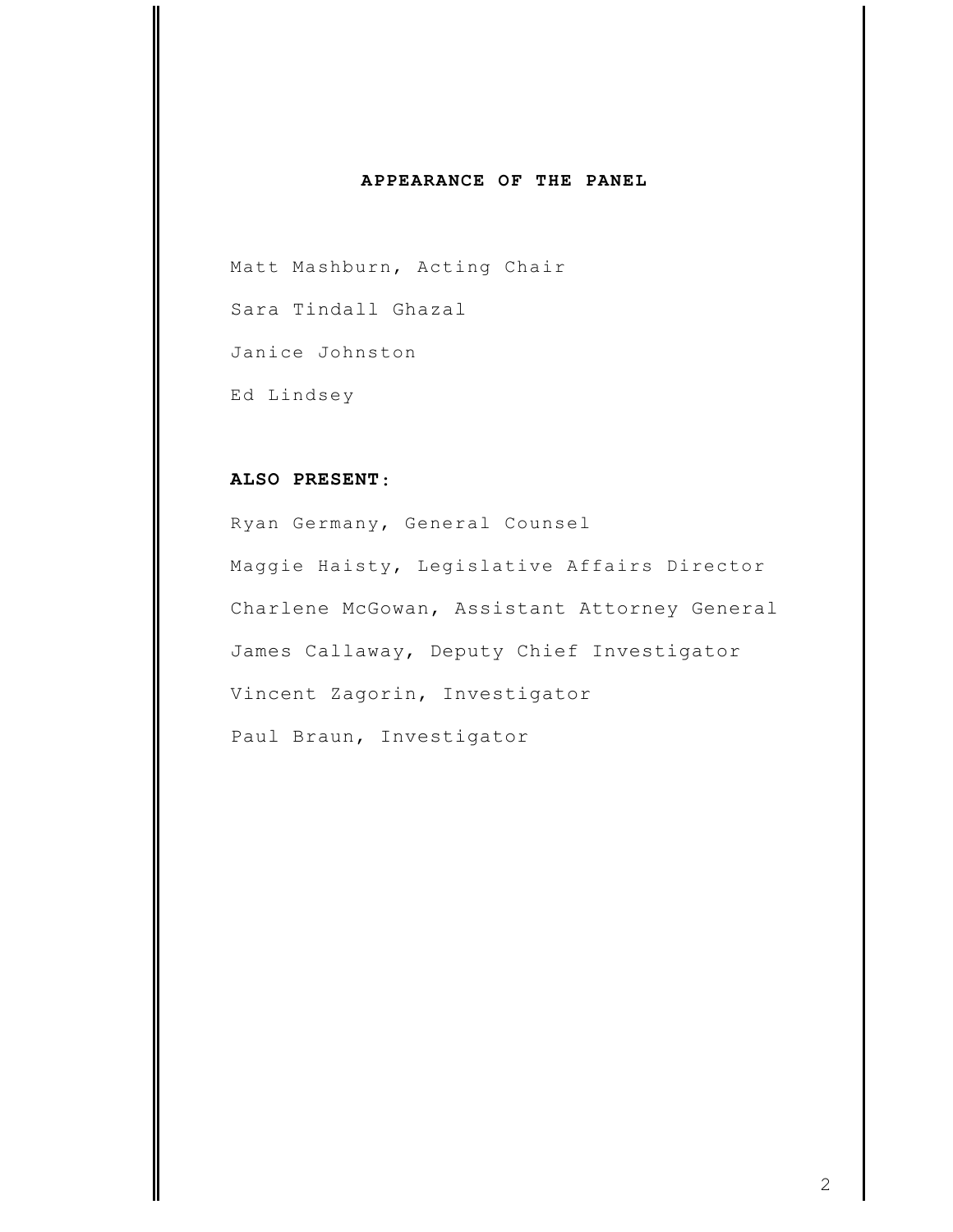Transcript Legend

(sic) - Exactly as said.

(ph) - Exact spelling unknown.

-- Break in speech continuity.

. . . Indicates halting speech, unfinished sentence or omission of word(s) when reading. Quoted material is typed as spoken.

## TABLE OF CONTENTS

| Attorney General Report108     |
|--------------------------------|
| Consent Orders111              |
| Consolidated Consent Orders111 |
| Final Orders114                |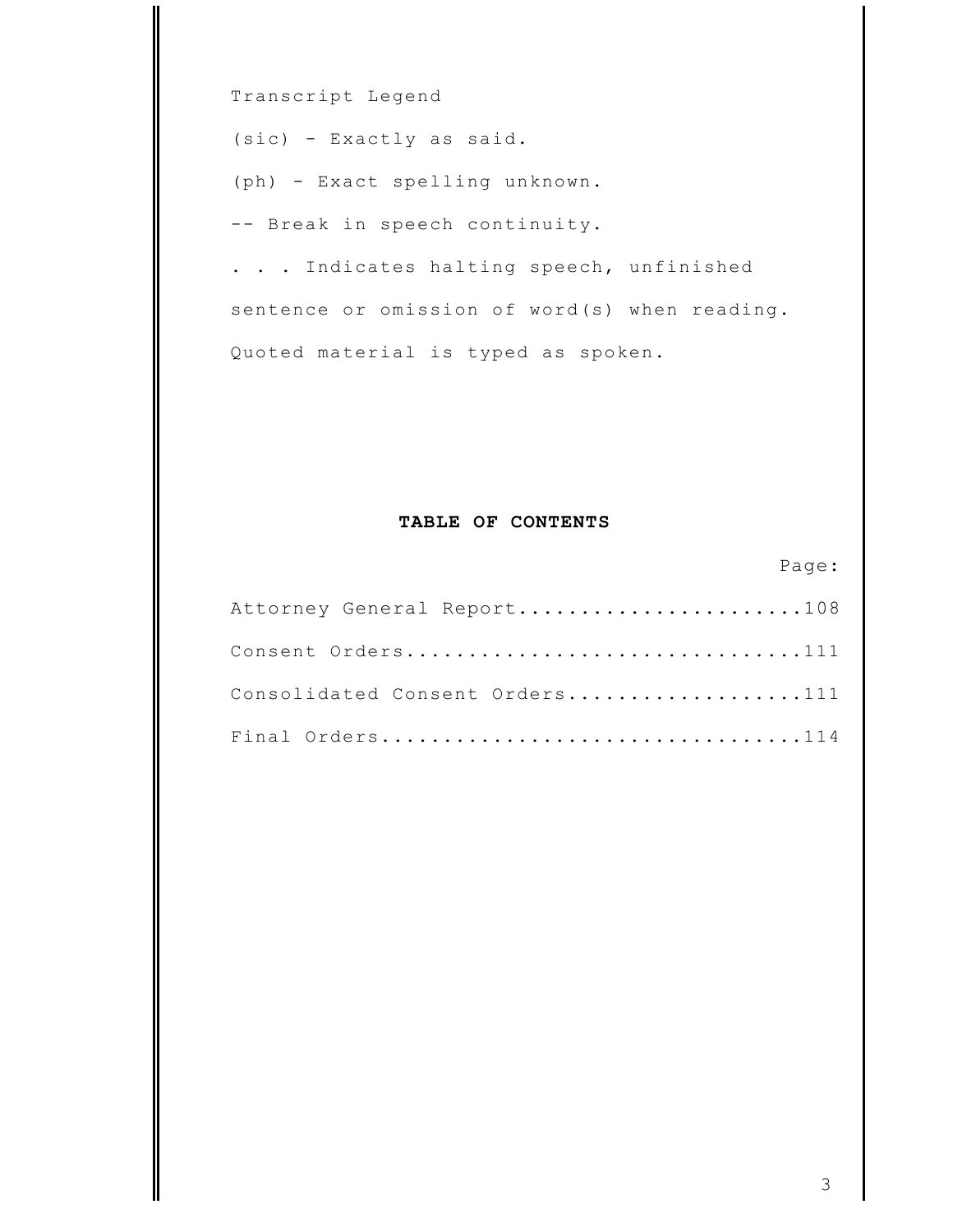PROCEEDINGS  $\mathbf{1}$ MR. MASHBURN: Welcome. This is the meeting 2 3 of the Georgia State Election Board. My name is Matt Mashburn. As the senior  $\overline{4}$ 5 member of the board, I will call the meeting to 6 order. And the first thing I'll do is call the  $\overline{7}$ roll in order to establish a quorum. I am here. 8 Matt Mashburn.  $\circ$ The next senior member is appointed by the  $10$ Democratic party. Sarah Tindall Ghazal. MRS. GHAZAL: Here.  $11$  $12$ MR. MASHBURN: The next junior member is Ed  $13$ Lindsey, appointed by the House. MR. LINDSEY: Here. 14 MR. MASHBURN: The next and our newest 15  $16$ member, Dr. Jan Johnston is appointed by the 17 Republican party. DR. JOHNSTON: Present. 18 19 MR. MASHBURN: So the entire board is here 20 and a quorum is present.  $21$ So the next thing on our agenda is to do our  $22$ invocation. And I'll invite our newest member to do the invocation if she'd like. 23  $24$ DR. JOHNSTON: Yes. Thank you. 25 (Invocation)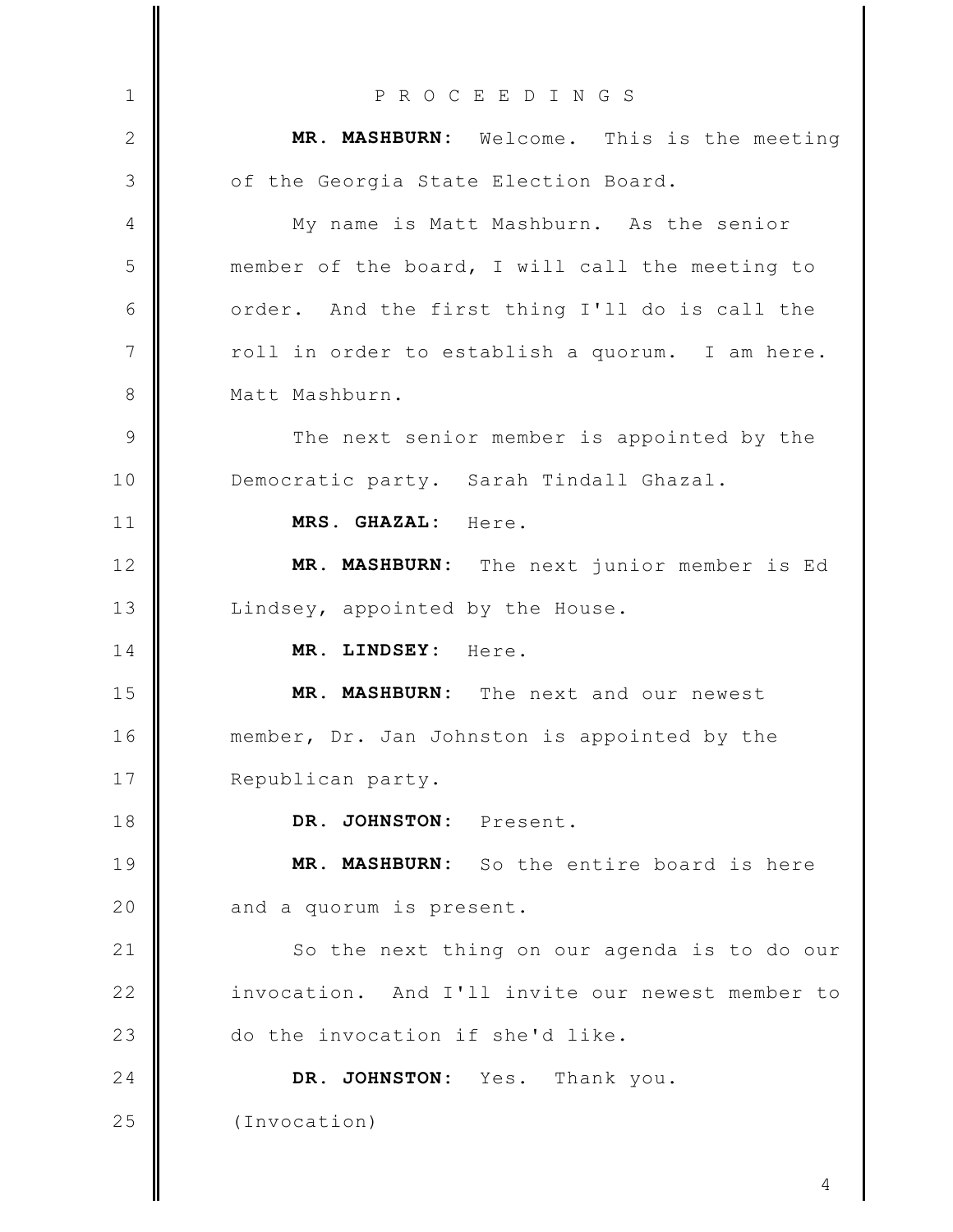MR. MASHBURN: And at this time I'll ask  $\mathbf{1}$  $\mathbf{2}$ those in attendance to stand and ask Dr. Johnston 3 if she'd like to lead the Pledge of Allegiance. (Pledge of Allegiance) 4 5 MR. MASHBURN: Thank you. Please be seated. 6 The next thing on our agenda is the election  $\overline{7}$ of the acting chair. 8 For those that don't follow this every 9 minute of every day, the vice chair was appointed 10 to the commissioner of the department of  $11$ administrative services and therefore ended her tenure of the board. And that left the board  $12$  $13$ without a vice chair and an acting chair. So the first thing on our agenda now is to 14 15 elect an acting chair. I will put my name in  $16$ nomination as acting chair simply because when I 17 was in seventh grade we asked our teacher if we 18 could vote for ourselves and the teacher said: 19 If you don't think you should do it, you 20 shouldn't be in nomination.  $21$ So are there any other nominations for  $22$ acting chair? Hearing none, I will call for a 23 All those in favor of Matt Mashburn being vote. 24 the active chair say aye. 25 THE BOARD MEMBERS: Aye.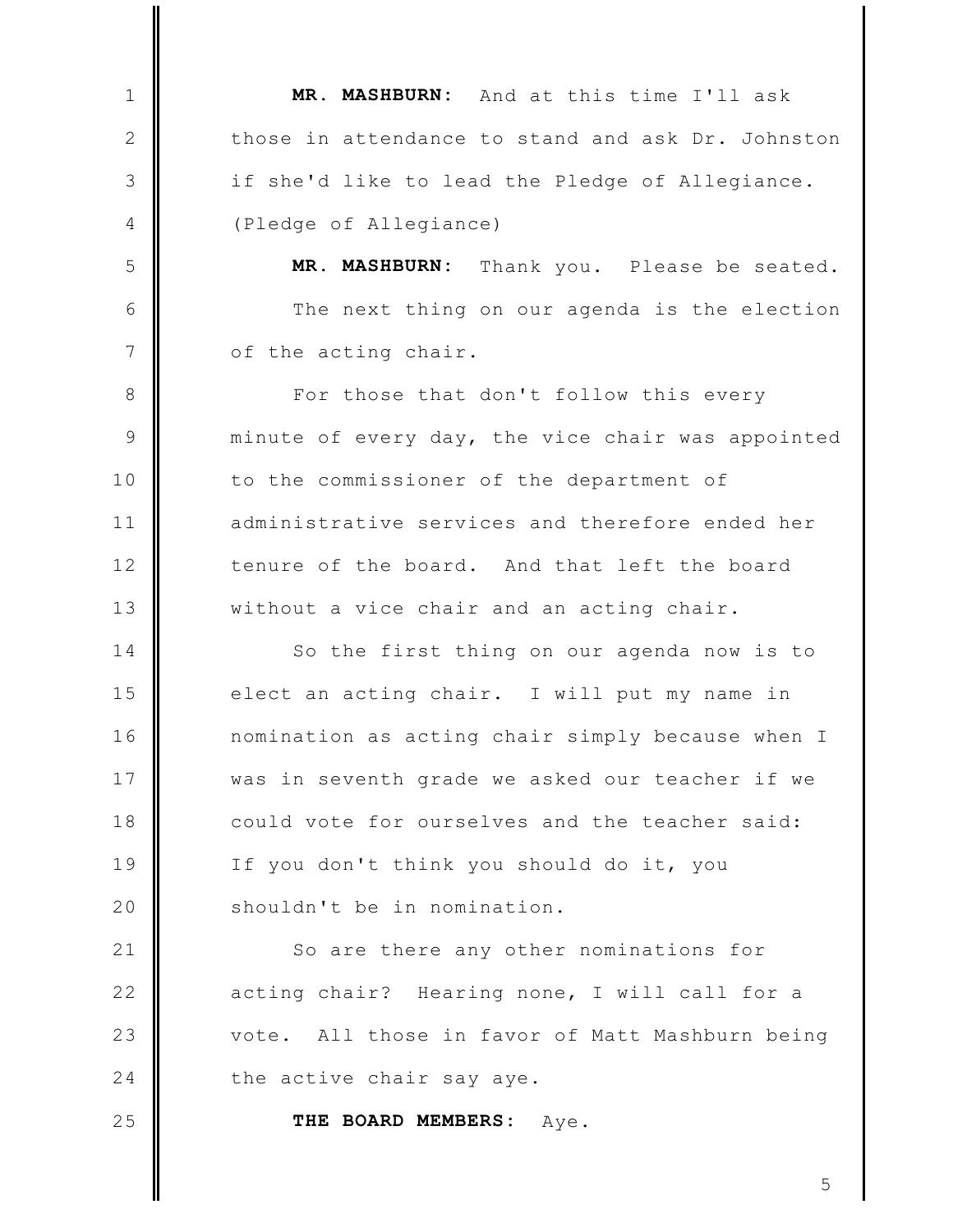MR. GERMANY: Needs to be a second.  $\mathbf{1}$ MR. MASHBURN: Oh, I'm sorry. Is there a --2 DR. JOHNSTON: 3 Second. MR. MASHBURN: Thank you, Dr. Jan Johnston.  $\overline{4}$ 5 Thank you, Ryan, for bringing that to my 6 attention.  $\overline{7}$ All those in favor say aye. 8 THE BOARD MEMBERS: Ave. MR. MASHBURN: All those opposed say nay. 9 Motion -- or the election carries, four zero.  $10$  $11$ The next item on the agenda is the introduction of the new members.  $12$  $13$ And I'd like to introduce the Honorable Ed Lindsey, the appointee of the House. 14 15 Anything you'd like to say? We welcome you, 16 but is there anything you'd like to say? 17 MR. LINDSEY: Well, thank you very much. 18 And I think we have a very full calendar here and 19 I know there's a lot of folks online who want to 20 hear some of the evidence, so I'll keep it short.  $21$ I'm very humbled that the Speaker and the House  $22$ have named me as a member of this committee. 23 And for those who are listening, I think I 24 speak for everyone that I've talked to on this 25 board. Our sole concern is that we make sure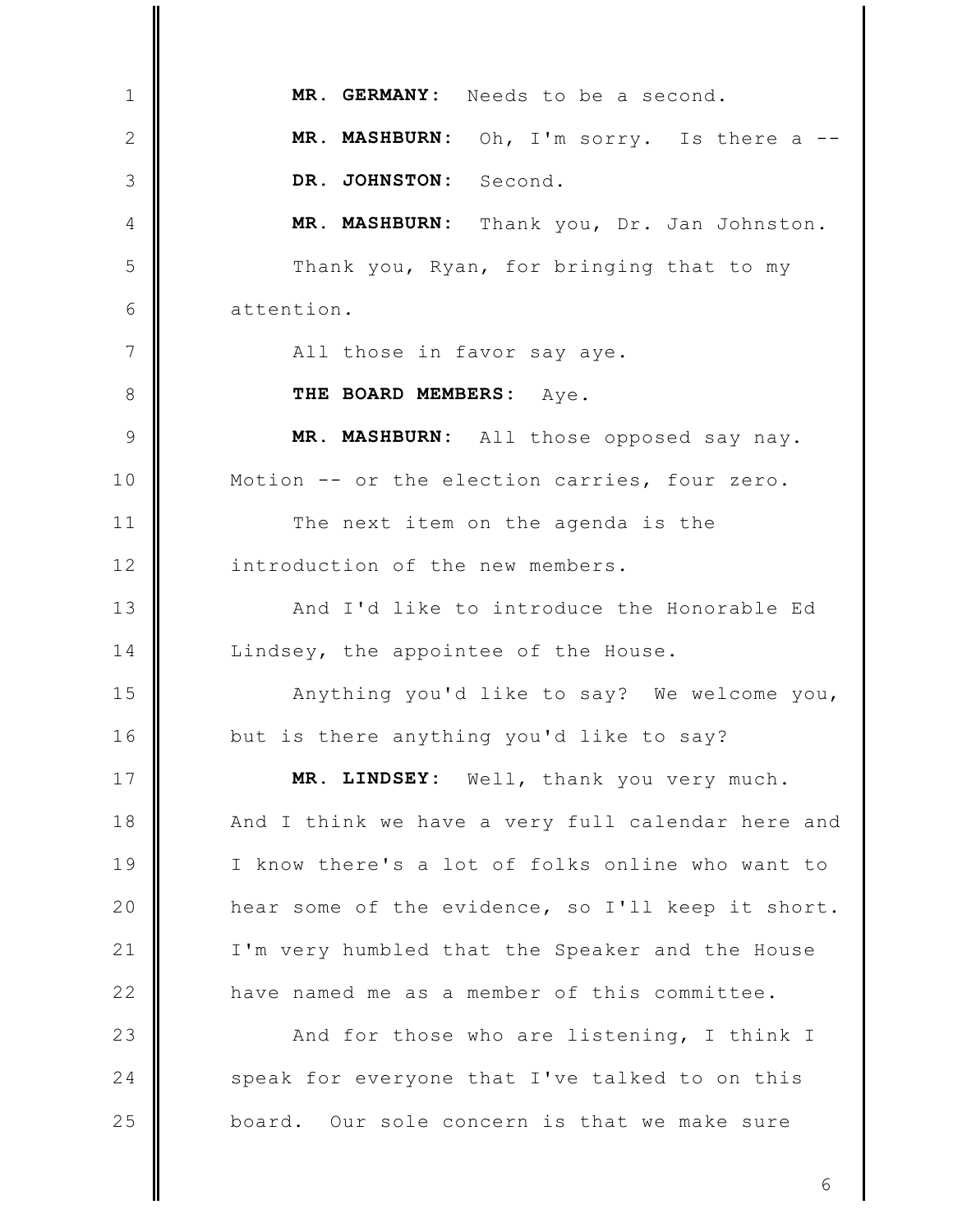that our elections in this state are open and  $\mathbf{1}$  $\mathbf{2}$ fair and transparent and that people in Georgia have confidence in the outcome because that's a 3 cornerstone of democracy as was stated so 4 5 eloquently by Dr. Johnston in prayer. 6 I thank you for having me and I look forward  $\overline{7}$ to working with everyone on the committee and on the staff. 8 MR. MASHBURN:  $\circ$ Welcome. Next I'll introduce our newest member,  $10$  $11$ Dr. Jan Johnston. And anything you'd like to  $12$ say? We welcome you to the board.  $13$ DR. JOHNSTON: Thank you. Well, let me 14 share a story with you. I started as a citizen 15 who had some free time and wanted to volunteer.  $16$ My interest and curiosity was working as a poll 17 watcher/monitor/observer in absentee ballot 18 processing. This experience was followed by 19 participation in as many aspects of the election 20 process as I could do from the grass-roots level.  $21$ These interests then broadened to  $22$ understanding the larger picture of elections 23 processing, operations, and conduct. Naturally  $24$ this led to a study of elections law, election 25 systems, and oversight of our elections.

 $\overline{7}$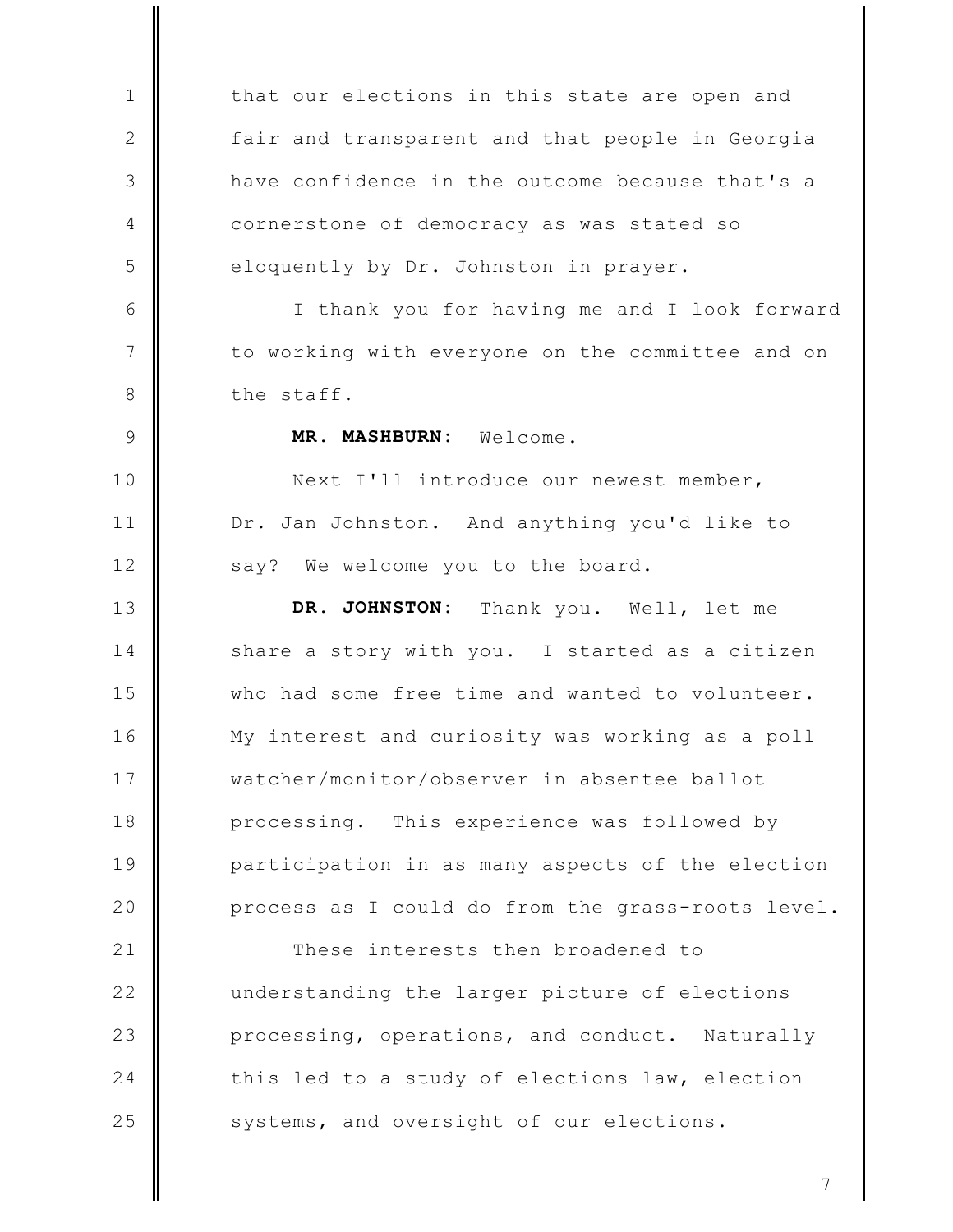Prior to this so-called free time, I had been a physician in the Atlanta community, serving and learning from colleagues and patients for over thirty-five years. Medicine is demanding, requiring dedication, advocacy, objectivity, critical-thinking, thoroughness, continual learning, and constant review and improvement.

 $\mathbf{1}$ 

2

3

 $\overline{4}$ 

5

6

 $\overline{7}$ 

8

 $\mathcal{Q}$ The practice of medicine may seem different than the administration of elections, however  $10$  $11$ both share a commitment to fair, ethical, legal,  $12$ and orderly conduct. Additionally, both provide  $13$ for uniform and nondiscriminatory standards, 14 whether for a patient or for an elector.

15 My special interests are (indiscernible)  $16$ maintenance for security and outside contracts, 17 absentee voting safequards security, and working toward the same requirements as in-person voting; 18 19 vulnerable elector advocacy and protection; 20 protection of election department from outside  $21$ influences, money, or manpower, partisan or  $22$ private, direct or indirect; ballot security and 23 voting systems.

24 Thank you for your time. I look forward to 25 working with each of you and to guard the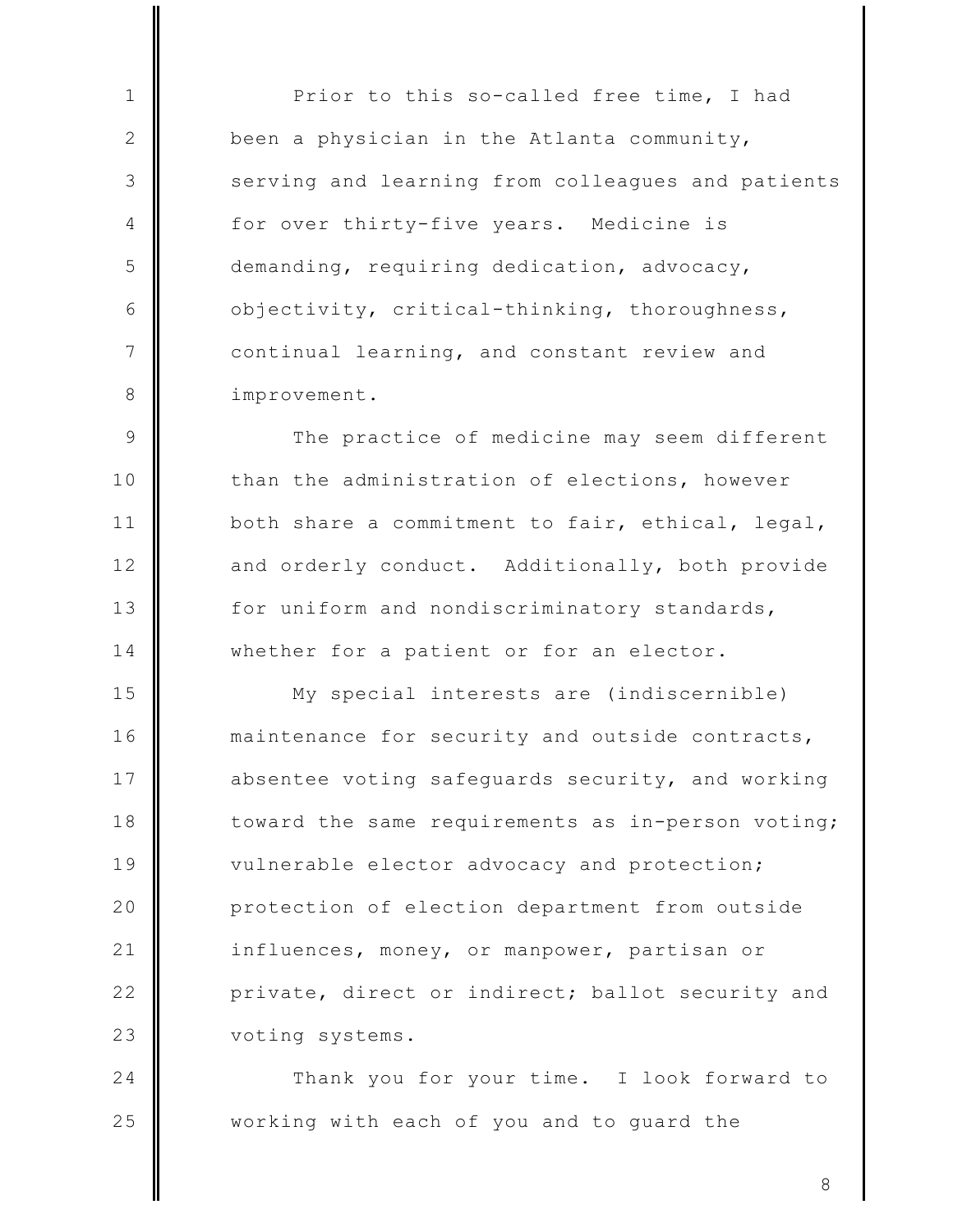election process every step of the way so the  $\mathbf{1}$  $\mathbf{2}$ outcome is a trusted successive entry. MR. MASHBURN: Welcome. We welcome you to 3 the board. 4 5 The next item on our agenda is the approval 6 of the board minutes. The board has had a  $\overline{7}$ package delivered to them and made available. Has everyone studied it in sufficient detail 8 9 that they are ready to consider a motion to approve the board minutes?  $10$  $11$ MRS. GHAZAL: I so move. MR. MASHBURN: Sara Ghazal has made the  $12$  $13$ motion. Is there a second? MR. LINDSEY: Second. 14 MR. MASHBURN: Ed Lindsey has seconded. 15 All  $16$ those in favor say aye. 17 THE BOARD MEMBERS: Aye. 18 MR. MASHBURN: All those opposed? 19 So the minutes are approved unanimously. 20 The next item is we move to public comment.  $21$ The time for public comment is two minutes. We  $22$ should have a timer set up. And so the excellent 23 staff here -- the board has no staff and no  $24$ budget, so we rely heavily on the secretary of 25 state's staff. And the secretary of state has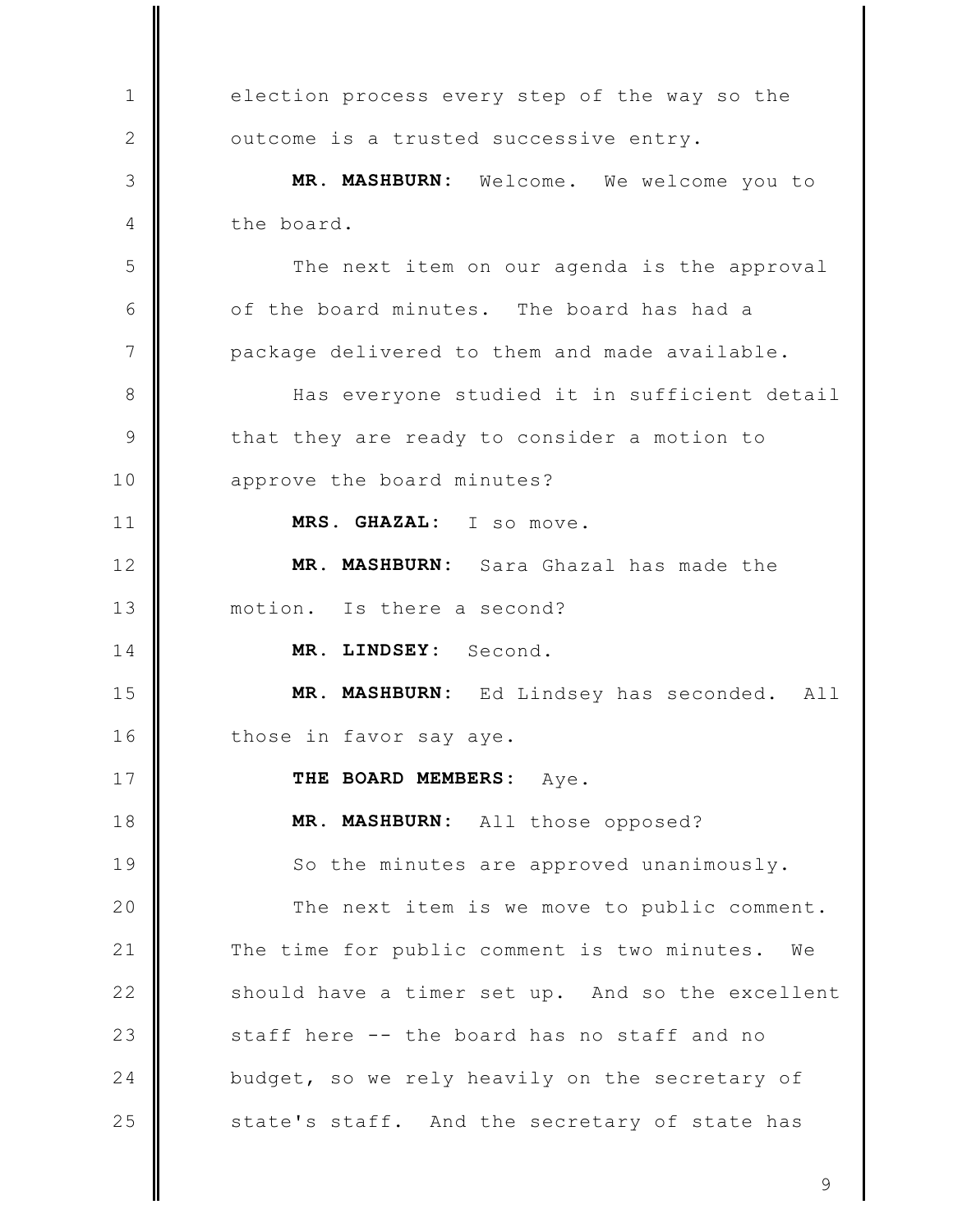made excellent staff available to us and we thank them for all their hard work and their participation.

 $\mathbf{1}$ 

 $\mathbf{2}$ 

3

 $\overline{4}$ 

5

6

 $\overline{7}$ 

8

9

 $11$ 

So we'll let y'all run the -- one of the things they do is they set up how people sign up, and so we let them control that -- and let you announce the first speaker.

MS. HAISTY: All right. Our first person signed up for public comment is Lindsey Favero.  $10$ MR. MASHBURN: Are you there? Lindsey? MS. FAVERO: Hi. Lindsey's here. Good -- $12$ MR. MASHBURN: We can hear you. Please go  $13$ ahead.

 $14$ MS. FAVERO: Good morning. My name is 15 Lindsey Favero and I'm a resident of Cobb County.  $16$ I encourage the state election board to support counties, including Fulton, with running free and 17 18 fair elections and help them prepare for the 19 upcoming primary and general election.

20 The performance review could threaten local  $21$ control of Fulton County which is the county with  $22$ the most voters of color. And last fall a state 23 monitor found no evidence of dishonesty or fraud.  $24$ And claims of fraud are driven by misinformation 25 campaigns. Local control of election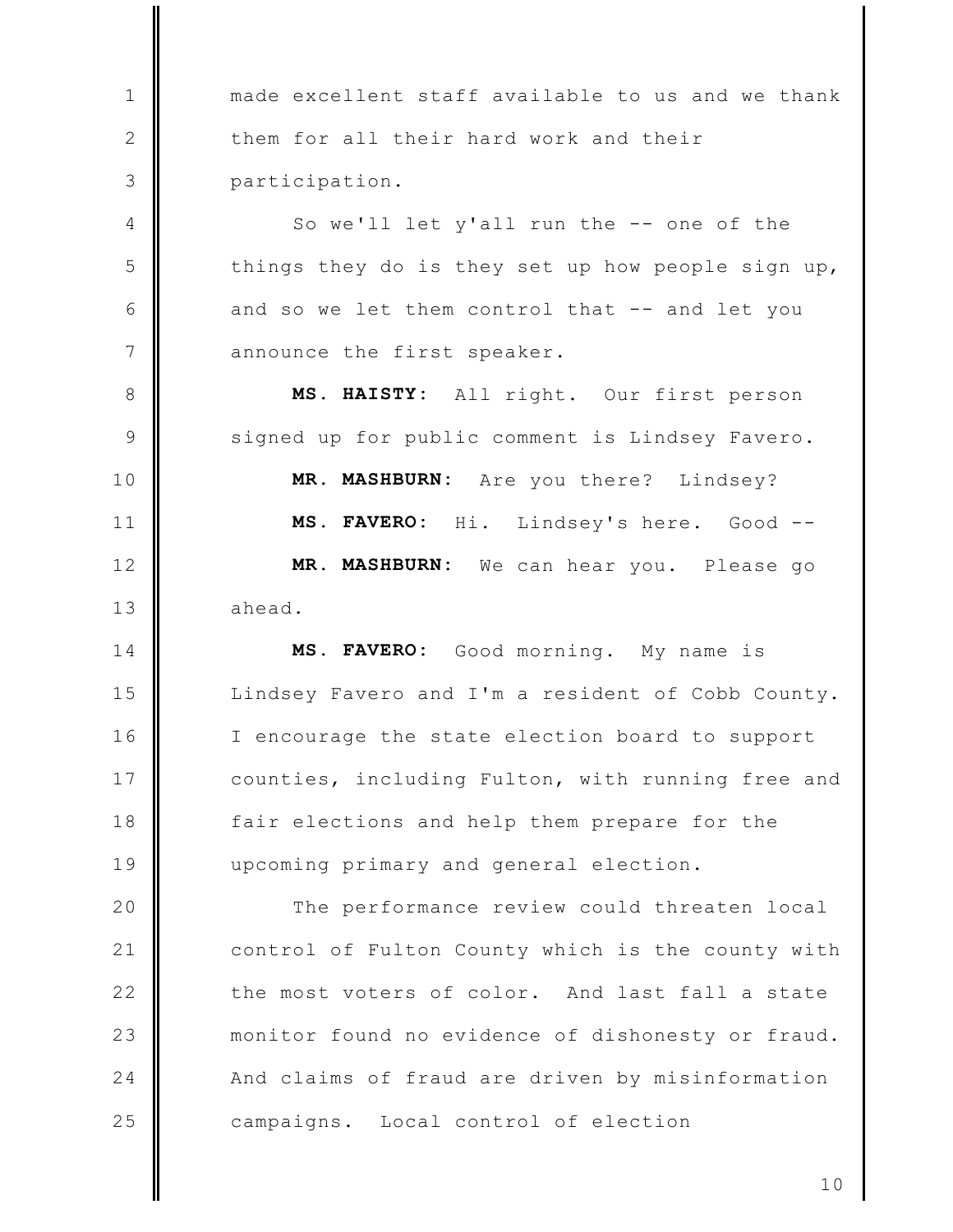administration should not be taken away from  $\mathbf{1}$ 2 Fulton County or any other county. And instead 3 of entertaining partisan misinformation, the state election board should focus its time and  $\overline{4}$ 5 energy on ensuring every county has resources and 6 support to enable every registered voter to  $\overline{7}$ exercise their freedom to vote in all twenty-two election -- all 2022 elections. 8  $\mathcal{Q}$ And that's all. Thank you all for your  $10$ time. MR. MASHBURN: Thank you for your comment.  $11$  $12$ The next speaker?  $13$ MS. HAISTY: The next speaker is Dr. Ngina 14 Sydney Jemmott. 15 DR. JEMMOTT: Good morning.  $16$ MR. MASHBURN: Please go ahead. We can hear 17 you. 18 DR. JEMMOTT: Okay. Okay. My name is 19 Dr. Ngina Sydney Jemmott, and I've been a 20 resident of Fulton County for ten years.  $21$ The state election board should focus its  $22$ time and energy on ensuring every one of 23 Georgia's 159 counties has the resources and 24 support needed to enable every eligible 25 registered voter to exercise their freedom to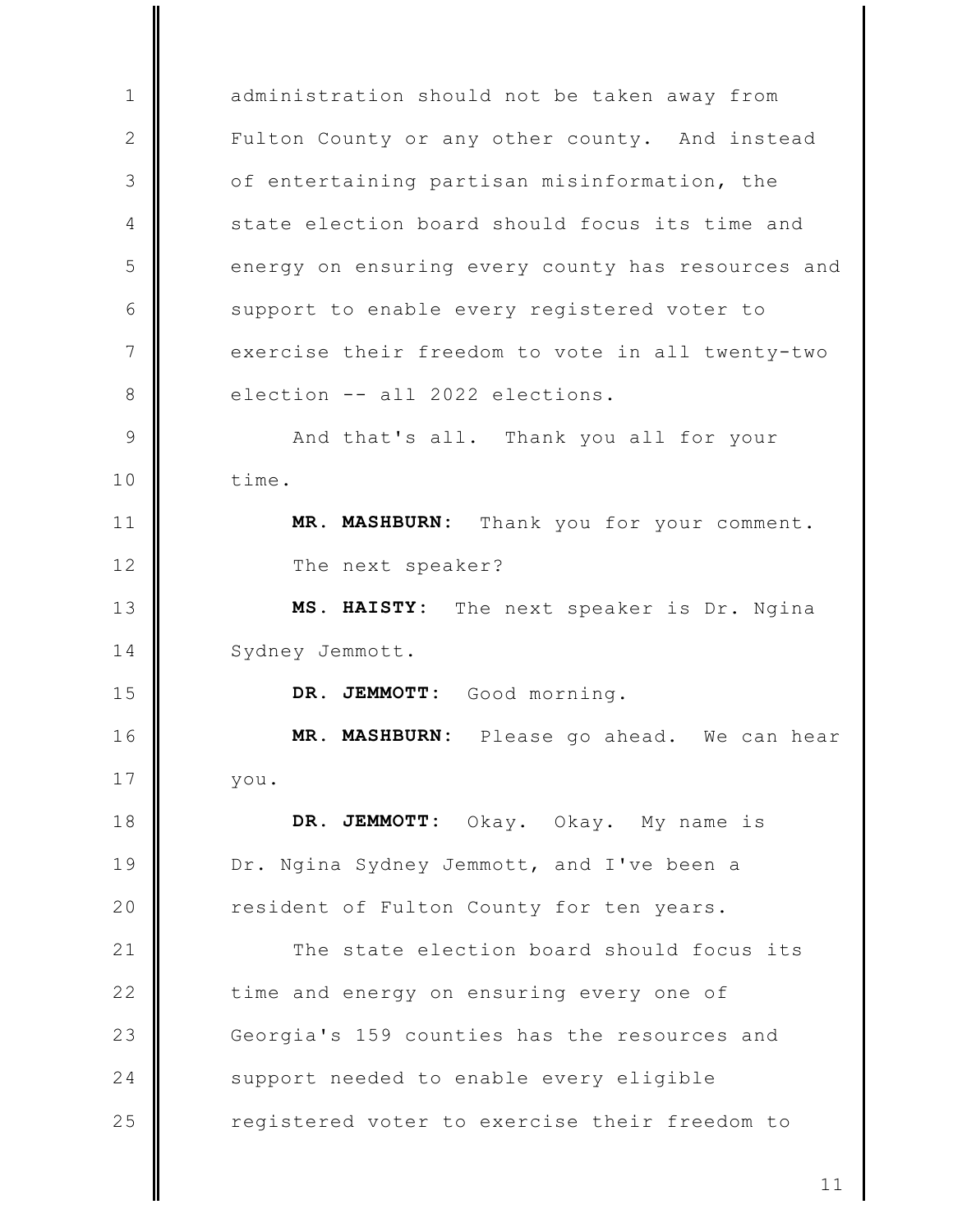vote in all of the 2022 elections. Rather than  $\mathbf{1}$  $\mathbf{2}$ helping counties prepare for the upcoming primary 3 general election, the state election board is entertaining a performance review board. From  $\overline{4}$ 5 the start, advocates warned a performance review board could threaten local control of Fulton 6  $\overline{7}$ County which is the county in Georgia with the 8 most voters of color. The state election board should not serve as  $\mathcal{Q}$  $10$ a partisan-fueled obstacle. Irrespective of what  $11$ the Fulton County Review Board recommends, I  $12$ encourage the state election board to support  $13$ counties like Fulton in their endeavor to run  $14$ free and fair elections. 15 Thank you for your time.  $16$ MR. MASHBURN: Thank you. 17 Our next speaker? MS. HAISTY: Our next speaker is Kent Buis. 18 19 You're allowed to speak now. 20 **MR. MASHBURN:** Please go ahead. MR. BUIS: Good morning. My name is Kent  $21$  $22$ Buis  $--$ 23 MR. MASHBURN: We can hear you.  $24$ MR. BUIS: All right. My name is Kent Buis 25 and I'm a resident of Cobb County.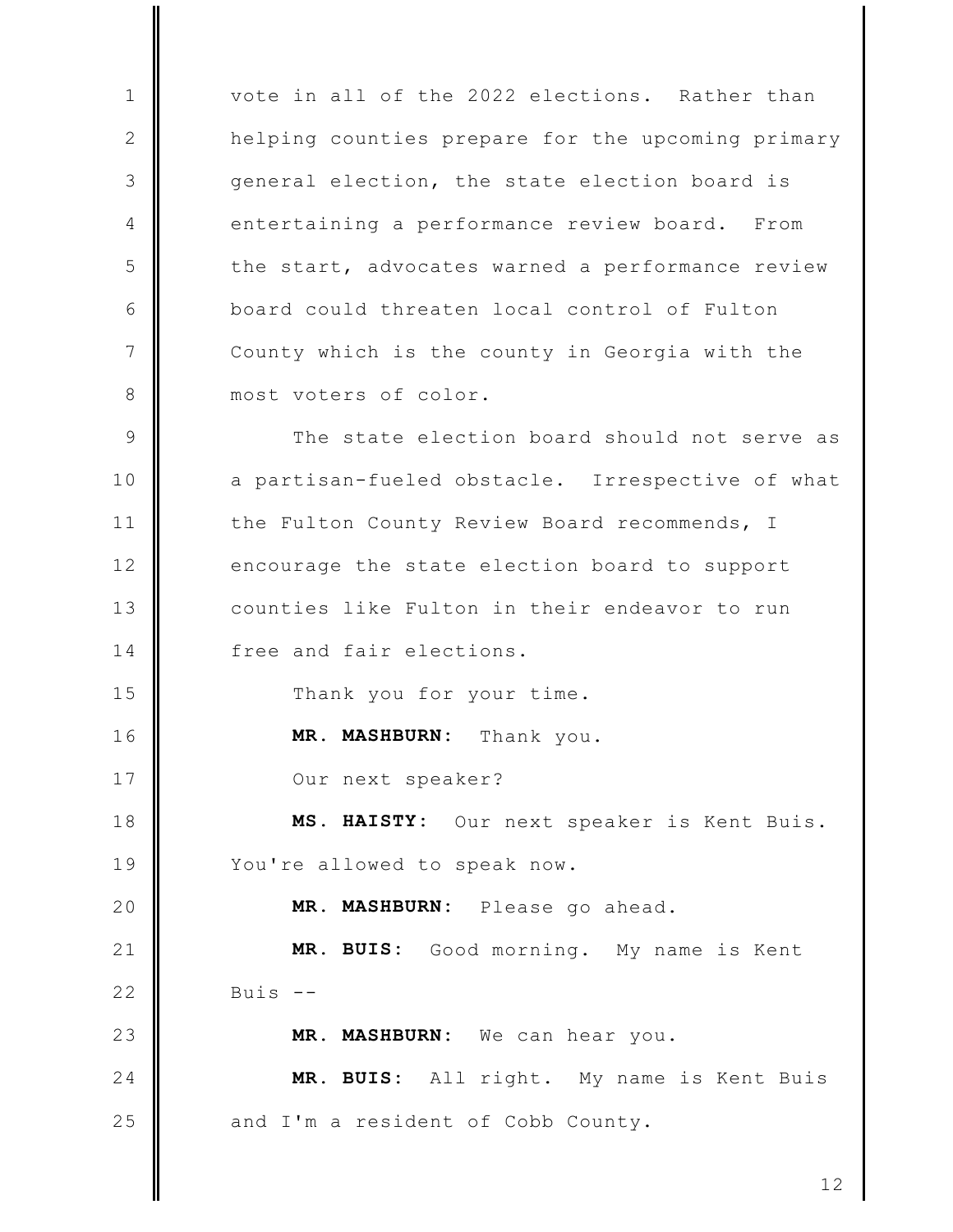Instead of helping counties to prepare for the upcoming primary and general election, the state election board is entertaining a performance review board that could threaten the local control of Fulton County over its own elections. Whatever the Fulton Review Board recommends, I encourage the state election board to support counties like Fulton in their endeavor to run free and fair elections.

The current trends in Georgia, making it  $10$  $11$ harder to vote and easier to carry a gun, must be reversed. The state election board should focus  $12$ 13 its time and energy on ensuring every one of our  $14$ hundred and fifty-nine counties has the resources  $15$ and support needed to enable every eligible 16 registered voter to exercise their freedom to 17 vote in all of the 2022 elections.

Thank you.

 $\mathbf{1}$ 

 $\mathbf{2}$ 

3

 $\overline{4}$ 

5

6

 $\overline{7}$ 

8

 $\mathcal{Q}$ 

18

20

19 MR. MASHBURN: Thank you.

Next speaker?

 $21$ The next speaker is Naomi Bock. MS. HAISTY:  $22$ MR. MASHBURN: Naomi Bock, please proceed. 23 DR. BOCK: Thank you. Can you hear me?  $24$ MR. MASHBURN: We can hear you. Please 25 proceed.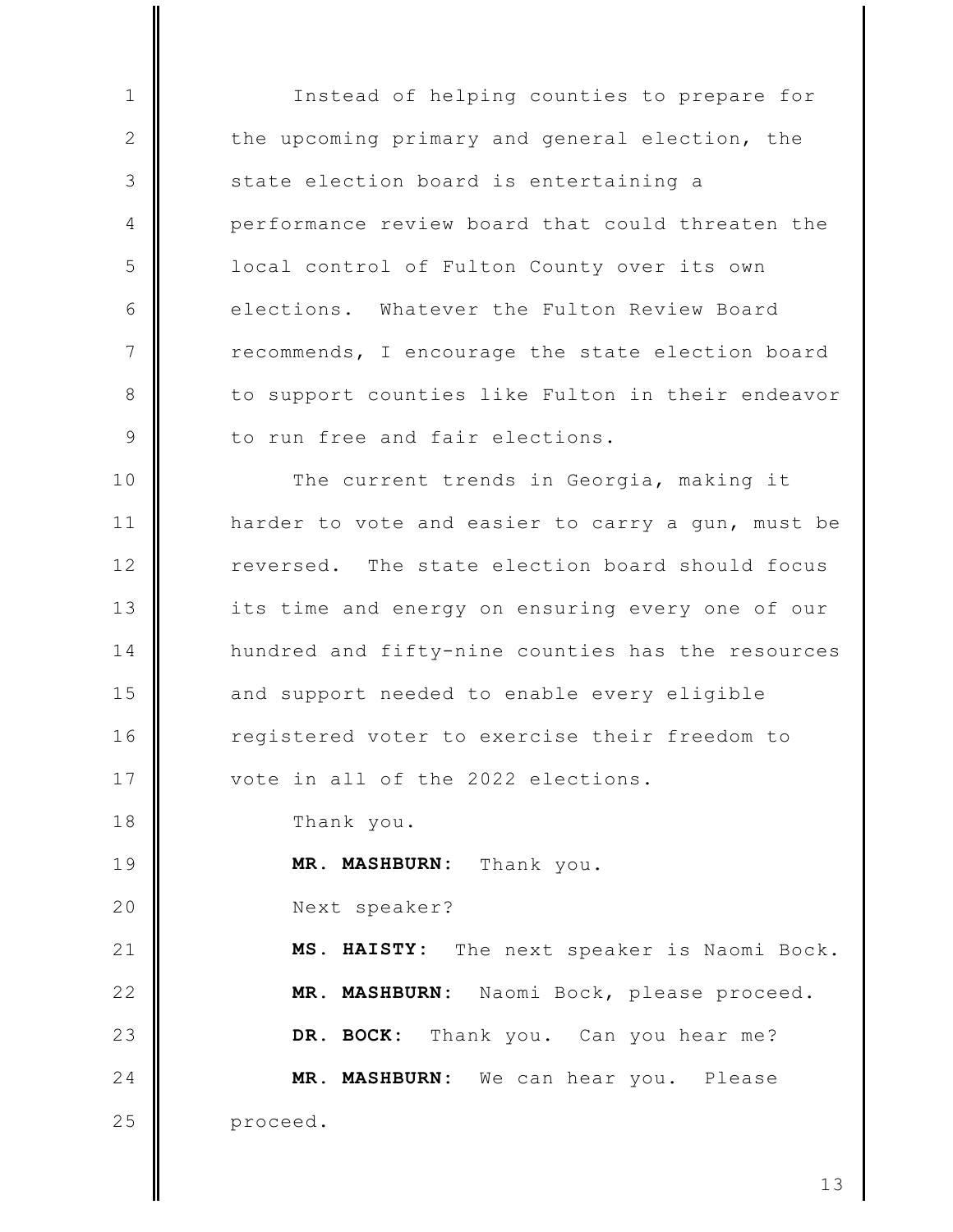DR. BOCK: Thank you. My name is Dr. Naomi  $\mathbf{1}$  $\mathbf{2}$ Bock. I am a resident of DeKalb County where I 3 went to elementary school a few years back.  $\overline{4}$ I urge the board to focus its time and energy on ensuring every one of our 159 counties 5 6 has the resources and support needed to enable  $\overline{7}$ every one of our eligible registered voters to 8 exercise their freedom to vote in all of the twenty-two -- 2022 elections.  $\circ$ 10 Thank you.  $11$ MR. MASHBURN: Thank you.  $12$ Next speaker?  $13$ MS. HAISTY: Our next speaker is Patty  $14$ Pflum. Give me one second to ... you should be 15 able to unmute now.  $16$ MR. MASHBURN: Patty Pflum? 17 MS. PFLUM: Can you hear me? 18 MR. MASHBURN: Yes, we can hear you. Please 19 proceed. 20 MS. PFLUM: I'm a resident of Fulton County.  $21$ I tried to follow the counting of votes in the  $22$ 2020 election and all of the things that happened 23 after the election. And I have seen no evidence  $24$ that there are any significant problems with the 25 Fulton County system.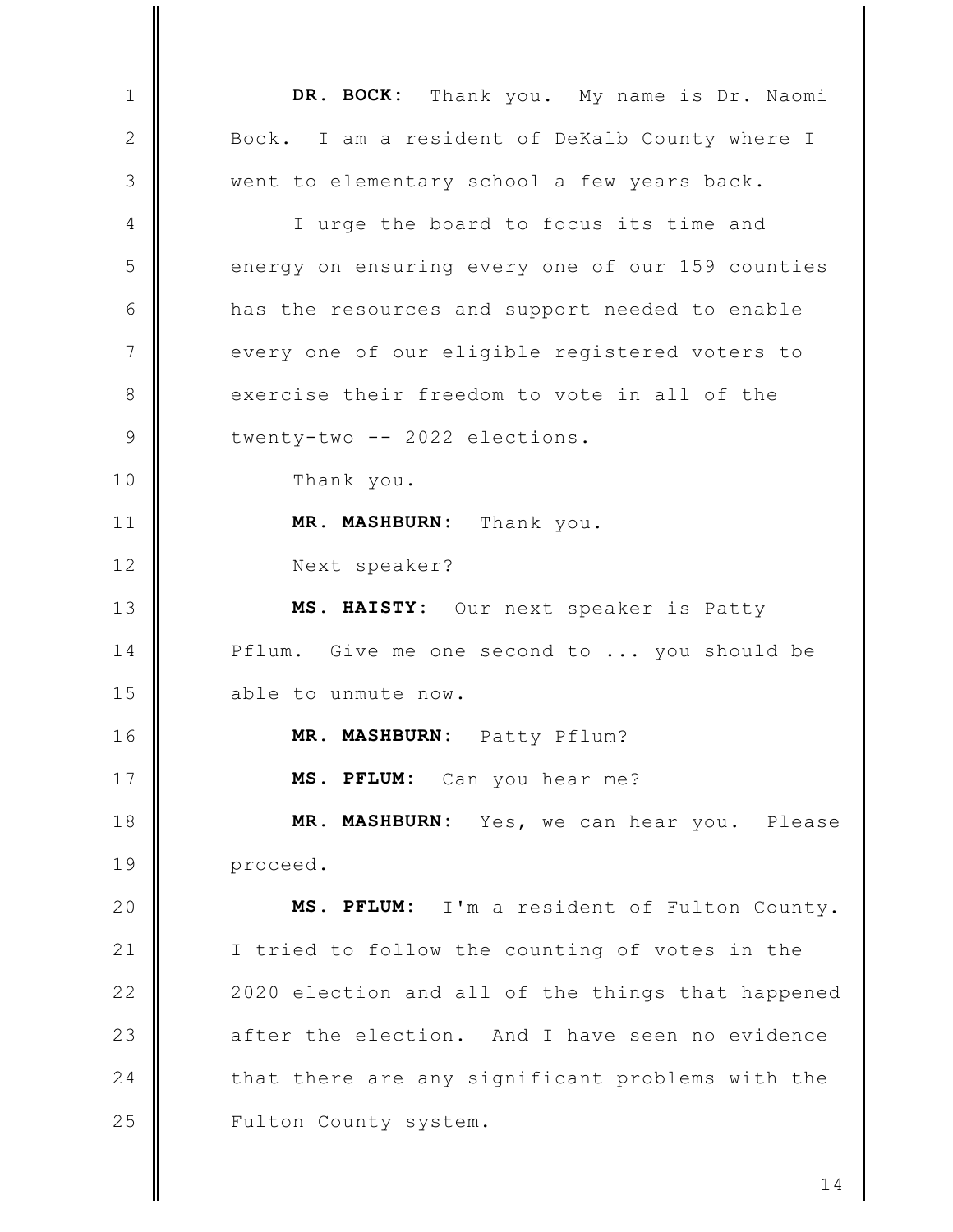I was glad to hear Dr. Jan Johnston say in  $\mathbf{1}$  $\mathbf{2}$ her introduction that she is a doctor. And the 3 idea of a Fulton review board and potential takeover by the state reminds me of a doctor 4 5 prescribing a -- prescribing something to cure a 6 disease that the patient doesn't have.  $7\phantom{.0}$ I hope that the state board of elections will wait until there is solid factual evidence 8  $\circ$ of election fraud before they decide to review  $10$ any county's systems and take it over.  $11$ Thank you. MR. MASHBURN:  $12$ Thank you for your comment.  $13$ The next speaker?  $14$ MS. HAISTY: Our next speaker is Opal Baker. 15 MR. MASHBURN: Opal Baker?  $16$ MS. BAKER: Yes. Good morning. My name is 17 Opal Baker and --MR. MASHBURN: We can hear you. 18 19 MS. BAKER: -- I'm a resident -- okay.  $I'$ m 20 a resident of Fulton County. As a Georgia voter,  $21$ I am really fed up and really extremely anxious  $22$ about the direction that voter rights has taken 23 in Georgia and I feel under attack by the  $24$ legislature in this state. And I'm very confused 25 about why this board is wasting valuable time and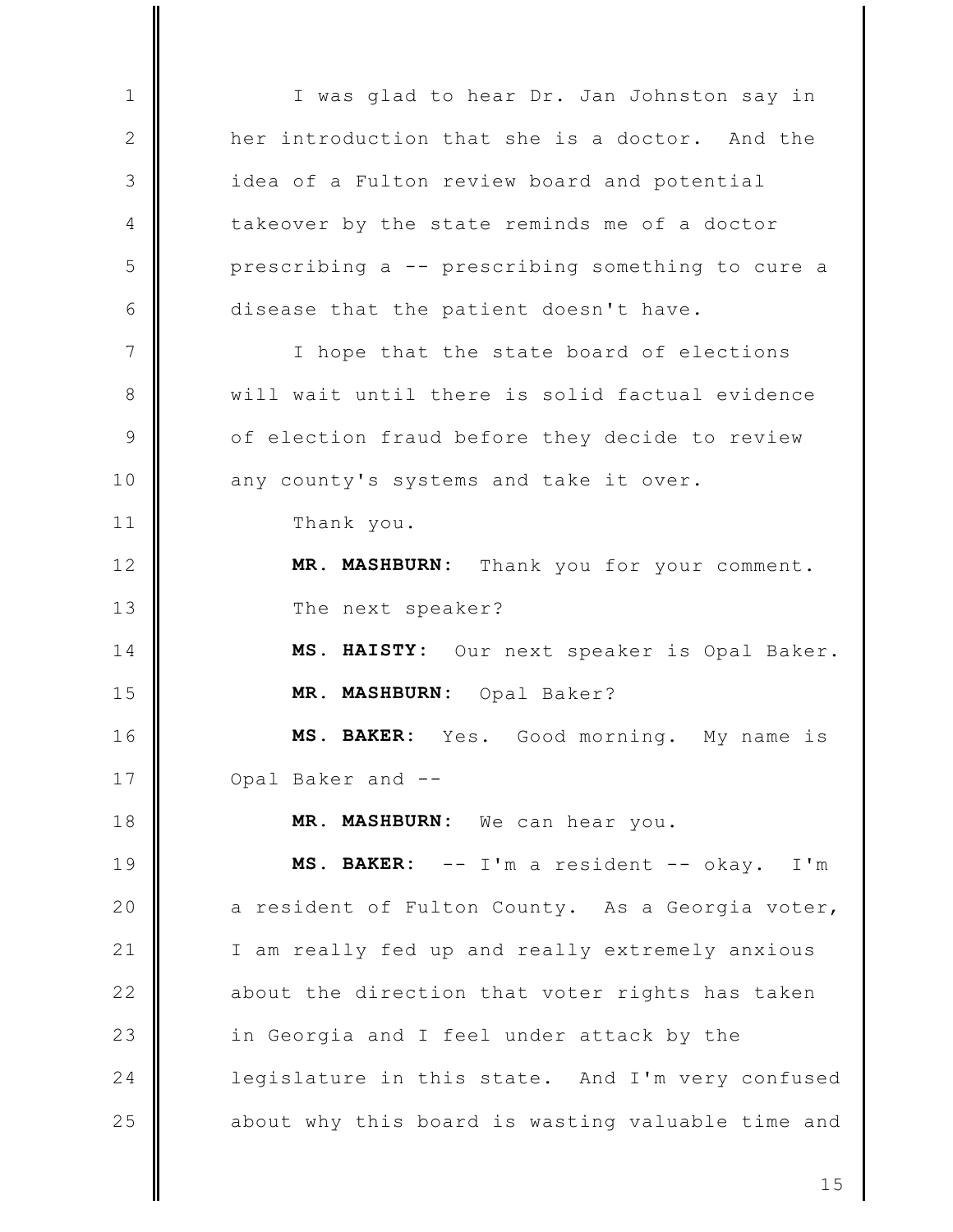resources on the farce of a performance review board for elections officials.

 $\mathbf{1}$ 

2

3

 $\overline{4}$ 

5

6

 $7\phantom{.0}$ 

8

9

 $10$ 

 $11$ 

And why is Fulton County such a priority for this nonsense? It is not lost on me that Fulton County has the highest population of eligible registered voters of color. Your attention should be focused on the upcoming primary and the general elections and making sure that all of our counties have the support and resources that they need to help voters exercise their right to vote in free and fair elections.

 $12$ Fulton County needs your help, not your  $13$ harassment. Since petty Republican politics has 14 made it harder for -- to vote by mail for 15 Georgians -- voters have to have -- put their  $16$ lives and livelihood at risk to come out to vote. 17 In case you've forgotten, we're still in a 18 pandemic and we -- and you should be helping all 19 our counties prepare to get voters safely through 20 the polls and to cast their -- our ballots in a  $21$ safe manner and in a safe environment.

 $22$ Many of us are terrified about standing in 23 line for long periods around people we don't know 24 because our polling stations are understaffed, 25 underequipped, underresourced, and overworked.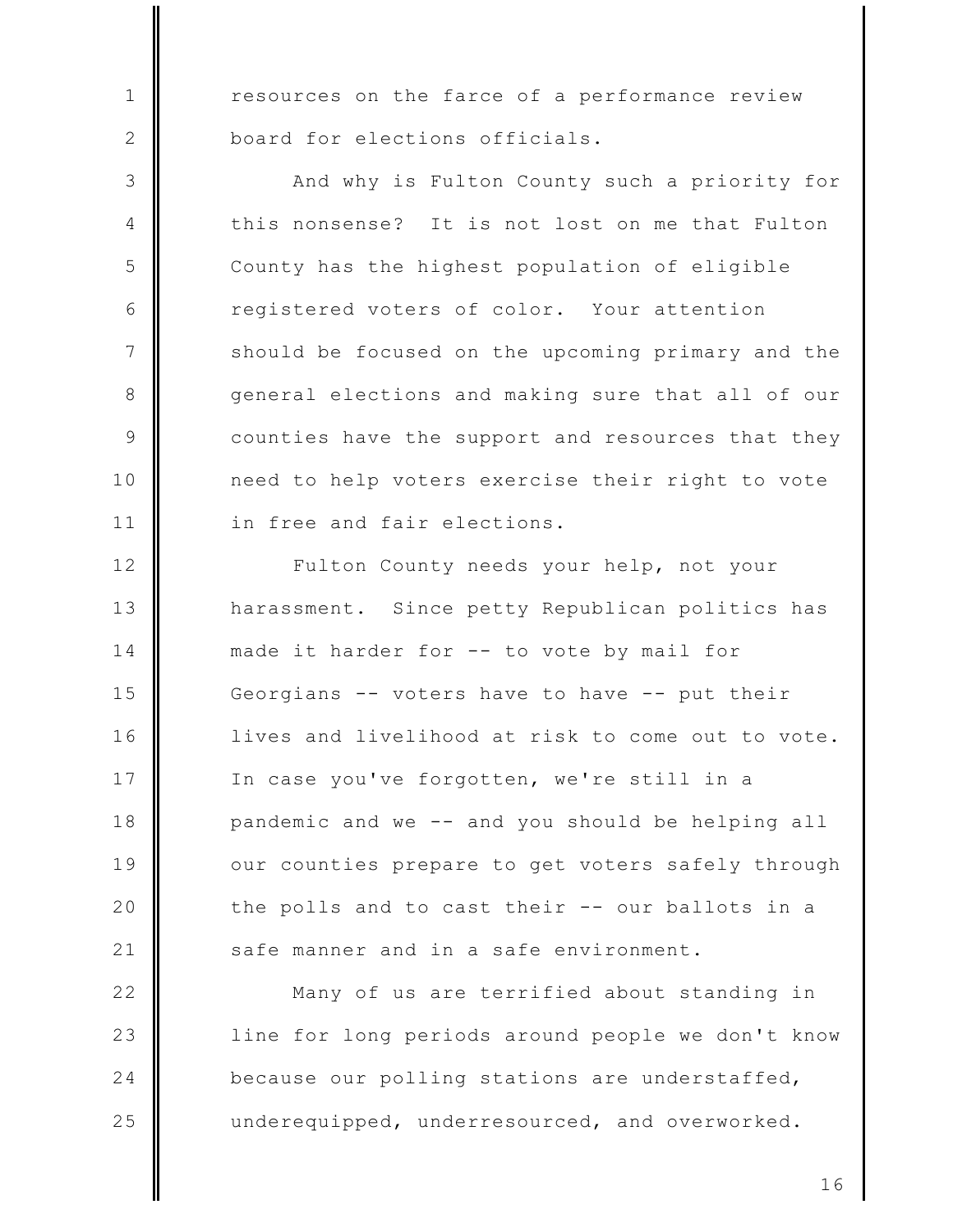Please stop the nonsense. Just stop -- just  $\mathbf{1}$  $\mathbf{2}$ stop and get rid of the ridiculous petty things that make it harder for our elections workers and 3  $\overline{4}$ support all of our counties, all of our counties 5 including Fulton, with the resources needed to 6 ensure free and fair elections for all eligible  $7\phantom{.0}$ and registered voters. 8 Thank you. MR. MASHBURN: Thank you for your comment.  $\mathcal{Q}$  $10$ Next speaker?  $11$ MS. HAISTY: Our next speaker is Pamela  $12$ Reardon.  $13$ Pamela Reardon, you should be **MR. MASHBURN:** unmuted. Pamela Reardon?  $14$ 15 MS. HAISTY: Pamela Reardon, you've been  $16$ given the ability to speak now. We'll ask you to 17 unmute your microphone if you'd like to be heard. MS. REARDON: I should've known that. 18  $\mathbb{I}$ 19 haven't done Zoom for a while. Sorry. All 20 right.  $21$ MR. MASHBURN: We can hear you. Please  $22$ proceed. 23 MS. REARDON: Okay. Thank you. Thank you.  $24$ I'm on Fulton County -- or sorry, I live in Cobb 25 County and heavily involved with elections.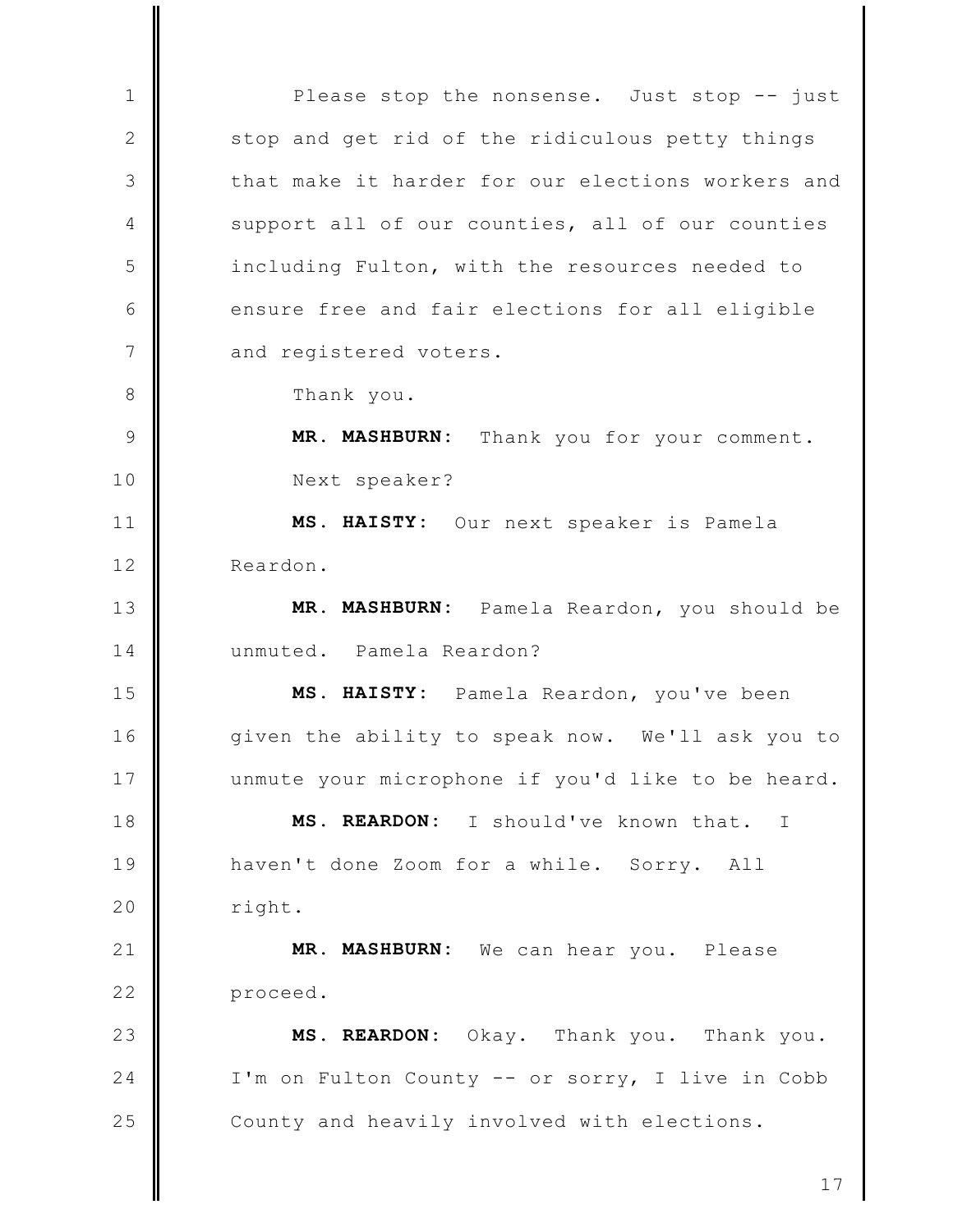| 1            | I'm -- I'm -- it's comical. It's comical --       |
|--------------|---------------------------------------------------|
| $\mathbf{2}$ | let's just call it comical -- that the Democrats  |
| 3            | have their talking points of this morning and     |
| 4            | they're all saying the same thing.                |
| 5            | Well, mine's not going to be a talking            |
| 6            | point. This is reality. In Fulton County, the     |
| 7            | elections have been poorly run and they needed a  |
| 8            | review. In fact, in the municipal, my son-in-law  |
| $\mathsf{S}$ | went to vote at a place for the mayor's election  |
| 10           | and they didn't even ask for his photo ID.        |
| 11           | So you can't tell me -- and another poll          |
| 12           | manager didn't know that a hundred and fifty      |
| 13           | ballots cannot be dropped off by a ballot         |
| 14           | harvester. So there is plenty of room for         |
| 15           | improvement.                                      |
| 16           | I really called because I do not think that       |
| 17           | the secretary of state had the authority without  |
| 18           | the backup of the board. I did not see a meeting  |
| 19           | where the board authorized the expense of five    |
| 20           | million dollars for a system called Salesforce,   |
| 21           | who has also just recently been -- had a huge     |
| 22           | breach of data and they were hacked. So I really  |
| 23           | want this reviewed by the board and that decision |
| 24           | revoked.                                          |
| 25           | Thank you very much.                              |

Ш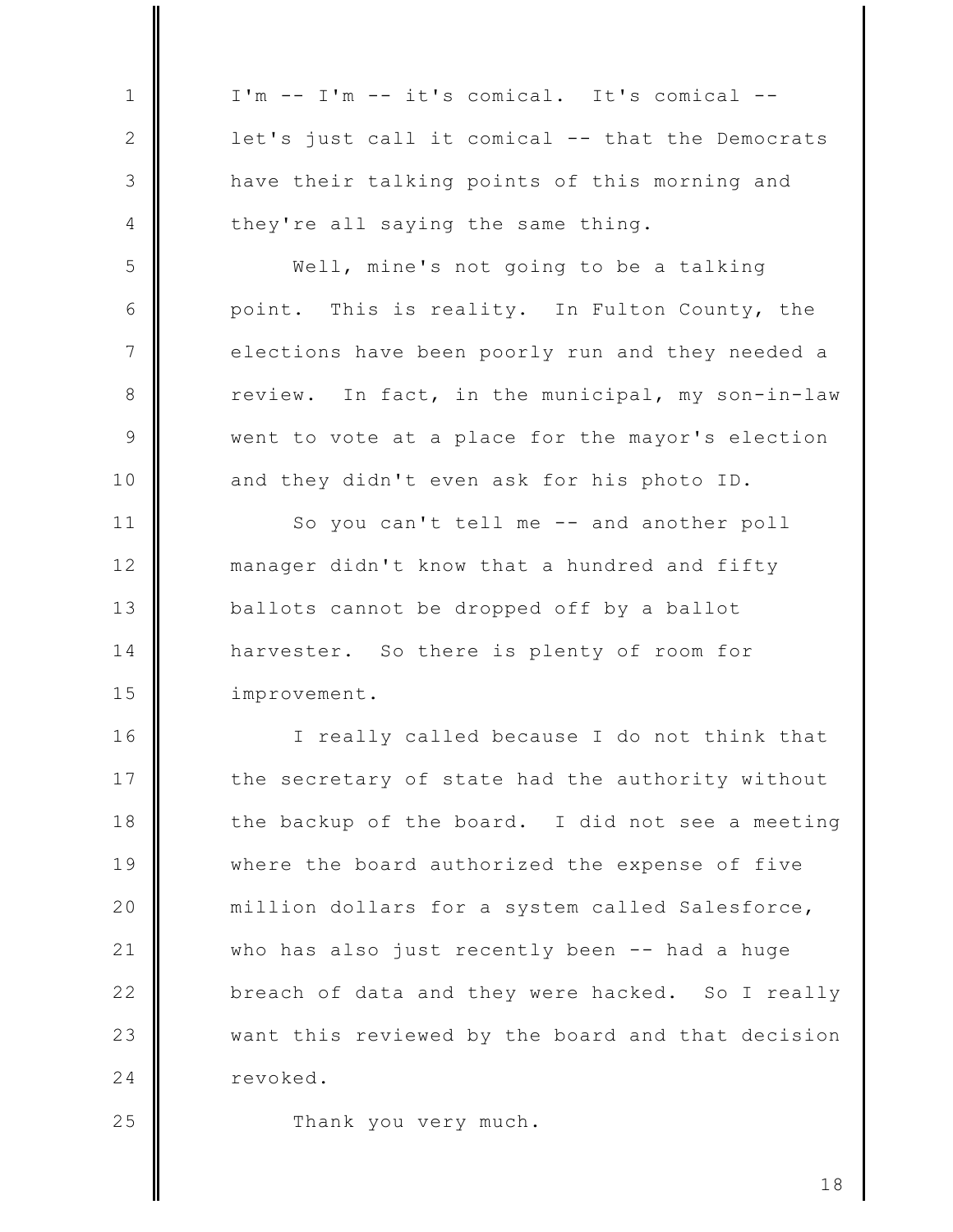Thank you for your comments. MR. MASHBURN:  $\mathbf{1}$  $\mathbf{2}$ The next speaker? 3 MS. HAISTY: Our next speaker is Michael 4 Garza. 5 MR. MASHBURN: Michael Garza, you should be 6 unmuted. Please proceed.  $\overline{7}$ MR. GARZA: Hi. Can everyone hear me? 8 MR. MASHBURN: We can hear you. 9 MR. GARZA: Hi. My name is Michael Garza and I'm a resident of Cobb County. I promise I  $10$  $11$ don't have any talking points here. I'm here to  $12$ advocate for the board and legislators to do more  $13$ to protect the voting rights of Georgians, in 14 particular for seniors and those with 15 disabilities throughout the state that have been  $16$ impacted by changes to the absentee voting rules. 17 Last year I went door to door for a local 18 special election to alert people that an election 19 was taking place in their district. In that time 20 I met many seniors living in retirement and  $21$ assisted-living communities in the area.  $22$ One in particular was Beverly who has 23 multiple medical issues including having just had 24 a life-saving organ transplant just a month 25 earlier. She did not receive her absentee ballot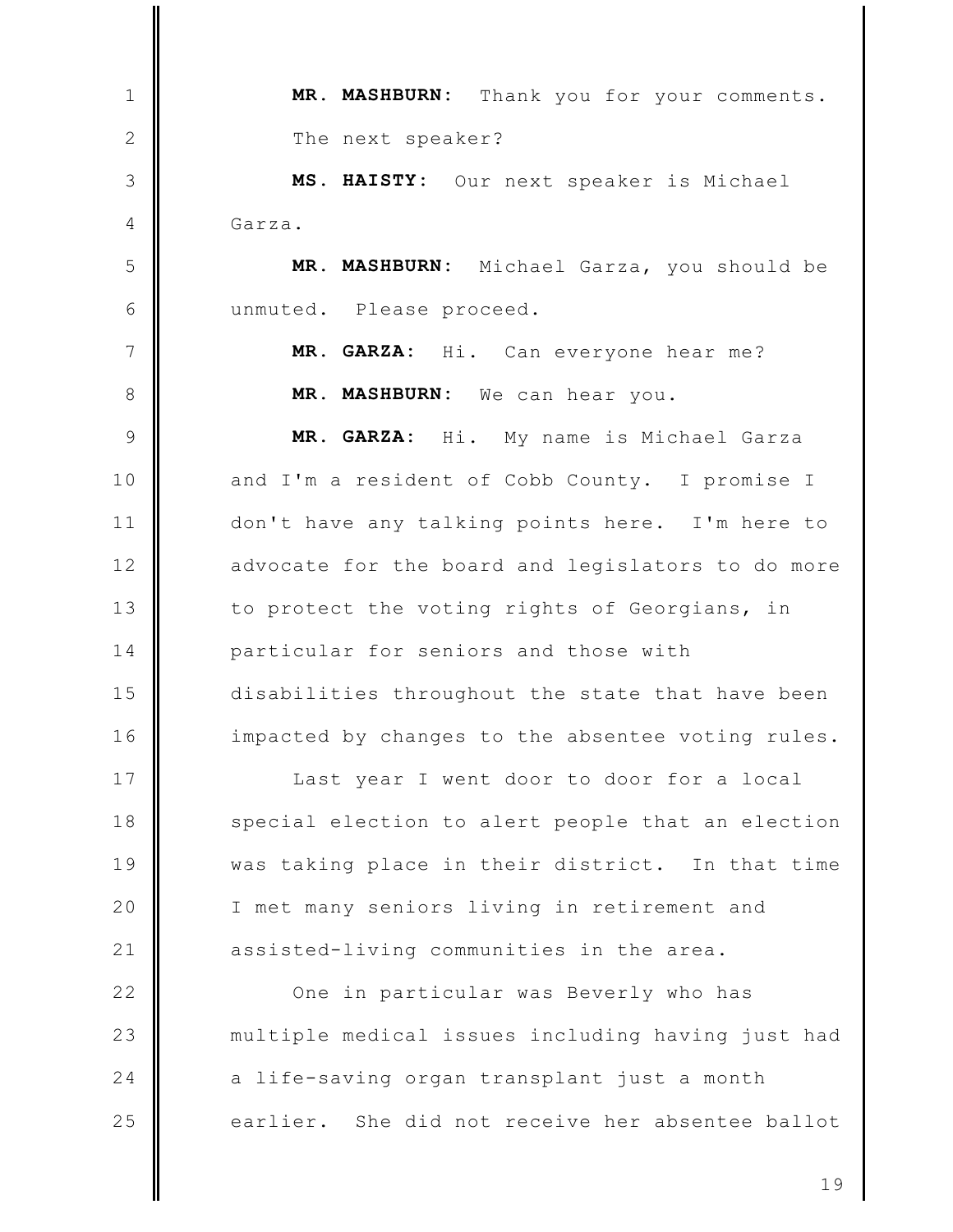automatically and was shocked to learn that it was past the time that she could resolve her issue and her only method to vote would be in That was problematic as she doesn't person. drive and could barely walk, even with the assistance of a walker.

 $\mathbf{1}$ 

 $\mathbf{2}$ 

3

4

5

6

 $7\phantom{.0}$ She's not alone. This is the story of 8 countless other Georgians in similar situations. 9 And as it stands now, there are even fewer  $10$ options for these people than in previous  $11$ The online portal is no longer elections.  $12$ available. A message says: Our online portal is  $13$ undergoing maintenance to better serve you for 14 future elections. All other options require a 15 printer that many may not have, a fax machine  $16$ that most do not have, or a drive to a 17 registrar's office that many will not be able to 18 make.

19 This is not a right or left tissue. These 20 are people from our greatest generation and span  $21$ all political ideologies. They fought in wars  $22$ for our country. They've lived through Jim Crow 23 They fought for the right to and immigration. 24 vote besides others who died for that right. 25 They deserve better and I am asking that this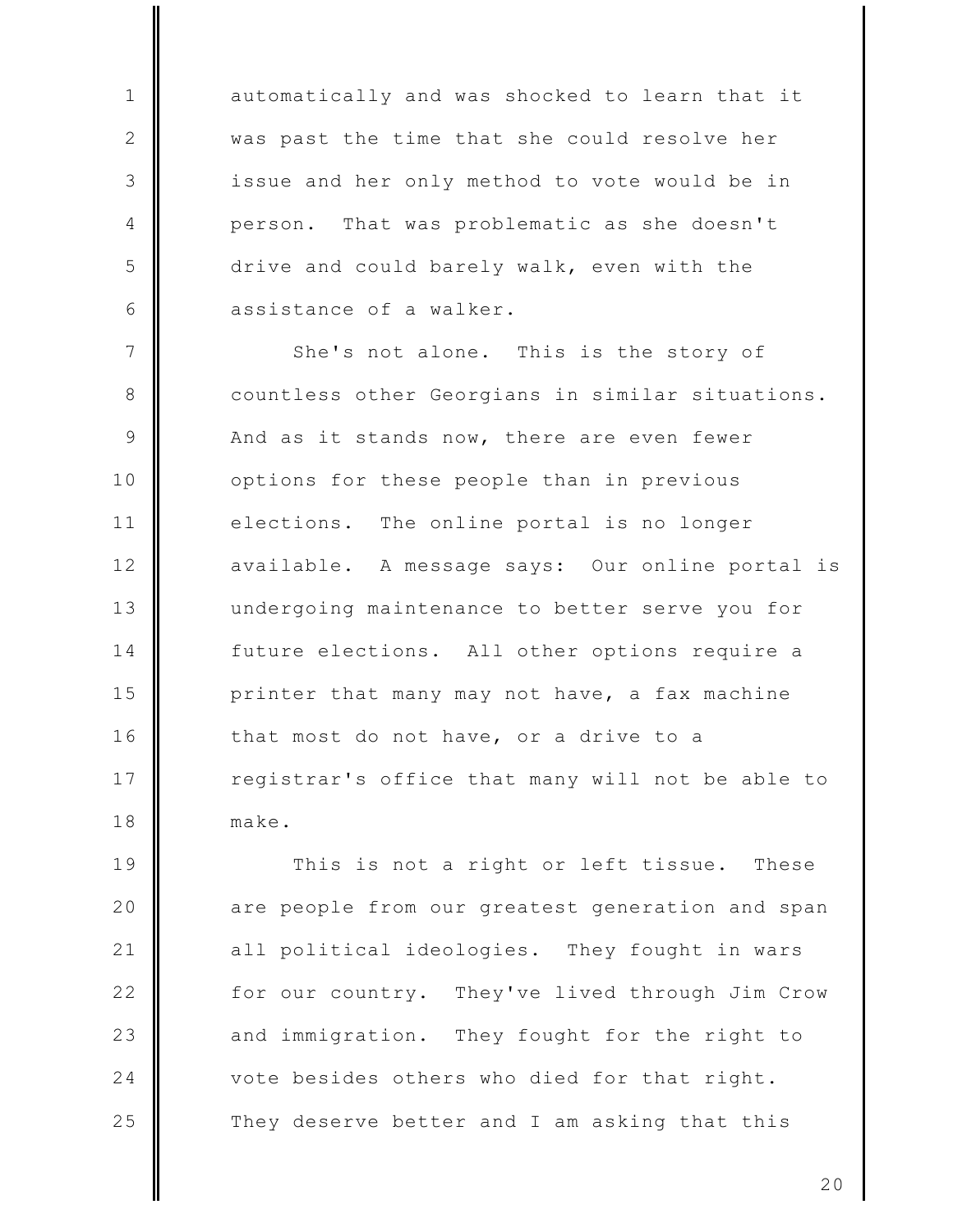board and this state provide them better access  $\mathbf{1}$ to the ballot box in 2022 and future elections.  $\mathbf{2}$ 3 Thank you for your time. MR. MASHBURN: Thank you for your comment. 4 5 Next speaker? 6 MS. HAISTY: Our next speaker is Larry  $7\phantom{.0}$ LeSueur. 8 MR. MASHBURN: Larry LeSueur, you should be 9 unmuted. MR. LESUEUR: Hello. My name is Larry  $10$ Yes.  $11$ LeSueur. I live in Cherokee County. And I just  $12$ presented a list of questions regarding  $13$ statistics for the voting fraud cases that is 14 currently being handled by the secretary of state 15 and turned over by the state election board.  $16$ I actually was not expecting to speak.  $\mathbb{I}$ 17 just presented these data points I'm looking for. 18 And I'm wondering if we can't get information as 19 to the total number of cases that have been 20 turned over to the attorney general and what we  $21$ can expect to hear back from the disposition of  $22$ those cases. 23 There's lots of talk about and legislation 24 being passed that supposedly address these 25 issues, but no one has any statistics that they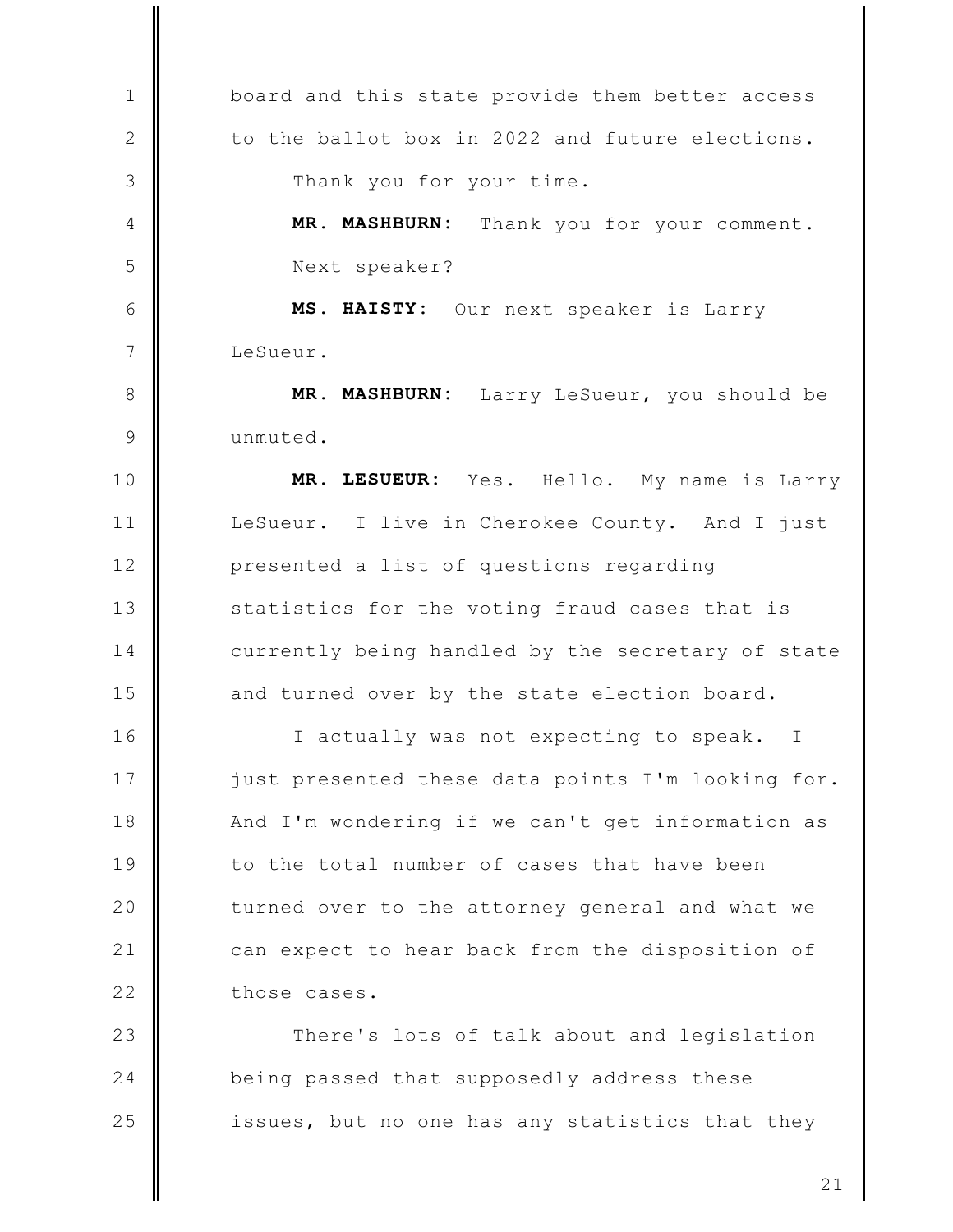can provide, such as where these voter fraud cases occurred, were they stopped. We have voter fraud cases that made it to the ballot box. Did they -- were there actual votes cast that were fraudulent? Were they stopped before they could vote? Were these people stopped after they registered or before they registered? Without this information, we can't make informed decisions as to how we address the problems and how we make the system better.

 $\mathbf{1}$ 

 $\mathbf{2}$ 

3

4

5

6

 $7\phantom{.0}$ 

8

9

 $10$ 

 $11$ There's one case that was on the secretary  $12$ of state's website. Bill Price, who was in  $13$ Florida, caught on camera, conspiring to travel 14 and convince others to travel to Georgia just to 15 vote in the special election in 2021. I still  $16$ haven't heard anything about the disposition of 17 that case either.

18 But in -- the last thing I want to note is 19 without this information, it's just impossible to 20 make an informed decision as to how well the  $21$ system is working or it's not working. There's  $22$ an old adage for carpenters: Measure twice, cut 23 And what we're seeing now is that we once. 24 haven't even measured and people are trying to 25 make decisions on how to change the system and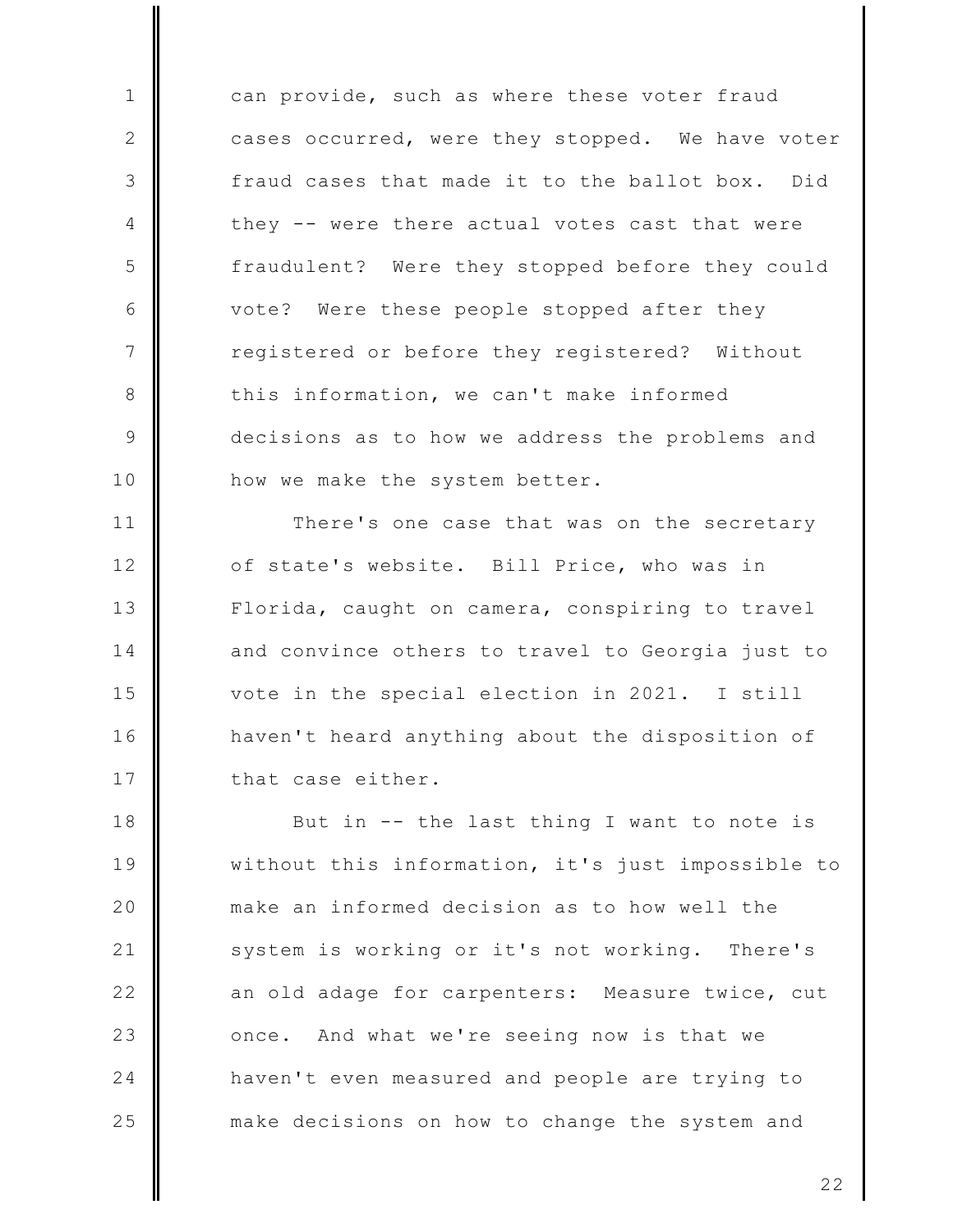it's obviously going to be problematic down the  $\mathbf{1}$  $\mathbf{2}$ road. 3 Thank you. MR. MASHBURN: Thank you for your comment. 4 5 Our next speaker? 6 MS. HAISTY: Our next speaker is Sally  $7\phantom{.0}$ Larrick. MR. MASHBURN: Sally Larrick, you should be 8  $\mathcal{Q}$ unmuted. MS. LARRICK: 10 Hello. Good morning. My name  $11$ is Sally Larrick. I'm a resident of DeKalb  $12$ County. Thank you for giving me the opportunity  $13$ to speak this morning. I'm a citizen concerned about the access to  $14$ 15 voting for all voters in Georgia, in all hundred  $16$ and fifty-nine counties. I believe the state 17 election board should spend its valuable time 18 making sure that every county has the resources 19 it needs to administer elections instead of 20 threatening to take away local control of  $21$ elections in Fulton County.  $22$ Please focus on supporting all county boards 23 of elections to enable all of their voters to  $24$ cast ballots. Please focus on ensuring voter 25 access to elections in Georgia.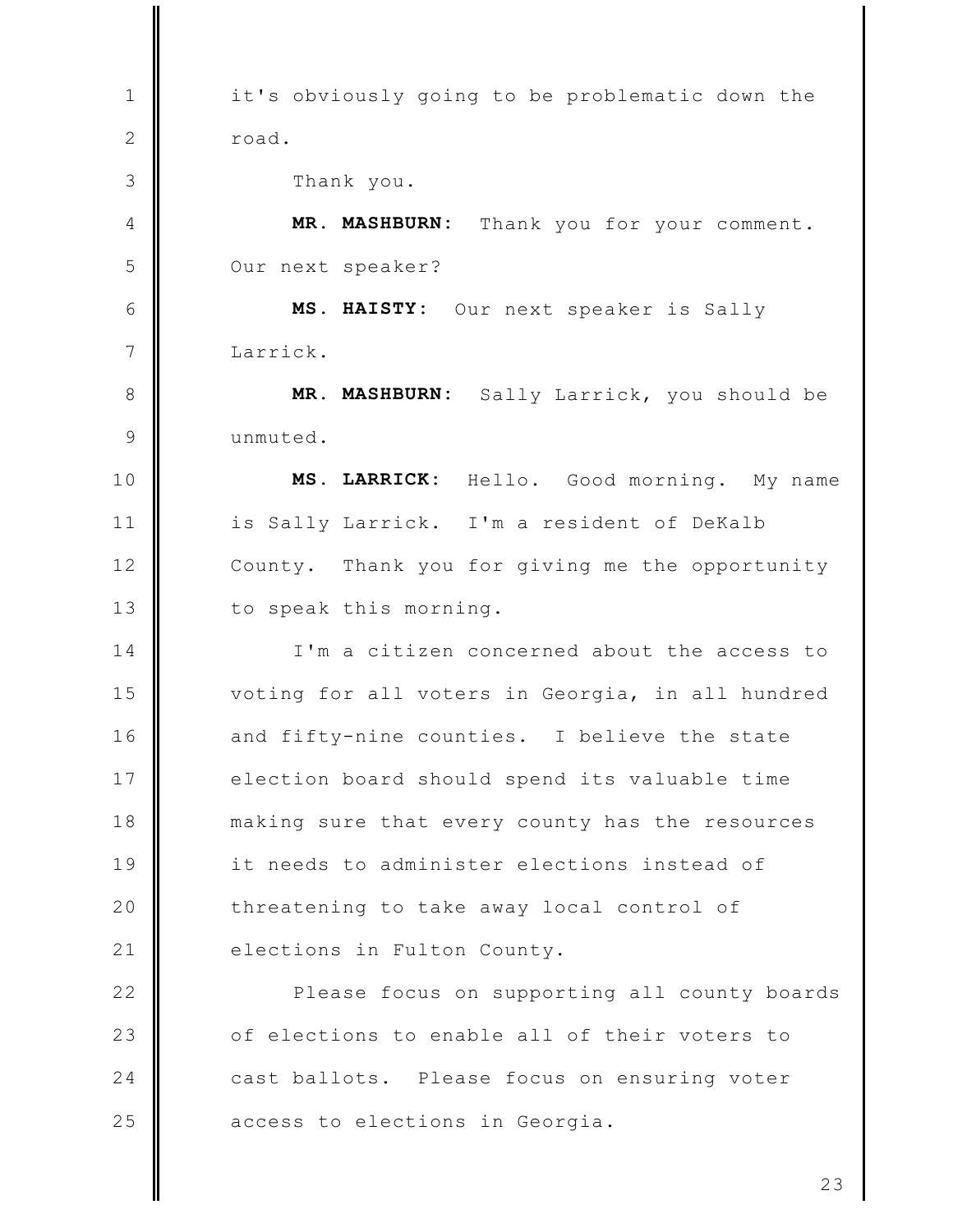$\mathbf{1}$ Thank you.  $\mathbf{2}$ MR. MASHBURN: Thank you for your comment. 3 The next speaker?  $\overline{4}$ MS. HAISTY: Our next speaker is Latonia 5 Jenkins. 6 You should be able to unmute yourself now.  $7\phantom{.0}$ MR. MASHBURN: Proceed. MS. JENKINS: Oh, good morning. My name is 8 Latonia Jenkins. I'm a resident of Gwinnett  $\mathcal{Q}$  $10$ County. The state election board should be focused  $11$  $12$ on ensuring the resources and support needed to  $13$ enable every eligible registered voter to  $14$ exercise their freedom to vote. And as mentioned 15 by earlier members, they said open, fair, and  $16$ transparent and quarding the election process. 17 But here, instead of helping the counties, 18 it -- to prepare for the primary general 19 election, it appears we're entertaining a 20 performance review board in Fulton County, which  $21$ is the county with the most voters of color,  $22$ registered voters of color. 23 So whatever you recommend, we encourage  $24$ that. 25 MS. HAISTY: It supports counties like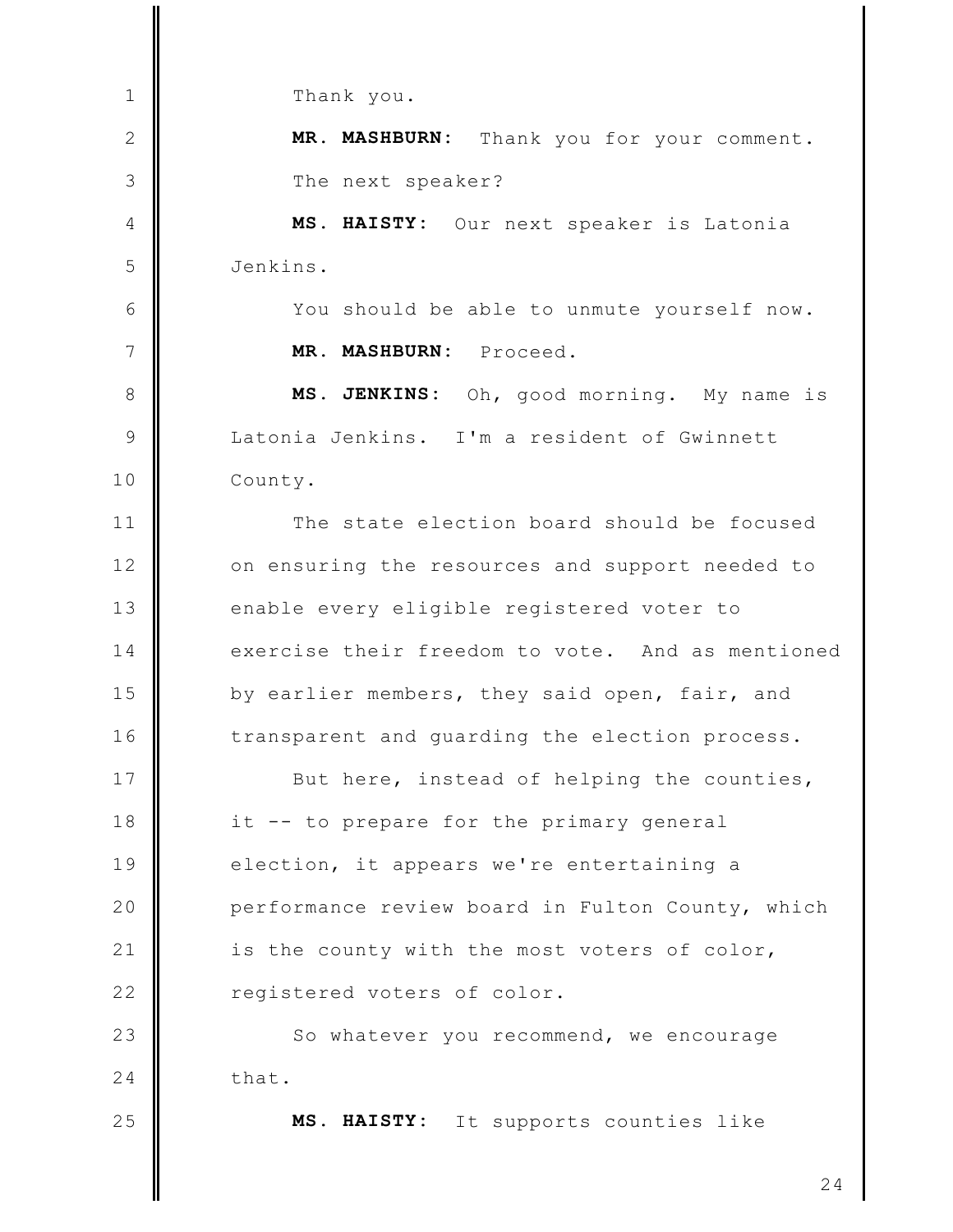Fulton in their endeavor to run free and fair  $\mathbf{1}$  $\mathbf{2}$ elections. And we hope that you will focus your 3 time and energy ensuring every one of the hundred and fifty-nine counties have the resources they 4 5 need to enable every voter to exercise their 6 freedom to vote in the 2022 elections.  $\overline{7}$ Thank you. Thank you for your comment. 8 MR. MASHBURN: The next speaker? 9  $10$ MS. HAISTY: Our next speaker is Jane  $11$ Mezoff.  $12$ MR. MASHBURN: Please proceed. You should  $13$  $\ddots$ MS. MEZOFF: Can you --14 15 MS. HAISTY: You should be able to unmute -- $16$ MS. MEZOFF: -- hear me? 17 MS. HAISTY: -- yourself now. Yes. 18 MR. MASHBURN: We can hear you. 19 MS. MEZOFF: Great. Good morning. My name 20 is Jane Mezoff and I've been a resident and a  $21$ voter in DeKalb County for twenty-seven years.  $22$ I've also never made public comment before 2022, 23 but I think it's really important that all of us 24 get involved. 25 I would like to begin by thanking you and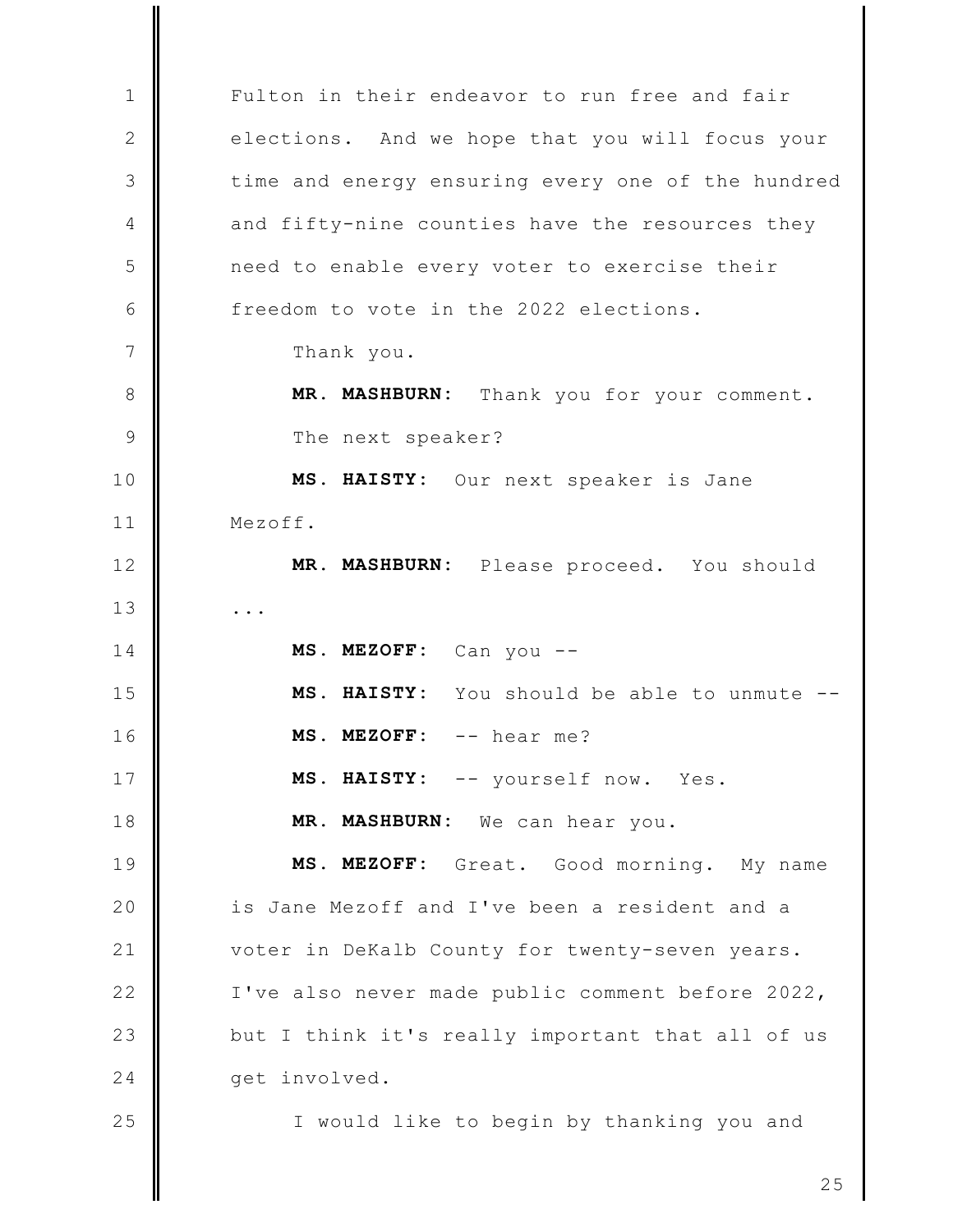saying welcome to the two new board members.  $\mathbf I$ want to thank you all for everything you've done and everything that you're going to be doing to help keep our democracy safe and secure.

I would like to take issue with one thing that an earlier commenters said. It's not a right or left issue. It's not Democrat or Republican. It's American, it's democracy, and it's important.

So I'd just like to say I'm commenting today  $10$  $11$ because, as others have mentioned, I'm concerned  $12$ about this issue of a performance review board.  $13$ I think, as others have mentioned, we -- we are 14 all concerned about the fact that it's targeting Fulton County, which, as everyone has pointed 15 16 out, is one of the most diverse counties in terms 17 of registered voters in the state. Whatever the 18 Fulton review board ends up doing, I encourage 19 the state election board to support counties in 20 Georgia that are striving to run free and fair  $21$ elections. And I strongly urge you not to fall  $22$ prey to attempts to make you a partisan obstacle 23 that is fueled by the big lie about the election 24 of 2020 being unfair.

25

 $\mathbf{1}$ 

2

3

 $\overline{4}$ 

5

6

 $7\phantom{.0}$ 

8

9

I urge the state election board to do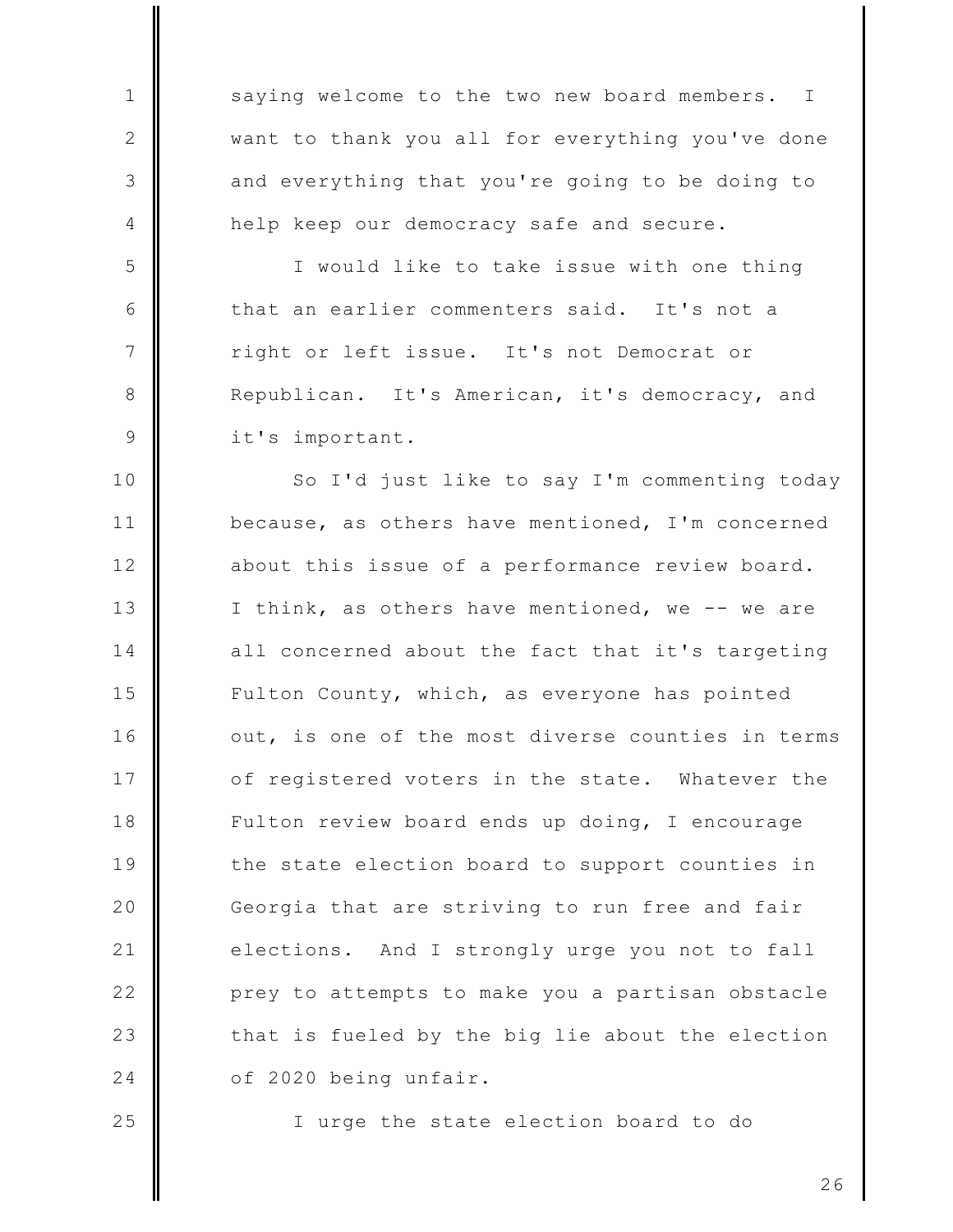everything it can and use all of its energy and  $\mathbf{1}$  $\mathbf{2}$ resources to ensure that every single registered 3 voter has the opportunity to exercise this most precious right. It matters not -- it matters now 4 5 more than ever. 6 Thank you. I appreciate it.  $7\phantom{.0}$ MR. MASHBURN: Thank you for your comment. 8 Next speaker?  $\mathcal{Q}$ MS. HAISTY: Our next speaker is Daniela Sullivan-Marzahl.  $10$  $11$ You should be allowed to unmute now. MS. SULLIVAN-MARZAHL: Hi. I'm a chaplain.  $12$  $13$ Can you hear me? 14 MR. MASHBURN: We can hear you. We can hear 15 you.  $16$ MS. SULLIVAN-MARZAHL: I'm a chaplain and I 17 hear many things. And I'm definitely praying for 18 this election and all that you're doing. 19 My family came out of the Holocaust. And 20 one of the things that I have to say is that they  $21$ always warned me about politicians and keeping  $22$ people accountable. So what I want to encourage 23 you as a board to do -- and I think you're trying to do it -- is to hold people accountable. 24 25 Because one of the things that really bothers me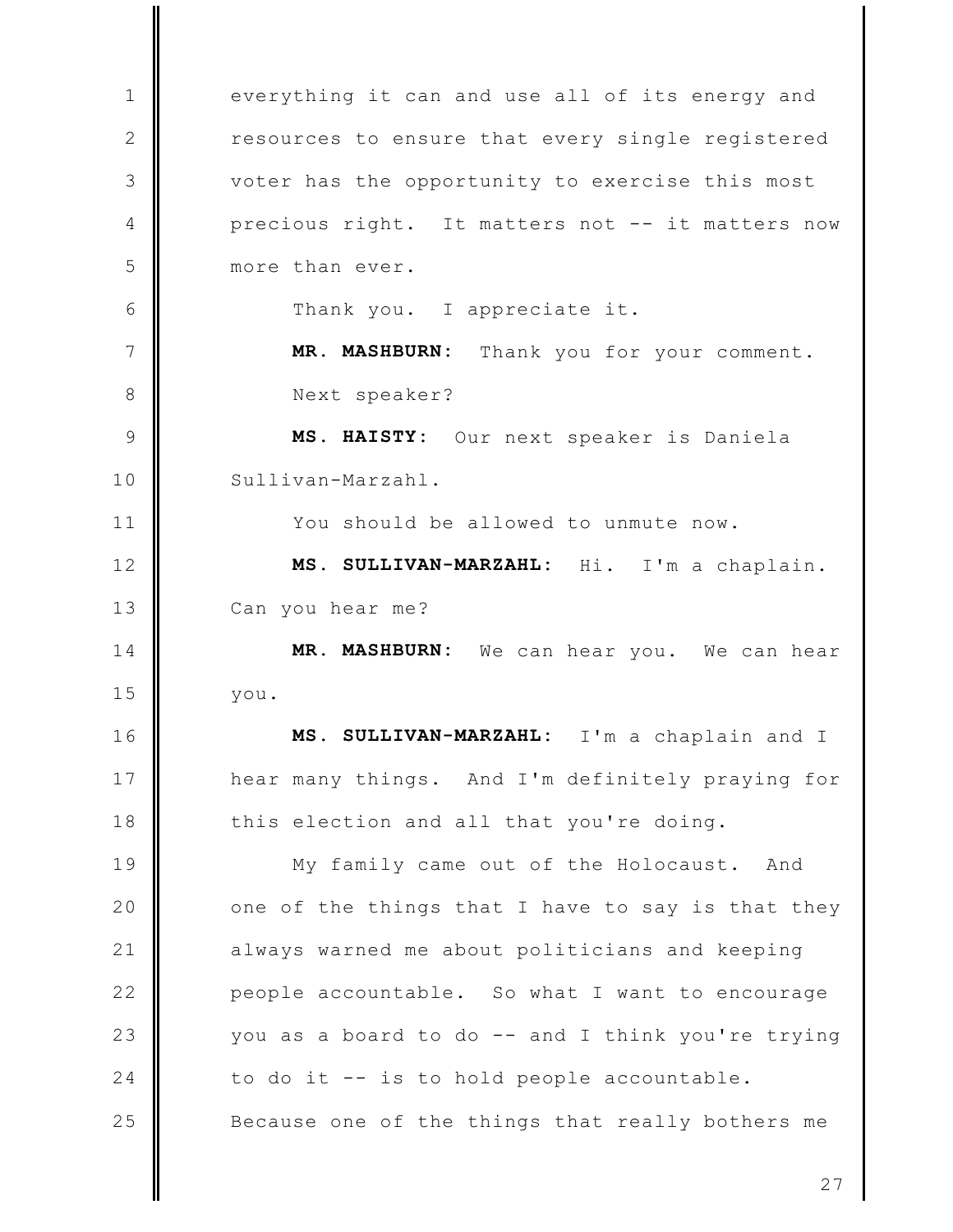is what is happening to the all of the evidence.  $\mathbf{1}$  $\mathbf{2}$ I heard Patrick Witt has a computer with 3 1600 documents on it that nobody has seen because of death threats. My husband worked with  $\overline{4}$ 5 Homeland Security and just retired; I know death 6 threats are real. And nobody's talking about  $7\phantom{.0}$ that. 8 I also know with the propaganda that Hitler 9 did that the media twisted a lot of things. And people later said, well, if we would've just  $10$  $11$ known. People were blinded.  $12$ So what I want to encourage you as a board  $13$ to do is to restore the integrity to the 14 elections. Because people shouldn't be afraid if 15 you look at stuff if it's not there. You know, 16 if there's no sin, you don't have to be 17 concerned. But if there is sin, you need to ask 18 God's forgiveness because we are one nation under 19 God, indivisible, with liberty and justice for 20  $all.$  $21$ This isn't a partisan-fueled issue. It's an  $22$ issue of concern. And it happens around the 23 And now it's happening in America because world. 24 we have changed. And are we still doing in God 25 we trust? I am. I think a lot of people are.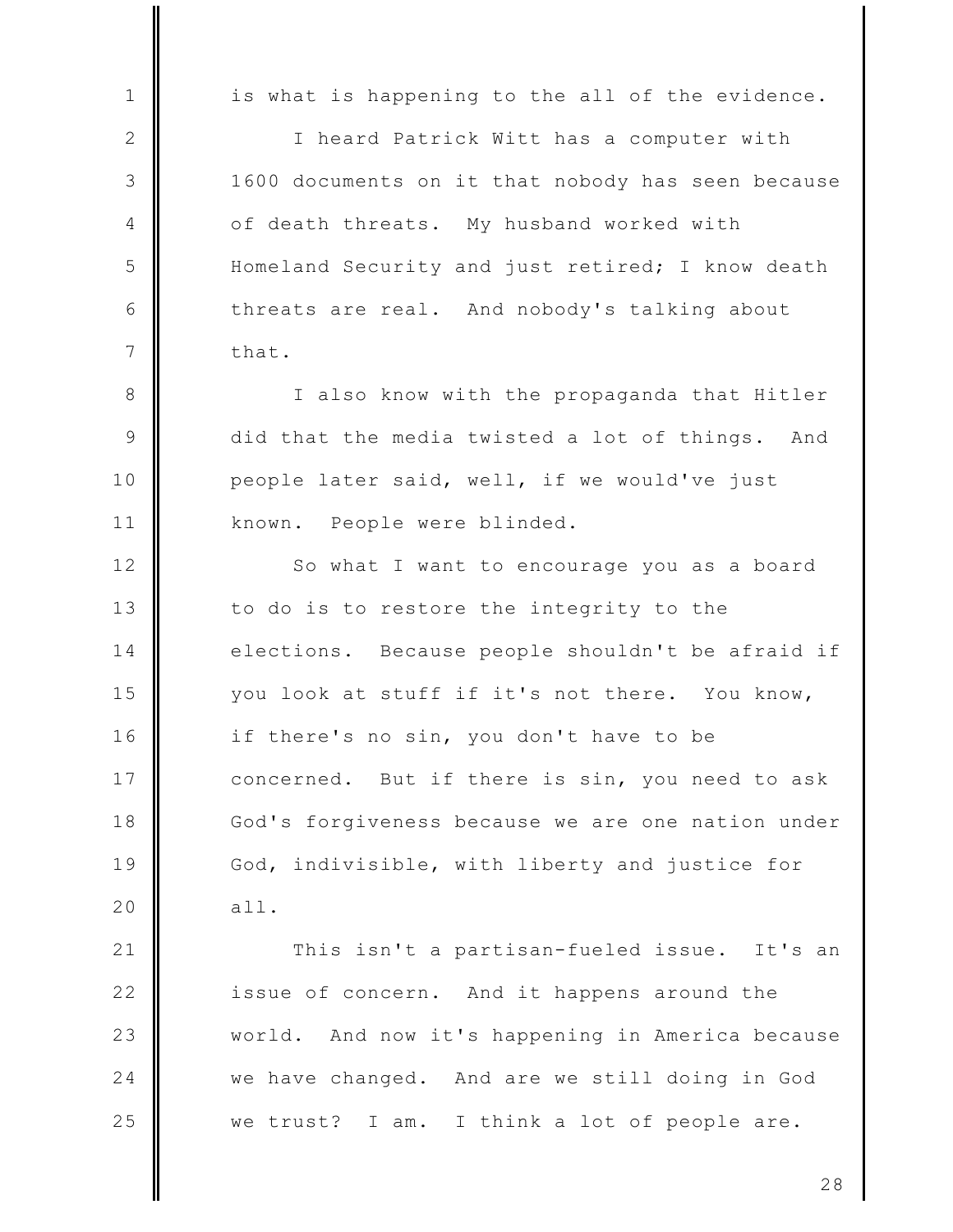So I'm trusting that God will use you to uncover  $\mathbf{1}$  $\mathbf{2}$ what's out there. And if people are being 3 threatened with their lives and politicians are afraid that they're going to get killed, you need 4 5 to take a look at that because Hitler bumped 6 people off when they disagreed with him.  $7\phantom{.0}$ So things haven't changed in history. We're going through things right now in the world and 8  $\mathcal{Q}$ we all know that bullies are bullies. So what we  $10$ need to do is get back to the heart of the  $11$ matter.  $12$ So I applaud you for having the guts to have  $13$ both sides come together and look at this issue. 14 But I really pray that you do because the 15 feedback I'm getting from everybody is they don't  $16$ even want to vote because they don't think their 17 vote matters. And that doesn't matter whether you're a person of color --18 19 MR. MASHBURN: Thank you. 20 MS. SULLIVAN-MARZAHL: -- or a person who's  $21$ voting, you know?  $22$ (Timer sounds) 23 MS. SULLIVAN-MARZAHL: That it's the --MR. MASHBURN: Thank you for your comment. 24 25 Thank you for your comment.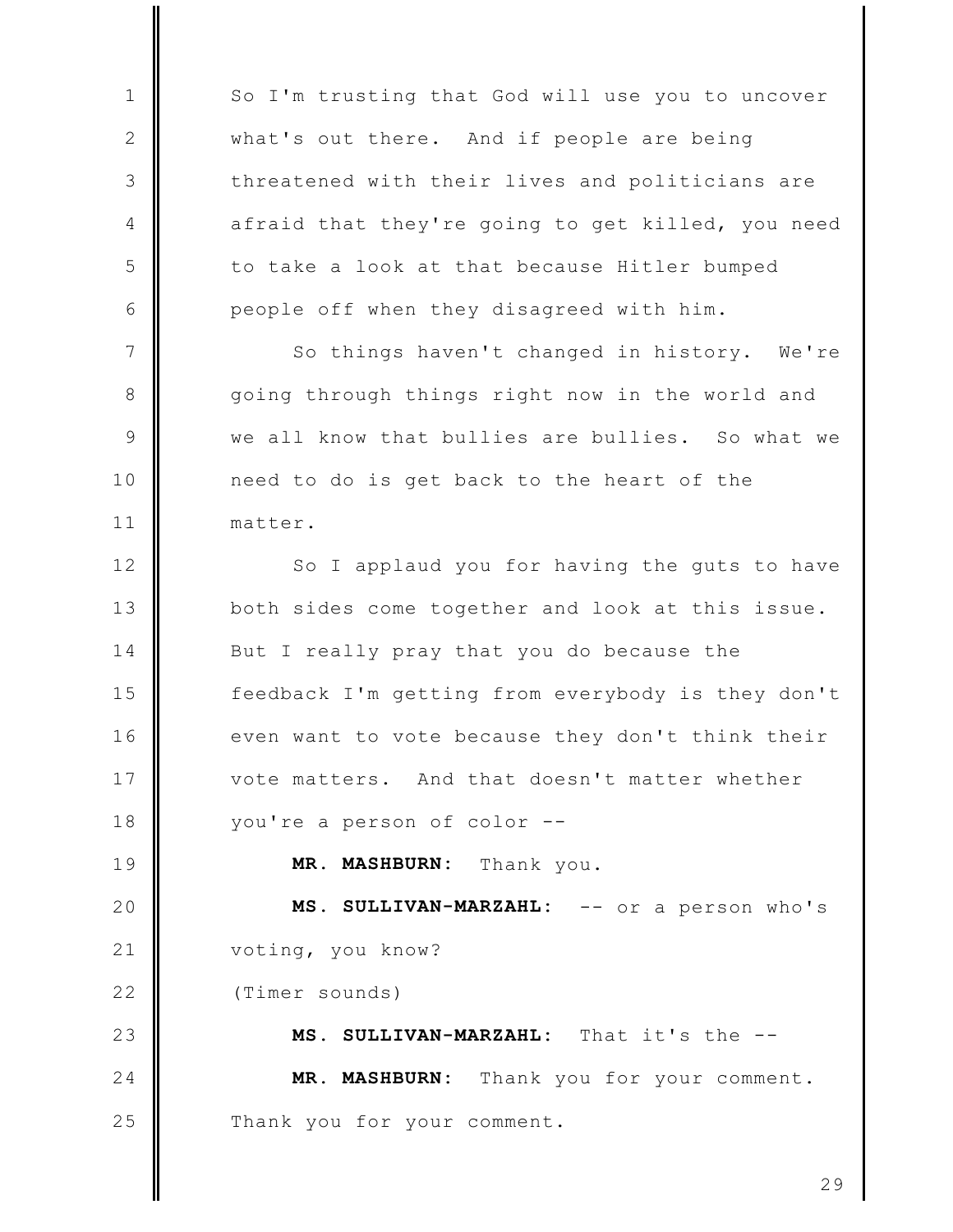MS. SULLIVAN-MARZAHL: So thank you.  $\mathbf{1}$  $\mathbf{2}$ MR. MASHBURN: Thank you for your comment. 3 Thank you. MS. SULLIVAN-MARZAHL: God bless you. 4 MR. MASHBURN: Who's our next speaker? 5 6 MS. HAISTY: Our next speaker is Sonia Frix.  $7\phantom{.0}$ You should be allowed to unmute now. 8 MR. MASHBURN: Sonia Frix, please proceed. 9 MS. FRIX: Thank you. I've -- I'm nervous.  $10$ My concerns are  $- 11$ MR. MASHBURN: Don't need to be nervous. MS. FRIX: Well, my concerns are primarily  $12$  $13$ about people with disabilities, the elderly, and 14 caregivers and shift workers because that's my 15 family. And I'm concerned that disabled voters 16 are not going to have time to get -- if there's a 17 problem with their mail-in ballot, they're not 18 going to have time to get that mail-in ballot 19 corrected before -- before the cutoff date. 20 And I'm also concerned that -- I'm also  $21$ concerned that -- well, let me put it this way.  $22$ I heard gov -- that Governor Kemp -- under these 23 new rules, Governor Kemp would not have been able 24 to vote in the last election because he got sick. 25 And if our own governor can't vote in an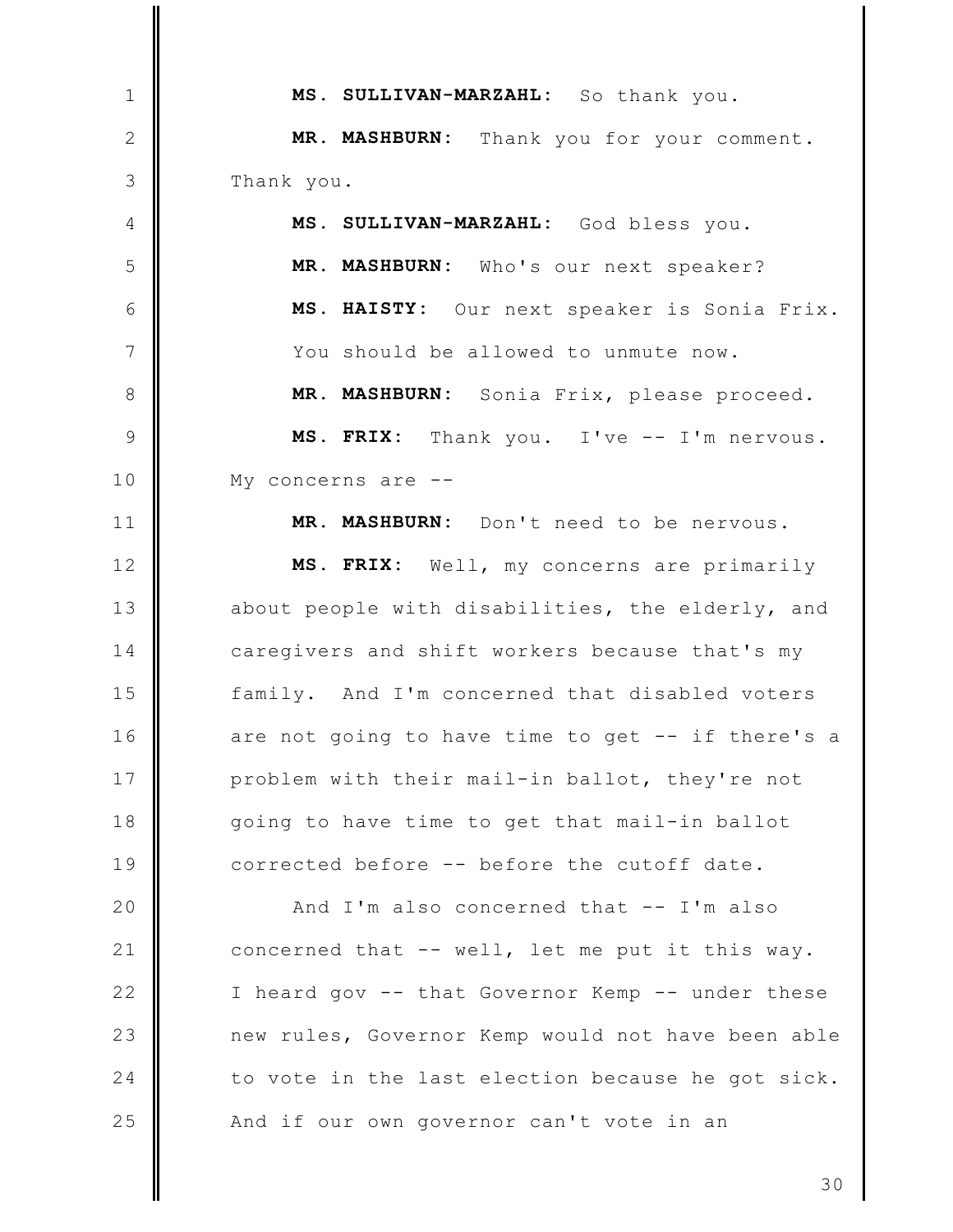election, that's telling us something isn't working right. I mean our governor needs to be able to vote. And if we've got laws such that the governor can't vote, what's that saying about the rest of us? That's just not right.

 $\mathbf{1}$ 

2

3

 $\overline{4}$ 

5

 $21$ 

 $22$ 

25

6 And I live in DeKalb County. And I hear  $7\phantom{.0}$ that Fulton County's going under some kind of election review. And I'm concerned if Fulton 8 9 County goes under review, DeKalb County's going  $10$ to be next. All my years of living in DeKalb, I  $11$ have never been concerned about my vote. I have  $12$ always had confidence in my vote in DeKalb  $13$ County.

14 And I'm wondering who is going to pay for 15 all of this. As a taxpayer, I do not want to 16 have to pay for this. And I would rather the 17 state spend its resources getting voter regis --18 (Timer sounds)

19 MS. FRIX: -- getting voter education out 20 and -- about these --

MR. MASHBURN: Thank you.

MS. FRIX: -- new voting rules.

23 MR. MASHBURN: Thank you. Thank you for 24 your comment. Thank you.

Next speaker?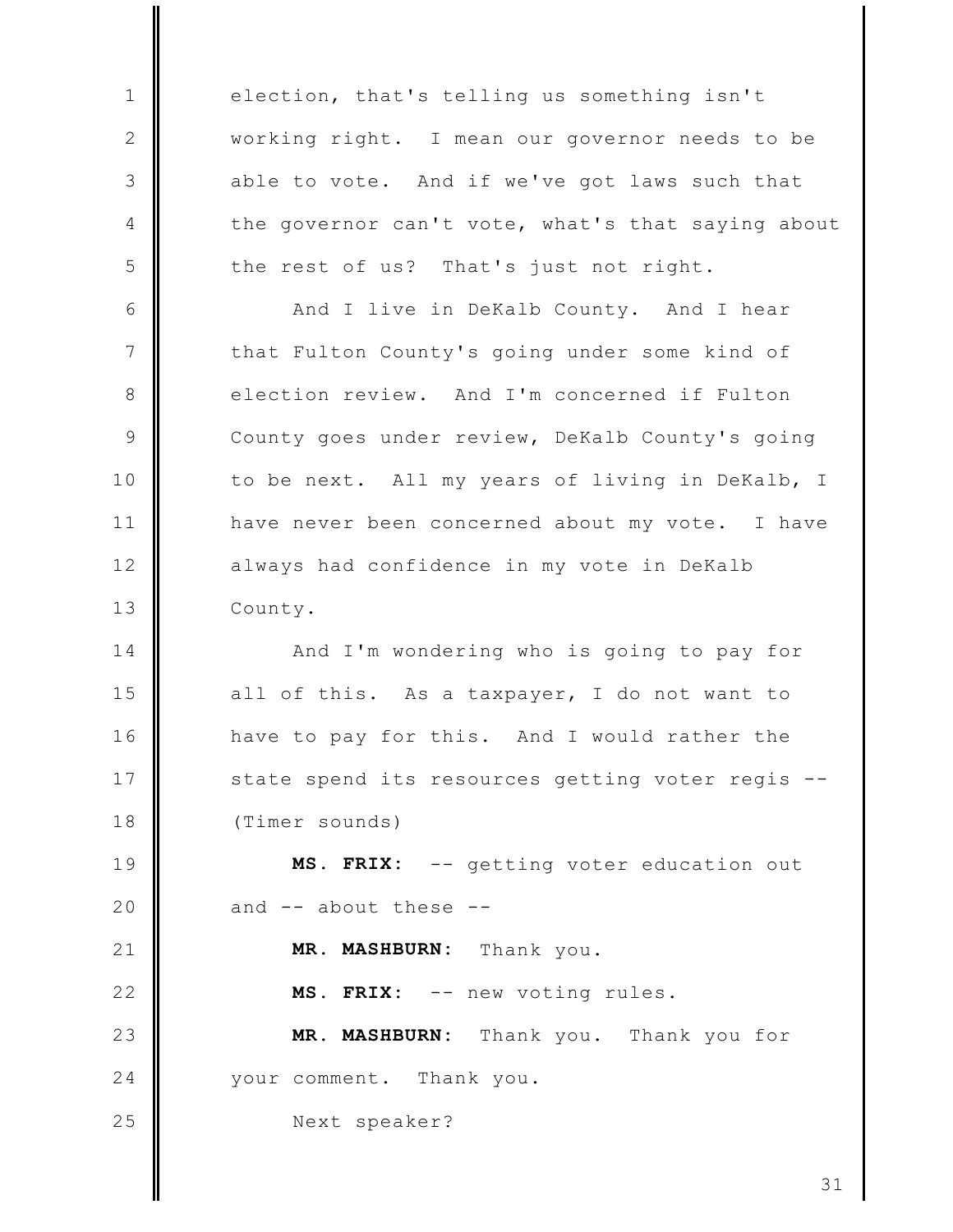MS. HAISTY: Our next speaker is Kyle  $\mathbf{1}$ 2 Carter. You should be allowed to unmute now. 3 MR. MASHBURN: Kyle Carter, please proceed.  $\overline{4}$ 5 MR. CARTER: Hello? Can you hear me? 6 MR. MASHBURN: Yes, we can hear you. Please  $\overline{7}$ proceed. 8 MR. CARTER: Yeah. Hello. Thank you. Good  $\overline{9}$ morning, everybody. I'm a resident of Cobb  $10$ County. And my concerns are that, like, if there  $11$ is a -- a voter issue in Fulton County, I think  $12$ it's unfair to say that it's isolated in just  $13$ that one county. 14 If there is going to be a performance 15 review, it should be throughout all 159 counties.  $16$ And then it is a disservice to the rest of the 17 counties to not give them the ability to improve 18 their voting process. 19 Now, I do understand that this would be a --20 a very thorough process. And for that reason, I  $21$ think with the upcoming elections, it is more  $22$ pressing to ensure that we have resources and

accessibility for all voters -- all voters across the state of Georgia.

Thank you. Thank you.

23

24

25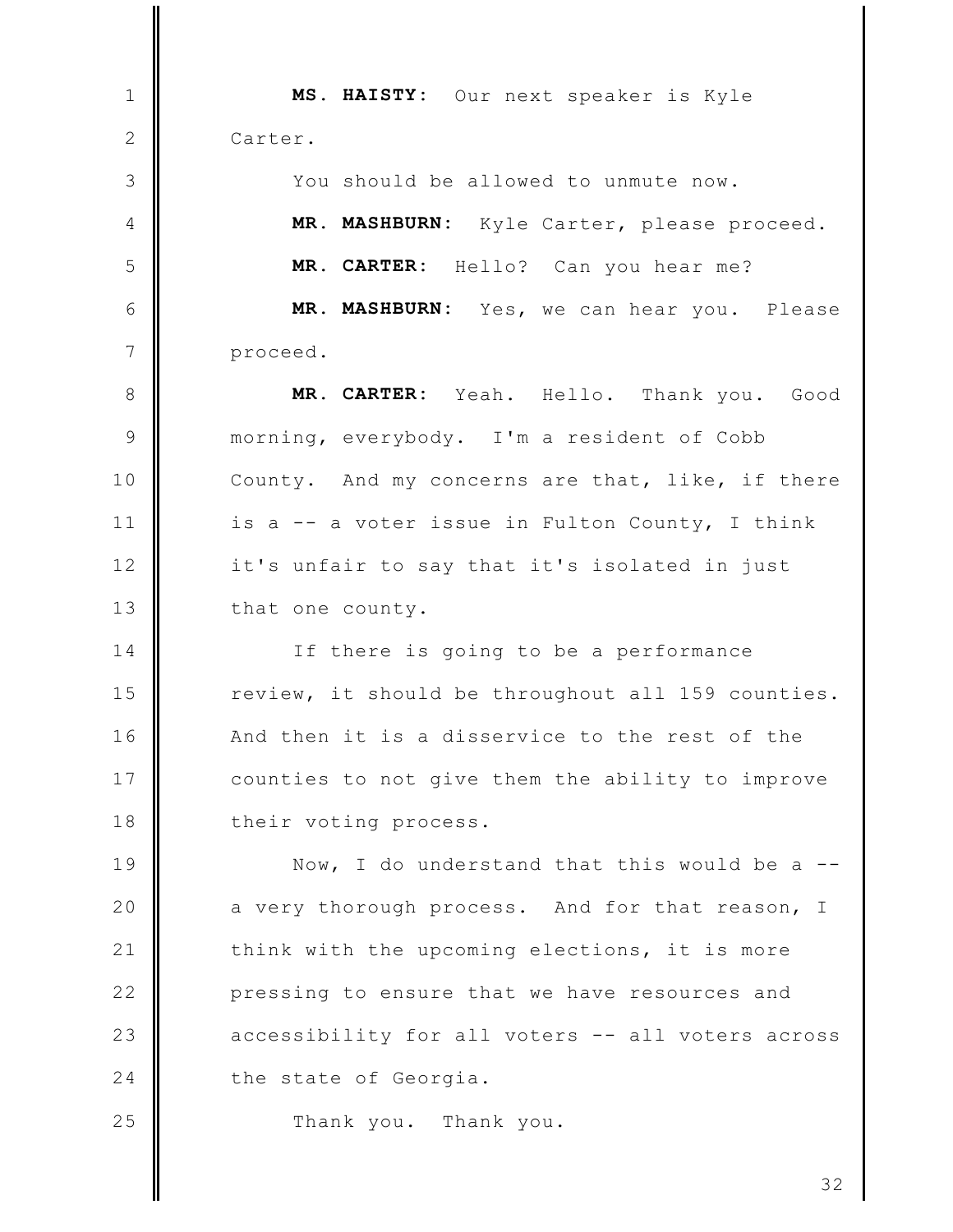MR. MASHBURN: I thank you for your comment.  $\mathbf{1}$  $\mathbf{2}$ Next speaker? 3 MS. HAISTY: Our next speaker is John James. MR. MASHBURN: John James, you should be  $\overline{4}$ 5 unmuted. Please proceed. John James? Be sure 6 you've unmuted yourself, please. John James?  $\overline{7}$ MR. CROSS: Sorry. Sorry. I apologize. 8 MR. MASHBURN: We can hear you. MR. CROSS:  $I$  don't --9 MR. MASHBURN: We can hear you. Please  $10$  $11$ proceed.  $12$ MR. CROSS: I don't know why I said John  $13$ My name is David Cross. I'm a resident James. 14 of Gwinnett County and I'm part of a team, 15 working in support of Voter GA, investigating the 16 2020 election -- general election in Fulton 17 County. 18 Contrary to public opinion about the big lie 19 and the unwitting blind trust of the public, our 20 findings so far have revealed so many errors in  $21$ Fulton County that the vote count cannot be  $22$ replicated with any of Fulton County's data. 23 For instance, Fulton County deleted 374,000 24 ballot images, which is a violation of election 25 procedure and publishable by state law with a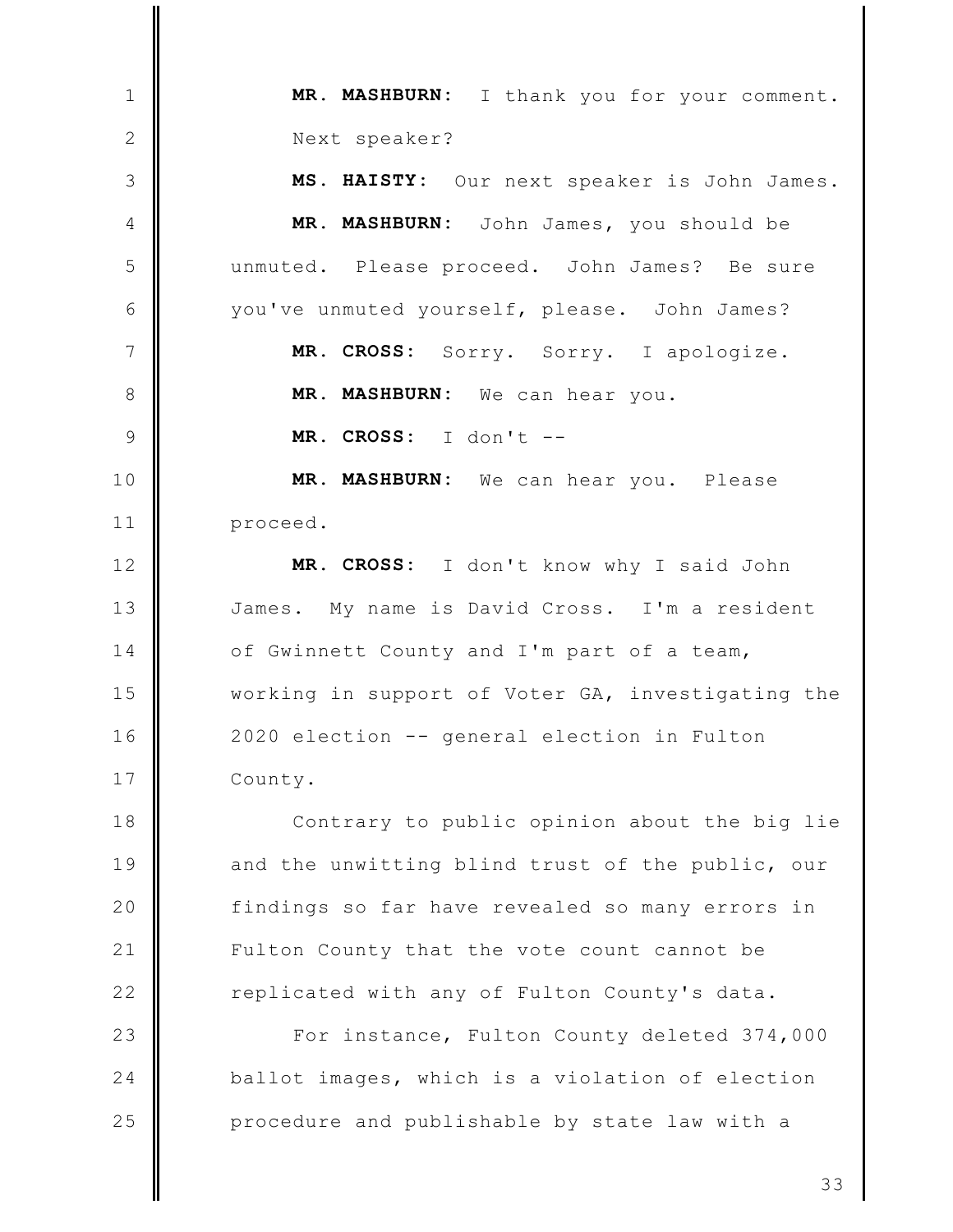fine of \$100,000 per ballot image.  $\mathbf{1}$  $\mathbf{2}$ Fulton County is also missing security files 3 for over 511,000 ballot images that authenticate nearly every vote cast.  $\overline{4}$ 5 Last, Fulton County recently provided our 6 group with tabulator tapes that were not signed  $\overline{7}$ for over 311,000 advance votes, another violation 8 of election procedure.  $\mathcal{Q}$ I truly appreciate the board members volunteering their time. I know it's a thankless  $10$  $11$ effort sometimes. And I hope you'll take the citizens' complaints and requests for  $12$  $13$ investigation seriously and follow through with 14 reviewing the facts that show the processes and 15 procedures were willfully ignored.  $16$ Our goal is the same as yours. Not to 17 hinder voters but to secure election integrity 18 and protect our Democratic Republic. 19 Thank you. MR. MASHBURN: 20 Thank you for your comment.  $21$ MS. HAISTY: That's our last speaker.  $22$ MR. MASHBURN: That completes the public comment portion of our agenda. 23  $24$ And at this time, we will move to an update 25 on rulemaking by Ryan Germany.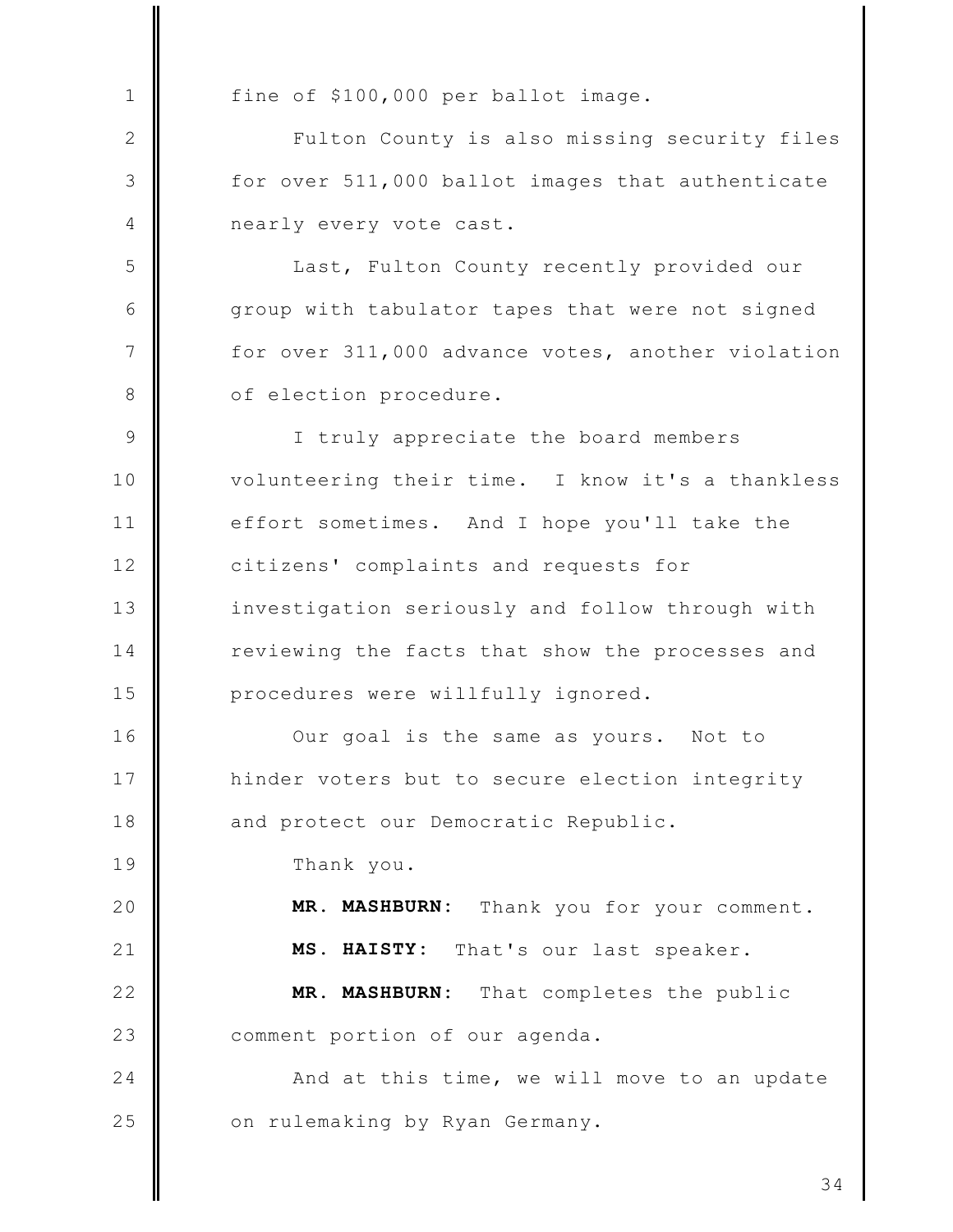Mr. Germany, please go ahead.

 $\mathbf{1}$ 

 $\mathbf{2}$ 

3

4

5

6

 $\overline{7}$ 

MR. GERMANY: Thank you, Mr. Chairman. This is Ryan Germany from the secretary of state's We wanted to give a quick update to the office. board on rulemaking procedures as we get into this election year. We did some rule updates last year as y'all remember regarding SB202.

I believe there's still some updates and 8 9 clarifications that could be made to help ensure  $10$ that the voting process this year goes well. The  $11$ process that we have in place is we have a rules  $12$ working group that consists of some board  $13$ members, some county election officials, some 14 members of the secretary of state's staff. And 15 we have tried to work out language in that group 16 and then bring it to the board for posting and 17 for public comment and then for adoption after 18 that.

19 So the types of rules that we're looking at 20 are rules regarding -- there's a requirement in  $21$ SB202 to use security paper for ballots, which  $22$ was something that I think we were looking at 23 doing anyway. And we've been working with the 24 system vendor on security paper. But I think 25 it'd be helpful for counties as well as the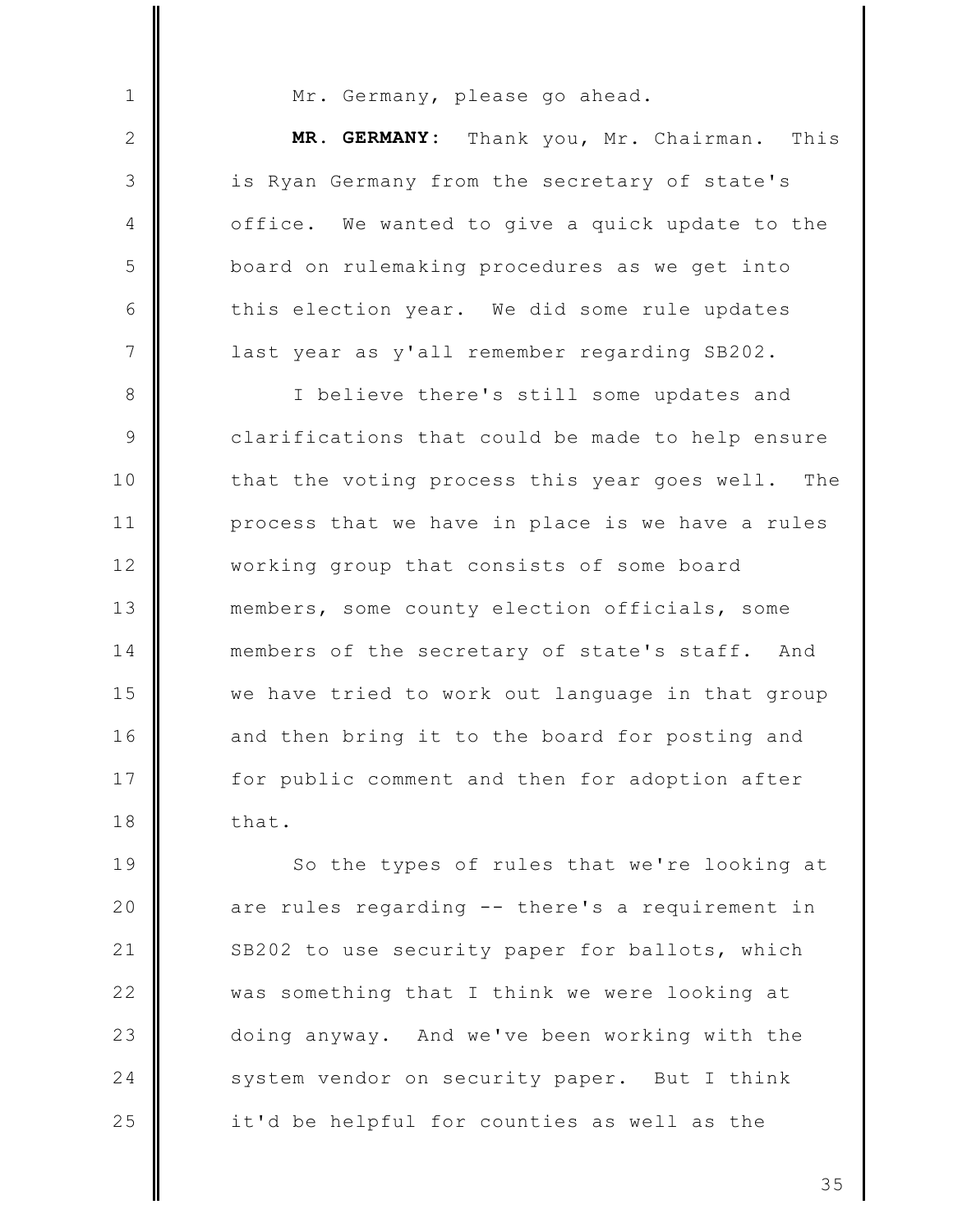public to -- you know, if we can kind of define  $\mathbf{1}$  $\mathbf{2}$ what -- what exactly that paper is going to be 3 like -- of course, you know, not in a way that, I think, the security -- parts of that paper were 4 5 no longer copyable, but that -- so the people can 6 know what -- what exactly we're dealing with.  $\overline{7}$ And that  $--$  that's  $--$  I think that's 8 something we should take up with the working 9 group, plus verifying reconciliation and canvassing procedures that really occur after  $10$  $11$ elections. We want to make sure that counties  $12$ are doing those procedures that are -- that are  $13$ not new, that have been in law, frankly, for a 14 long time, but to make sure that that's being 15 handled in a way that's transparent and 16 consistent throughout the state. 17 I think another thing we're going to see 18 this year that we'll probably see to or that 19 we've seen in the past is poll watchers. You 20 know, I think this year everyone kind of knows  $21$ that Georgia is going to have a close and  $22$ high-profile election. So both parties should be 23 interested in making sure that they are taking 24 advantage of their poll watcher program that the 25 law allows. But as that happens, then we've got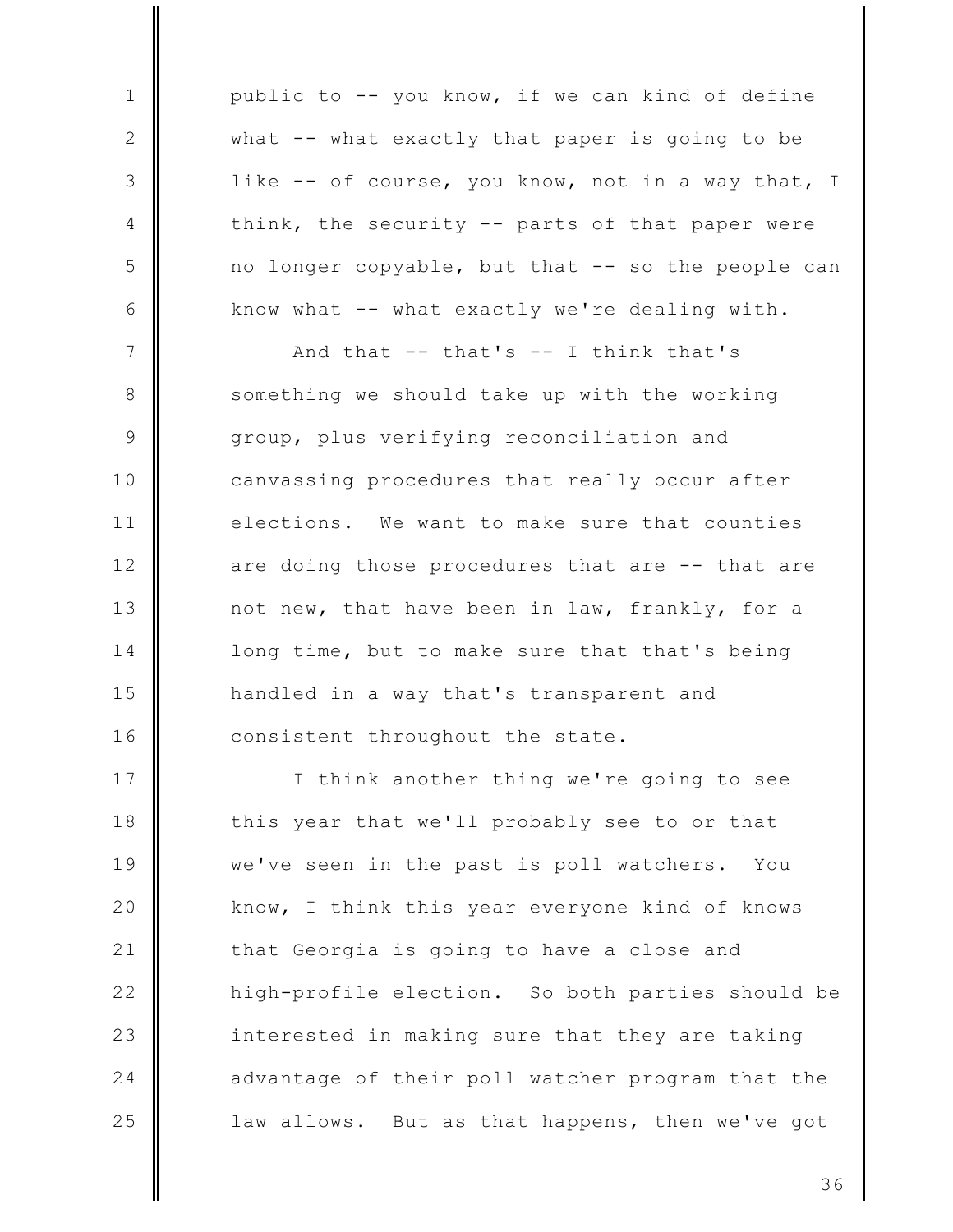to make sure that it works for, one, the poll watchers can have appropriate access and, two, that the election officials are able to do their duties safely, without interference.

 $\mathbf{1}$ 

 $\mathbf{2}$ 

3

4

5

6

 $7\phantom{.0}$ 

8

9

So we want -- kind of think the rules to help -- to help clarify that would be helpful.

Then I think we'll also probably see some rules regarding the absentee ballot process as -as we implement the requirements of SB202.

 $10$ And I would say to the people who are here,  $11$ if there's other things or particular rules that  $12$ we should be looking at, please let us know -- $13$ let the secretary of state's office know -- and 14 then we can add those to the agenda for things we 15 should be looking at.

16 And so finally, on rulemaking, I think we do 17 want to have rules in place prior to the May 18 primary, which is May 24th. So that really means 19 from a timing perspective we need to bring some 20 rules next month to the board. And that's what we're working on doing. I do think we'll  $21$  $22$ probably have to continue to work on rules and 23 change rules, even though these are posted or 24 adopted, throughout the year, as we kind of see 25 how they're working with what we need to adjust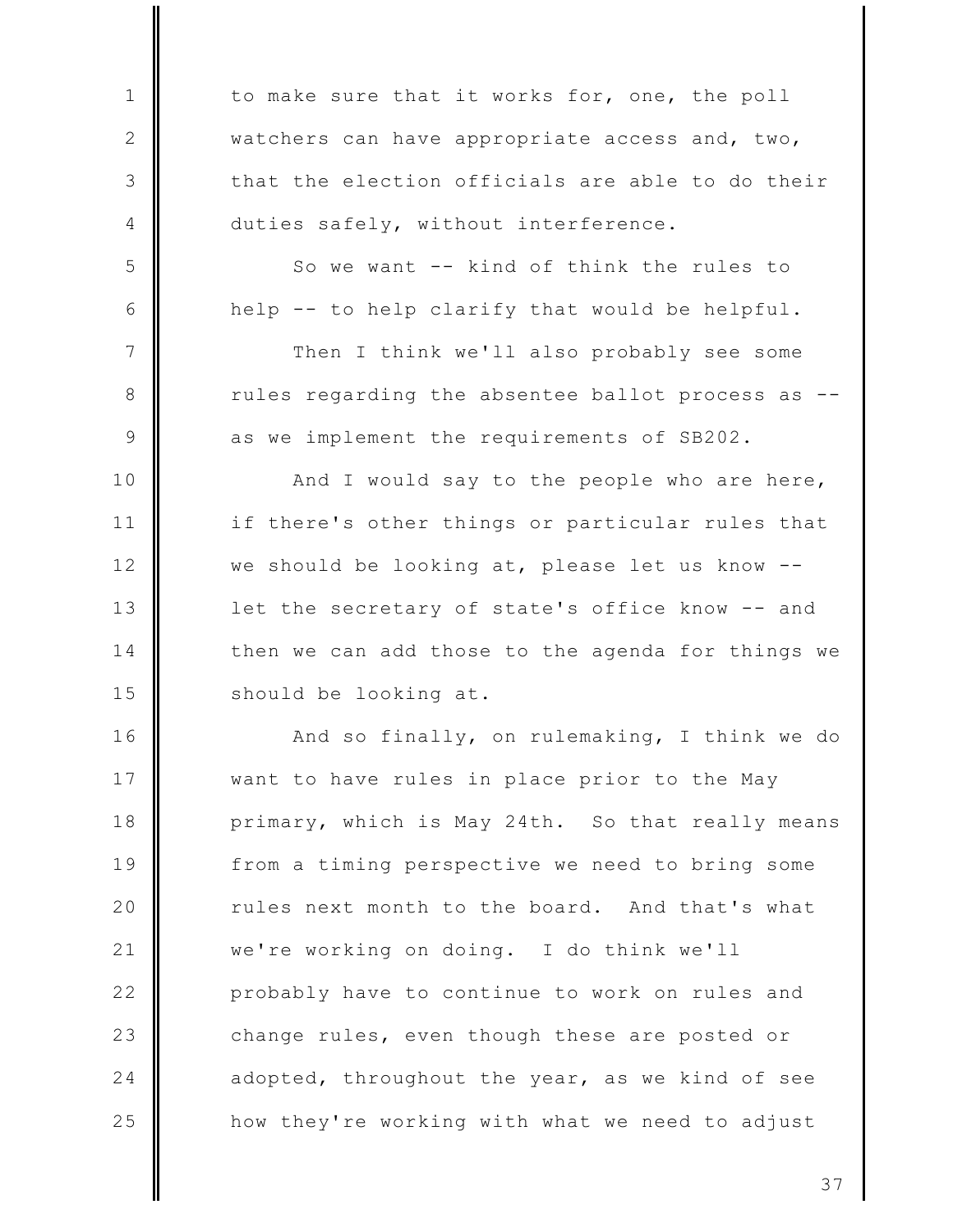But I think as to the rules, at least we'll  $\mathbf{1}$ to.  $\mathbf{2}$ get them posted. So then we can have an idea of 3 the things that we're looking at for this year. Happy to take any questions, Mr. Chair. 4 5 MR. MASHBURN: Any comments or questions 6 from the board for Mr. Germany?  $7\phantom{.0}$ Yeah, I guess I do just in MR. LINDSEY: 8 terms of the timetable that we have. If you 9 could sort of help us for those of us that are new to the board. You've got to post it for so  $10$  $11$ much time frame before we can actually vote on  $12$ it. What's the time frame? When can we expect  $13$ this to be posted so it can make the -- May 24th 14 is only two months away. And, you know, all 15 these counties have got to be set up and ready  $16$ based on those rules. So just if you could help 17 me out with that.

18 MR. GERMANY: So the process for the rules 19 we promulgate follow the process set out in the 20 Administrative Procedure Act. And the first part  $21$ is posting rules for public comment. So we would  $22$ bring rules and present rules to the board to 23 post for public comment.

At that point, they have to be posted for thirty days. We had another meeting thirty days

24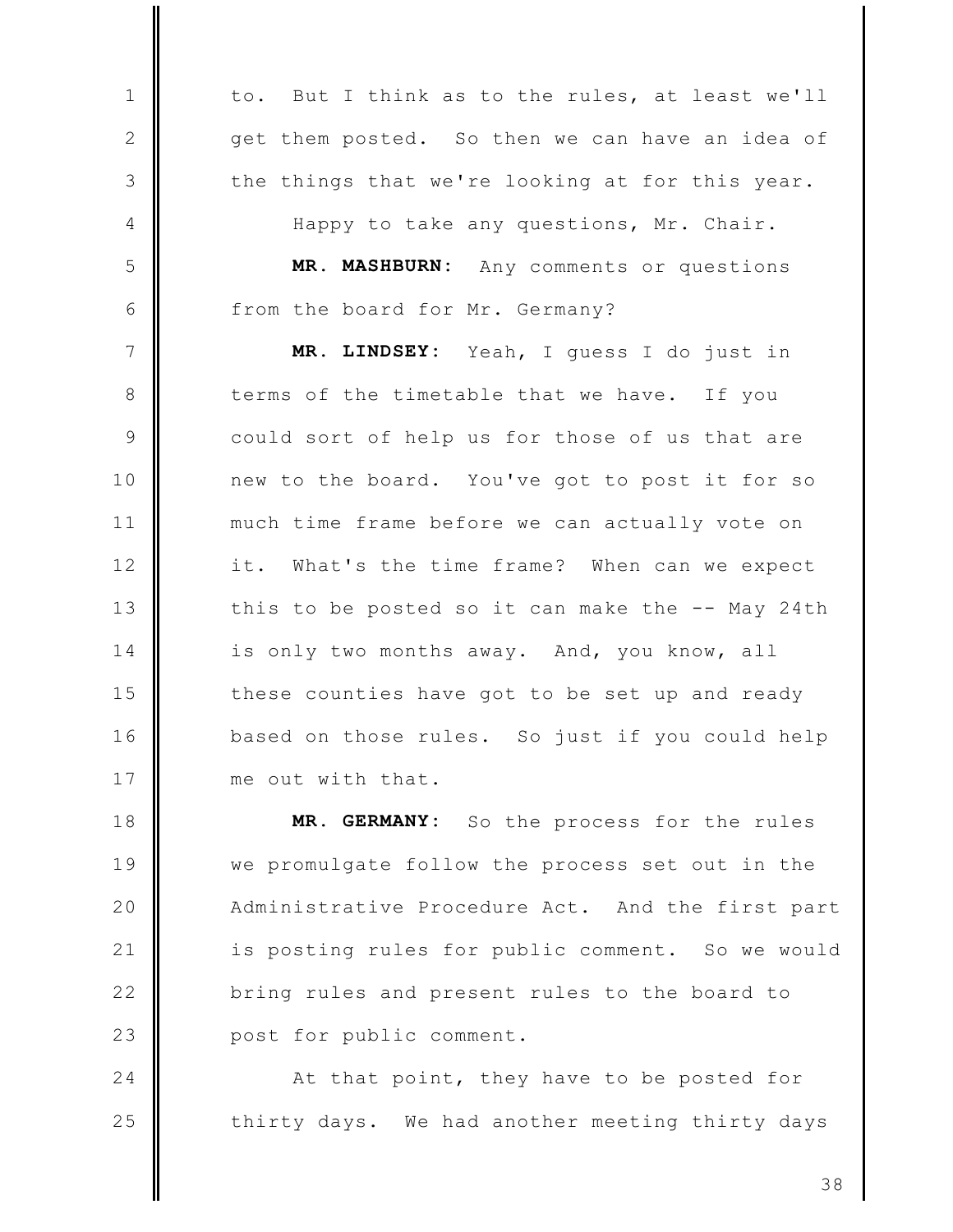later to vote to adopt the rules. And what we've  $\mathbf{1}$  $\mathbf{2}$ done in the past when we've been in these 3 situations is we hear public comment and a lot of times we get some good public comments, like, oh, 4 5 we should change some language to fix it. 6 And what we've done in the past that I think  $7\phantom{.0}$ has worked is we'll adopt the rule that we posted 8 so it's in place. And the public comment is usually, you know, kind of a minor change to that 9  $10$ rule. And then we -- and then you vote at the  $11$ same time to post that amended rule. And then  $12$ you have to come back thirty days later and adopt  $13$ that amended rule. 14 So it is -- I do envision this being a 15

throughout-the-year process. And then after --16 after we go to adopt it, it's effective twenty 17 days later. So I think, you know, a lot of these of rules would not be, you know, quote, unquote, 18 19 effective for the primary.

20 But the idea was to get the counties and the  $21$ parties and everyone involved. Here are the  $22$ rules that are going to be in place and, you 23 know, they essentially have been passed. They'll 24 go ahead and follow them to the best of their 25 ability. And then we can learn from them to see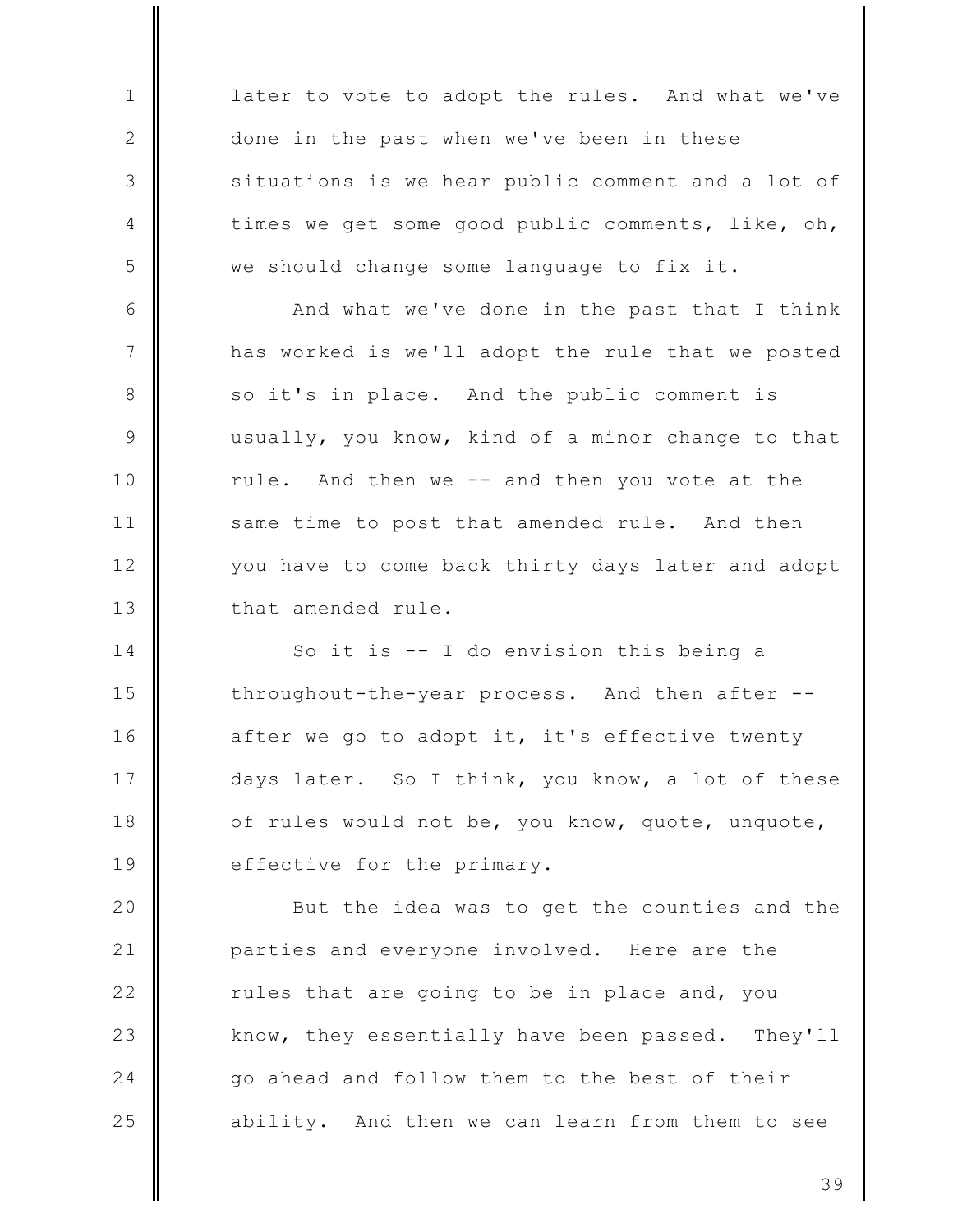if we need to -- to adjust anything. We'll have a May primary, a June runoff thirty days after the May primary -- or twenty-eight days after the May primary. And then, of course, a November election and then a -- potentially a December runoff as well.

 $\mathbf{1}$ 

2

3

 $\overline{4}$ 

5

6

23

24

25

 $7\phantom{.0}$ MR. MASHBURN: Ryan, that jogged something 8 in my mind in that we do constantly adjust and 9 constantly look at things or how things are  $10$ working. And one thing that we had started with,  $11$ but we didn't have enough time to get it done  $12$ before a previous election was the introduction  $13$ of pictograms on some of the ballots that were to tell the voter don't -- you know, fill in the 14 15 circle, don't put "x" marks and things like that.

16 So if I could just get that on the top, back 17 on the agenda, I'd like to -- for us to look at 18 that again and get that back on the top, top of 19 the stack if we could. Because I thought we had 20 some really good proposals that we were looking  $21$ at and we were up against some time frames.  $SO$  $22$ 

MR. GERMANY: For what  $--$  for, like, what the -- instructions on absentee ballots? **MR. MASHBURN:** Yeah, correct. Yeah,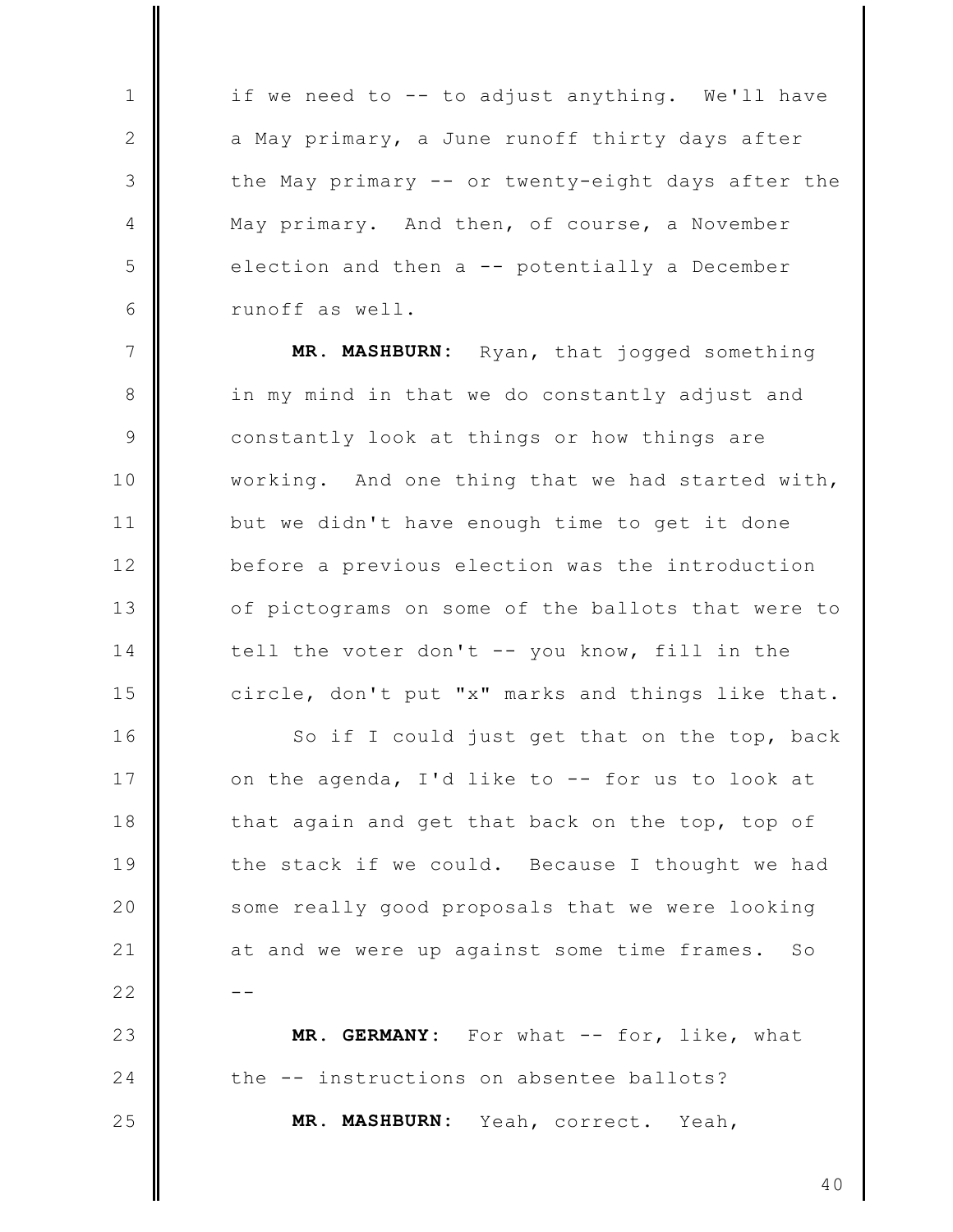correct.

 $\mathbf{1}$ 

 $\mathbf{2}$ So thank you for that report. Y'all do a 3 great service to the people of Georgia and we  $\overline{4}$ appreciate all of the hard work that goes on 5 behind-the-scenes every day, all day long. So 6 thank you for that.  $7\phantom{.0}$ You don't get any respite, though, because 8 the next item on the agenda is the update of the  $\mathcal{Q}$ Fulton County Performance Review Board -- or  $10$ panel.  $11$ And Ryan Germany is also is on that panel. So I ask for an update on that.  $12$  $13$ MR. GERMANY: Certainly, Mr. Chairman. 14 There's not much of an update to give on the performance review. The goal, when we started, 15  $16$ was to have it completed by the end of the last 17 calendar. I think we all knew that was an 18 aggressive goal. 19 But the reason it was a goal is because we 20 knew -- or I knew once the calendar year started  $21$ and the legislature came back and we had other  $22$ kind of litigation items the agenda, it'd be very 23 hard to continue to complete that process. 24 So that is potentially what happened is we 25 -- I say "we," it's really me who's been sort of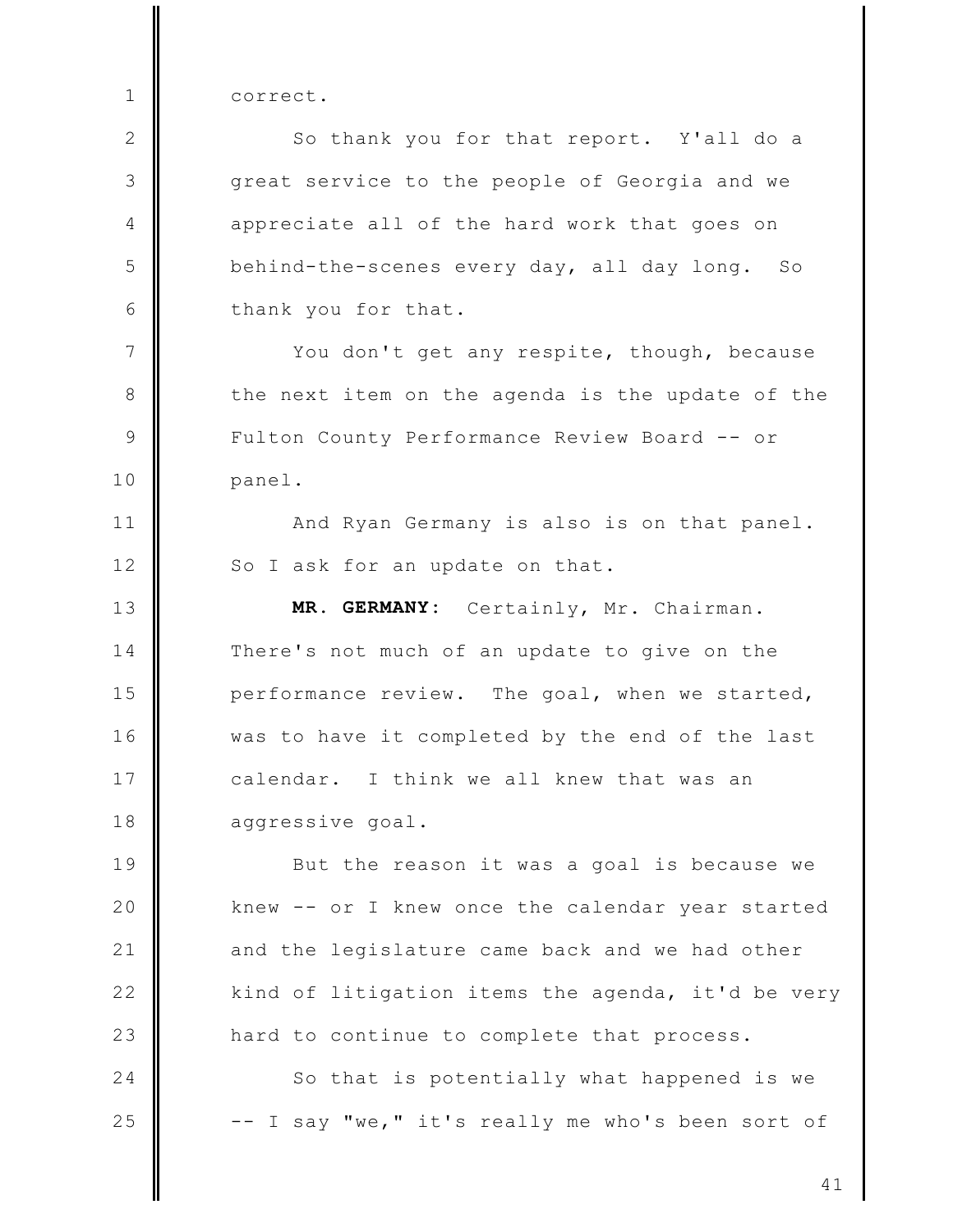caught up with other duties. And so we have observed the municipal elections last year, conducted interviews of Fulton staff. We had additional interviews to conduct of Fulton staff and other people as well who have things they want to share with us about Fulton County elections.

 $\mathbf{1}$ 

 $\mathbf{2}$ 

3

4

5

6

 $7\phantom{.0}$ 

 $13$ 

14

25

8 And so we hope to finalize that quickly. 9 And I would say before the May primary would be a  $10$ new goal so that we can bring that to you guys -- $11$ to the board for -- for then the board to  $12$ consider.

MR. MASHBURN: Well, again, I thank you for your hard work in that regard.

15 Any questions or comments from the board?  $16$ Well, we thank you. We thank you for all of 17 the hard work that you and your panel put in on 18 that.

19 At this time, the agenda moves to 20 investigations and reports. And so I'll just ask  $21$ the board, does anyone need a ten-minute break or  $22$ ready to press on. It's kind of a nice breaking 23 point if anybody needs a break, but I think we'll 24 press on. Okay.

So we begin with the investigation reports.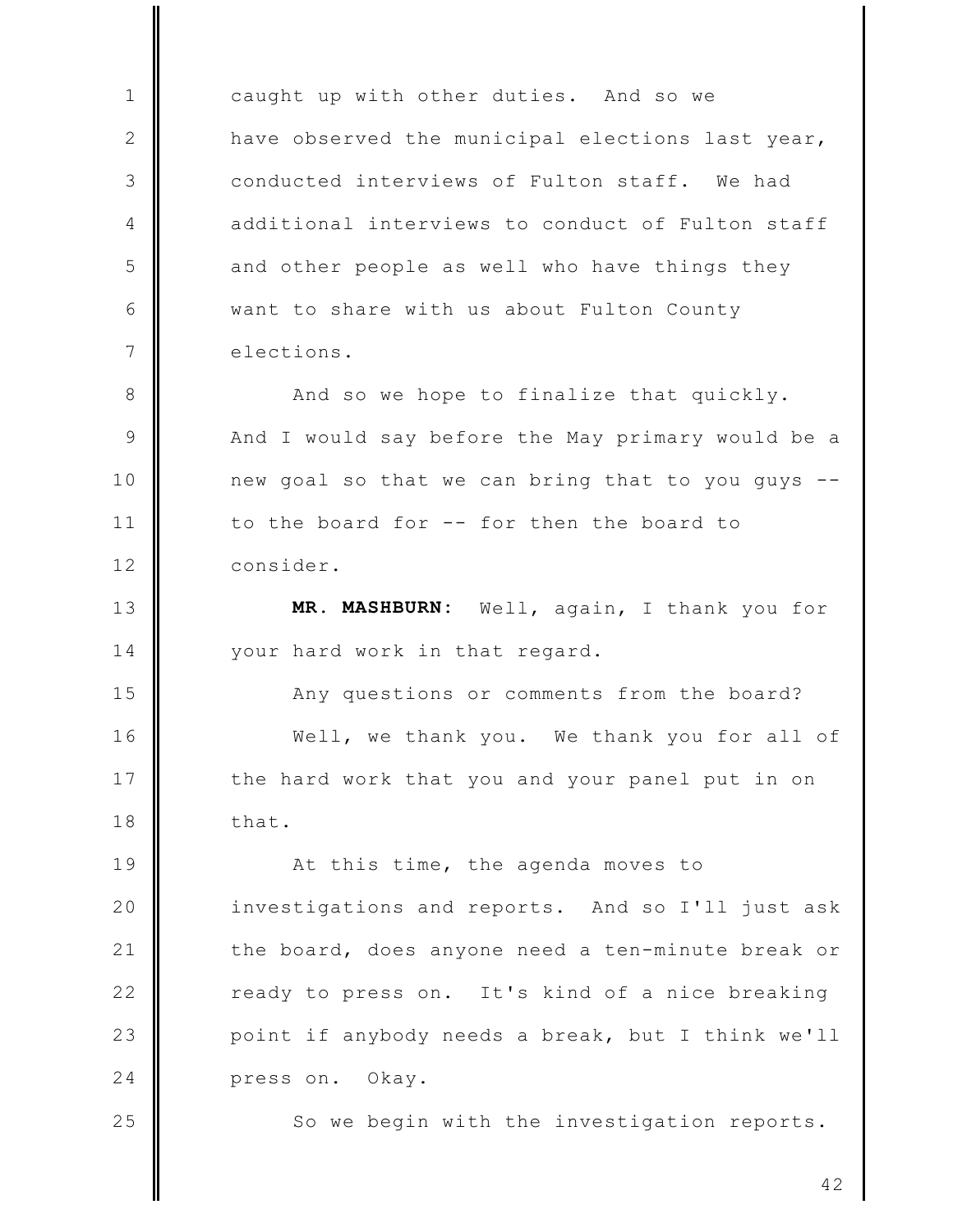And the first one on the calendar that  $I - - oh$ , we've got the consent cases. And just to familiarize the new members of the board to this, we normally take the consent cases as a block. But if the board members want to pull a particular one out to discuss it in particular, they're free to do so. And otherwise they're usually handled as a block.

 $\mathcal{Q}$ But I'm informed -- nope, we don't have any continuances. So at this point, I'll entertain a  $10$  $11$ motion regarding the consent cases.

 $12$ MRS. GHAZAL: I move to consider them as a  $13$ block, but I also think it would be helpful to  $14$ explain what a consent case means. Not just for 15 the folks here at the table but for other people  $16$ who are listening. Because when they see the 17 agenda and see the complaints here, it can be 18 very confusing to folks who don't understand the 19 language.

20 MR. MASHBURN: I think that's an excellent  $21$ suggestion and we have Charlene McGowan of the  $22$ attorney general's office who negotiates consent 23 orders among her many duties. If she'd like to  $24$ give an overview of --

25

 $\mathbf{1}$ 

2

3

 $\overline{4}$ 

5

6

 $\overline{7}$ 

8

MRS. GHAZAL: Not the cases --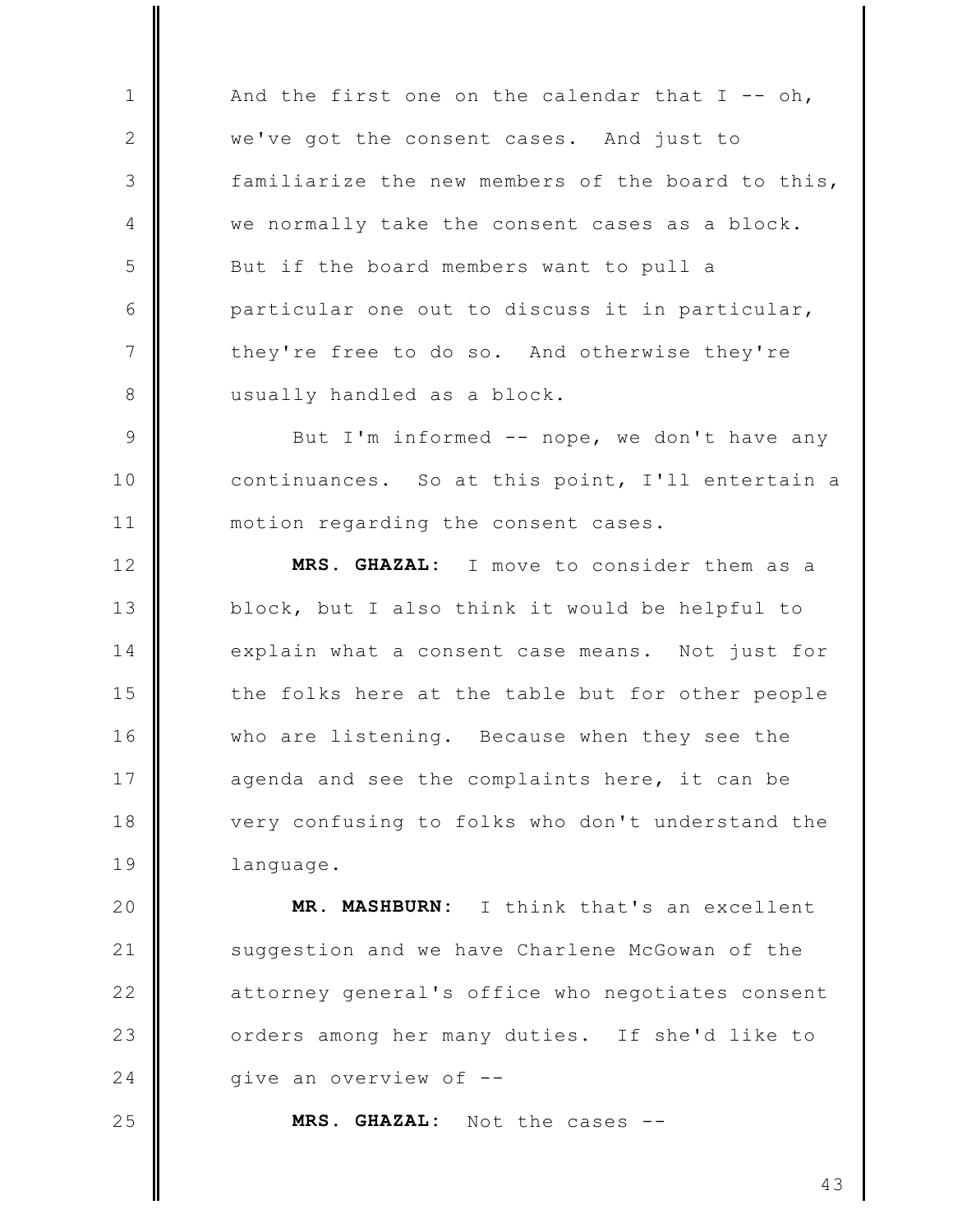MR. MASHBURN: Not a particular case, but  $\mathbf{1}$  $\mathbf{2}$  $h \circ w$  --3 MRS. GHAZAL: -- per se, but what does it mean. What does a consent case mean?  $\overline{4}$ 5 MS. MCGOWAN: So if we're talking about the 6 consent cases that the secretary of state's  $\overline{7}$ investigative division is presenting, these are 8 cases where the secretary of state's office  $\mathcal{Q}$ investigative division have investigated the complaint that was received by the office and  $10$  $11$ made a determination that no violation of the elections code has occurred.  $12$  $13$ When we were talking about consent cases 14 presented by the attorney general's office, those 15 are cases where the board previously voted to  $16$ refer the case over to the attorney general's 17 office because they determined that there was 18 probable cause a violation has occurred. 19 And those cases where I'm presenting a

20 consent order, then the attorney general's office  $21$ has negotiated a resolution by agreement with the  $22$ respondent that was referred to our office for 23 any election code violation.

24 DR. JOHNSTON: I have a question about a 25 case.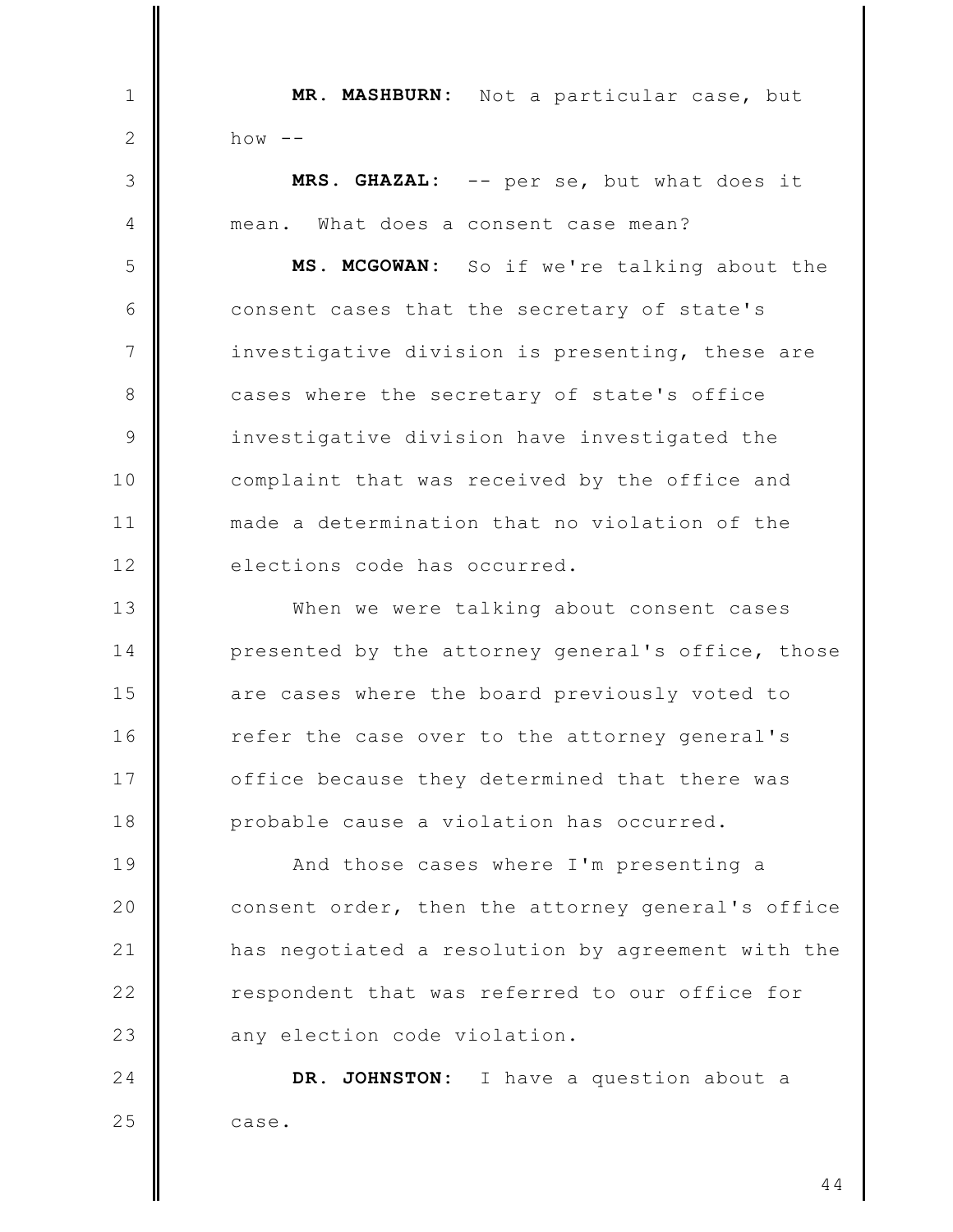MR. MASHBURN: Dr. Johnston, well, let's -- $\mathbf{1}$  $\mathbf{2}$ hang on just a second and I'll -- and I'll 3 recognize you in just a second. I think Charlene very gently was able to 4 5 correct me that she doesn't do the consent cases, 6 that her -- but I appreciate her kindness  $\overline{7}$ directed toward the chair. 8 But thank you for that explanation. 9 She did a good job with it. MRS. GHAZAL: Absolutely. And that is  $10$  $11$ exactly my point so that people who are listening  $12$ and seeing the agenda understand that while some  $13$ of the words on the agenda look alarming, the 14 point that the invest -- these have all been 15 investigated and no violations have actually been  $16$ found in these cases. 17 So I move that we consider them as a block. MR. MASHBURN: Let's -- I put Dr. Johnston 18 19 on hold. So let me let her ask her question 20 first.  $21$ DR. JOHNSTON: So, yes. So are these the  $22$ consent orders from --23 MR. MASHBURN: No, that was my mistake. I 24 confused everybody, confusing consent cases and 25 consent orders. So these are the consent cases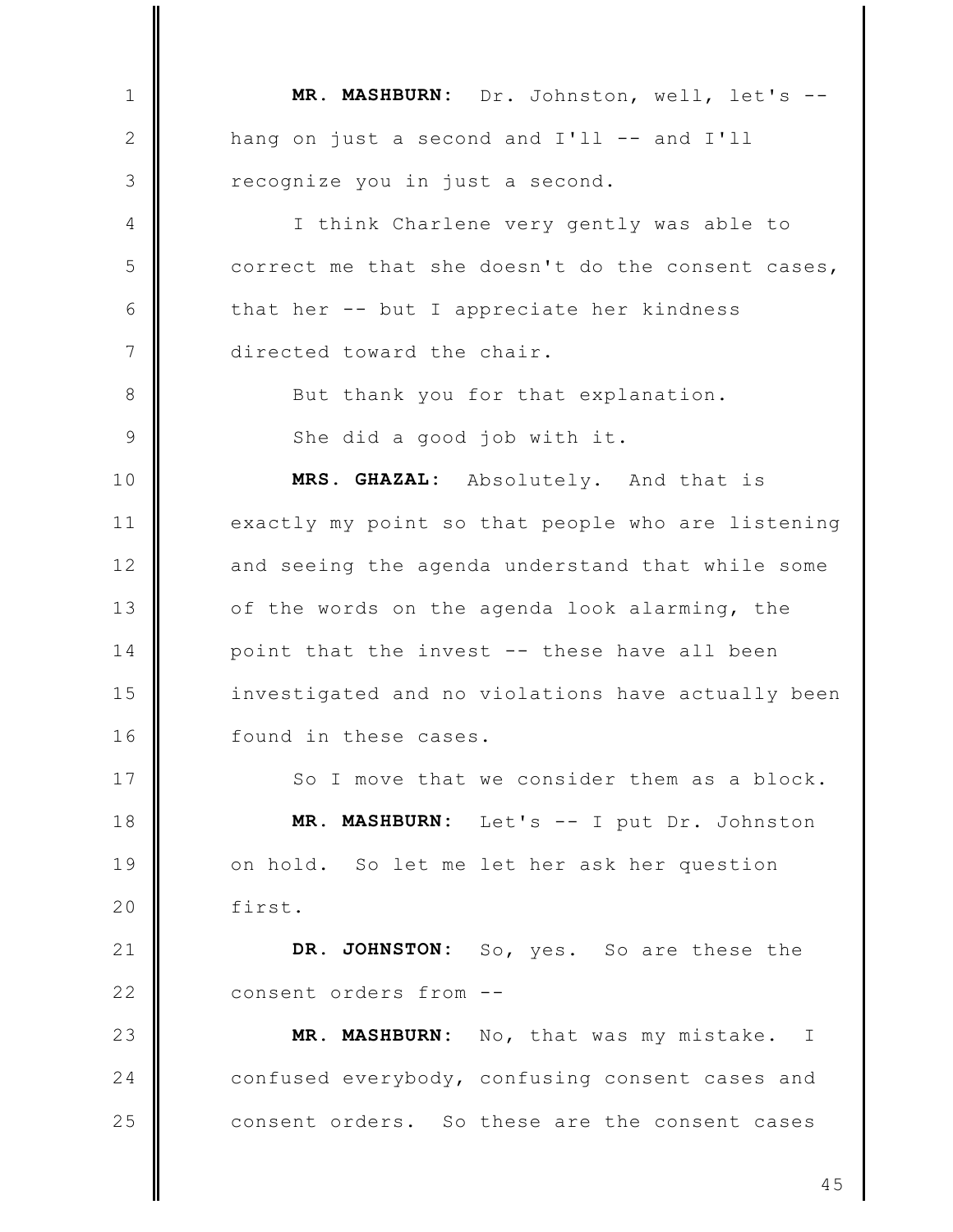from the secretary of state's investigative  $\mathbf{1}$  $\mathbf{2}$ office. 3 DR. JOHNSTON: No question.  $\overline{4}$ MR. MASHBURN: Okay. Thank you. 5 So now we're  $--$ 6 MRS. GHAZAL: Yes. And I -- $\overline{7}$ MR. MASHBURN: I appreciate everybody's 8 patience with the chair as I mumbled my way  $\mathcal{Q}$ through this. But thank you. 10 So now we're ready for Mrs. Ghazal's motion.  $11$ MRS. GHAZAL: Yes.  $12$ MR. MASHBURN: And your motion is to -- $13$ MRS. GHAZAL: I move that we accept the 14 investigations as a block. MR. MASHBURN: 15 There's been a motion to  $16$ approve the consent cases from the secretary of 17 state's investigators as a block. Is there a 18 second? 19 MR. LINDSEY: There is a second from me. 20 And I think it's worth letting the folks who are  $21$ online know that these were matters that were  $22$ sent to the board members prior to give us a 23 chance to review them to take a vote on it. I  $24$ just -- I think I just wanted the folks who are 25 listening in to know that and that we have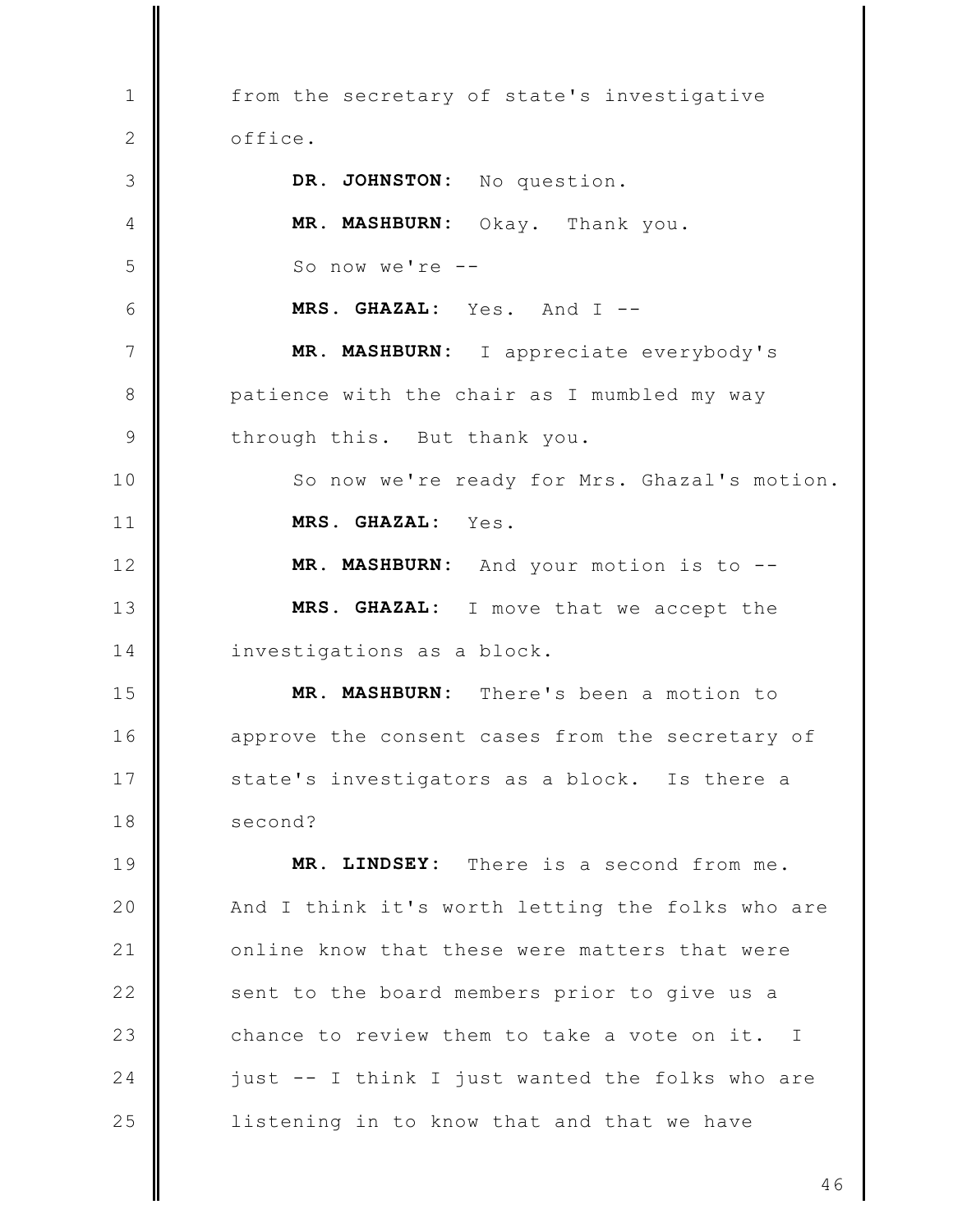reviewed those prior to the hearing.  $\mathbf{1}$ MR. MASHBURN: There's a motion and a  $\mathbf{2}$ second. Discussion? No discussion. 3 Is the board ready to vote? Okay. All  $\overline{4}$ 5 those in favor say aye. 6 THE BOARD MEMBERS: Aye.  $\overline{7}$ MR. MASHBURN: All those opposed say nay. 8 Motion passes unanimously to adopt the consent cases as a block.  $\mathcal{Q}$ 10 The next thing on the agenda is new cases.  $11$ With regard to new cases, SEB case number  $12$ 2021-129, DeKalb County, has been continued based  $13$ on a notice issue. So that's been continued.  $14$ So we move to SEB case number 2021-181. 15 MR. CALLAWAY: Yes, sir. Thank you,  $16$ Mr. Chairman, members of the board. 17 SEB 2021-181, Fulton County, data review. 18 The complaint was that there was a report of 19 errors in risk-limiting audit numbers uploaded 20 from Fulton County elections to the Georgia  $21$ Secretary of State.  $22$ We conducted an investigation using two of 23 our investigators with our office. We reviewed  $24$ the findings of the complaints and there was 25 thirty-six issues and there was numerous examples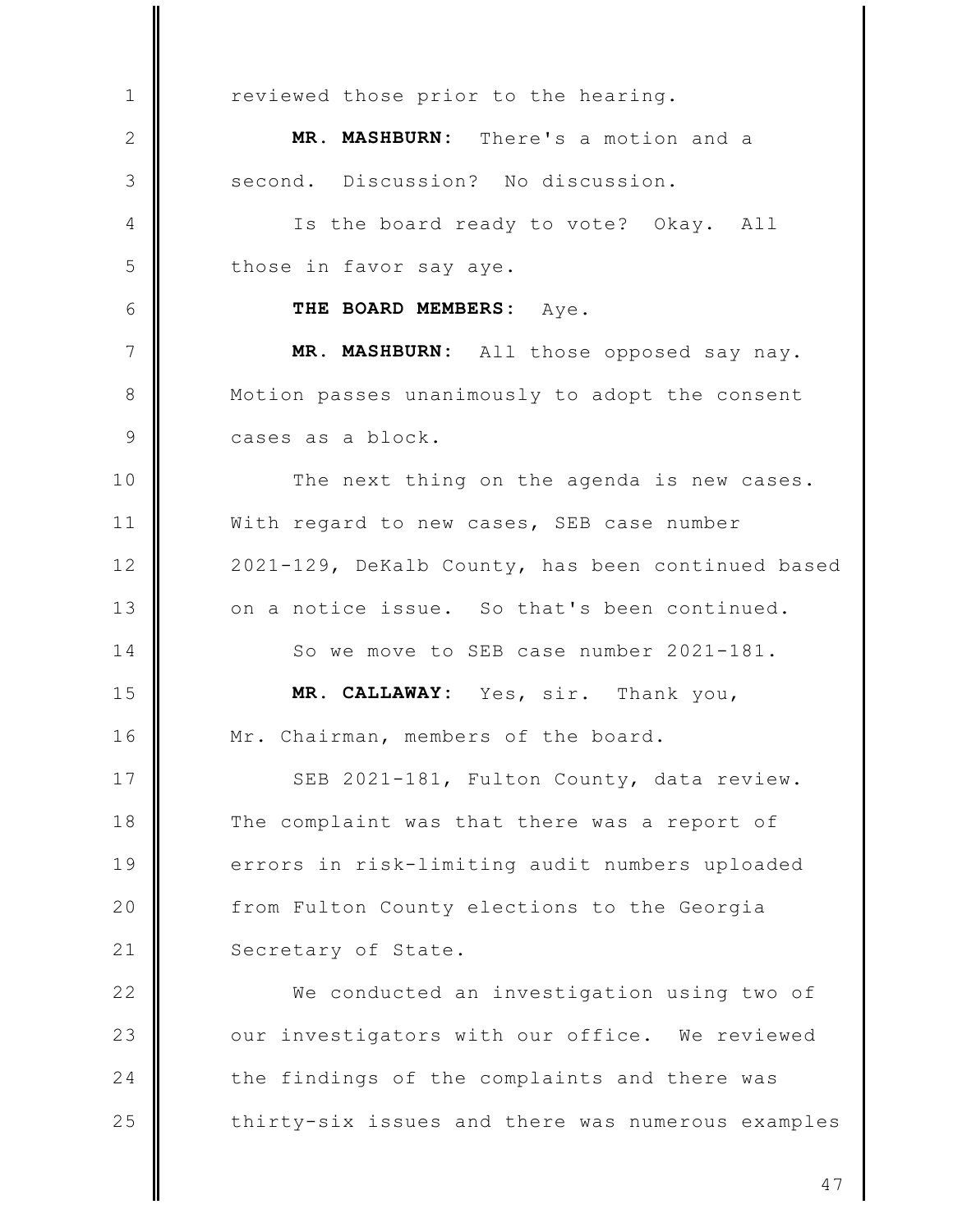of human error while inputting data into the Arlo  $\mathbf{1}$ open source software system. But there was no  $\mathbf{2}$ 3 evidence discovered to suggest criminal behavior.  $\overline{4}$ I believe the errors were due to batch sheet 5 being entered twice under different headings. 6 And at this time, we're going to do  $\overline{7}$ something a little different. Instead of me sitting here, reading finding, finding, finding, 8  $\mathcal{Q}$ we're going to have the actual investigators that  $10$ worked the case tell you here today what their  $11$ findings were and go through the case that they  $12$ worked.  $13$ So Investigator Braun and Investigator  $14$ Zagorin. 15 MR. MASHBURN: Any objections? Without  $16$ objection, that's how we'll do it. 17 Please proceed. 18 MR. ZAGORIN: I'm Investigator Vincent 19 Zagorin, Georgia Secretary of State's Office.  $S_{\bigcirc}$ 20 we -- when this complaint came in, we had to look  $21$ at all the batch sheets that were listed online  $22$ in the system. There was four or five different 23 dropdowns we had to go into. None of these were  $24$ in order. Nothing was in order by scanner or by 25 batch sheet. There might be a scanner 1, let's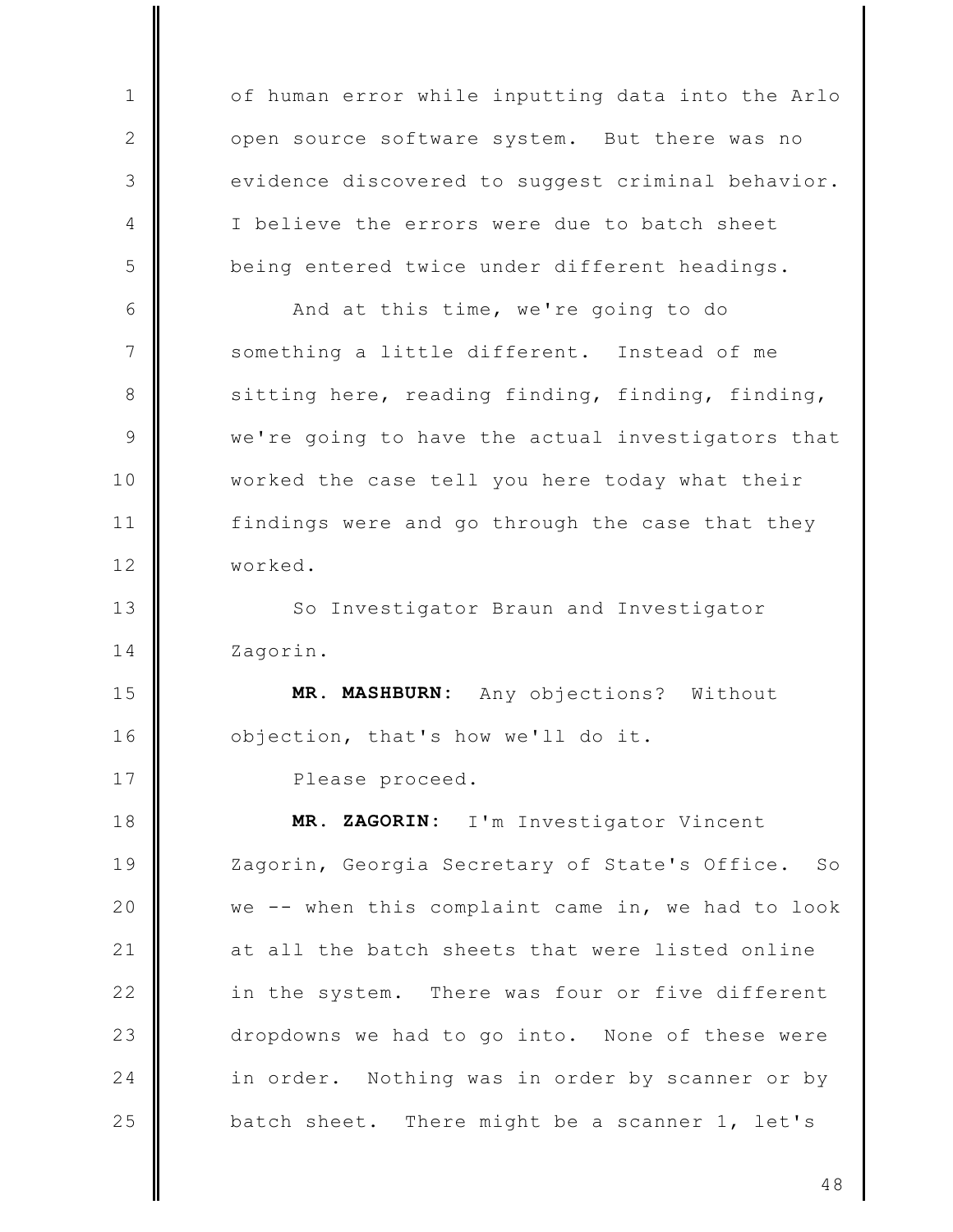say, that had, like, five or six in row 20  $\mathbf{1}$ 2 through 26, but then it would jump to 200 or then 3 it would jump to a completely different scanner. We had to go through and kind of figure all this  $\overline{4}$ 5 out. 6 So when I went through from the complaint  $\overline{7}$ that was submitted -- so, for instance -- there's 8 a way you can follow. I don't know if you quys 9 have a copy of this. They're in this white book. There is a copy of these sheets.  $10$  $11$ The first one on there was absentee scanner  $12$ 3 and scanner 1 both had batch 111s. What  $13$ happened was it showed that scanner 3, batch 111 14 was entered twice. We can go to that page. It's 15 in the section that's marked 3-B and 3-C on the 16 little tab. In the next, like, three pages over, 17 you'll find out where I'm at. MR. MASHBURN: Okay. Everybody -- everybody 18 19 caught up? 20 Okay. Please proceed.  $21$ MR. ZAGORIN: If you look at this, it says  $22$ absentee scanner 3, batch 111 is in there twice. 23 So when I looked at this and we found this, I was 24 able to determine that the first one, the scanner

3, batch 111, was actually scanner 1. So once I

25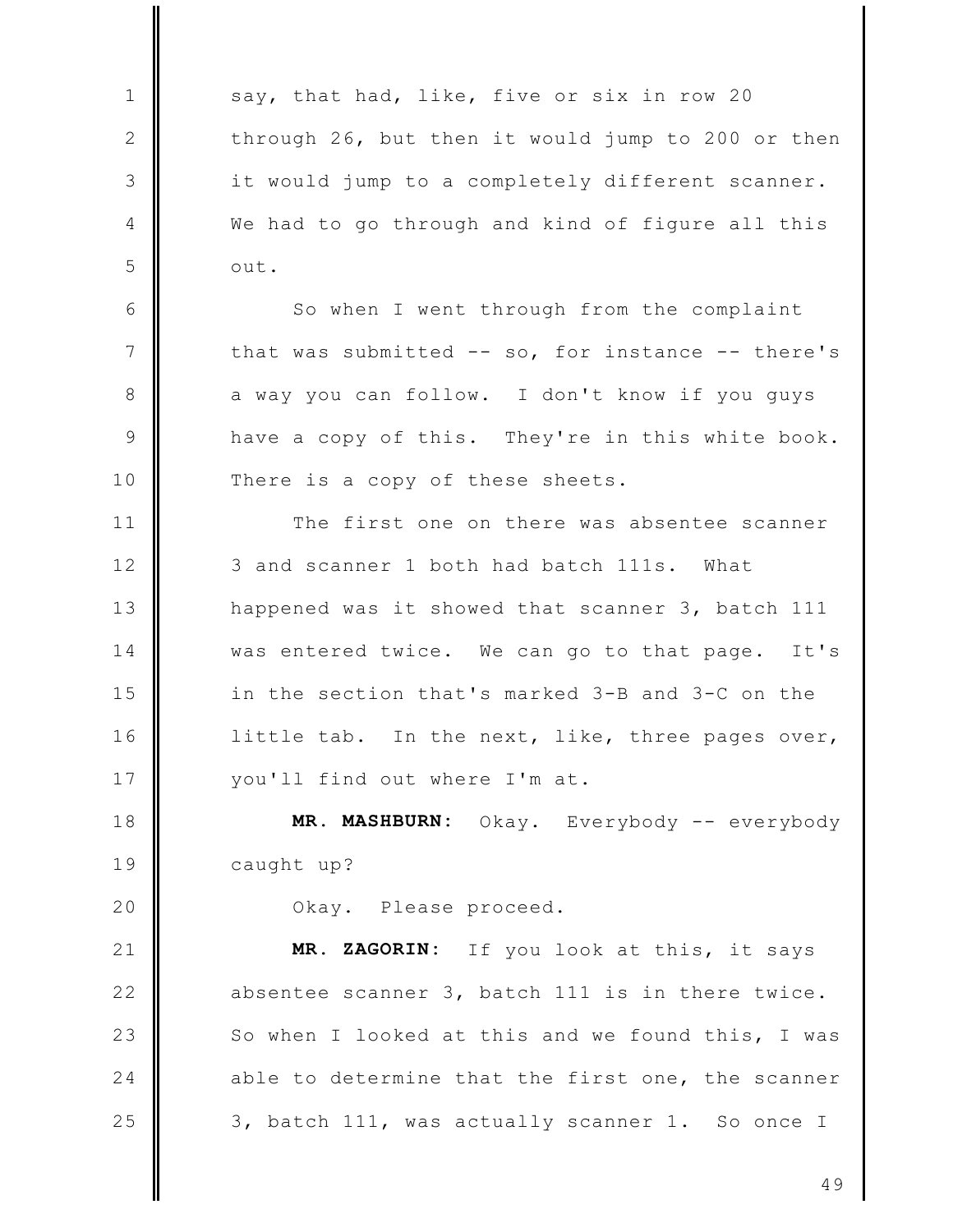started going through this and figured it out, I looked at it as if you had each scanner lined up in a row and every batch, from one to whatever the bottom number is, they all had different amounts, 320 or (indiscernible).

 $\mathbf{1}$ 

2

3

 $\overline{4}$ 

5

6

7

8

9

 $10$ 

 $11$ 

So in scanner 3, you would've had two batch 111s but you wouldn't've had a 111 in scanner 1. So you would've been able to conclude that one of those should be moved over to scanner 1 as you go down the list. So there were some that were like that.

 $12$ There was another one in here -- put it in  $13$ the right order -- if you go next to the last two 14 pages in this section, it's be scanner 1 dash 97, 15 second to the last page. That was one that I 16 located pretty quickly. When you look at that, 17 there's two scanner 1s, number 97. However we 18 pulled the batch sheet, one of them was actually 19 number 47. And the four was written kind of 20 oddly, so the person thought it was 97.

 $21$ So once again, just going down the list,  $22$ there'd be two in the 97 spot. You have to take 23 one of those out and move it to the 47 spot.  $SO$ 24 now it's starting to -- to fall into place. So 25 there was that issue with some of these where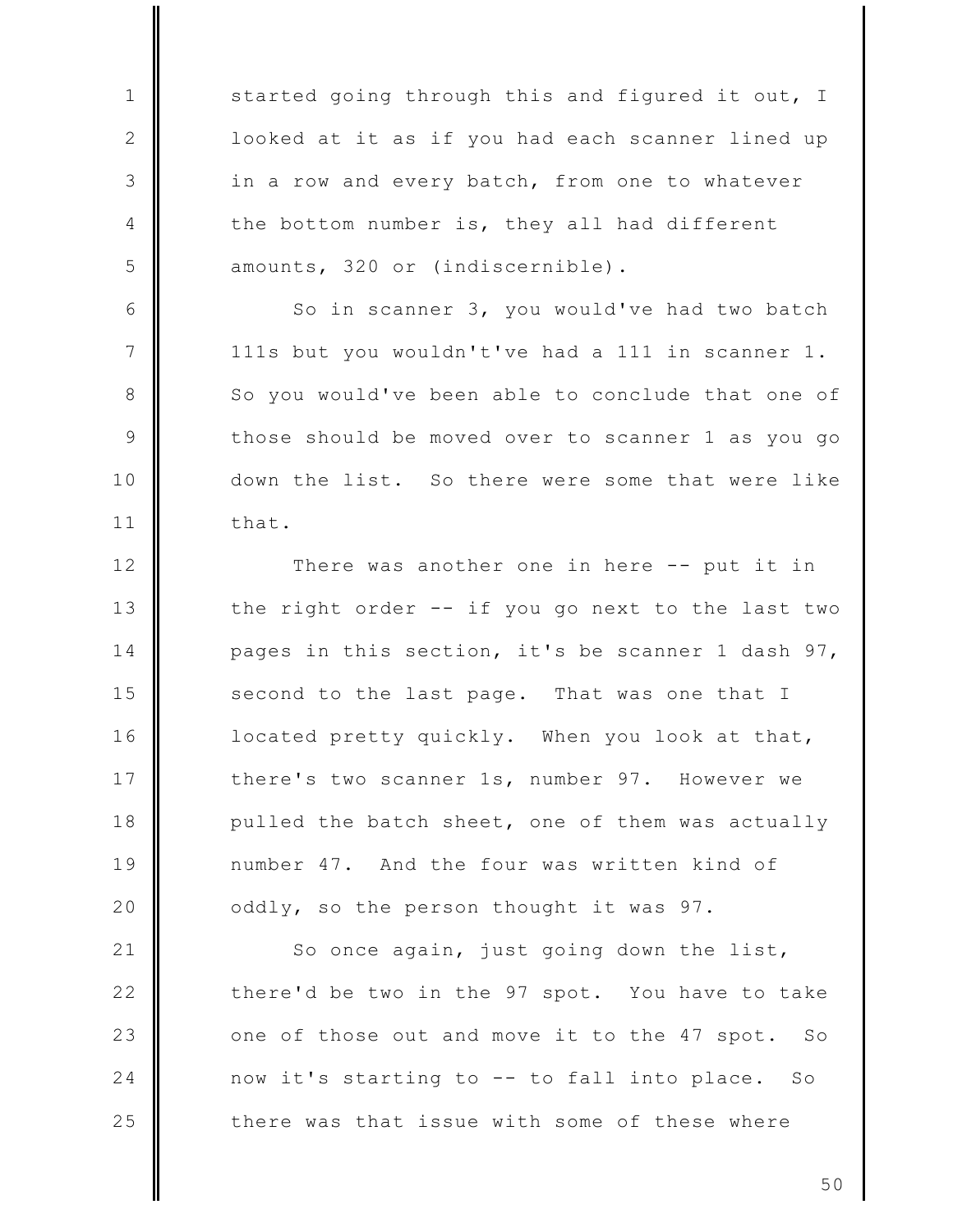they were just put in the wrong section.

 $\mathbf{1}$ 

 $\mathbf{2}$ 

3

 $\overline{4}$ 

5

6

7

8

9

 $10$ 

 $11$ 

 $12$ 

 $13$ 

14

15

16

17

18

19

20

 $21$ 

 $22$ 

If you go back to the beginning and flip the page, it'll have scanner 1, batch 18 is entered twice. And it was entered twice because if you look at the top part in the section, it says --UNIDENTIFIED SPEAKER: Let's back up. MR. ZAGORIN: Back to the beginning? UNIDENTIFIED SPEAKER: Yes. Eighty-three --UNIDENTIFIED SPEAKER: No, three of four,

okay. MR. ZAGORIN: So the first was entered as absentee scanner 1, batch 18. That's all written

out. The next one was entered scanner 1, batch So the system did not catch that. So they 18. were entered. It was a -- an enter error, but if you look at it, where someone had typed it all the way out, and the next person probably thought, "I'm not going to type all that," so they abbreviated it. The system didn't catch it.

Arlo is aware of that and there's ways to fix that, but at the time it wasn't found.  $SO$ that's how that one -- those were handled.

23 We had a few  $-$  the next one, page 4, she 24 has the same issue: One printed out, one is 25 abbreviated. So there was a few of those that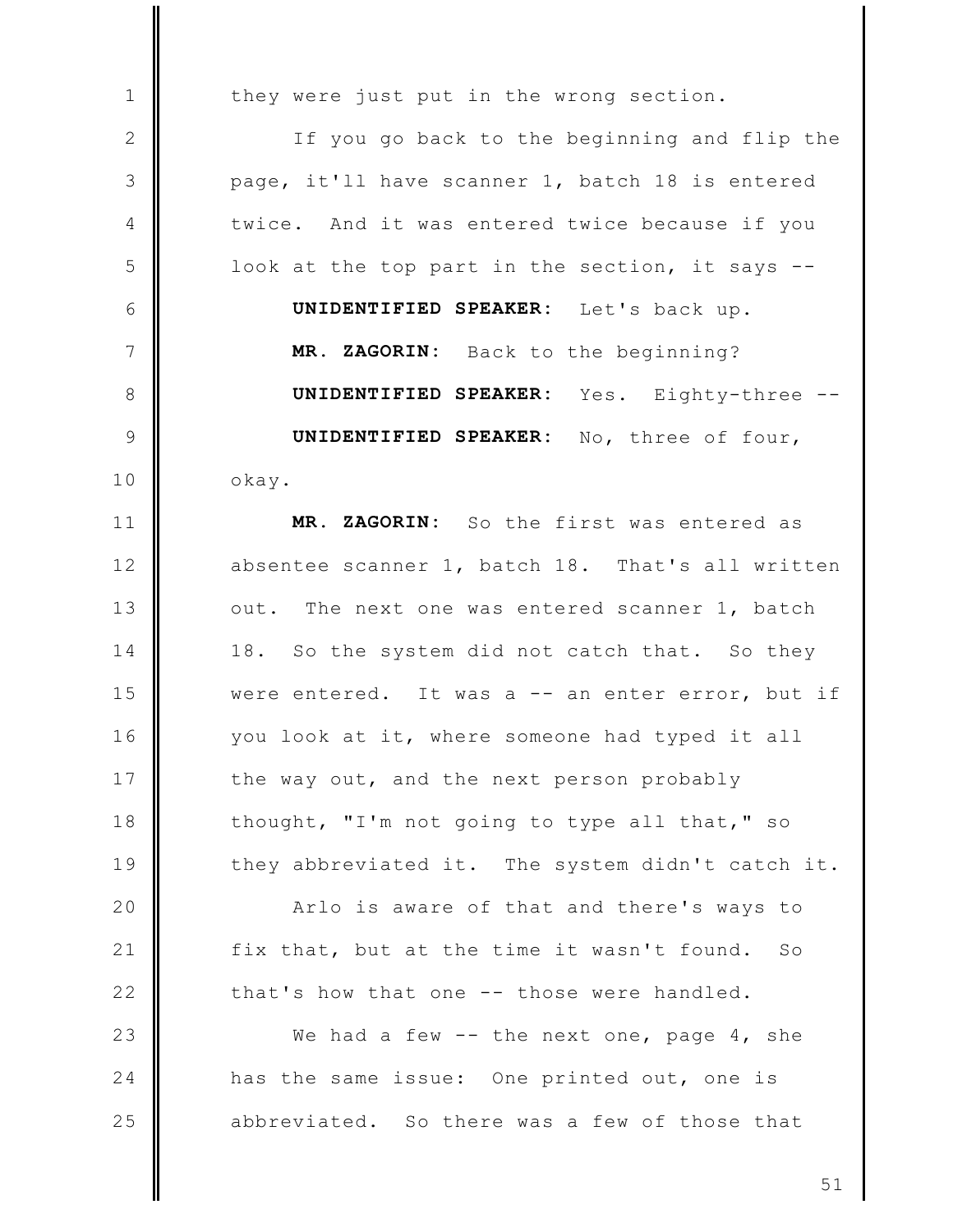are like that in there. Just like the other  $\mathbf{1}$  $\mathbf{2}$ ones, they were just put in the wrong spot. 3 Then the other issue that came up was -- if you go to page -- I guess it would be page 5 4 is -- so it shows a hundred for Candidate A and 5 6 zero for Candidate B, which the way the specifics  $\overline{7}$ work, regardless of what part of the state you're 8 in, you're not going to have completely a hundred or two hundred for one candidate. 9 So the county said what could've happened is  $10$  $11$ they took the batch and they divided it by  $12$ candidate and then they just scanned it by  $13$ candidate. So somewhere in here we would have 14 the other candidate with numbers that would be a 15 hundred to zero the other way, which we do in one 16 of these sections. 17 But those do not match -- those batch sheets 18 do not match what this complainant went in and 19 looked at and actually said that they looked at. 20 They don't match. So there really isn't a  $21$ determination on was someone just rushed for time  $22$ or did they just put a hundred and moved on. And 23 that looks like what could've happened here. 24 But, like I said, that did happen both ways. You 25 know, maybe if you go over to page  $7 - -$  or no  $- -$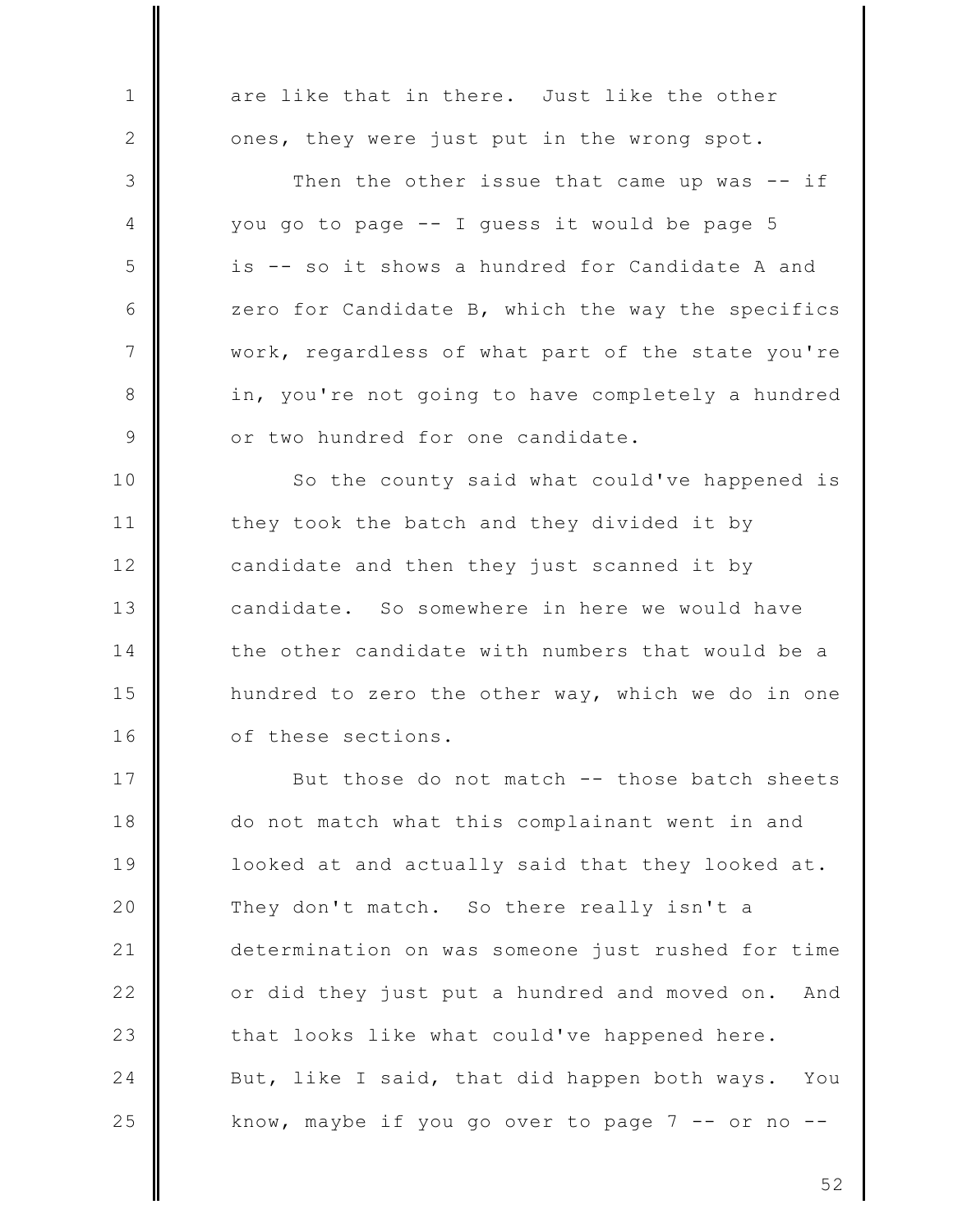yeah. So page 7's the same, where it did that.

 $\mathbf{1}$ 

 $\mathbf{2}$ 

3

 $\overline{4}$ 

5

6

 $\overline{7}$ 

8

9

 $10$ 

 $11$ 

Now, there was one that wasn't in here that I found myself where Candidate B had in the neighborhood of 230 to nothing, going the other way. And the complainant told us: We found that but we didn't add it in here. So to me, if I'm looking at this objectively and I have to look at everything, it has to go both ways. You can't just play this where it helps one side and you see something else on the other side and leave it out. So that was -- kind of got our attention.

 $12$ Then if you continue through this, there is  $13$ page 8. The same one is entered twice, but I had found where the first one was actually scanner 1, 14 15 batch 210. So that was going to the scanner 1, 16 it wouldn't have been part of scanner 2. So this 17 scanner 2, 237 was actually correct.

18 Some of the other ones, the number were off 19 just a little bit. With 238, those numbers were 20 off. You know, on here it has candidate -- and  $21$ one of the candidates, 2259 and zero. It was  $22$ actually four and forty-nine is what the numbers 23 would've been. But even on -- for the batch she 24 showed, but even on there -- well, the 25 complainant found those numbers were a little bit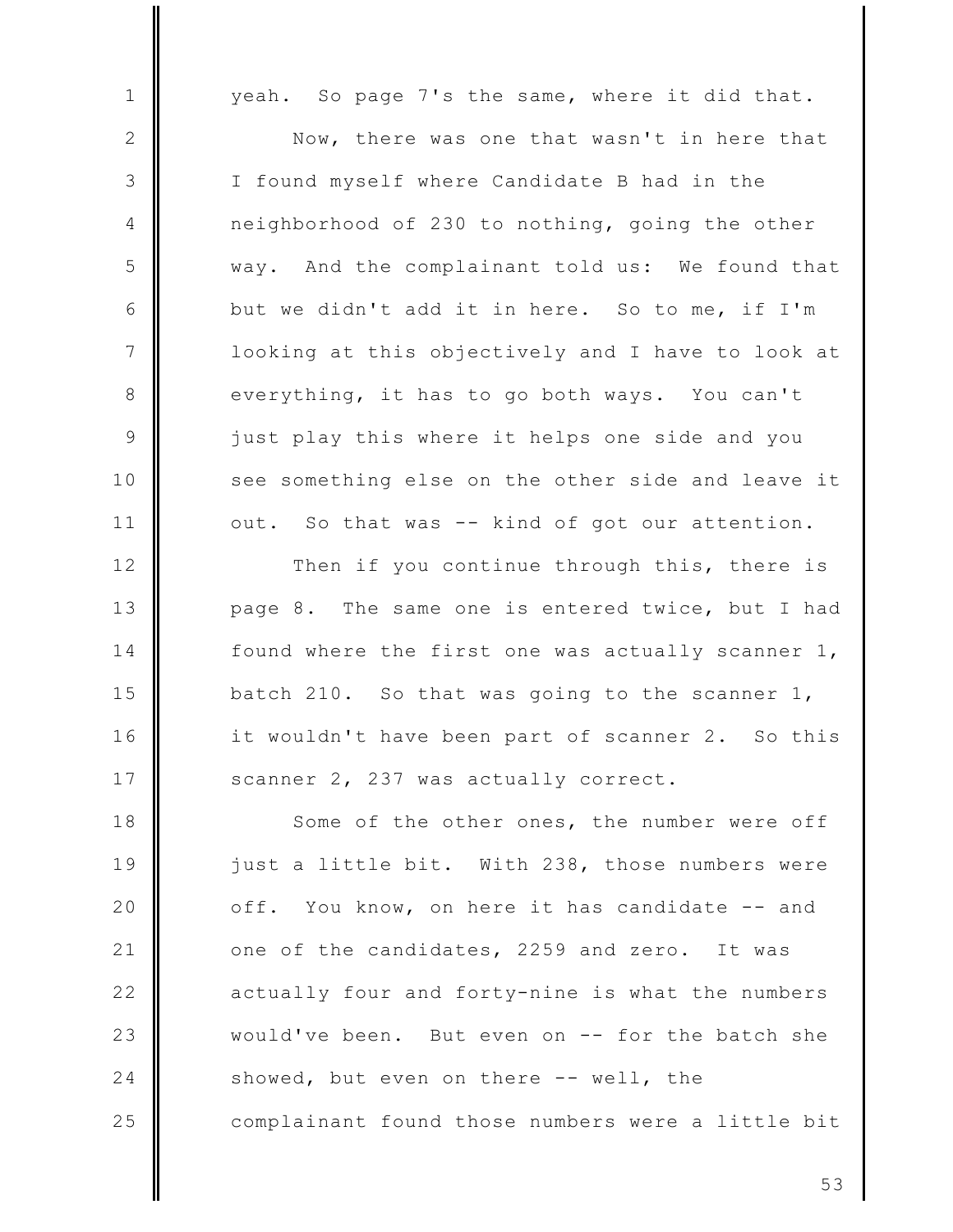off.  $\mathbf{1}$ 2 The next one, page 10, the top one's going 3 to be a different batch or scanner. At the  $\overline{4}$ bottom one, we were able to find the match of two 5 two forty. 6 So I don't know if there's anything in here  $\overline{7}$ that's different from those three different scenarios where they just had the different --8  $\overline{9}$ oh, this was interesting too.  $10$ So number  $12$ , so number  $12$  is a  $-$  there's two of these in here that showed several  $11$  $12$ different batches and then one total here.  $13$ MR. MASHBURN: Are you on -- I'm sorry to 14 interrupt you. Are you on page 12 or 15 inconsistency 12?  $16$ MR. ZAGORIN: So twelve of forty. 17 MR. MASHBURN: Okay. Page 12. Okay. Thank 18 you. I'm sorry to interrupt. 19 MR. ZAGORIN: No worry. So the totals at 20 the bottom are correct. But the problem is when  $21$ they show their work on how they got there. So  $22$ if you look -- like, it says number 243. At the 23 top, it shows seven ninety and one. At the 24 bottom, it shows twenty-one seventy-three and 25 two. Like I said, the bottom numbers all match.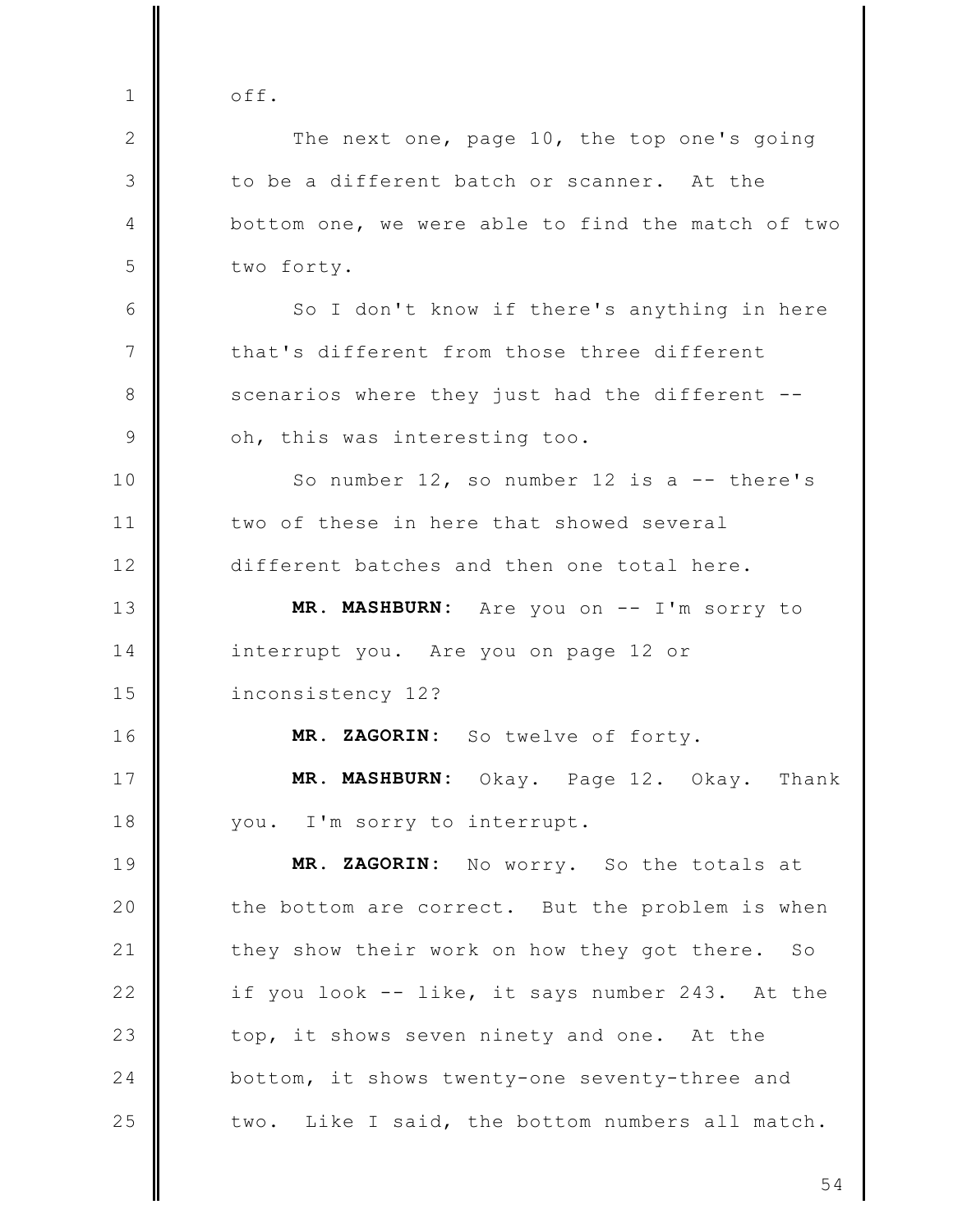They all get to the right total at the bottom. It's just the numbers in between for some reason don't match. So I don't know how they got the correct number at the bottom but the numbers were wrong in individual batches.

 $\mathbf{1}$ 

 $\mathbf{2}$ 

3

 $\overline{4}$ 

5

6 And there's a couple different ones -- those 7 are in here -- that did the same thing, where the 8 totals always matched, just the numbers in 9 between didn't match. Like, some of them where they would do  $-$ - like, it shows two  $-$ - 244 to 249  $10$ and it has the numbers which match the numbers at  $11$  $12$ the bottom. They just didn't add the 243 in  $13$ there. Once you added 243, it would've corrected 14 it and it's lined up properly.

15 So, like I said, the total number was 16 correct, just when they showed their work it was 17 off. We couldn't figure out how they put the 18 number wrong at the top and got it right at the 19 bottom.

20 So that was all the different -- like I  $21$ said, each one of these basically has one of  $22$ those three different scenarios of what went 23 Either it was entered wrong because they wrong. 24 didn't fill it out and do it the same way -- they 25 didn't put absentee scanner instead of AB scanner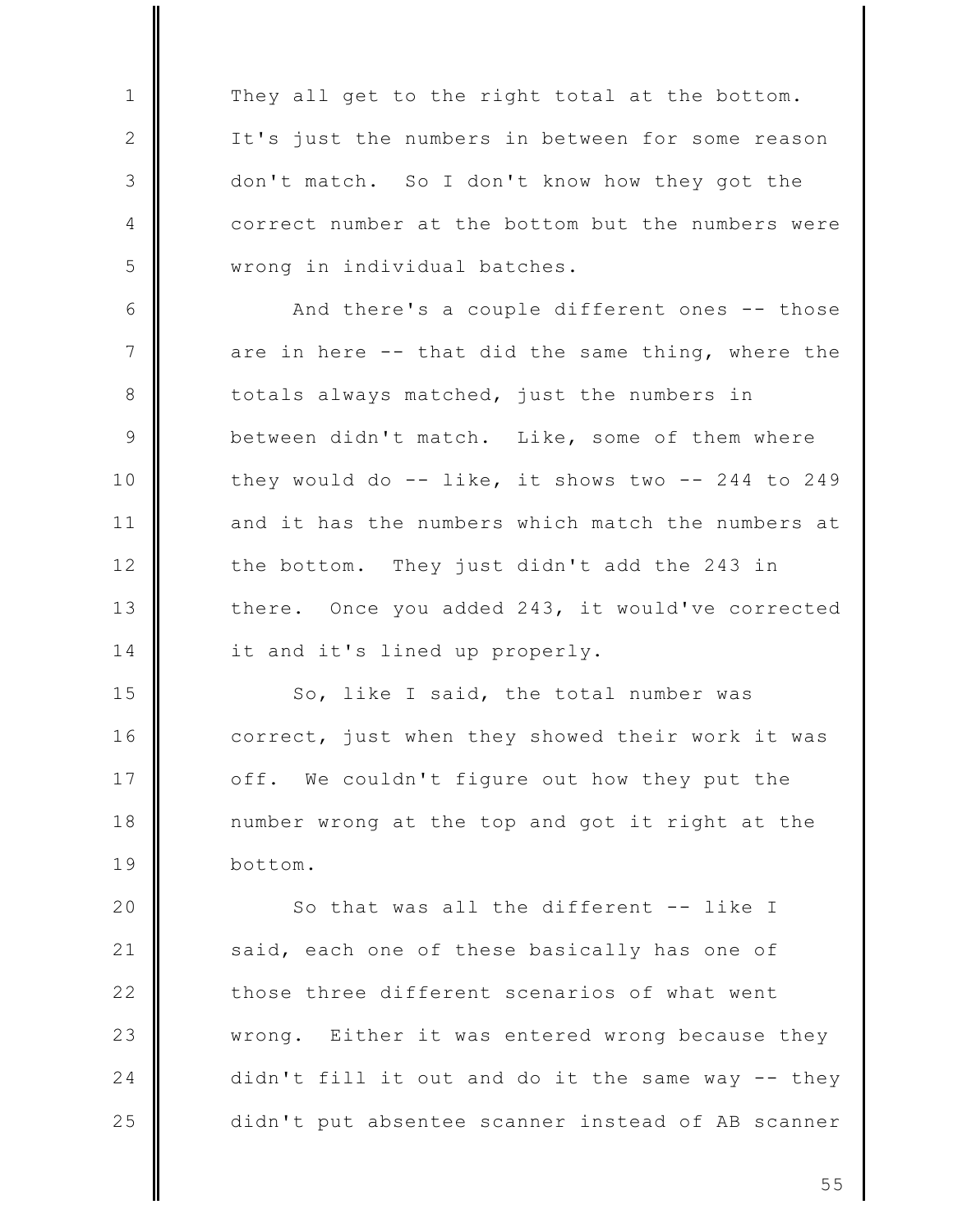or they went to a different batch than what they showed -- and you could -- you can show that and find those.

 $\mathbf{1}$ 

 $\mathbf{2}$ 

3

 $\overline{4}$ 

5

6

17

Like I said, on the totals, the ones that had the big totals, they were all -- they matched even though the other numbers didn't.

 $\overline{7}$ And then there was -- I believe there was 8 one where they inverted the numbers. They  $\mathcal{Q}$ inverted Candidate C. In Candidate B, they -they just inverted those numbers. You can see  $10$  $11$ where the numbers were inverted. So if you  $12$ switched them over, it wasn't really a major  $13$ thing.

14 But most of it was the data entry and when 15 they -- they put it in. So you can see where the  $16$ issues were on all of these.

Any questions on anything?

18 MR. MASHBURN: Questions from the board? 19 MRS. GHAZAL: I don't have any questions, 20 but I have grateful thanks that you were able to  $21$ spend the amount of time it must've taken to sort  $22$ through this and understand it. And I appreciate 23 you spelling it out so clearly. I understand 24 exactly what you're saying and what happened 25 here. I don't think I could have come to these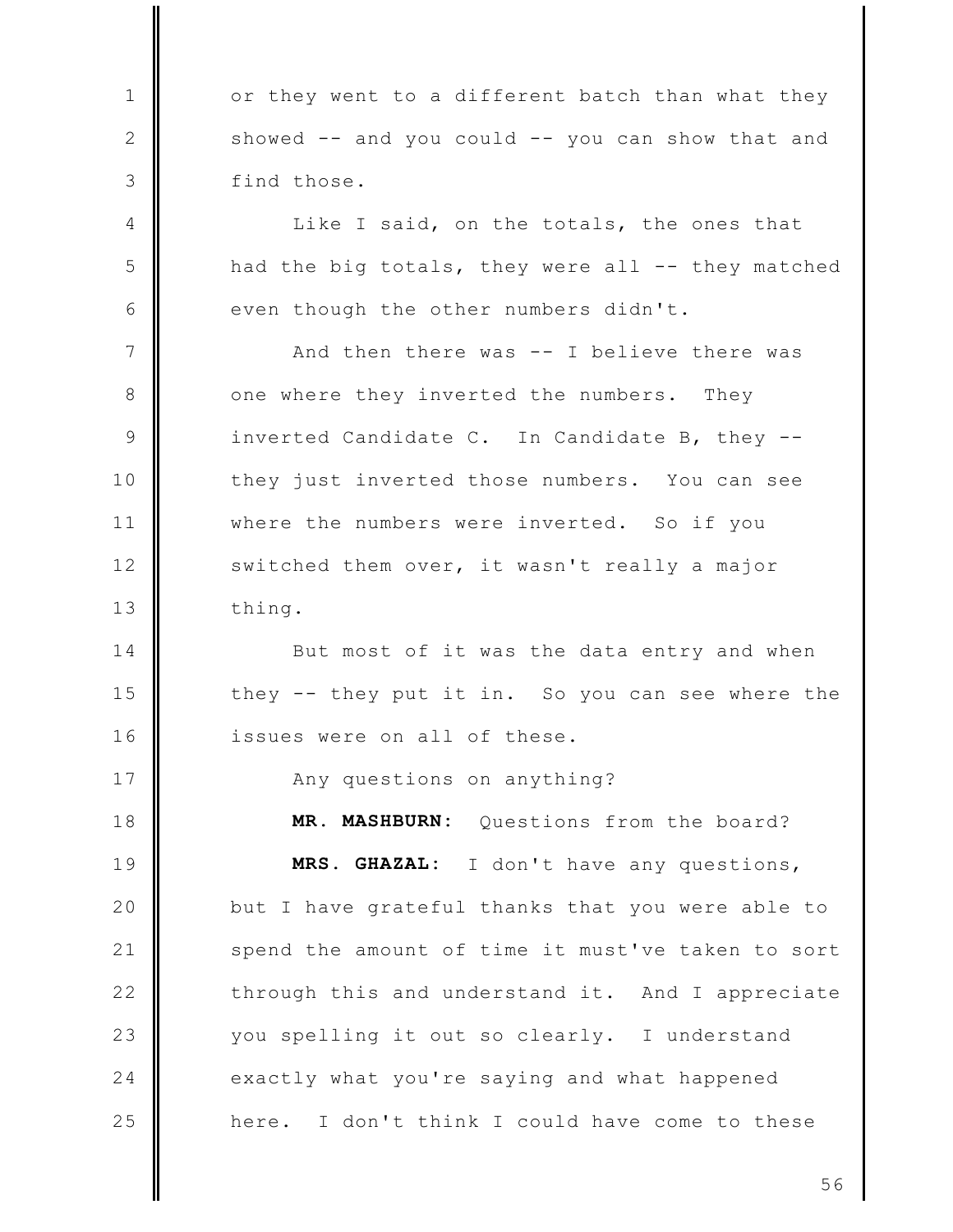conclusions. So I appreciate everything that  $\mathbf{1}$  $\mathbf{2}$ you've put into this. 3 MR. ZAGORIN: (indiscernible) DR. JOHNSTON: So I have a question. 4 How 5 much off were these numbers when you looked at 6 all of this again?  $\overline{7}$ MR. ZAGORIN: I just looked at these that 8 were sent in in the complaint. Like I said, a 9 few time I would find others that I would stumble across it. But I didn't pull those into this.  $10$  $11$ But I didn't go back through to take out the  $12$ ones that were in there twice and try to figure  $13$ out exactly what the number was. But I could 14 tell what the issue was. I could that, like I 15 said, 97 wasn't in there twice; it was actually  $16$ 97 and 47. Then the ones that were in there 17 twice, I didn't sit there and write out the --18 the specific number. I didn't go that far with 19 this. 20 MR. LINDSEY: Well, my comment actually is going to echo some of the public comments that  $21$  $22$ we've heard. Some of the public comments in

which they expressed concern on the resources, being how people voted rather than helping out at the next election. And it would be helpful if

23

24

25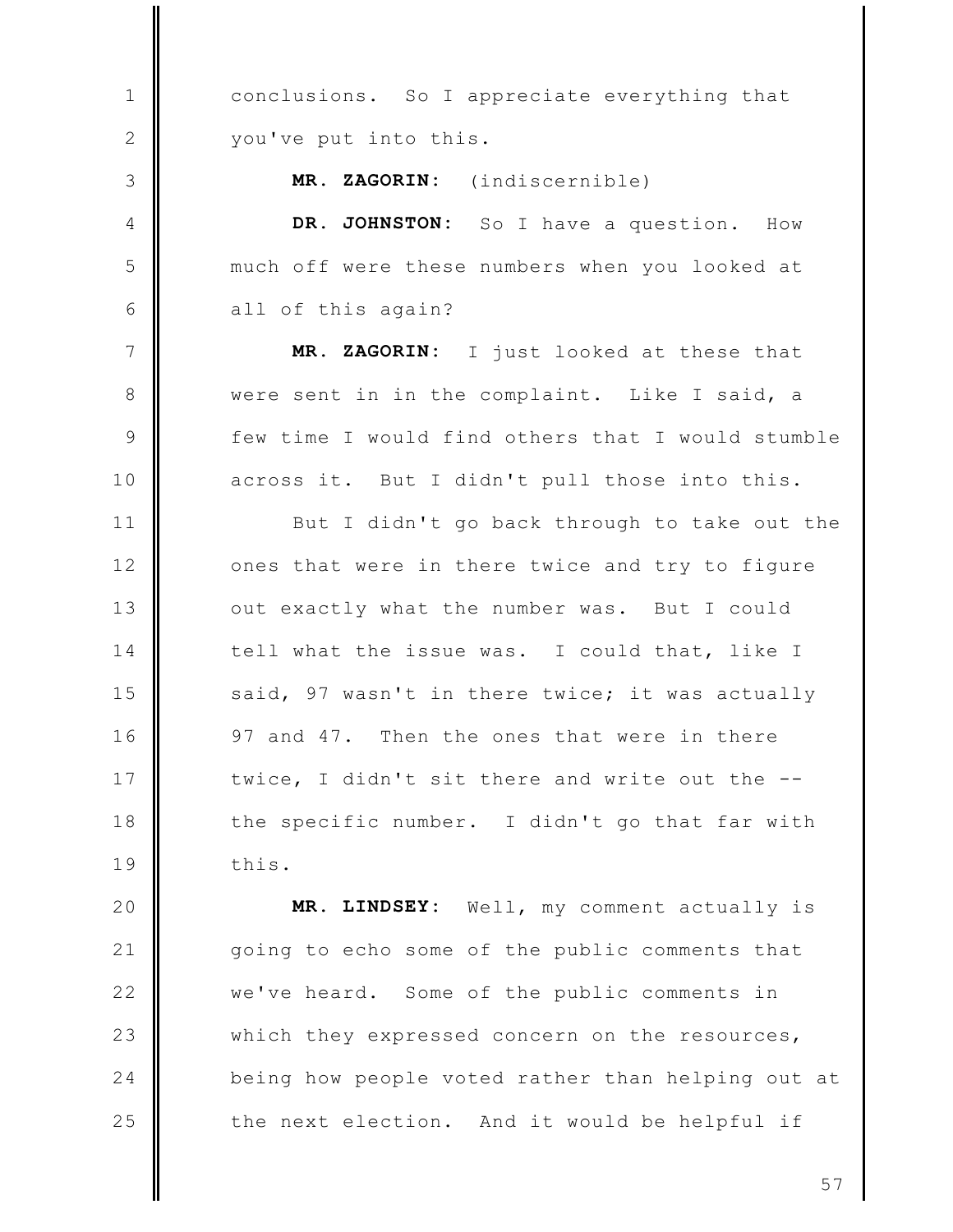our local county folks had a consistent entry system so that we would not -- so when citizens have a reasonable complaint when they see these inconsistencies that we do not have to devote as many man-hours -- and I don't even want to think about how many man-hours you had to devote to these.

 $\mathbf{1}$ 

2

3

 $\overline{4}$ 

5

6

 $\overline{7}$ 

8 And so it sort of goes to the importance of 9 getting our local counties -- employees trained properly so that there is a consistency out there  $10$  $11$ so that, you know, when citizens understandably  $12$ go in and do a review, that we don't come up with  $13$ these kind of issues that then come to the board 14 for a complaint and they'll be used for an 15 investigation.

 $16$ And so we need to figure out a way to 17 rectify that. This is the sort of thing -- you 18 know, I'm sitting there, writing down various 19 things as you go along: Inconsistent entry and 20 garbage in, garbage out. I'm not a computer  $21$ expert but I do remember that from my computer  $22$ classes. And we need to figure out a way to get 23 our local county folks to be able to enter things consistently so that others can have confidence 24 25 in the outcome and we don't have to devote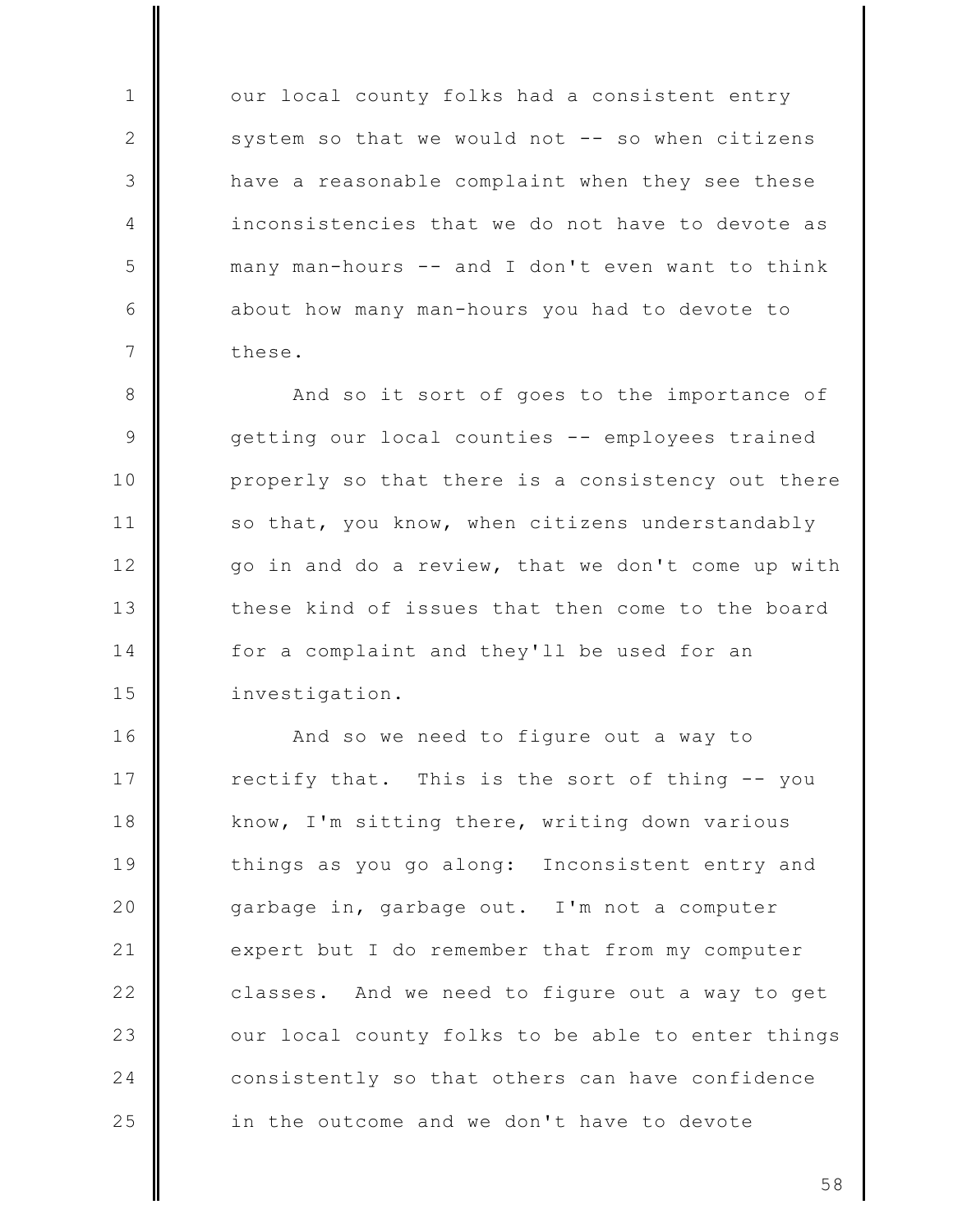resources that you're having to devote to kind of untangle when you have a simply entry problem.

 $\mathbf{1}$ 

 $\mathbf{2}$ 

3

 $\overline{4}$ 

5

6

 $\overline{7}$ 

8

 $\mathcal{Q}$ 

 $10$ 

 $11$ 

 $12$ 

 $13$ 

14

15

 $16$ 

17

18

19

MR. ZAGORIN: There was one other issue that came up with the system. I think Ryan Germany was going to address that.

MR. GERMANY: Well, yes. Thanks, Ed. Additionally as part of the investigation, we looked at not just what -- what Zagorin just --Investigator Zagorin just went through but trying to look at the context of where these occurred.

As part of that, we, of course, talked to -to Fulton County, and they're here. And also, a Mr. Rossi, the complainant, is here and I know would like to address the board after the investigator's presentation.

But we also reached out to Voting Works, who they assisted Georgia in implementing our audit procedures. And software that was used is a software called Arlo that Voting Works utilizes.

20 You quys remember that a full hand count was  $21$ not, I think, completely contemplated in our  $22$ audit. It was a risk-limiting audit. It's 23 supposed to be a review of -- of basically 24 particular ballots and you compare them to see 25 what the machine count is. And then there's a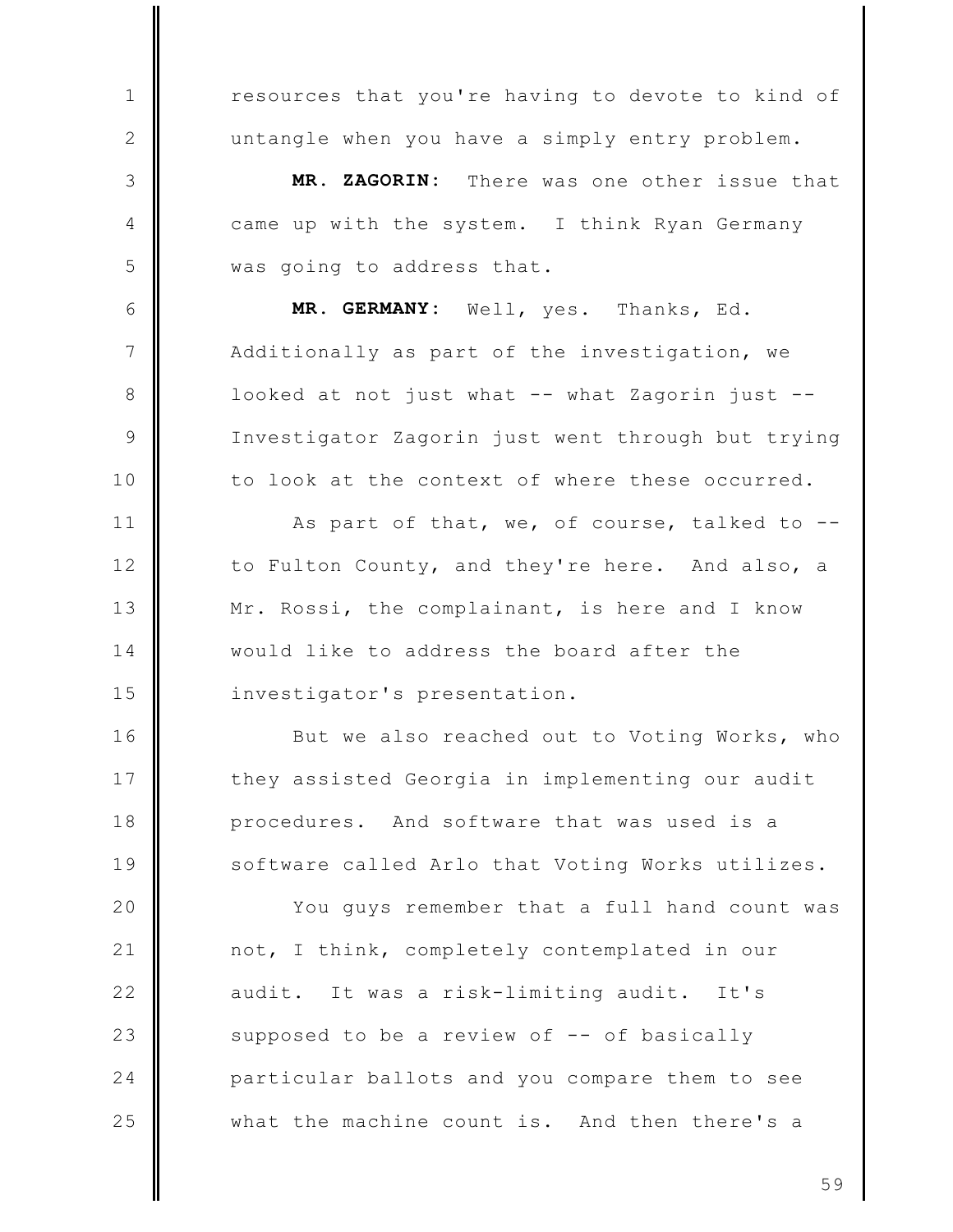formula that comes up with how many you have to  $\mathbf{1}$ review to reach a statistical confidence level. 2 3 And I'm already getting outside of my area. But the problem is if the result is so close,  $\overline{4}$ 5 the -- the number of ballots you have to pull 6 individually becomes so large, that it's -- $\overline{7}$ frankly, you just have to look at every ballot. 8 It's actually more manageable. 9 And so we had to -- with the result being so close and the secretary determining that he  $10$  $11$ wanted to audit the presidential election, which,  $12$ of course, would be the closest results, then we  $13$ had to move to a full hand count. And we also put in a time in. So you've got to be done 14 15 counting by this time. We actually had to extend  $16$ that time by twenty-four hours so that Fulton 17 County could finish -- finish their audit because 18 as has been pointed out by multiple people today, 19 they have the -- the largest number of ballots in 20 the state.

 $21$ And so I think what we -- we found a few  $22$ things kind of is what I'm getting at. One, that 23 time crunch, of course, contributed to that 24 Fulton County did not have -- and Voting Works 25 was working with every county. In other counties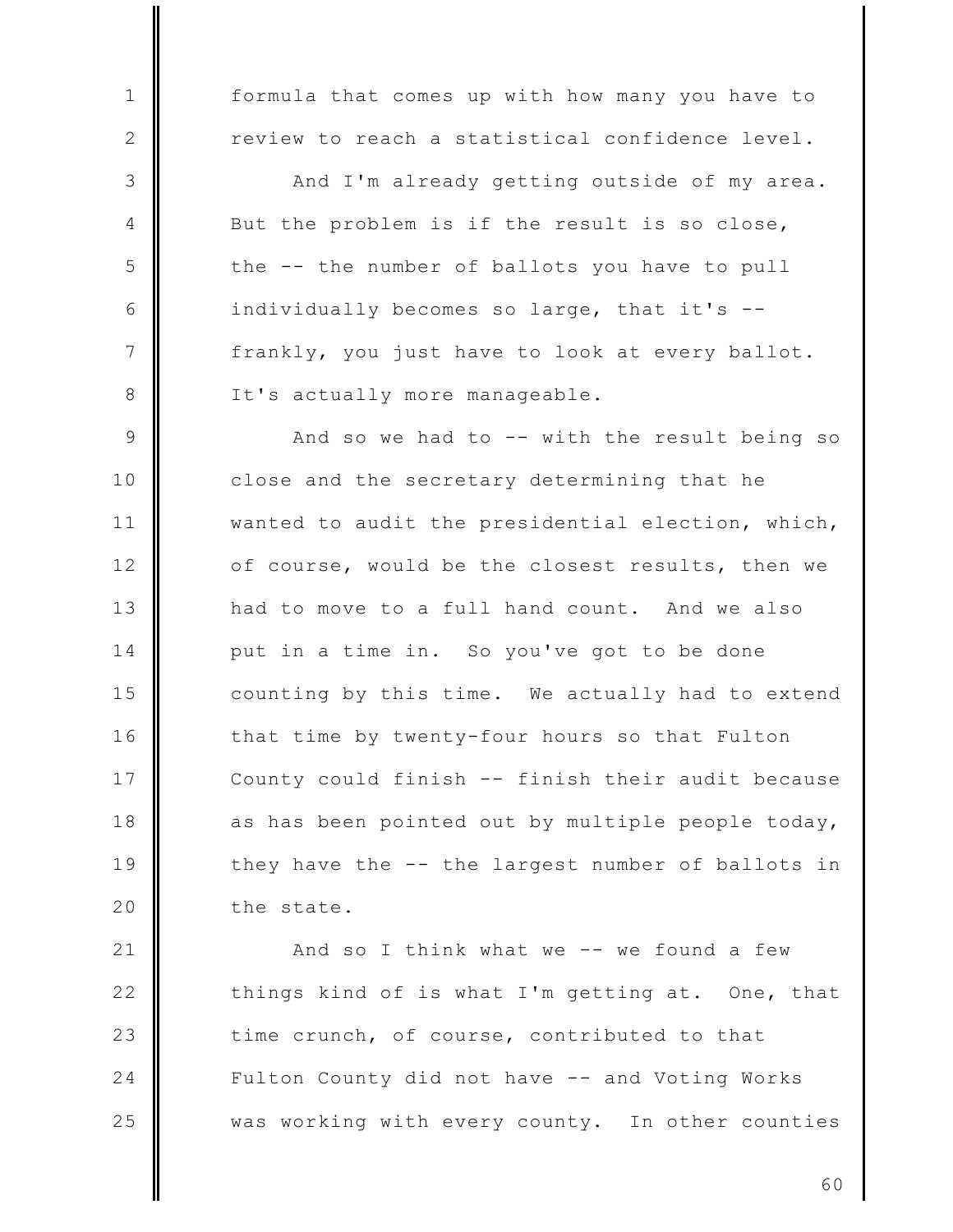they had time to go back and do a -- you know, essentially proofread their data entry and catch mistakes.

 $\mathbf{1}$ 

 $\mathbf{2}$ 

3

4

5

6

 $\overline{7}$ 

8

Data entry mistakes happen. Whenever we've got humans entering data, we're going to have data entry mistakes. In a hand count, there's going to be human error, not just in the count but also in the data entry.

9 So Voting Works put out a couple things that  $10$ I think are relevant for you guys. One, that  $11$ these are the type of data entry issues that they  $12$ see in an audit. At Fulton County, the level was  $13$ higher because of that time crunch. They didn't 14 have time to do that kind of quality assurance 15 check that a lot of counties do.

 $16$ But then, three, that the -- nothing that 17 they are seeing here changes the overall 18 conclusion in their minds of the audit, which is 19 to confirm the result. The audit is not meant to 20 get the exact same count. In fact, that would  $21$ not be expected. It's going to be -- the whole  $22$ point is to confirm, though, the -- the winner 23 won and that they've -- and Voting Works saw 24 nothing here that would change that conclusion, 25 the -- of the audit in their minds.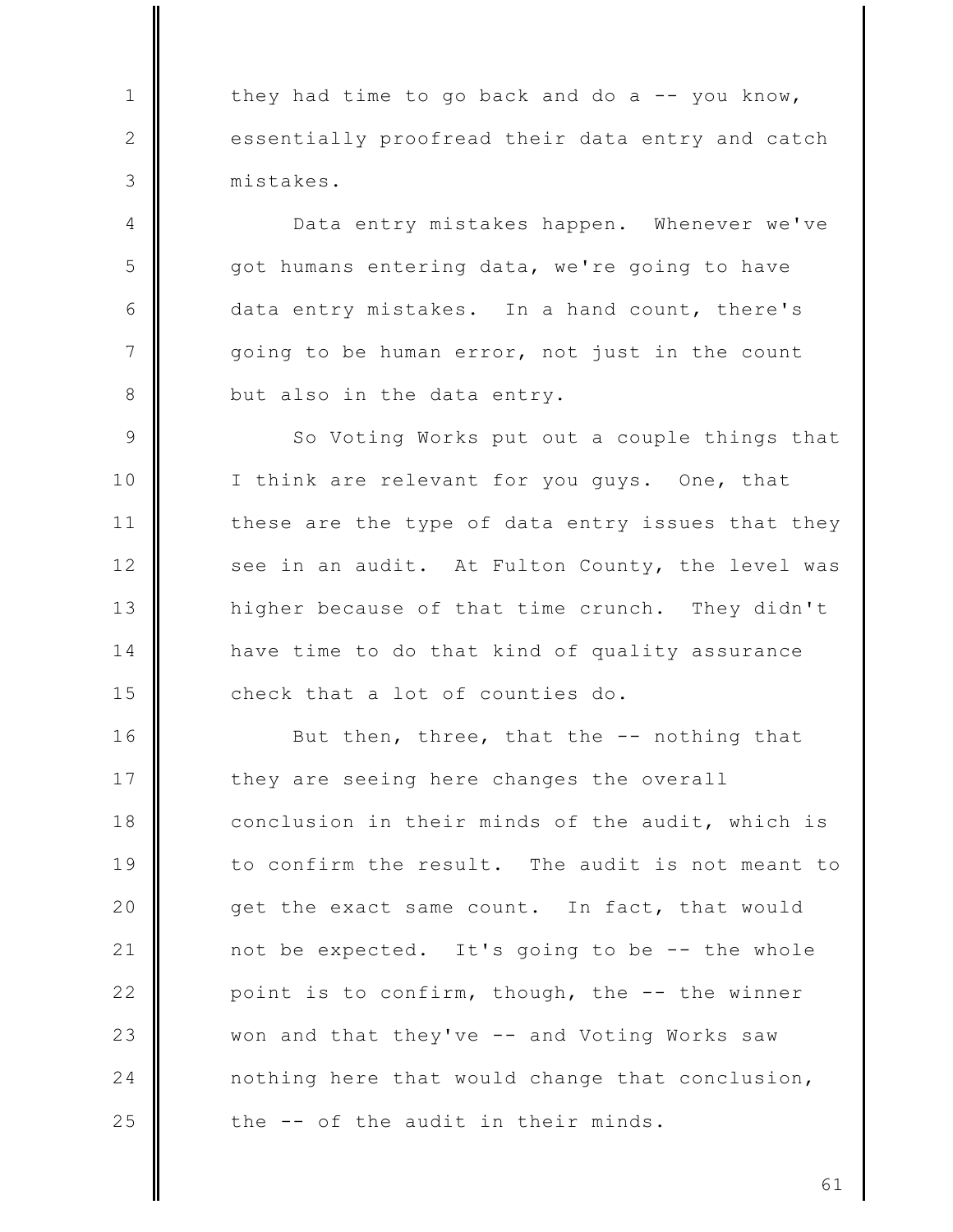They also did mention that there were some, I think -- they're making some improvements to Arlo to kind of make these kind of data entry errors lessen in the future. And so I believe, I think, we will have that benefit in the future, these improvements to Arlo. It had to do with basically naming conventions and kind of not allowing people to -- to double-enter these.

 $\mathbf{1}$ 

 $\mathbf{2}$ 

3

4

5

6

 $\overline{7}$ 

8

25

9 And what happened in Fulton is they  $10$ initially -- you want to have one person entering  $11$ all the data. That's ideal. In Fulton, we  $12$ have  $-$ - they can't do that. They don't  $-$ - $13$ they're not going to have the time. So they had 14 to bring another person in to enter data, at 15 least one more person. And when you have that,  $16$ that's when you start having maybe some confusion 17 about, hey, has this already been entered or has 18 this not been.

19 So I just wanted to provide that context 20 from Voting Works. And I do know that both  $21$ Mr. Rossi and Fulton County are here as well.  $22$ MR. MASHBURN: Questions from the board? MRS. GHAZAL: Well, just while I definitely 23 24 appreciate that a hand count audit was not

anticipated, I think we need to look down the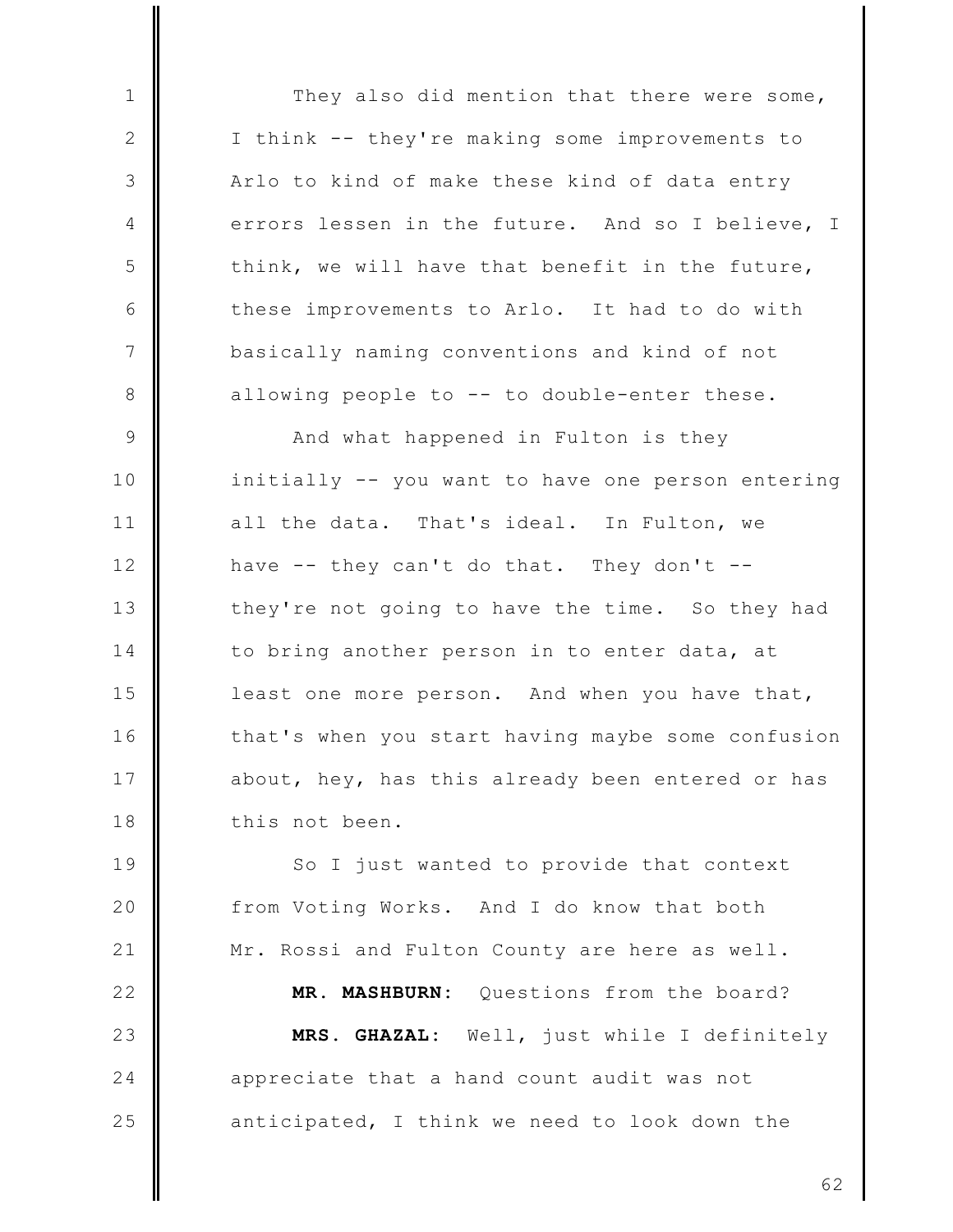road and make sure that we do have proper procedures in place for naming protocols so that it's standardized.

 $\mathbf{1}$ 

2

3

 $\overline{4}$ 

5

6

 $\overline{7}$ 

8

 $16$ 

17

 $21$ 

And if -- if the Arlo platform can have drop-down menus as opposed to having to hard key things in, that could help prevent some of these errors and just clean it up on the -- on the front end.

 $\mathcal{Q}$ And training beforehand, before literally on the fly. I was there and saw how it was being  $10$  $11$ done and I admire how hard everybody worked to make it work, but if we can prepare and  $12$  $13$ anticipate that we may come down to this again --14 I hope to God we never do, but, you know, an 15 ounce of prevention and all of that.

So I think this board needs to be working on that, looking down the road.

18 MR. GERMANY: And that's a good point. And 19 I should have something about that in the 20 rulemaking --

MRS. GHAZAL: Yeah.

 $22$ MR. GERMANY: -- update. I think that's 23 something we need to look at in rules because the 24 main thing from Voting Works is in order to do 25 that, to have a drop-down menu, which they --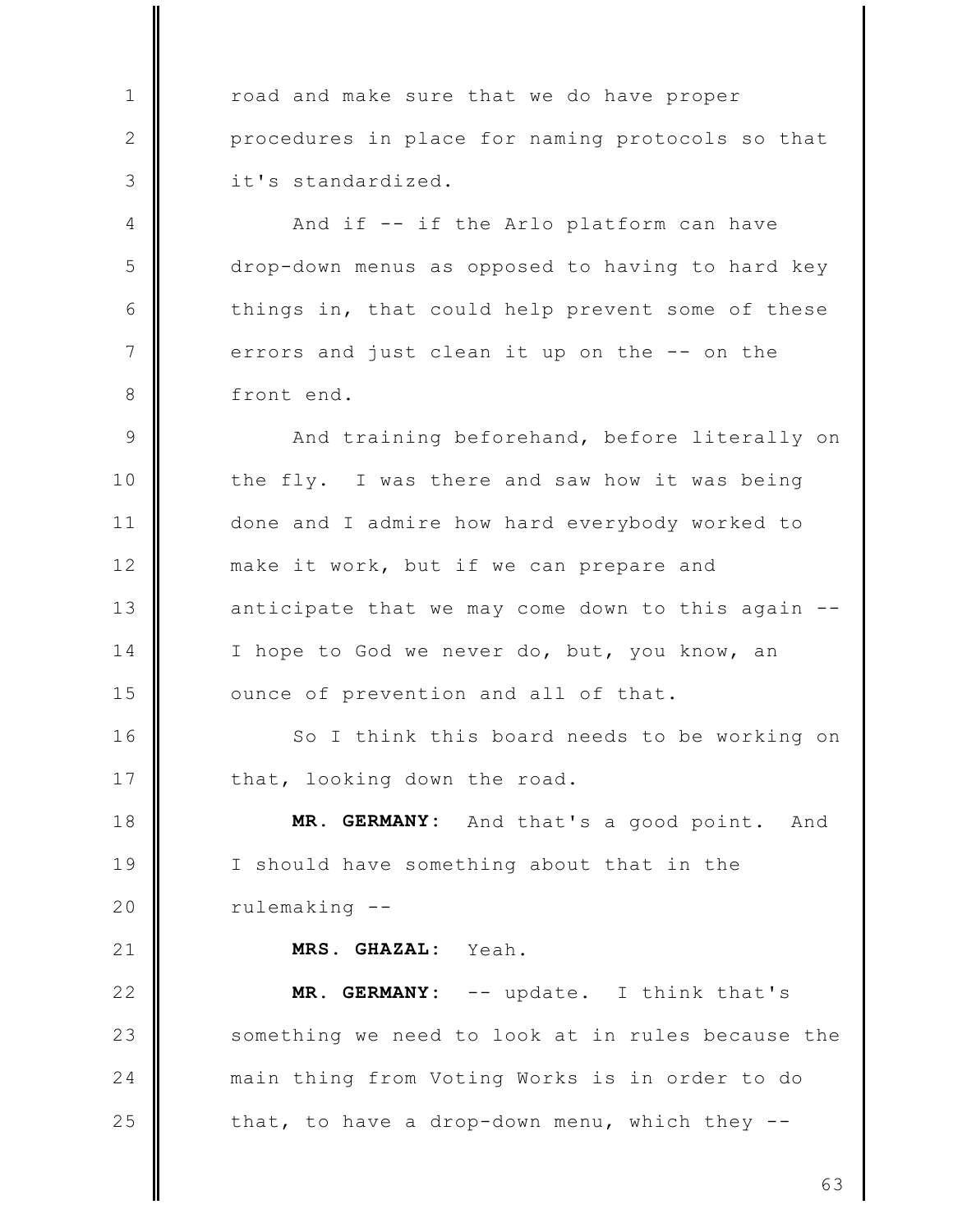they've actually -- they mentioned they've put in extra tools in Arlo to have -- to prevent entry of duplicate batches and flag missing batches.  $\mathbf I$  $think$  --

> MRS. GHAZAL: Yeah.

 $\mathbf{1}$ 

 $\mathbf{2}$ 

3

 $\overline{4}$ 

5

6 MR. GERMANY: -- both of which occurred  $\overline{7}$ here. But in order to do that, you've got to 8 have a really good what they call ballot 9 manifest, which is where you're -- where you're tracking that -- that stuff on the front end.  $10$  $11$ And so I think we can do things as a board, y'all  $12$ can do things as a board, to, you know -- the law  $13$ only requires the audit after the November general election. 14

15 But I think the board can probably require 16 audits more often than that to help counties be 17 prepared for that audit, and especially the 18 ballot manifest. I think that should be done 19 every time. You know, the more -- the more time 20 someone does something, the better at it they'll  $21$ get. So I think that's another thing we should  $22$ look at from a rulemaking perspective.

23 MR. MASHBURN: I think you mentioned that 24 you were splitting your presentation between two 25 investigators. Is the other investigator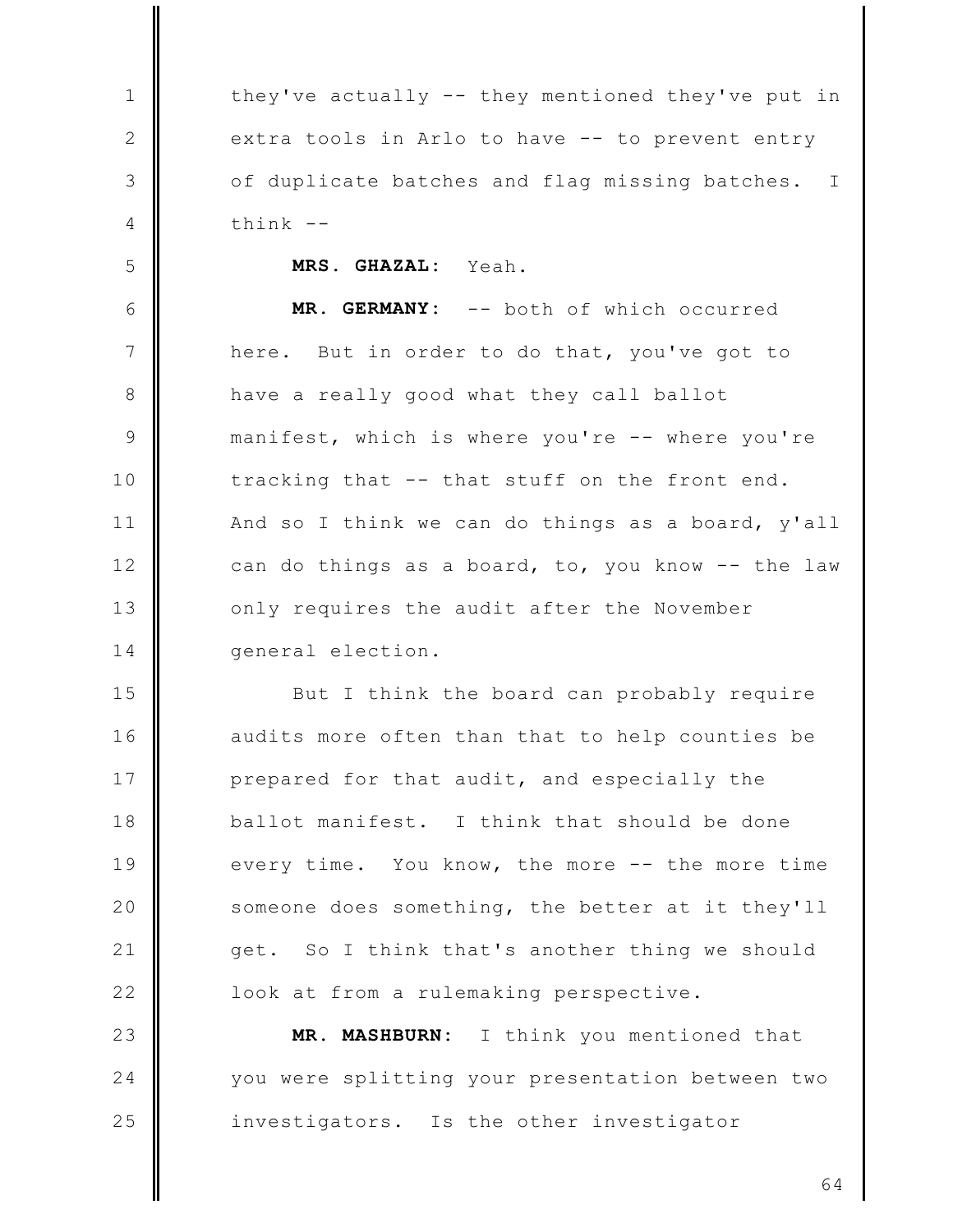expected to be -- $\mathbf{1}$ MR. BRAUN: No.  $\mathbf{2}$ 3 MR. CALLAWAY: Mr. Braun, do you have  $\overline{4}$ anything else to add? 5 MR. BRAUN:  $No.$ MR. CALLAWAY: But if he doesn't have 6  $\overline{7}$ anything else to add, we can ... 8 **MR. MASHBURN:** Okay. All right. MR. CALLAWAY: So our recommendation from  $\mathcal{Q}$  $10$ investigations is to bind the case over to the  $11$ attorney general's office for SEB rule violation  $12$ 183-1-15-.04(2)2, preparing for audits, when  $13$ Fulton County election employees and staff  $14$ misidentified and duplicated audit batch sheet 15 data when it was being entered into Arlo.  $16$ And that's going to be our recommendation to 17 the board. And I believe you mentioned 18 MR. MASHBURN: 19 Mr. Rossi is the complainant who would like to 20 speak on this topic.  $21$ MS. HAISTY: Yes. We have multiple people  $22$ who have signed up to speak to this case. 23 **MR. MASHBURN:** All right.  $24$ MS. HAISTY: First person who signed up to 25 speak is Lindsey Favero who should be able to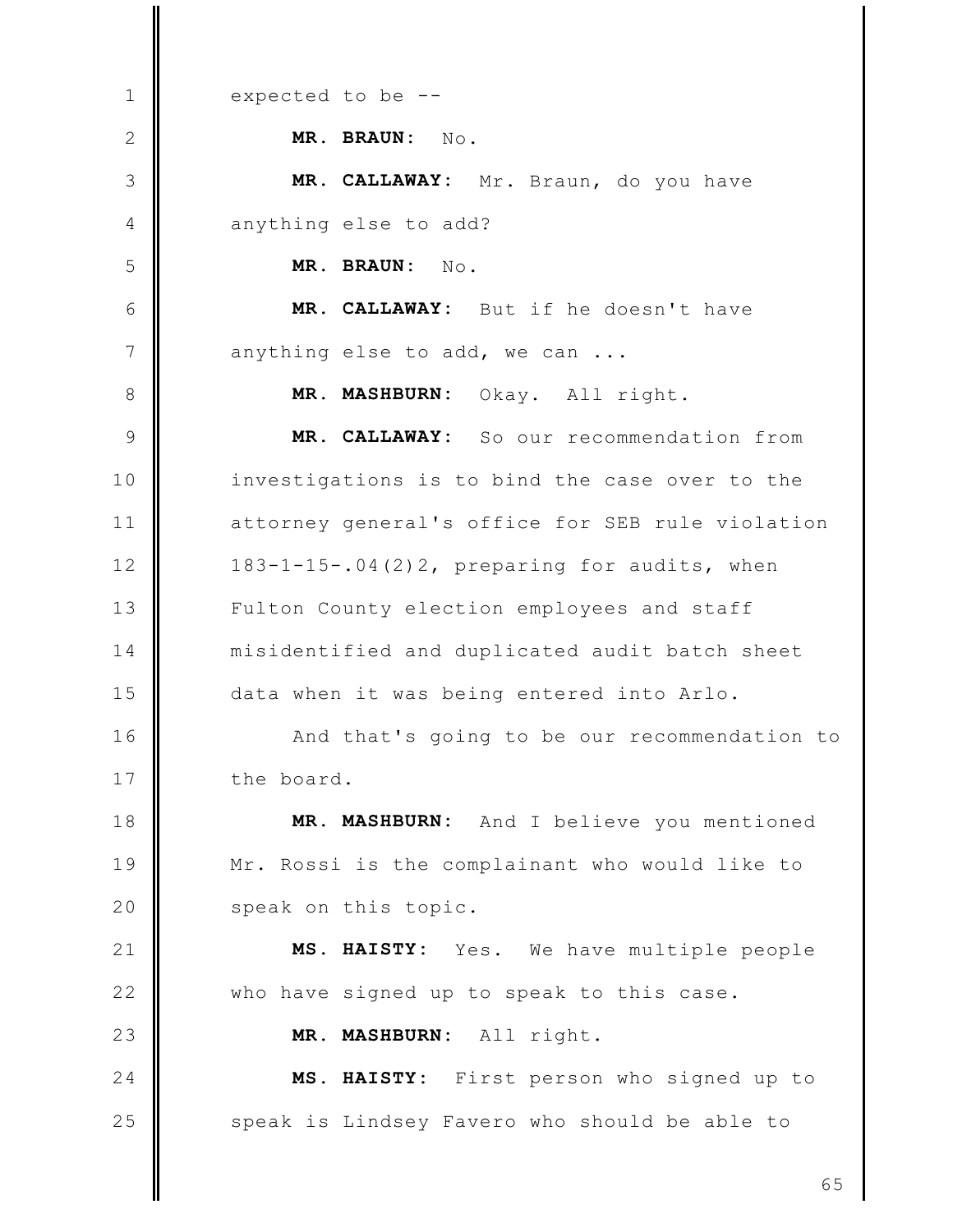unmute herself now.  $\mathbf{1}$  $\mathbf{2}$ MR. MASHBURN: Lindsey Favero? MS. FAVERO:  $I$  am --  $I$  --3 MR. MASHBURN: Unmute and you can speak.  $\overline{4}$ 5 MS. FAVERO: I was signing --6 MR. MASHBURN: Can you hear me?  $\overline{7}$ THE BOARD MEMBERS: I was signing up for 8 public comment before, and I was -- I'm really 9 new to this so I didn't realize I accidentally signed up for this part. So I don't have  $10$  $11$ anything to say. Thank you.  $12$ MR. MASHBURN: Okay. Thank you. Thank you.  $13$ MS. HAISTY: All right. Next we have Joseph 14 Rossi and Jack James signed up. You'll have to 15 forgive me; there are multiple John James on the  $16$ list of attendees. So I'm unsure which one is 17 the correct one. 18 So please identify yourself. 19 MR. ROSSI: Okay. 20 MR. MASHBURN: This is Mr. Rossi?  $21$ MR. ROSSI: Yes. This is Joseph Rossi. Can  $22$ you hear me? 23 MR. MASHBURN: Yes, sir, we can hear you. 24 Go ahead. 25 MR. ROSSI: And I have attorney Jack James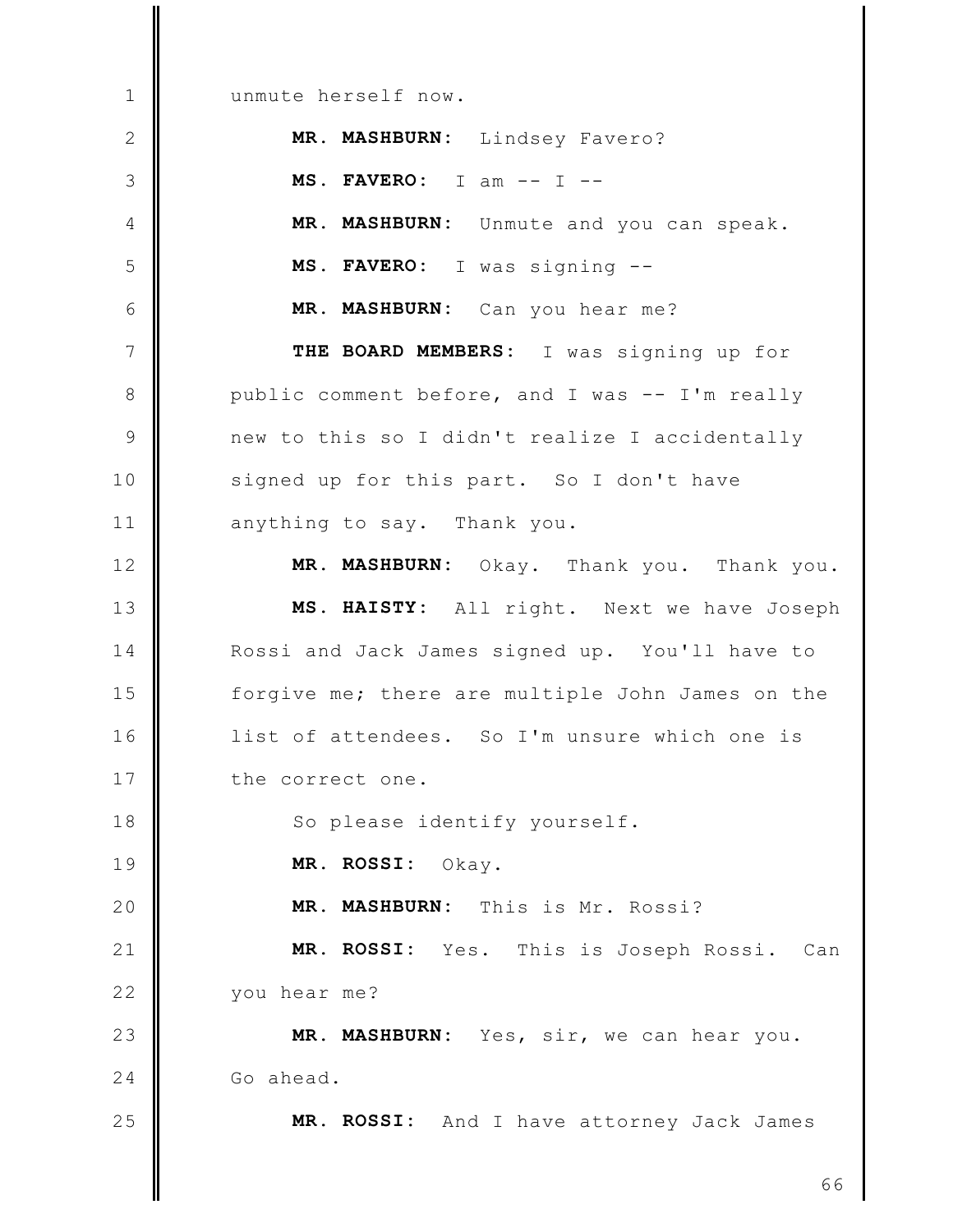here with me. And he goes by John also, so ...  $\mathbf{1}$ 2 Well, wow, if you listen to the 3 investigators -- is it my time to speak now? MR. MASHBURN: Hang on, Mr. Rossi.  $\overline{4}$ 5 Mr. Rossi, let me interrupt you for just a 6 second.  $\overline{7}$ Is John James here as your attorney or is in 8 his private as a citizen?  $\overline{9}$ (Audio interference) MR. MASHBURN: Or -- we're trying to unmute  $10$  $11$ you. UNIDENTIFIED SPEAKER: Mr. Chair?  $12$  $13$ MR. MASHBURN: Just a second. We're having 14 a little technical difficulty. Hello? UNIDENTIFIED SPEAKER: I think it would be 15 16 better to handle Mr. Rossi first and get 17 Mr. James to figure out --18 MR. MASHBURN: Okay. Yeah. 19 UNIDENTIFIED SPEAKER: -- next. 20 MR. MASHBURN: Yeah. Is the problem on  $21$ Mr. James's end? If so, we'll let Mr. Rossi  $22$ proceed and then we'll let Mr. James speak after 23 Mr. Rossi. 24 **UNIDENTIFIED SPEAKER:** He appears to have 25 left the stream.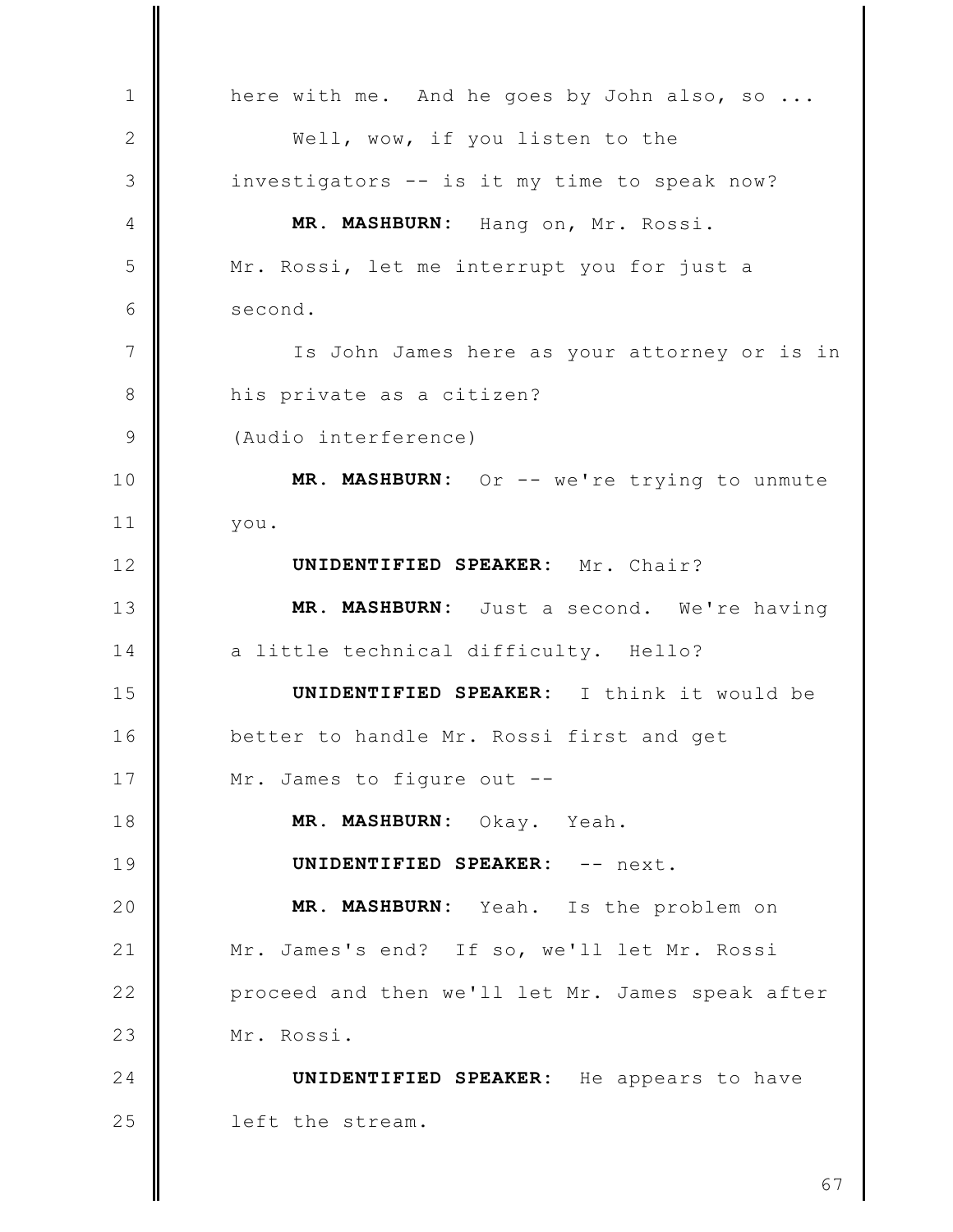MR. MASHBURN: They -- are they going to  $\mathbf{1}$ 2 re-sign in probably? MS. HAISTY: They're re-signing in. 3 We have Cheryl Ringer from Fulton County who  $\overline{4}$ 5 would like to speak. 6 MR. ROSSI: I'm on, if Mr. Rossi can speak.  $\overline{7}$ MR. MASHBURN: Okay. Mr. Rossi, please go 8 ahead. 9 MR. ROSSI: Okay. Well, hopefully we get  $10$ ample time to share with you a lot of the  $11$ documents we have. And just to answer your  $12$ question up front, attorney Jack James is a  $13$ personal friend. He's not acting as my attorney 14 on this case. 15 But is it now time for us --16 MR. MASHBURN: Okay. Thank you for that 17 clarification. MR. ROSSI: Is it now time to present our 18 19  $data?$ 20 MR. MASHBURN: The floor is yours.  $21$ MR. ROSSI: Thank you.  $22$ Wow. Listening to the inspectors, if your 23 head's not spinning from an accounting 24 standpoint, I don't know what would make it spin. 25 But before I introduce ourselves and go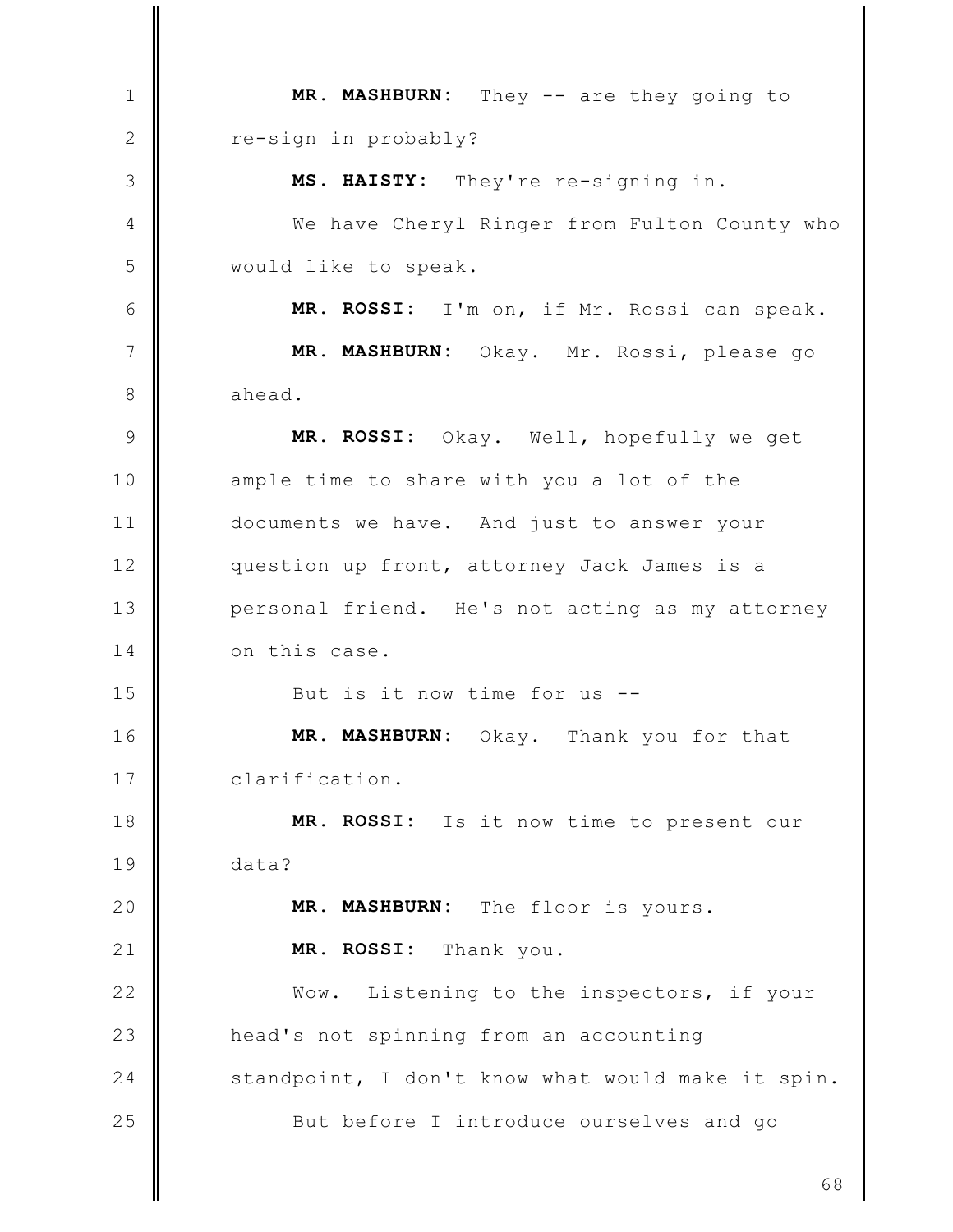through our data, I just wanted to clarify one thing. As we did and as they did a very thorough job, but one of the comments he made was that we did not go back and take care of both sides. And I believe he referred to a number of 230s, the zero was on the other side.

 $\mathbf{1}$ 

 $\mathbf{2}$ 

3

4

5

6

 $\overline{7}$ When we get to the report that I presented 8 to you, I will show you in Error 31, out of a 9 spirit of being factual, we did account for both sides and I did go back. The actual number was  $10$  $11$ zero to one thirty, not zero to two thirty. But  $12$ anyways, I wanted to clarify that up front. But  $13$ we were not -- we were looking at this strictly 14 from a factual standpoint, not a partisan 15 standpoint.

16 But anyways, I will proceed. And I believe 17 there was -- one other question which was asked 18 was what was the totality of the errors, and I 19 will speak to that and tell you what we found 20 with the totality of the errors. I don't think  $21$ the inspectors were able to provide that number.

 $22$ But anyways, let me introduce myself again. 23 My name is Joseph Rossi. I'm a retired executive 24 from PepsiCo, 34 years. I'm a chemical engineer 25 by degree. And I now teach at a local technical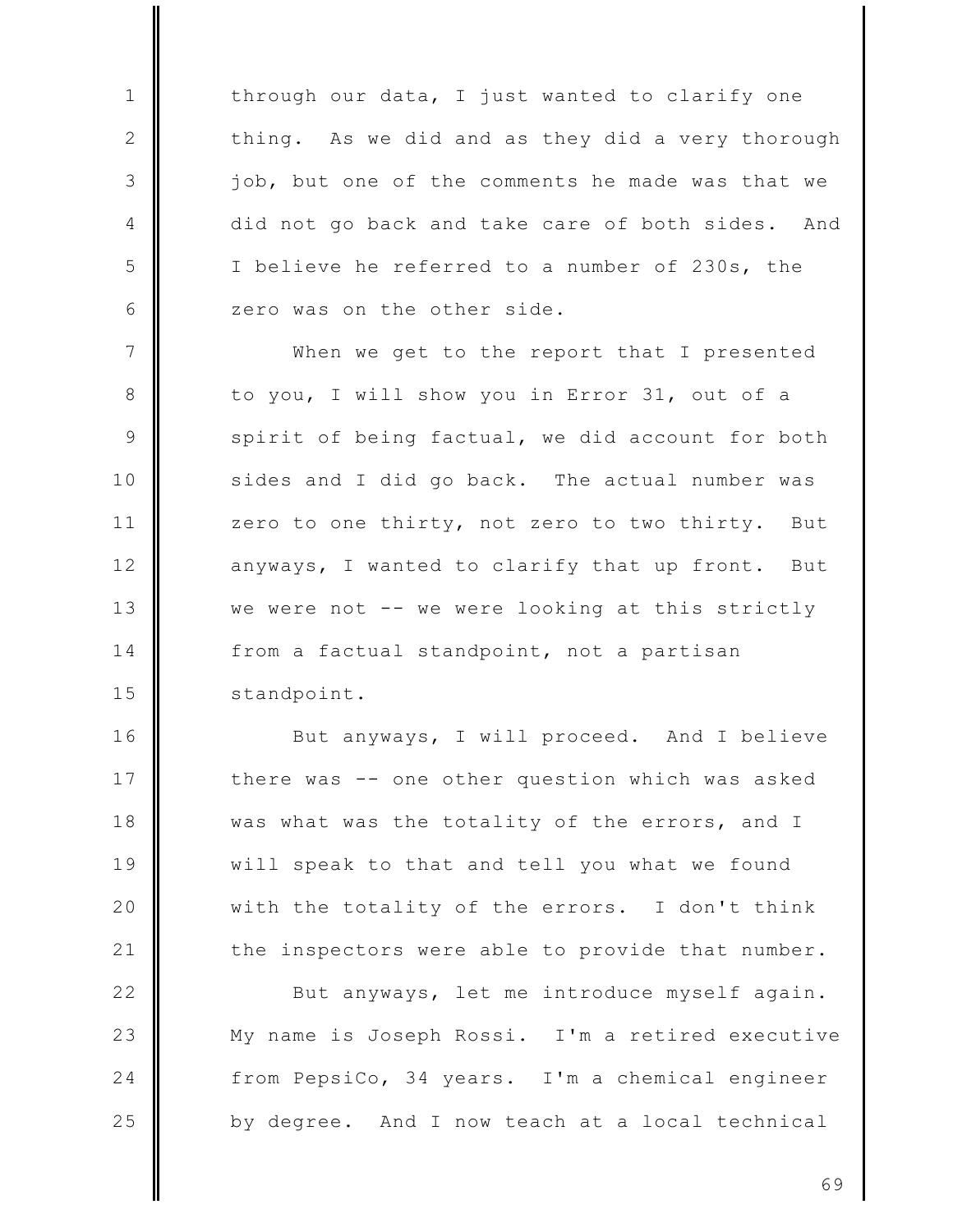college here.

 $\mathbf{1}$ 

 $\mathbf{2}$ 

3

4

5

6

25

Mr. Jack James is a mechanical engineer and an attorney and a good friend of mine. And again he's not acting on my behalf as my attorney. We do not work for each other. That's how we know each other out.

 $\overline{7}$ When we went into this, we used ground rules 8 that I used in my executive career which is, 9 number one, stick to the facts, no smoke-blowing. Be respectful but be persistent. And those that  $10$  $11$ I've communicated with from the governor's office  $12$ to the secretary of state's office hopefully will  $13$ attest that we've been respectful but we've 14 certainly been persistent.

15 And then the last thing is to take action  $16$ and get results. And we could talk about this, 17 but the goal is to take action and get results. 18 Those were our ground rules.

19 So what I'd like to do to start with is 20 refer you to that white three-ring binder.  $\mathbb{I}$  $21$ presume the state election board has a copy of  $22$ that by now; is that correct?

23 MR. MASHBURN: Yes, we have a copy of a 24 three-ring binder.

MR. ROSSI: Okay. So a picture is worth a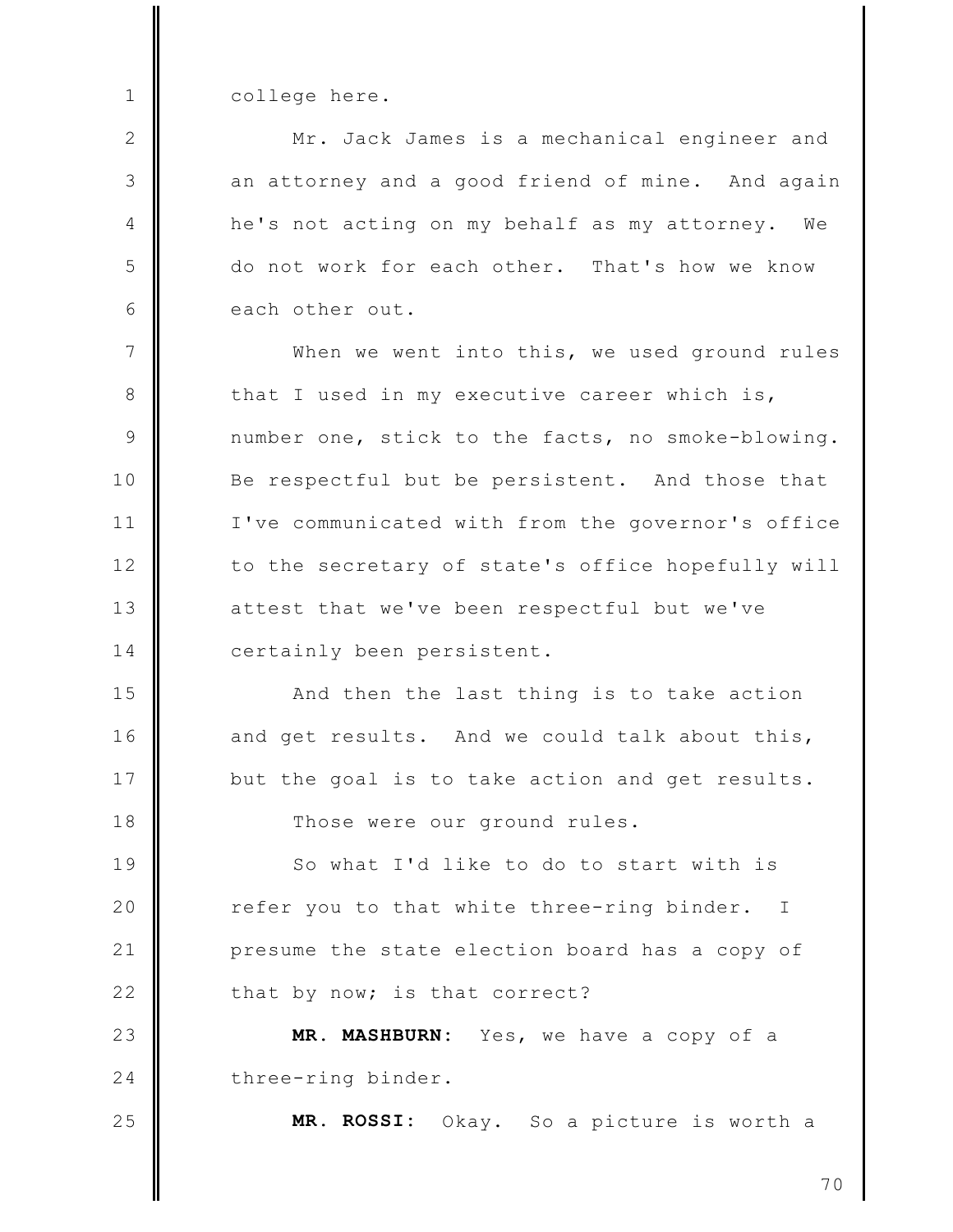thousand words and I'm going to go through a lot  $\mathbf{1}$  $\mathbf{2}$ of data. And if you get bored or overwhelmed 3 with the data, the message I want to send is 4 you've got the governor on the top of that cover 5 and  $--$ 6 MR. MASHBURN: Well, I'm actually going to  $\overline{7}$ stop you right there, Mr. Rossi. 8 MR. ROSSI: Yep. 9 MR. MASHBURN: I did have a reaction to  $10$ that. And in my opinion as the chair, it is  $11$ highly irregular for a complainant to make  $12$ statements regarding parties that are not  $13$ respondents to the motion or to the matter at 14 hand. So I'm going to ask you to keep your 15 comments to the respondent at hand rather than  $16$ third parties that are not respondents to this 17 action, please. 18 MR. ROSSI: Okay. But didn't the governor 19 issue the letter requesting that the board do the 20 investigation?  $21$ MR. MASHBURN: That -- that's fine.  $22$ MR. ROSSI: Okay. I was just referring --23 MR. MASHBURN: That's part of the record. 24 MR. ROSSI: I think part of the data and 25 part of the record is that the governor said that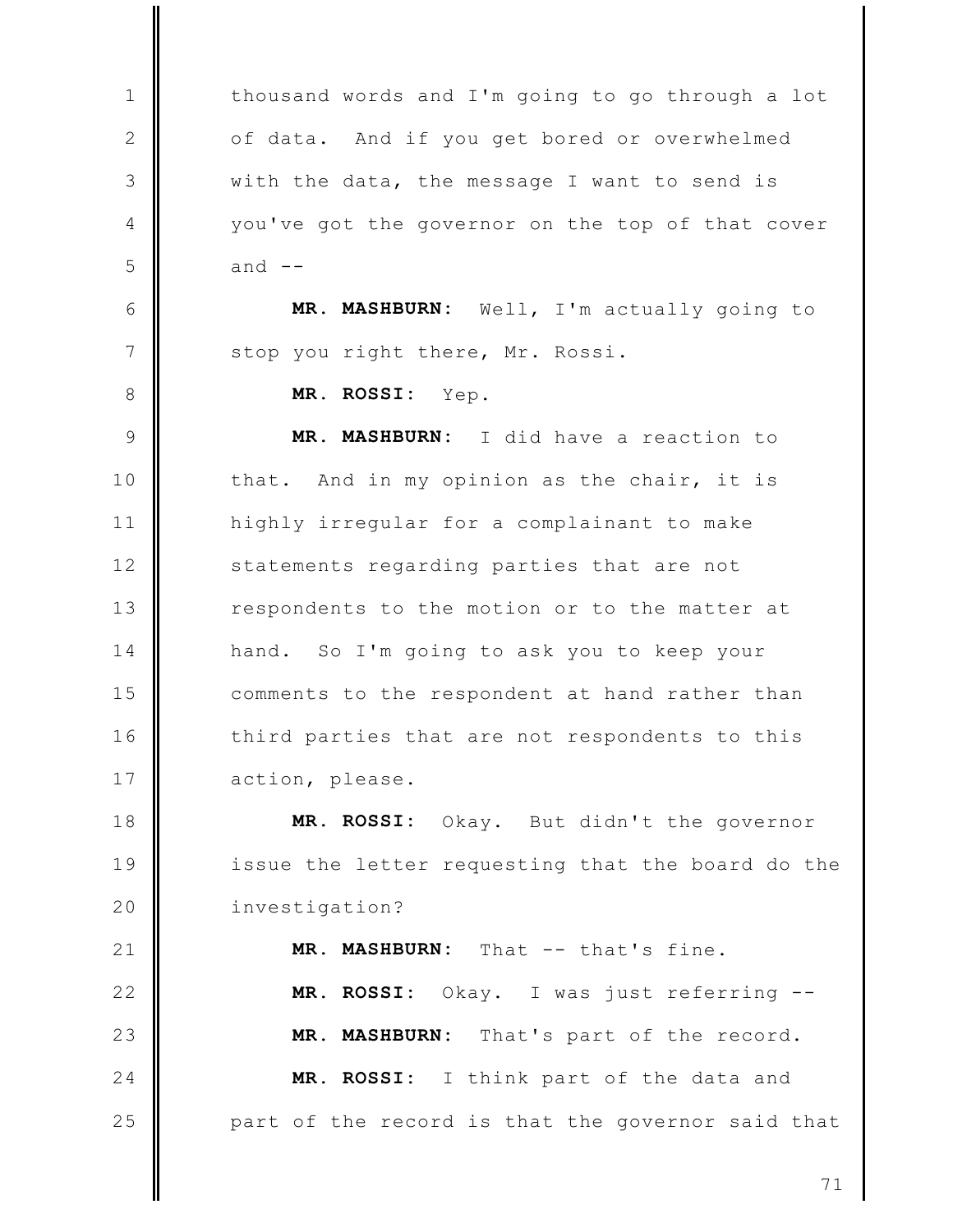the hand audit was sloppy and inconsistent. And  $\mathbf{1}$  $\mathbf{2}$ my point was that the secretary of state's office 3 said the hand audit was accurate. And we have to reconcile that for the citizens of Georgia, being  $\overline{4}$ 5 the odds between the two highest officials was my 6 point.  $\overline{7}$ MR. MASHBURN: That's not before the board 8 on this issue.  $\mathcal{Q}$ MR. ROSSI:  $O$ kay. MR. MASHBURN: So the respondent in this  $10$  $11$ action is Fulton County.  $12$ MR. ROSSI: Okay. Well, let me -- can I  $13$ proceed with our data then? MR. MASHBURN: Sure. 14 15 MR. ROSSI: Okay. So our objective, if you  $16$ go to the table of contents, was to align on 17 resolution plan for the publicly posted RLA 18 report for Fulton, which we have determined has 19 errors which the governor has determined is 20 inconsistent and sloppy and does not build public  $21$ confidence, to quote his letter, and which now  $22$ the investigators per their investigation have 23 verified that. 24

The background I'll share is if this were an 25 annual report for a company, it would not be left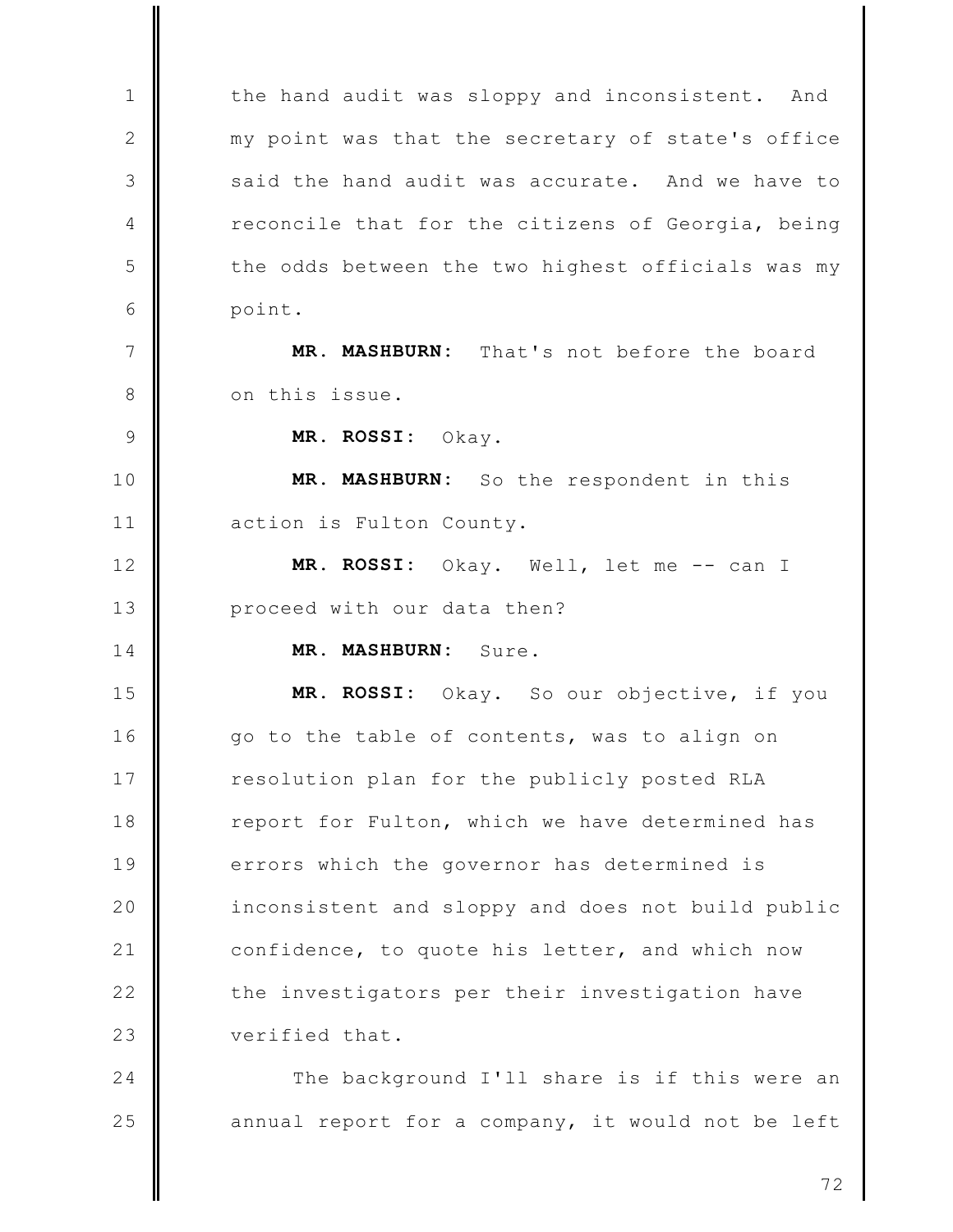standing as a credible accounting document. And I would say an annual report is as important or a -- the presidential election is as important as a company's annual report.

 $\mathbf{1}$ 

 $\mathbf{2}$ 

3

4

5

6

 $\overline{7}$ 

8

9

 $10$ 

 $11$ 

 $12$ 

And then on that letter there, you do see the governor's -- quotes from the governor's office and you see the posting on the secretary of state's office which says that it's accurately portrayed. And that's where I say that. The two public officials, the highest authority in this manner, are in opposite positions from that standpoint.

 $13$ So now what I'll do is I'll refer you to the 14 batch tally sheets, how this all started. And 15 I'm not a -- I'm not an expert in this, but I got  $16$ interested in the numbers. So I started to try 17 to understand what was going on.

18 And the first thing I found that there was 19 what I'll call signs of incompetence in the 20 secretary of state's office. And I'll refer you  $21$ to sections one eighty one --

 $22$ MR. MASHBURN: All right. Mr. Rossi, I'm going to have to -- I'm going to have to caution 23 24 you again. Fulton County is the respondent. 25 This is not a hearing about the secretary of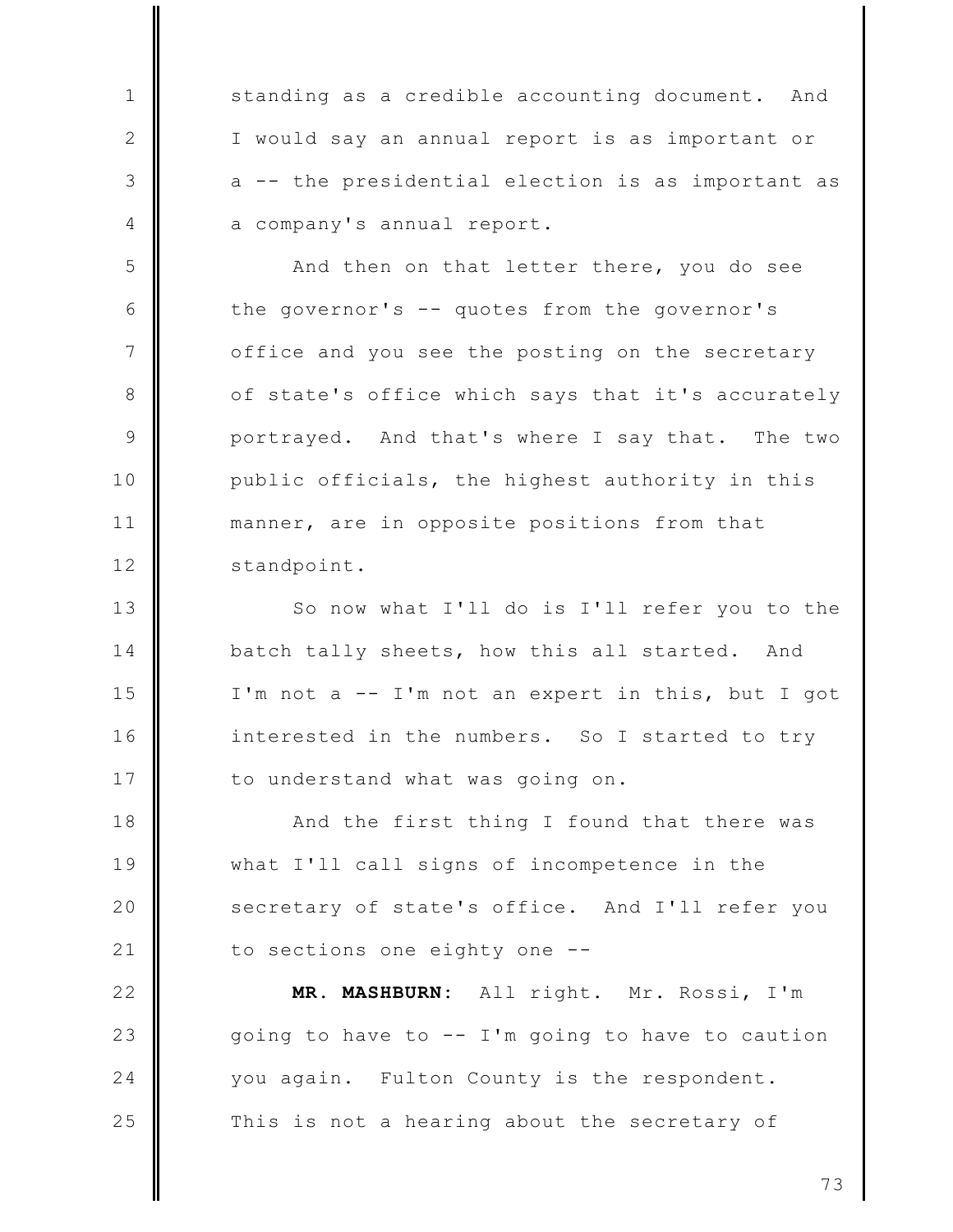state.

 $\mathbf{1}$ 

 $\mathbf{2}$ MR. ROSSI: Okay. The errors reside on the 3 secretary of state's website. So we believe they have some responsibility for the errors being on 4 5 their website, even though they may have been 6 generated in Fulton County.  $\overline{7}$ MR. MASHBURN: But that question is not before the board. 8  $\circ$ MR. ROSSI: Who determines the questions before the board?  $10$  $11$ MR. MASHBURN: We -- what is your -- I do,  $12$ as the chair.  $13$ MR. ROSSI: Okay. So we're not allowed to 14 ask questions about errors that are posted on the 15 secretary of state's website?  $16$ MR. MASHBURN: It doesn't help your case. 17 MR. ROSSI: But does that mean I can't 18 present my case and let people decide whether it 19 helps my case? You're going to just cancel it? 20 MR. MASHBURN: Your case -- your case is to  $21$ be presented against Fulton County as the  $22$ respondent. It's not fair to bring in third 23 parties that don't have notice that this hearing  $24$ is about them, that they may prepare a response. 25 So it's just not -- it's not fair to present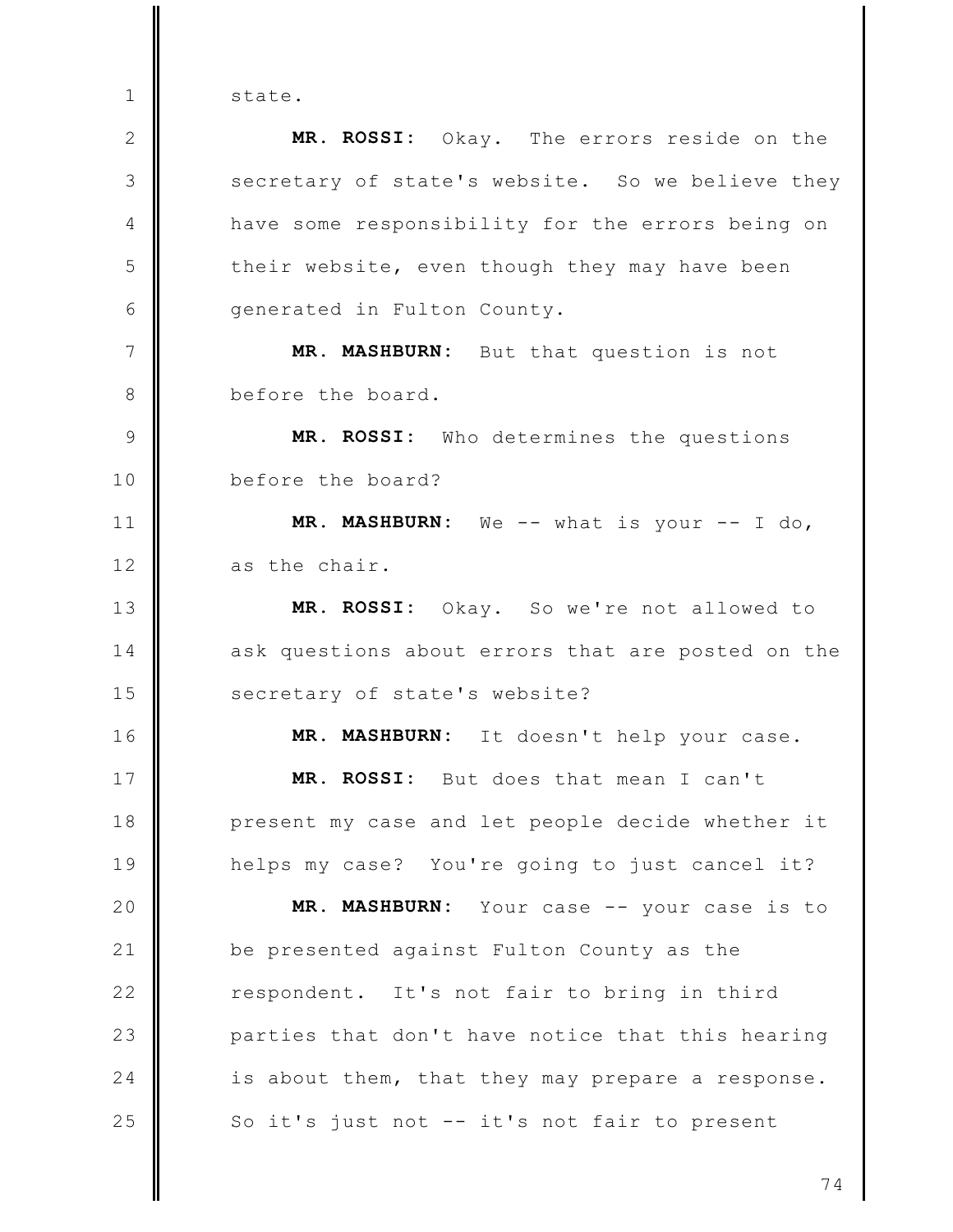evidence against people that haven't had a chance to review your evidence and have notice that they're parties to the hearing. And so I'm just not going to admit evidence about other people's actions or nonactions. This is about Fulton County.

 $\mathbf{1}$ 

 $\mathbf{2}$ 

3

 $\overline{4}$ 

5

6

17

18

19

20

 $\overline{7}$ MR. ROSSI: Well, we -- we beg to disagree with that. I don't know all the rules and 8 9 regulations, but since the very beginning of this, we have been adamant about that we don't  $10$ know where the errors were generated but we do  $11$  $12$ know the errors exist on the secretary of state's  $13$ public website. So that should be part of the 14 case. And we --

15 MR. MASHBURN: My ruling and your objection 16 are on the record. So please proceed.

MR. ROSSI: Okay.

MR. MASHBURN: Keep your comments limited to the respondent to this action and not third parties who don't have notice of this hearing.

 $21$ MR. ROSSI: Okay. Should I go to the -- $22$ section 2, then, the thirty-six errors? Election 23  $code --$ 

24 MR. MASHBURN: The floor is yours. 25 MR. ROSSI: Okay. So if you refer to --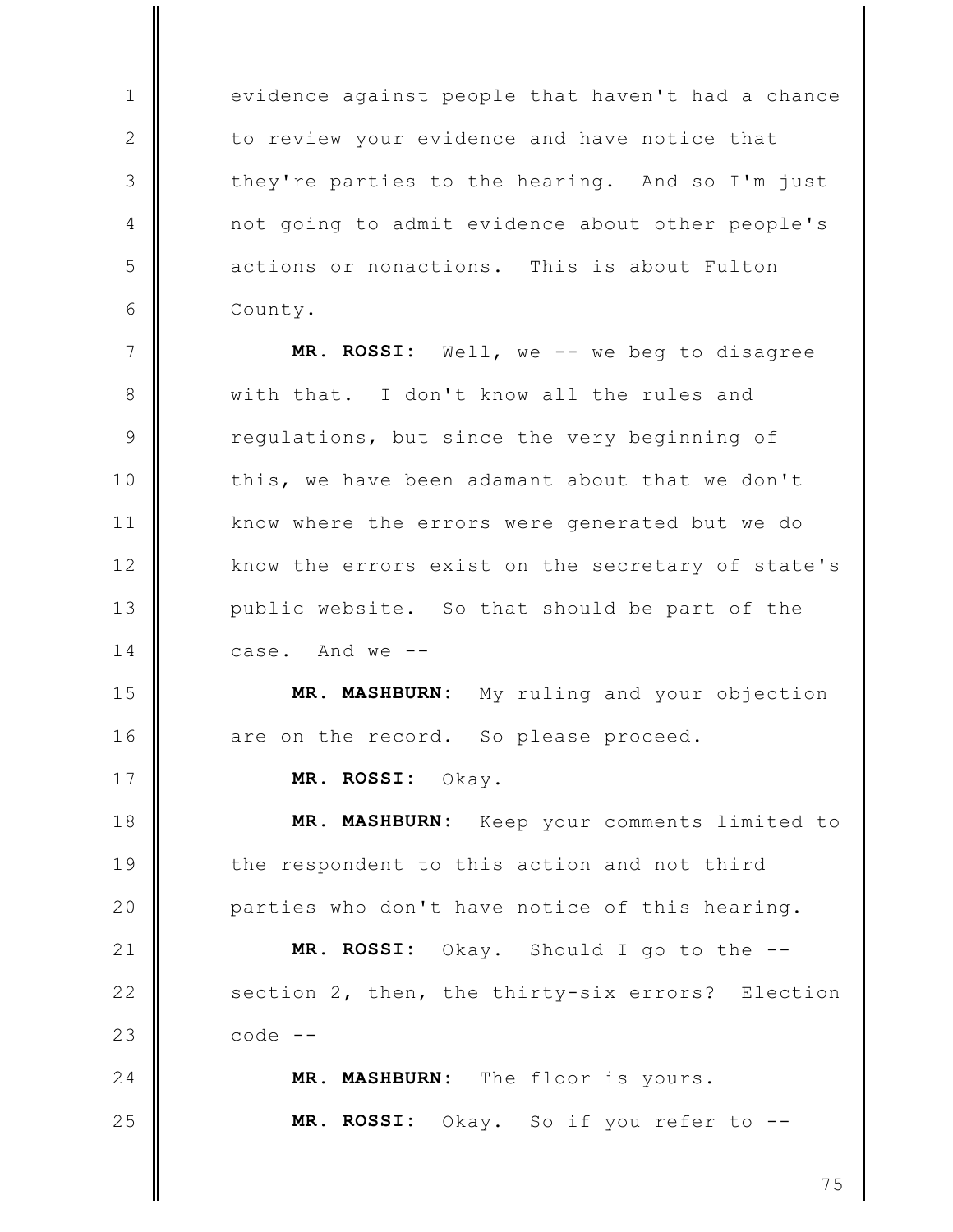well, I mean, section 2 has to do with e-mails that were sent, correspondence between the secretary of state's office and myself. And you're saying we do not want to review those; is that correct?

 $\mathbf{1}$ 

 $\mathbf{2}$ 

3

4

5

25

6 MR. MASHBURN: My statement is that Fulton  $\overline{7}$ County is the respondent to this action and not 8 the secretary of state. If it is germane to the 9 action against Fulton County, such that Fulton County has notice that they should respond to  $10$  $11$ this, that's fair -- that's fair. But it's  $12$ not -- it's not a fair forum right now for you to  $13$ say that the secretary of state or the attorney 14 general did something correctly or incorrectly. 15 That's outside the scope of this hearing.

 $16$ MR. ROSSI: Okay. Well, I will jump down to 17 number 3 on our section there. And basically the 18 thirty-six errors, sections 3-A, it starts with 19 -- is the -- basically it's the Excel spreadsheet 20 that was on the secretary of state's website and  $21$ that document highlights the thirty-six errors  $22$ very similarly to what the governor's report did 23 as well as the prior investigators that were 24 reporting out on those errors.

And I don't know if I need to go through any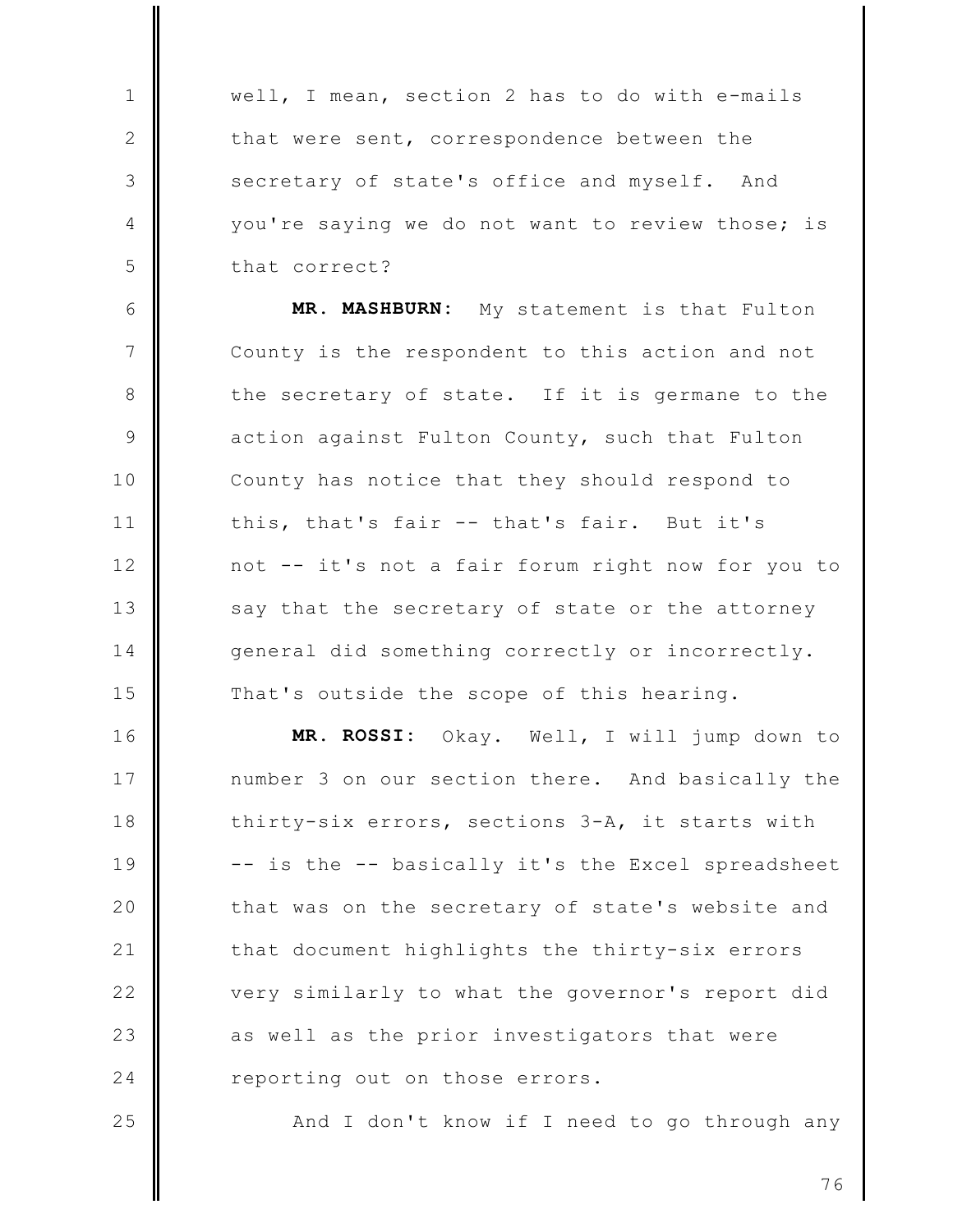of those errors, but they're similar in manner to  $\mathbf{1}$  $\mathbf{2}$ what the investigators thought were somewhat 3 misidentified, some were duplicated. So the only thing I would add, other than if you want to go 4 5 through every one of those errors, I'd be glad to 6 do that. When I added up those thirty-six  $\overline{7}$ errors -- I think there was a question earlier to 8 the investigators which they didn't have a 9 response to: What was the net impact of those  $10$ And I found the net impact of those errors?  $11$ thirty-six errors was 4,081 net incremental for  $12$ Candidate Biden. And that would be shown on the  $13$ last page of that audit report. 14 MR. MASHBURN: You're in 3-A? 15 MR. ROSSI: I would be in three -- no, I  $16$ would be -- let's see. Yeah. 3-A. Okav. 17 MR. MASHBURN: Last page was 3-A? 18 MR. ROSSI: No. Hold on a second. I'm 19 sorry. Yeah, that would be 3-A, the very last 20 I think you should have a circled number page.  $21$ at the bottom right -- $22$ MR. MASHBURN: Yes. 23 MR. ROSSI: -- is that correct? 24 MR. MASHBURN: Bottom right corner. It's 25 circled in blue ink. Yes, sir.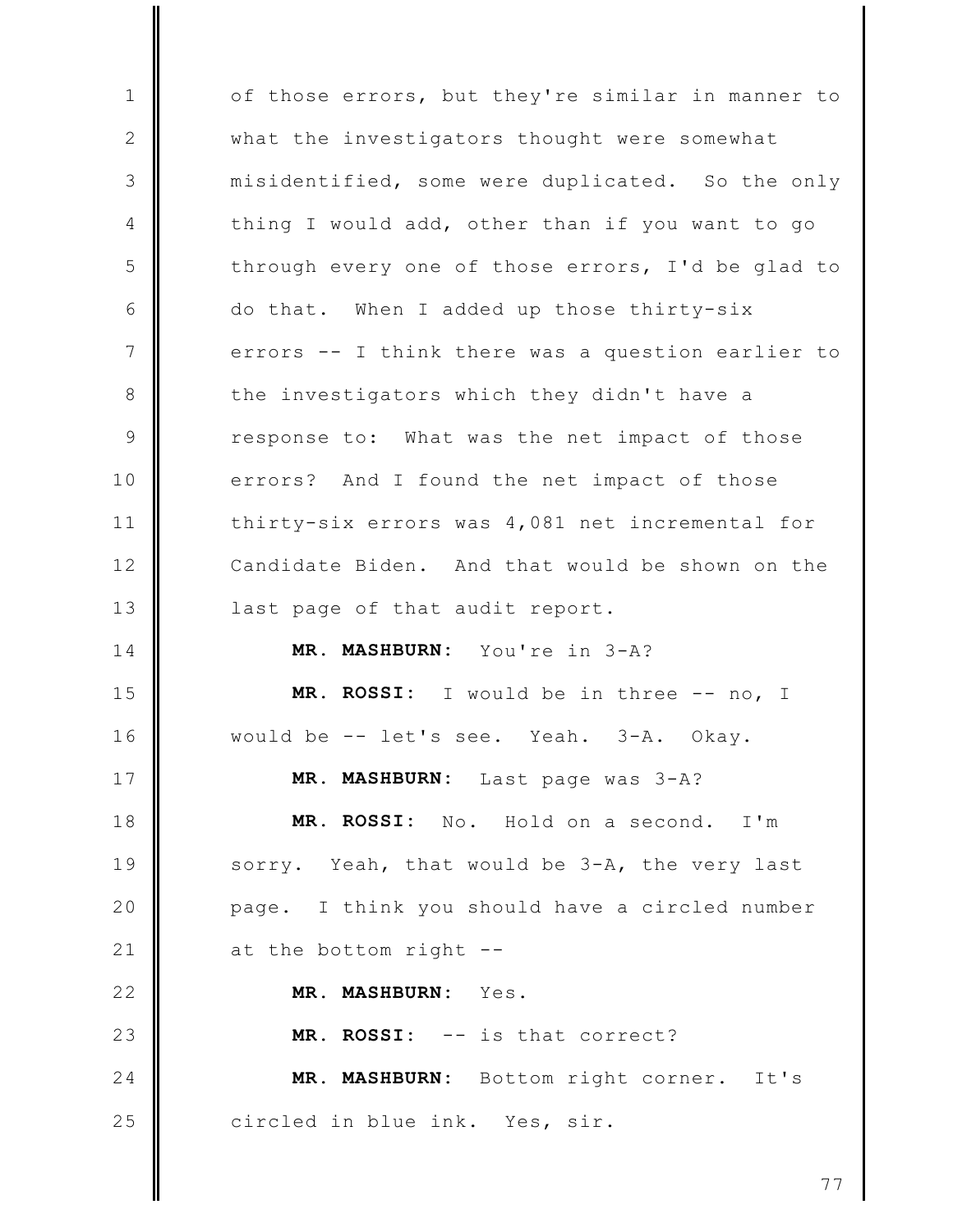MR. ROSSI: 4,081 false delta total.  $\mathbf{1}$  $\mathbf{2}$ So at least when I added up the thirty-six 3 errors, I found the answer to the question from earlier. I found that gave one candidate a 4,081 4 vote error. If you add up the --5 6 MR. MASHBURN: Okay.  $\overline{7}$ MR. ROSSI: And I just wanted to highlight 8 that so someone may be able to go back and review and determine if that's correct. But that's what 9 I was able to determine.  $10$  $11$ MR. MASHBURN: Got it. Thank you.  $12$ MR. ROSSI: Okay.  $13$ MR. MASHBURN: I think that was in answer to 14 Dr. Johnston's question. DR. JOHNSTON: Yeah. 15 16 MR. ROSSI: Right. 17 MR. MASHBURN: Do you any further questions, 18 Dr. Johnston, about this topic? Or is that what 19 you were looking for? 20 DR. JOHNSTON: I'll wait till -- $21$ MR. MASHBURN: Okay.  $22$ DR. JOHNSTON: -- Mr. Rossi finishes. 23 MR. MASHBURN: Okay. Please go ahead. 24 MR. ROSSI: Okay. 3-B was the governor's 25 letter, which I'm sure you've seen. And the only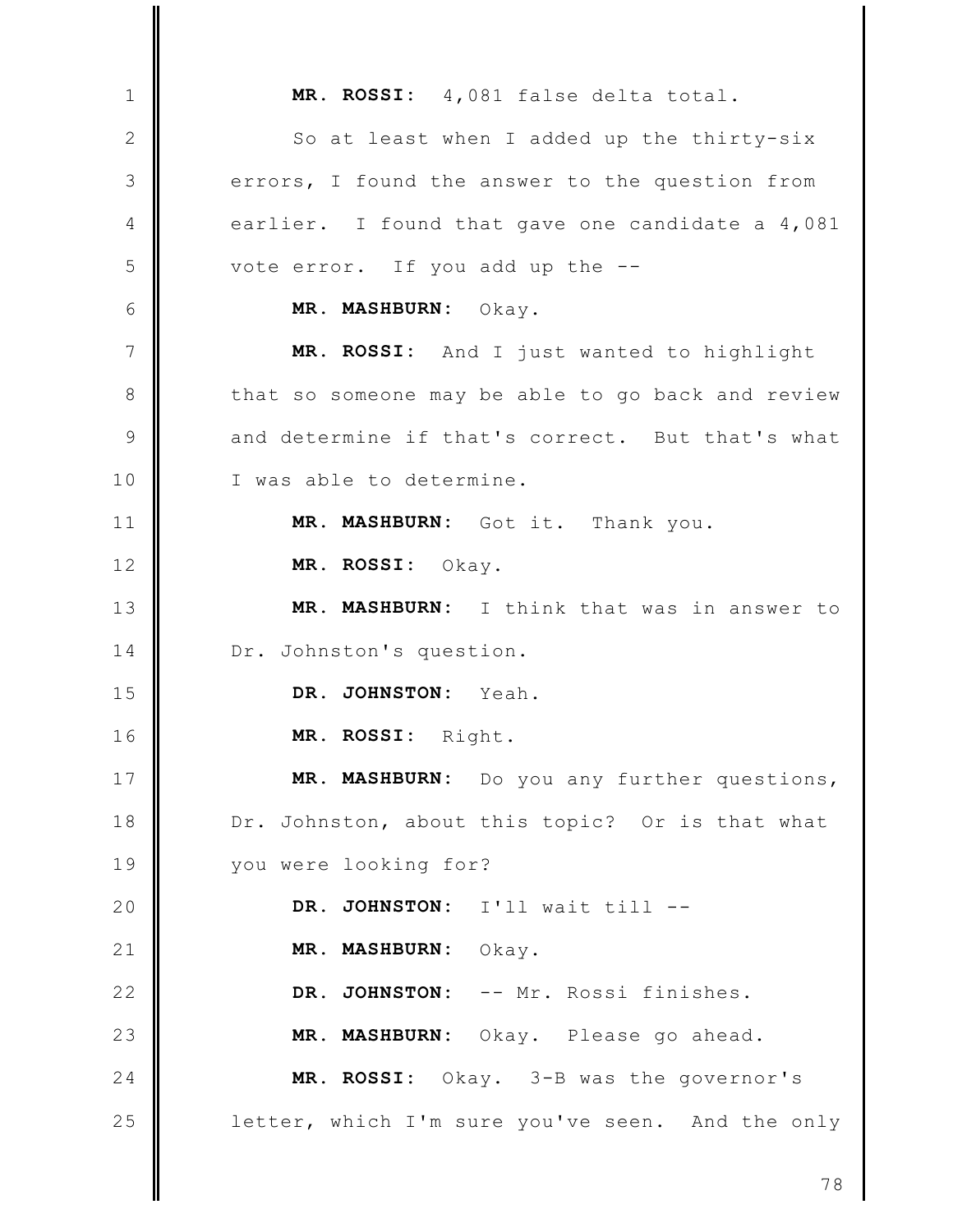thing I wanted to highlight on that, that he did make the comment that our findings were factual in nature. And I just wanted to reiterate that.

 $\mathbf{1}$ 

 $\mathbf{2}$ 

3

4

5

6

 $\overline{7}$ 

8

9

3-D is the report that the investigator was referring to earlier. 3-E is a statement on the secretary of state's website that says the hand audit accurately portrayed the results of the election. And I would challenge that, based on the 4081 number that we found.

3-F, I think Voter Works was referred to.  $10$  $11$ So I have a section in there that shows what  $12$ Voter Works was responsible for doing, if you go  $13$ to that. It says 3-F, the Carter Center. And I 14 really don't know what the chain of command was 15 or who hired who. Maybe you guys could shed  $16$ light on that. But somehow the Carter Center was 17 involved and Voter Works was involved.

18 And then, if you go to the third page of 19 that 3-F section, there is a comment in their 20 report about data entry and results. And then  $21$ there's a footnote down at the bottom that talks  $22$ about their responsibility for checking missing 23 and duplicated batches, which I would ask the 24 question -- it was pretty easy to find these 25 errors on that -- on that Excel spreadsheet if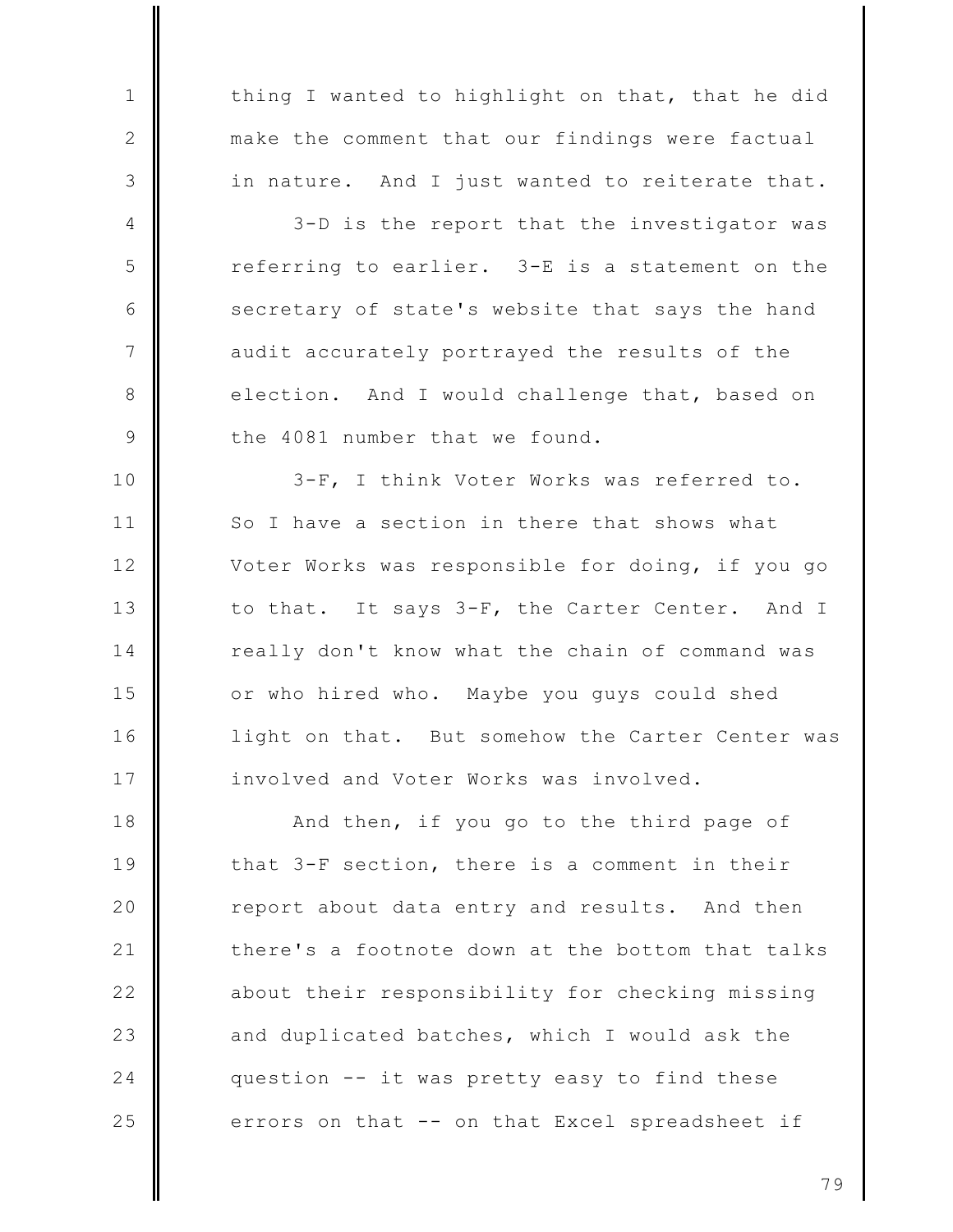someone would've just gone in afterwards and checked themselves. I wonder what their responsibility was and who hired them and who paid for them. But I'm not sure what they did, but obviously they didn't catch the accounting errors that we referred to and the investigators referred to earlier, which is something I think that needs to be looked at as well.

 $\mathbf{1}$ 

2

3

 $\overline{4}$ 

5

6

 $\overline{7}$ 

8

25

9 And then the 3-G I just put in there  $10$ because -- I know this is being set as a Fulton  $11$ County issue only -- I do want you to know that  $12$ we looked at DeKalb County and there's very  $13$ similar errors with the DeKalb County hand audit. 14 And I've got, in 3-G, if you want to go through 15 that, you can see that those errors add up to 16 over a thousand incremental false votes there as 17 well.

18 So it tells me it's much broader than just 19 Fulton County, that this is a systemic issue 20 which I continue to ask the question. We can't  $21$ have a hundred and fifty-nine county free-for-all  $22$ in Georgia. At some point, some entity has to be 23 responsible for the accuracy of the original 24 count or the hand audit count.

I mean, at this point, you're saying I can't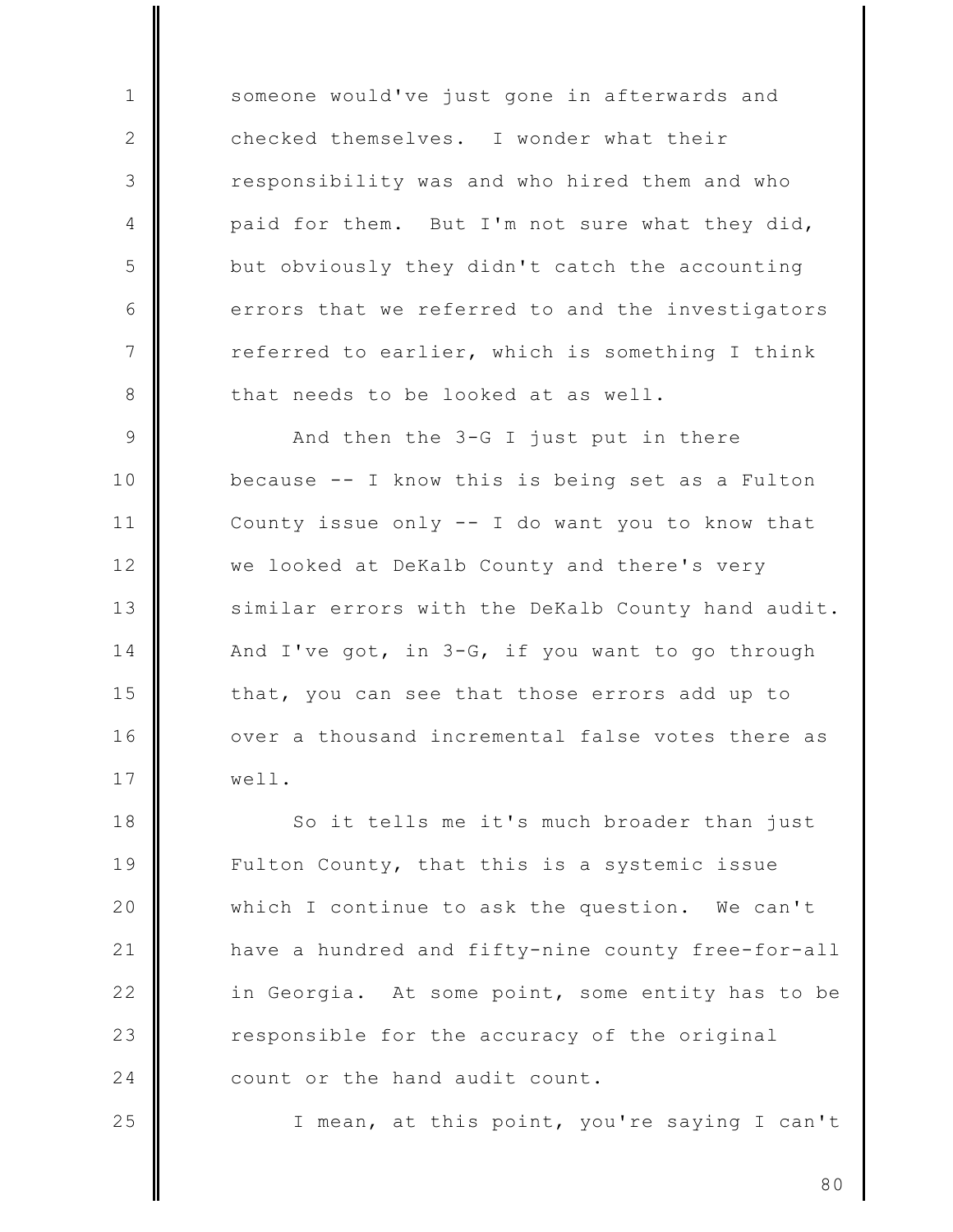bring up the secretary of state's office but it seems to me logically that they would be that responsible entity. But I won't bring -- bring up anything on that further.

 $\mathbf{1}$ 

2

3

 $\overline{4}$ 

5

6

 $\overline{7}$ 

8

 $\mathcal{Q}$ 

 $10$ 

 $11$ 

 $12$ 

 $13$ 

3-H is just a follow-up letter from my local representatives Mr. Shaw Blackmon and Larry Walker. I appreciate their support.

So before I get into my recommendations, are there any questions? Or should I finish with the recommendations and then go for questions?

MR. MASHBURN: I think you should go ahead and continue because that might raise the questions. So go ahead.

14 MR. ROSSI: Okay. Well, you know, you could 15 bring up a lot of errors, but I think that's just  $16$ whining and complaining unless you come up with 17 potential recommendations and leave it to you 18 quys to be the group that decides what's the 19 right actions to take. But hopefully there'll be 20 some good solid actions coming out of the hard  $21$ work that we did and, obviously, the governor's  $22$ office did and the secretary of state's 23 investigators.

 $24$ So the first thing that we feel pretty 25 strongly about is, I think, at the end of this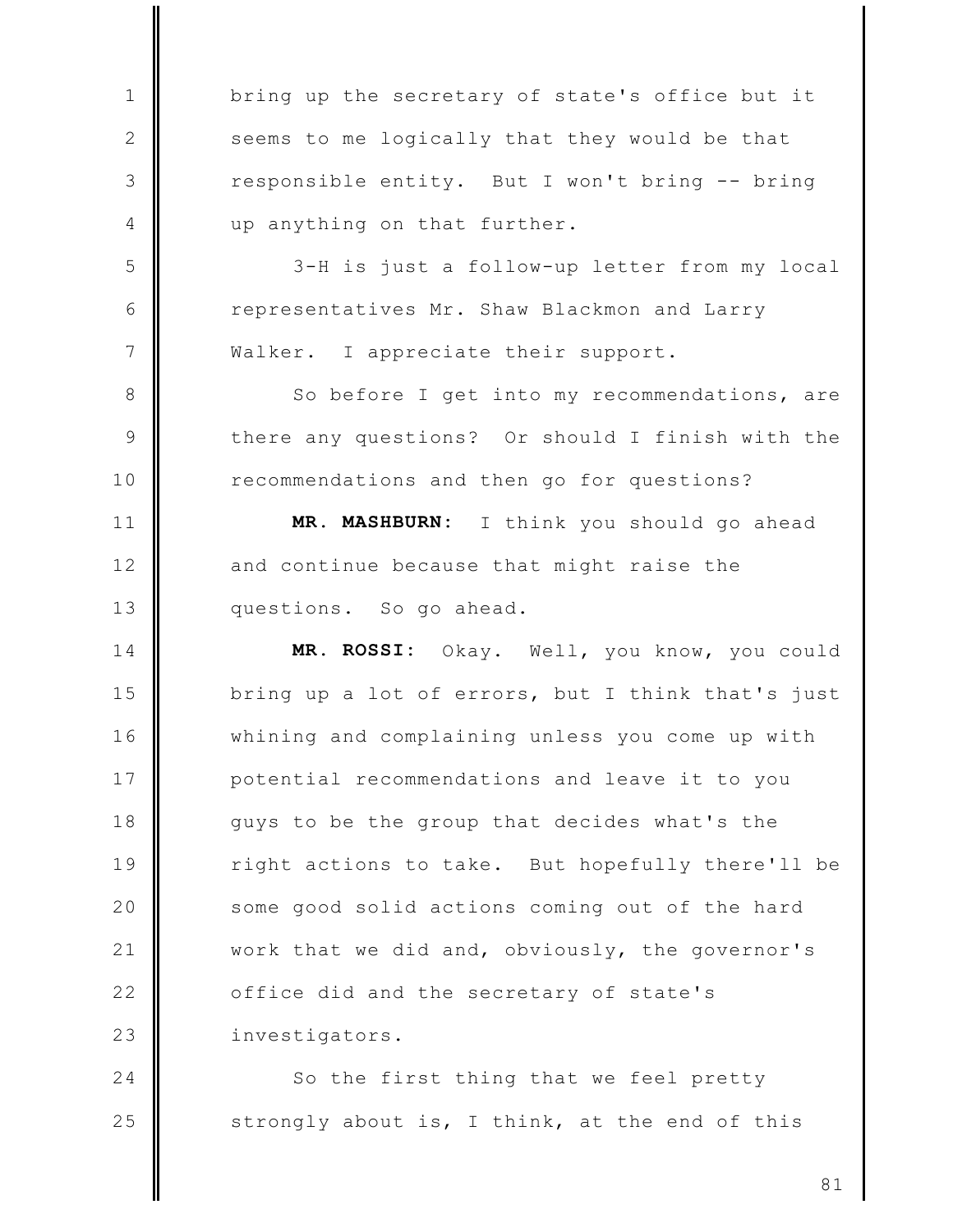$\mathbf{1}$ we'll all agree that -- that that publicly  $\mathbf{2}$ announced, publicly displayed hand audit as the 3 governor's letter says is sloppy, inconsistent, and does not build public confidence. 4 And, in 5 fact I think I heard someone say it's 6 inconsistent, someone says it has errors. But I  $7\phantom{.0}$ believe we owe it to the public for someone to 8 footnote or put a disclaimer on that report, that 9 it is under investigation for those errors.  $\mathbb{I}$ think the public deserves that. So that is our  $10$ first recommendation.  $11$ 

 $12$ We had asked that the secretary of state -- $13$ until we get to the bottom of this, one way or 14 another, that that statement that says that the 15 hand audit for Fulton County accurately reflected  $16$ the results of the election -- based on the 17 numbers we've come up with, we think that 18 statement should be retracted.

19 And then the last invest -- the last 20 recommendation is  $-$ - based on the accounting,  $21$ this document that's extremely difficult to  $22$ follow and has a lot of errors, inconsistencies, 23 and is sloppy, I don't think we're ever going to 24 understand what really happened until somebody 25 releases and counts the absentee ballots from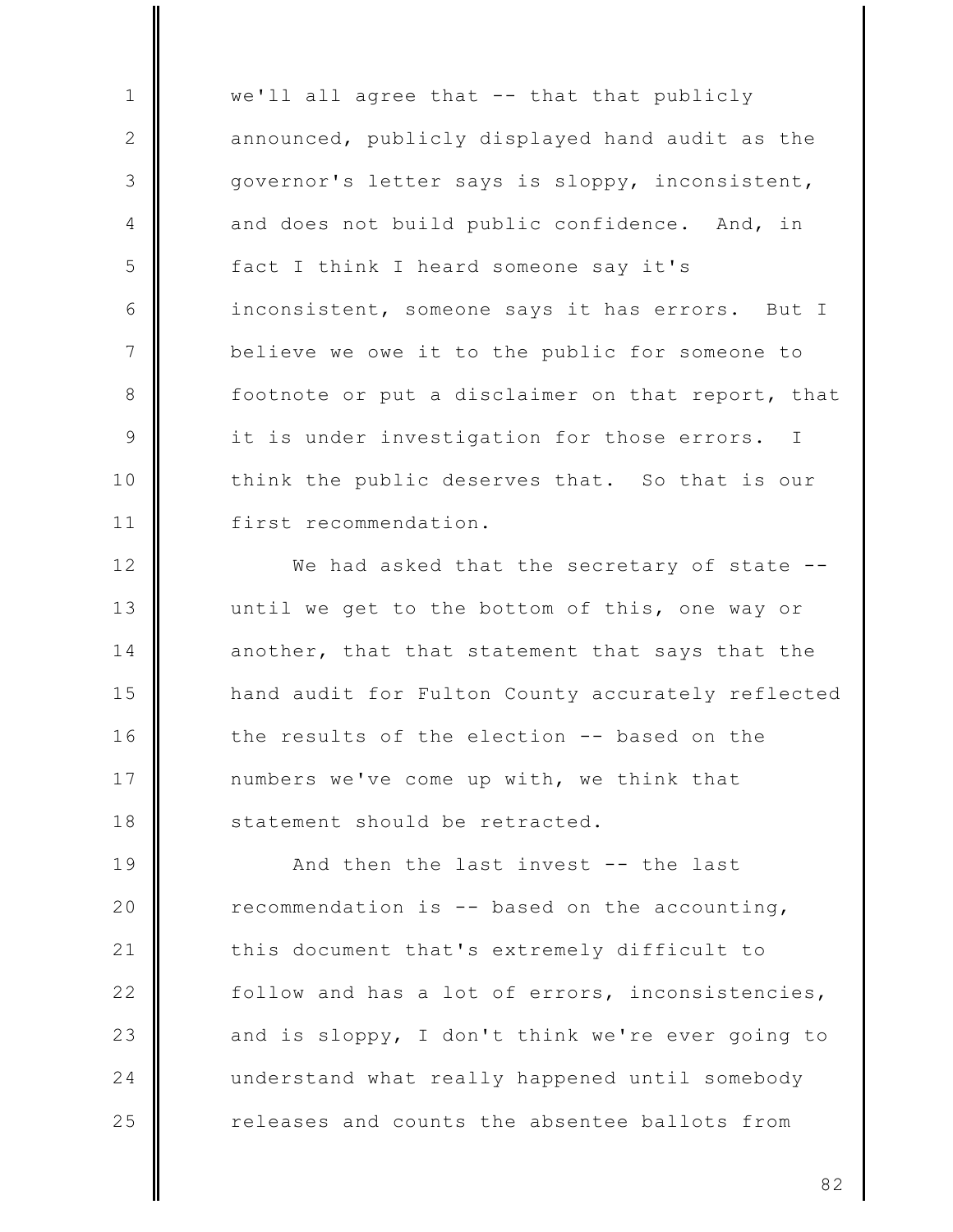Fulton County. I think that's the only way to really answer the question as to how many ballots there really were and were all of those ballots legal ballots.

 $\mathbf{1}$ 

 $\mathbf{2}$ 

3

4

5

6

 $\overline{7}$ 

8

 $\mathcal{Q}$ 

 $10$ 

19

20

 $21$ 

 $22$ 

23

24

25

At the end of the day, if it comes out perfectly fine, then great, we've established credibility. And if the end of the day, it doesn't come out perfectly fine, then we know that we've got a lot of work to do.

So those are my recommendations.

MR. MASHBURN: Thank you for your  $11$  $12$ presentation. And I know you put in a ton of  $13$ work in doing this, and so we always appreciate 14 citizens devoting their time and effort to work 15 on election-related matters. So thank you very  $16$ much for your efforts as a citizen.

17 Questions for the board? Questions from the 18 board?

MRS. GHAZAL: Yes. This is Sara Ghazal.

Mr. Rossi, I do appreciate your interest and concerns with elections. But you said you looked at Fulton and DeKalb. Is there any reason in particular you chose those two counties? Are you a resident of either of those counties?

MR. ROSSI: No. I'm a resident of Houston,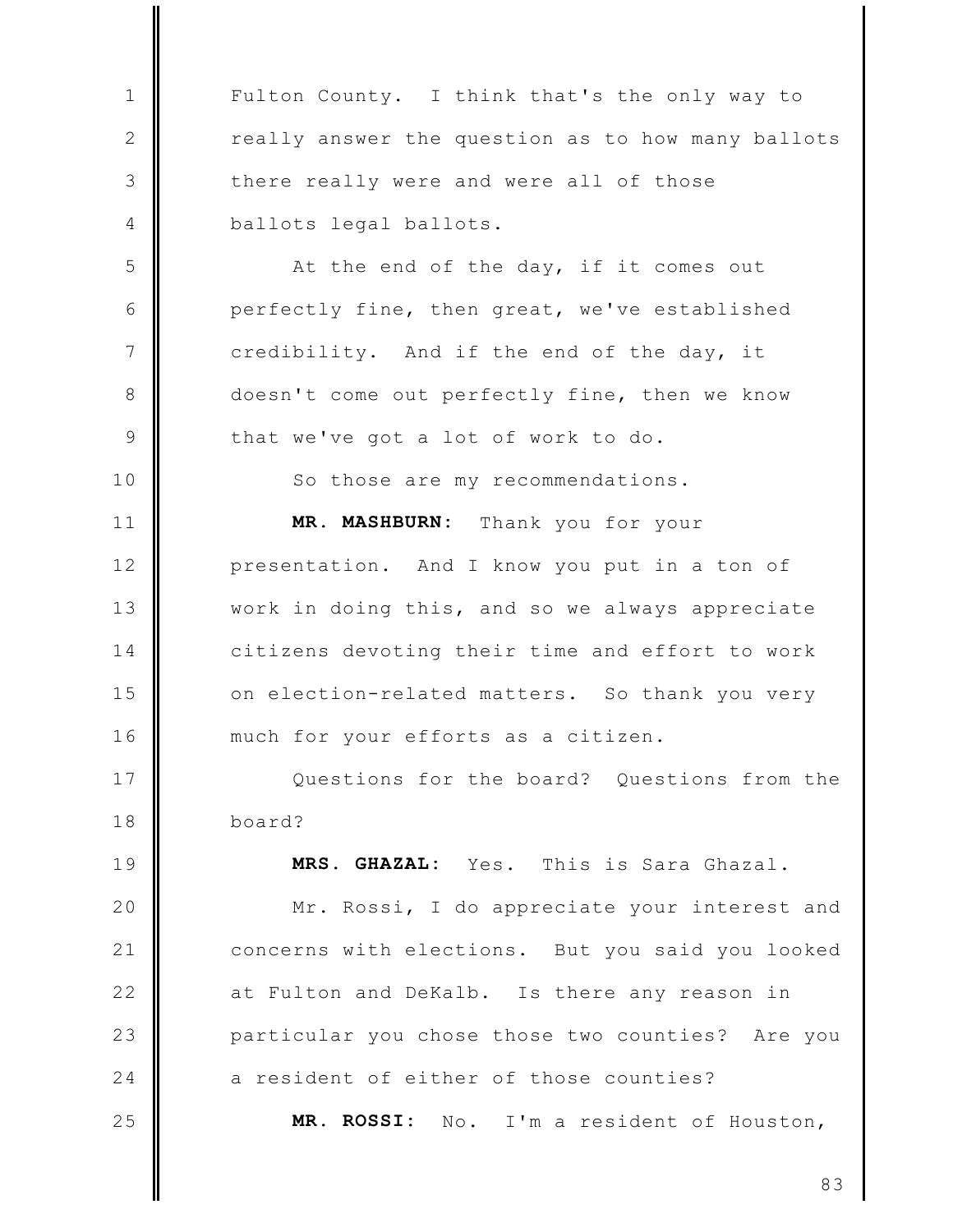but I looked at Houston as well, ma'am. And their numbers were almost perfect.

 $\mathbf{1}$ 

 $\mathbf{2}$ 

3

 $\overline{4}$ 

5

6

 $\overline{7}$ 

8

MRS. GHAZAL: Are you -- I also want to reiterate what Mr. Germany said, that -- and I think the word "audit" is extremely confusing for folks, especially people who've been in the corporate world and understand what corporate audits look like.

As Mr. Germany said, an election audit is a 9 different animal, and it's really -- the outcome  $10$  $11$ of an election audit is simply to identify the  $12$ proper -- that the count was accurate and  $13$ identified the right candidate. And I think 14 that's important for people to understand. And 15 the terminology makes it very confusing.

 $16$ It's not supposed to be a one-to-one 17 recount. A recount was also conducted and that's 18 a different thing altogether. The recount looked 19 at the number of votes and, in fact, the count 20 was valid.

 $21$ The audit is to identify whether or not the  $22$ right candidate won. So I just want to leave it 23 at that.

24 DR. JOHNSTON: Well, I'd like to add --25 MR. ROSSI: Am I allowed to respond to that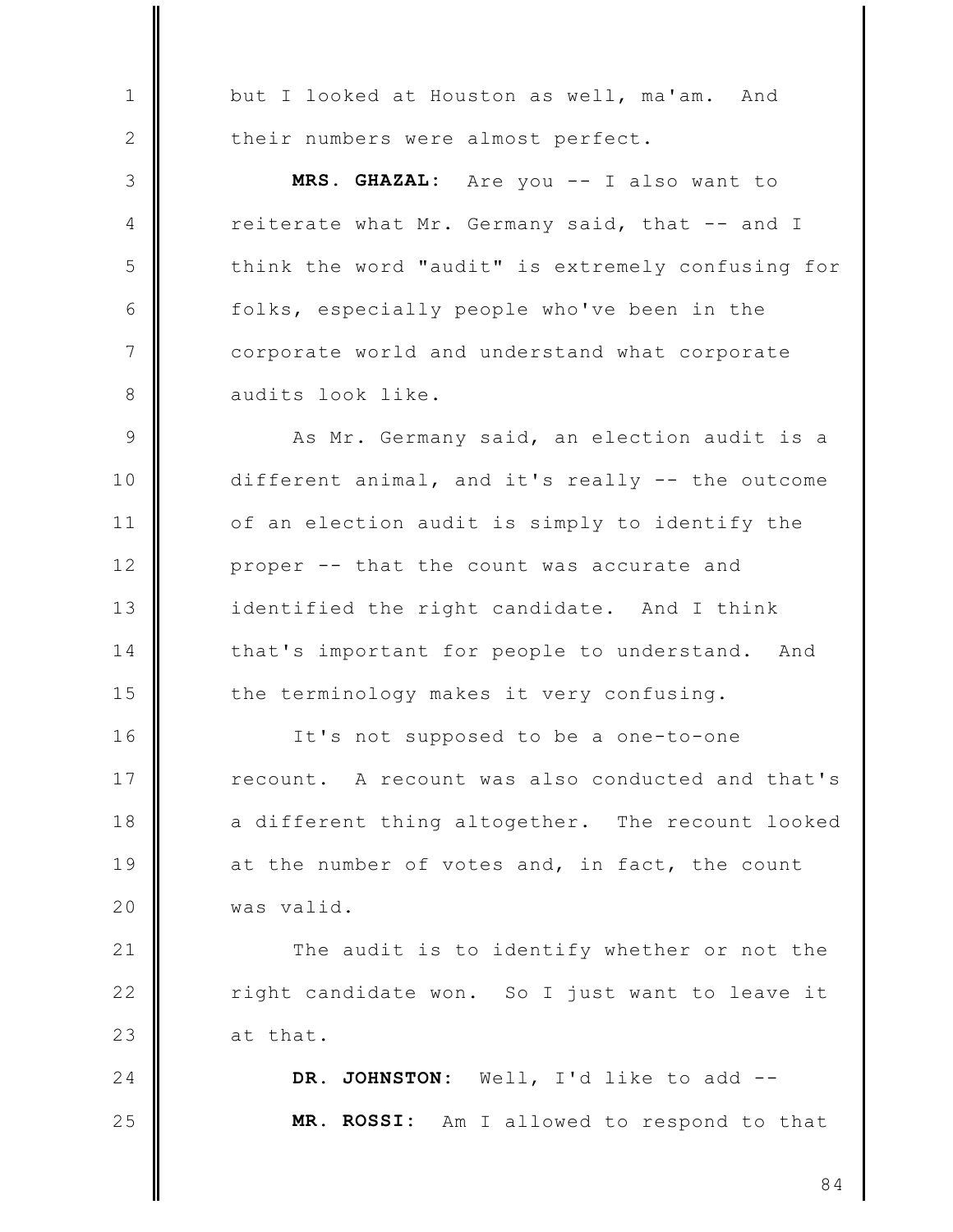or -- or I'm not allowed to respond?  $\mathbf{1}$  $\mathbf{2}$ MR. MASHBURN: No. Dr. Johnston has the 3 floor. DR. JOHNSTON:  $\overline{4}$ This is a char -- was 5 characterized as risk limiting audit which is 6 really just a statistical tool. And it's just a  $7\phantom{.0}$ shortcut to avoid a full audit recount, although risk limiting audit can proceed on to a full 8  $\circ$ recount, which according to Ms. Jones, that 10 happened.  $11$ But with a difference of over 4,000 count, I  $12$ would wonder about whether we can actually rely  $13$ on the veracity of the Fulton County risk 14 limiting audit. I'm concerned about this 15 organization. I'm concerned about this confusing  $16$ record-keeping, whether it's scanner destination 17 or input errors or system errors or maybe ballots 18 were grouped or whether it was not enough time or 19 multiple employee data entry designation. 20 There are so many issues to consider with  $21$ this case.  $22$ MR. MASHBURN: Thank you, Dr. Johnston. 23 Mr. Rossi, if you'd like to comment briefly 24 and then we'll turn the floor over to 25 Mr. James -- attorney James.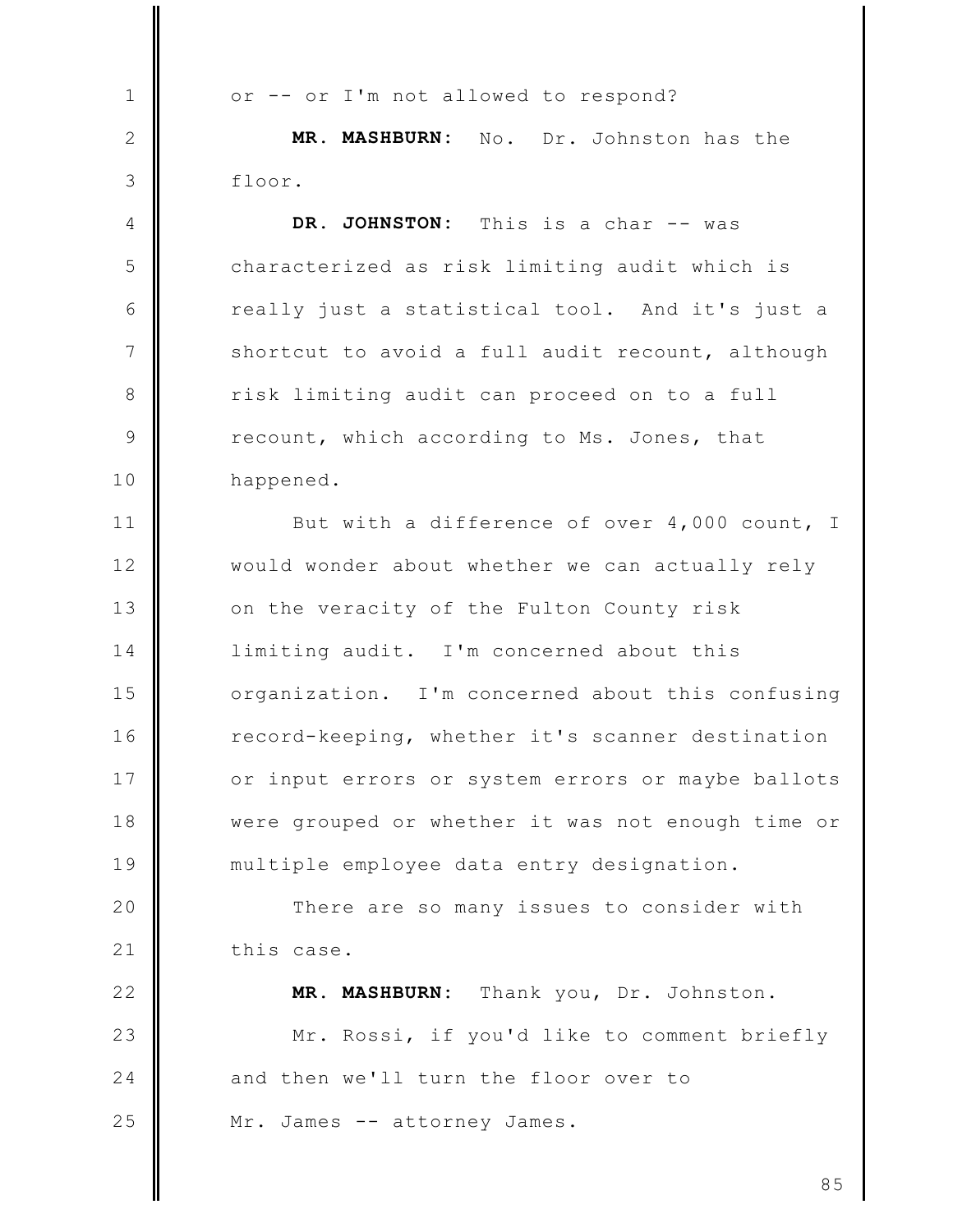MR. ROSSI: Okay. I was just responding to  $\mathbf{1}$  $\mathbf{2}$ the board member that was saying that it 3 determined the right outcome of the election. And I would put that in question based on the 4 5 number of errors that we found for one county in 6 one subset of the total 525,000 votes.  $7\phantom{.0}$ MR. MASHBURN: All right. Mr. James? Is that right? Your last name 8  $\mathcal{Q}$ is James? Or is your first name James? MR. JAMES: Last name is James.  $10$  $11$ MR. MASHBURN: Am I insulting you  $12$ unintentionally?  $13$ MR. JAMES: No, that's fine.  $14$ MR. MASHBURN: Jack James. It's attorney 15 James, okay. Attorney James, do you -- you have  $16$ anything you'd like to add, sir? 17 MR. JAMES: (indiscernible) 18 MR. MASHBURN: Hey, Mr. James, we're having 19 trouble hearing you. It sounds like you're on a 20 speaker phone.  $21$ MR. JAMES: Can you hear me better now?  $22$ MR. MASHBURN: There you go. There you go. 23 Yes, sir. Perfect. MR. JAMES: Thank you. My presentation was  $24$ 25 going to be directed at the responsibility --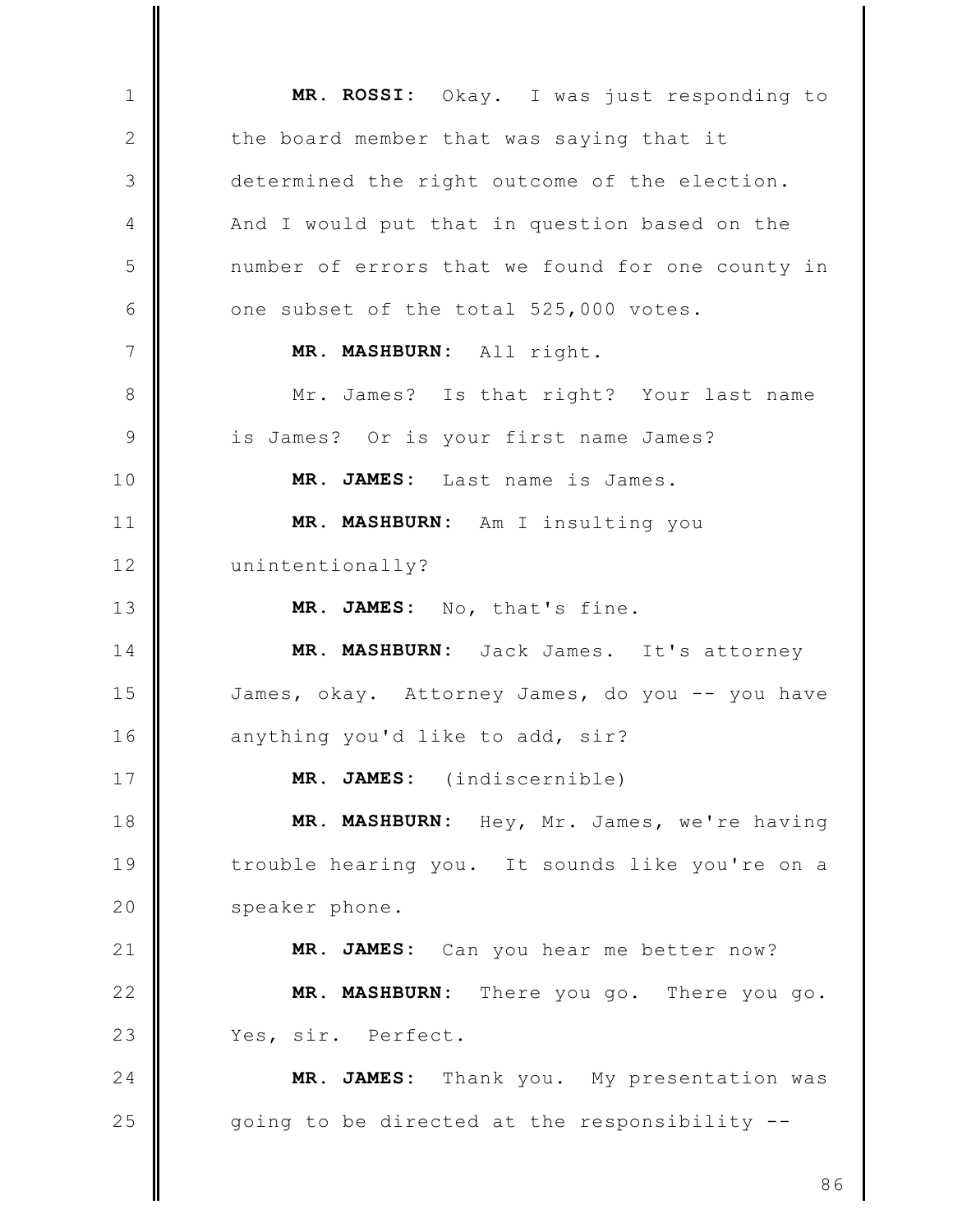overall responsibility for elections in Georgia. And you've already stated that that's really not the issue to be presented to the board today.

 $\mathbf{1}$ 

 $\mathbf{2}$ 

3

But it has come up in our previous 4 5 conversations with members of the secretary of 6 state as to who is alternately responsible for 7 the elections in Georgia. And we just believe 8 that while Fulton County counts the votes, the 9 ultimate responsibility for assuring that the votes are correct falls with the secretary of  $10$  $11$ state. And that is per the Georgia Constitution  $12$ and per different Georgia code sections which  $13$ assign the responsibility to the secretary of 14 state, in particular -- let me just get here a 15 second. In particular, code section 21-2-50(b)  $16$ clearly states that the secretary of state is the 17 chief elections officer.

18 And then we also believe that per the code 19 where the errors were noted, the results should 20 have been returned to Fulton County to correct  $21$ the errors. And this was never done. These  $22$ errors were reported to the secretary of state in 23 February of 2021, these errors on the risk 24 limiting audit, which you've also talked about. 25 So we believe that Fulton County should've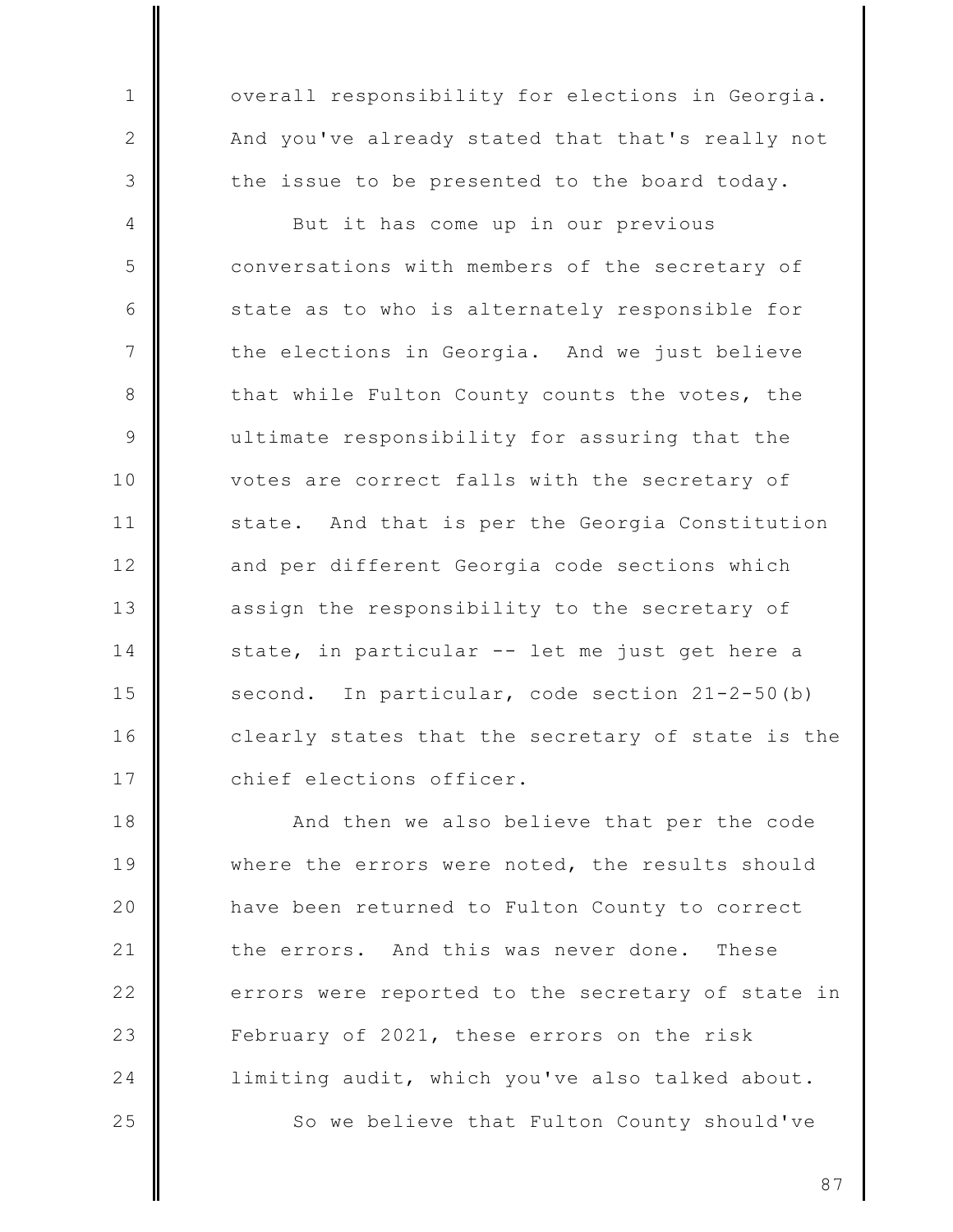been required to correct these errors that we've  $\mathbf{1}$  $\mathbf{2}$ been talking about all day. And this did not 3 happen and we're concerned that the code section,  $\overline{4}$ which is O.C.G.A. 21-2-499, was not followed 5 specifically and the errors were not corrected. 6 MR. MASHBURN: Okay. Thank you.  $7\phantom{.0}$ I think we have Fulton County signed up as 8 the respondent. Are there any more signed up on  $\mathcal{Q}$ behalf of the complainant? 10 MS. HAISTY: Yes. There is Cheryl Ringer  $11$ from Fulton County.  $12$ MR. MASHBURN: Okay. Cheryl Ringer,  $13$ respondent from Fulton County, you have the  $14$ floor. 15 MS. RINGER: Thank you, Chair.  $16$ MR. MASHBURN: You can unmute yourself. 17 MS. RINGER: Can you hear me, sir? 18 MR. MASHBURN: Yes, we can hear you clearly. 19 Thank you. 20 MS. RINGER: Okay. Thank you. So I would  $21$ note that if Fulton County had been aware of the  $22$ recommendation of the investigators, we would 23 have moved to have this matter continued because 24 we weren't provided with the investigative report 25 or the recommendation.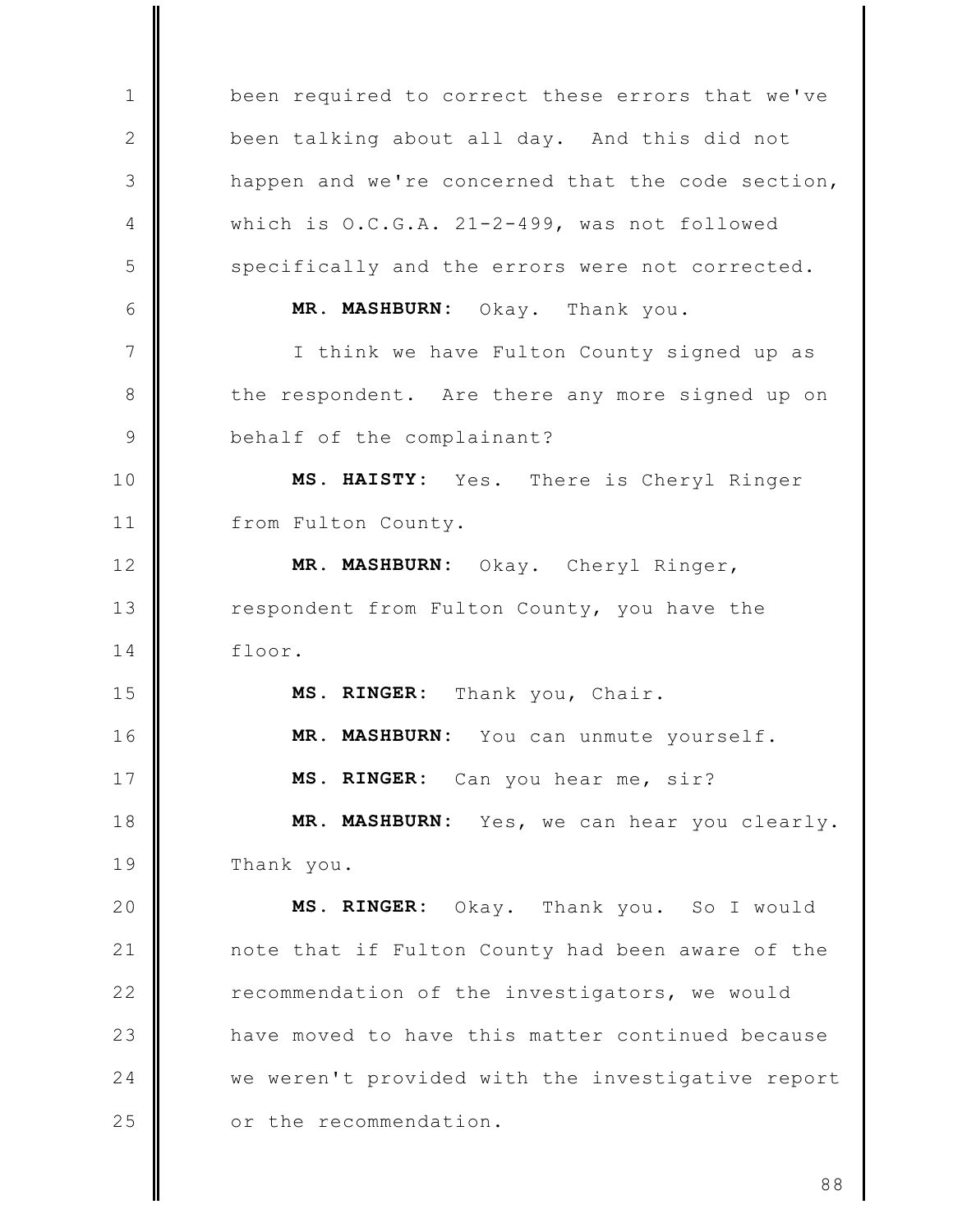When I talked to members of the secretary of state's staff, I was told that because of the findings of Voter Works and that what happened in Fulton County was similar to what they saw in other counties, that the recommendation would not be to bind this over.

 $\mathbf{1}$ 

2

3

 $\overline{4}$ 

5

6

 $7\phantom{.0}$ And so I would express to the board that 8 that's exactly what we've heard. That Fulton 9 County is a larger county, we required more  $10$ licenses and that should've been provided to us  $11$ up front. It wasn't and so we had to play  $12$ catch-up to meet the deadline that was put upon  $13$ us by the secretary of state.

14 In doing so, we had other people who 15 tasked -- who were tasked with inputting the  $16$ information. They were -- there was no training 17 provided. And so we come to find out later that 18 there were different name conventions. There was 19 not a way to go back and do Q&A. There was not a 20 drop-down menu to go back. And so we had issues  $21$ that we did not have the ability to go back and  $22$ fix because of time problems.

23 This is not an issue that was just one of 24 Fulton County. In fact, Voter Works told us that 25 they saw these issues in other counties, but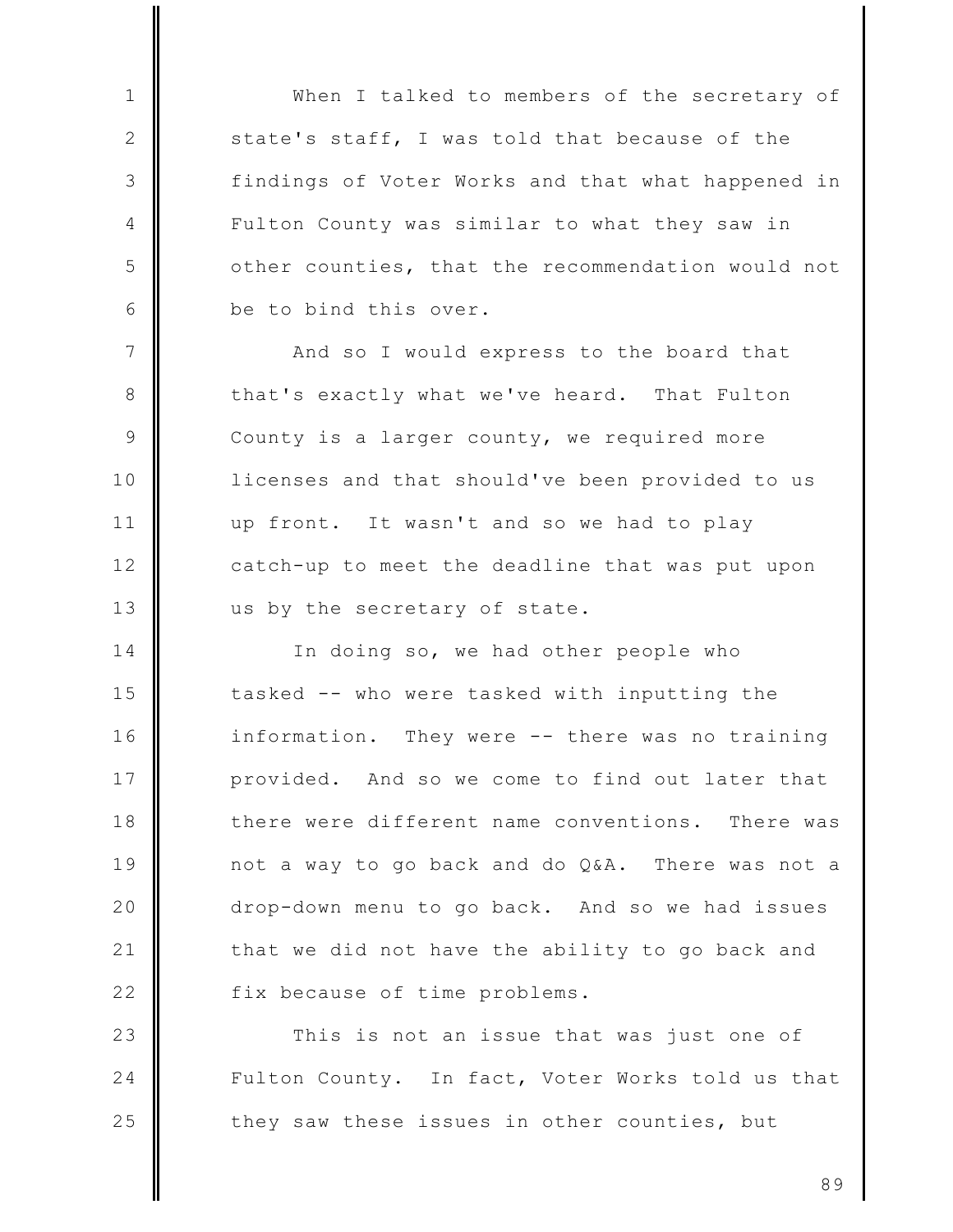Fulton County did not have the time to go back and fix the errors because of the number of votes that we had to get into the system in the timeline that was given to us. Because the same thing happened at other counties, Fulton County should not be penalized. Because this happened in DeKalb County, Fulton County should not be penalized.

 $\mathbf{1}$ 

 $\mathbf{2}$ 

3

4

5

6

 $7\phantom{.0}$ 

8

 $\mathcal{Q}$ Instead what should happen -- and I don't remember if it was member Ghazal or member  $10$  $11$ Dr. Johnston that gave you exactly the  $12$ recommendations that Fulton County had provided  $13$ in response to the governor's letter.

14 There should be training provided to the 15 counties for whenever we're going to have a risk  $16$ limiting audit. If ever we have a risk limiting 17 audit in the future, we need to have training so 18 everyone is on the same page. That didn't happen 19 with this. There needs to be naming conventions 20 that everyone across the state uses and that  $21$ didn't happen in this instance. And there should  $22$ be drop-down menus so that there will be an easy 23 way to go and access what has already been 24 entered so that the counties can do O&A and do 25 some searches on their own. That was not part of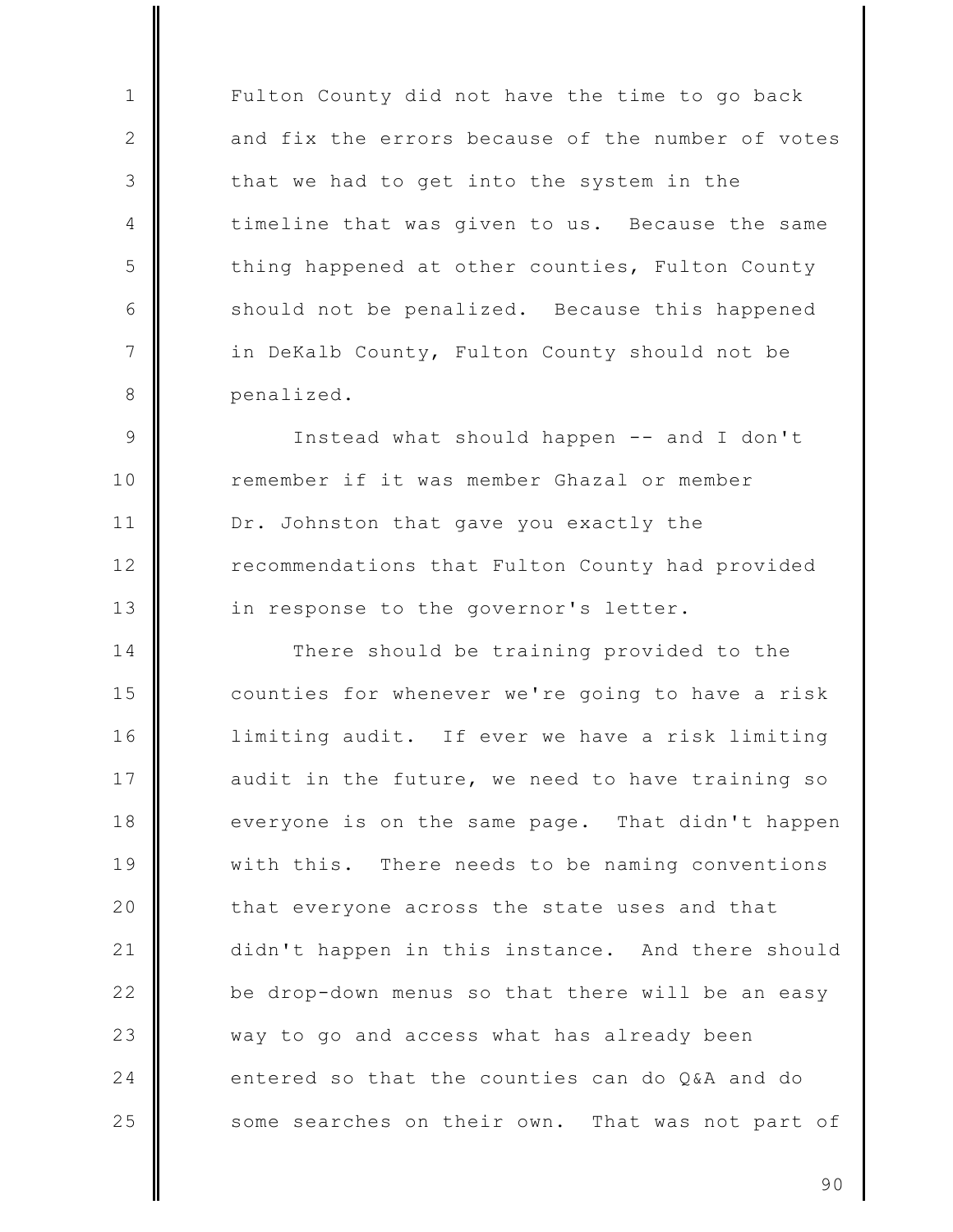the system.

 $\mathbf{1}$ 

 $\mathbf{2}$ 

3

4

5

6

 $7\phantom{.0}$ 

8

 $\mathcal{Q}$ 

 $10$ 

 $11$ 

 $12$ 

 $13$ 

14

15

 $16$ 

25

And so because we know that there were issues with the system, Fulton County should not be penalized.

I will note as well not only were we not provided with the investigative report that the investigator read, we also were not provided with the three-ring binder that Mr. Rossi spoke to. That was just provided to us by your secretary of state's office, Mr. Germany.

So Fulton County, in fact, although we were made aware that this matter would be on the agenda today, we were not provided with sufficient information really to prepare ourselves and to defend ourselves as the chair noted when referring (indiscernible) third-party.

17 So we were hampered, one, with the audit, 18 and, two, we've been hampered with the way in 19 which this hearing was conducted. Again, we ask 20 that the matter not be bound over to the AG,  $21$ instead that there will be some work done to  $22$ implement the recommendations to assist the 23 counties and to support and upgrade the Arlo 24 system.

Are there any questions for Fulton County?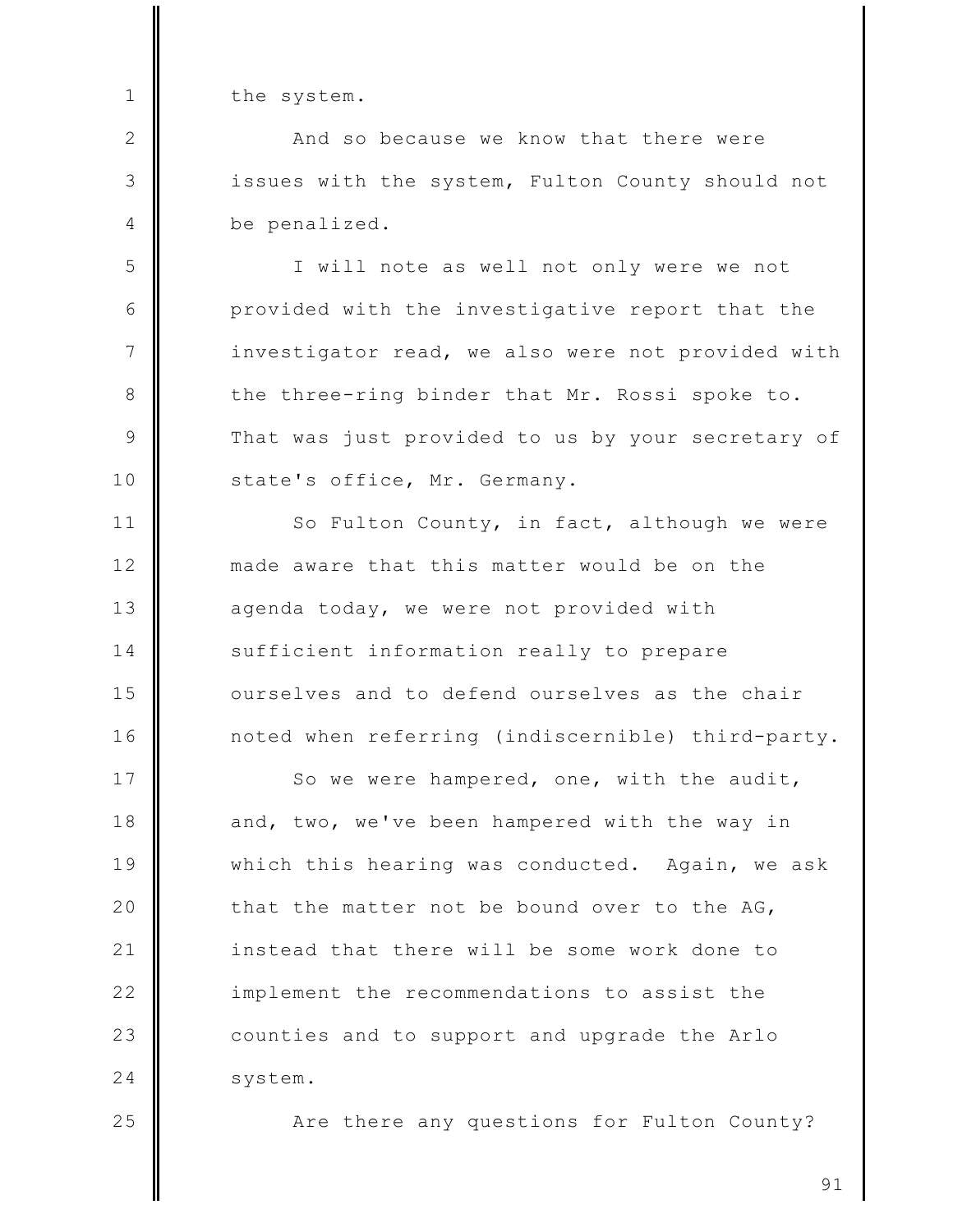MR. MASHBURN: Any questions for Fulton  $\mathbf{1}$ 2 County from the board? Okay. 3 Seeing no questions, thank you for your presentation. We appreciate it.  $\overline{4}$ 5 At this time --6 MR. ZAGORIN: Mr. Chairman, if I could?  $7\overline{ }$ MR. MASHBURN: Yeah. MR. ZAGORIN: When you're doing these 8 9 numbers, as the other board member had mentioned earlier -- and I don't know if Mr. Rossi did this  $10$  $11$ when he came up with the total of 4,000, but the  $12$ ones that we noted that they listed as a double,  $13$ where they actually went in in two different 14 spots, that he actually took those out so they 15 were no longer doubles. So there wasn't as many  $16$ doubles as these sheets do because we know that, 17 like, 97 wasn't doubled. One was 47. One was 18 97. So we can't count that as a double. 19 I don't know if -- and there was one in here 20 that was completely off. It was 950 to zero  $21$ because on the sheet someone wrote 95 batches  $22$ when it should've been just 95 votes. So you can 23 take a hundred and five from there because that's 24 not what it was. 25 So it's -- when you go back and take all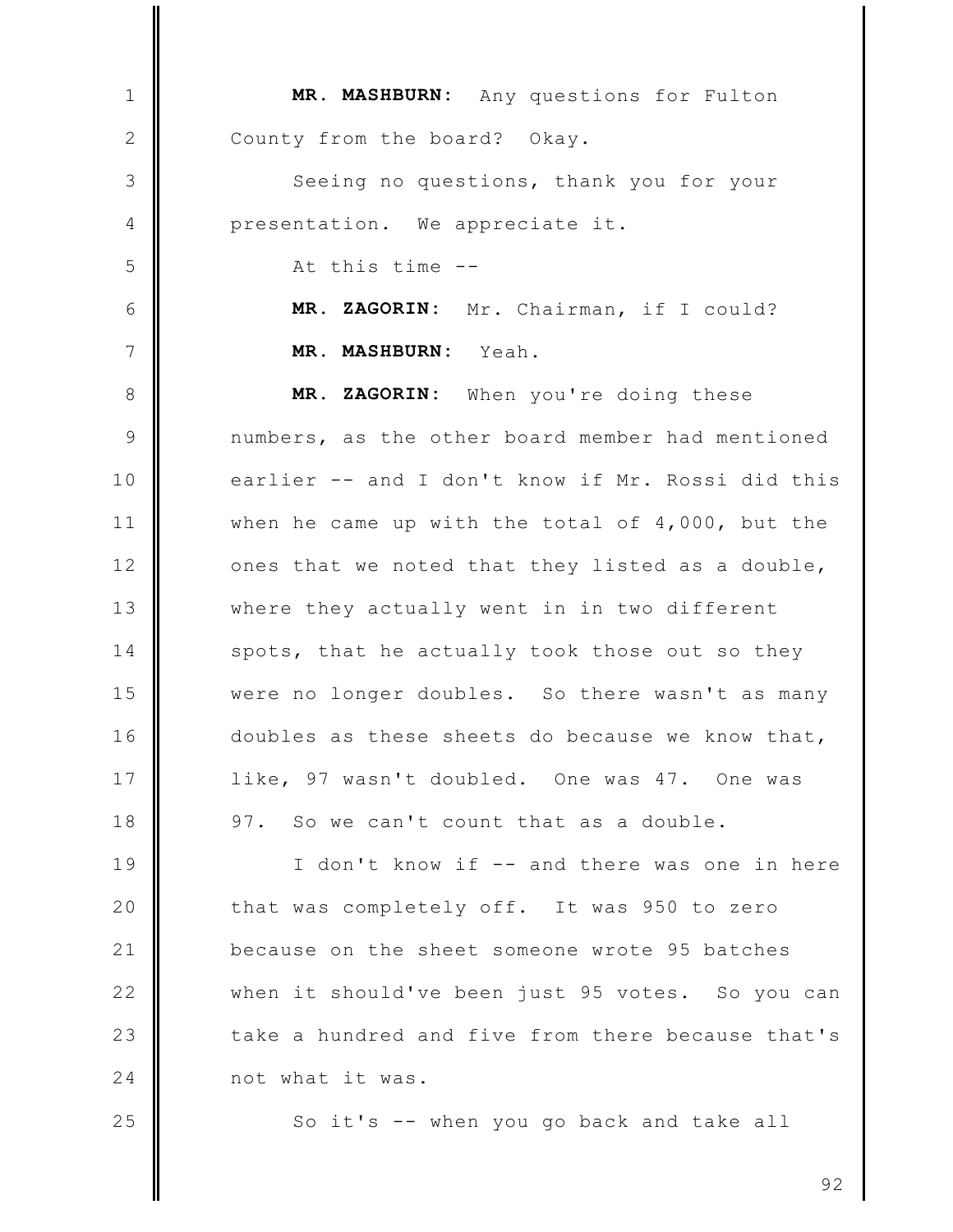| $\mathbf 1$  | those numbers out, I don't know if you still have |
|--------------|---------------------------------------------------|
| $\mathbf{2}$ | that 4,000 number because some of them are not    |
| 3            | doubles.                                          |
| 4            | So just to address that                           |
| 5            | MR. MASHBURN: Okay. At this time -- Ryan?         |
| 6            | MR. GERMANY: May I make one --                    |
| 7            | MR. MASHBURN: Sure.                               |
| $8\,$        | MR. GERMANY: -- one point. The only thing         |
| $\mathsf 9$  | I was going to say, our elections director Blake  |
| 10           | Evans is here. It might be helpful if you would   |
| 11           | allow him to talk a little bit about the training |
| 12           | that was provided to counties for risk limiting   |
| 13           | audits. And then of course, there was a pivot to  |
| 14           | doing a full hand count. But I think that's       |
| 15           | more, you know, (indiscernible) to                |
| 16           | MR. MASHBURN: Any objection by the board?         |
| 17           | Without objection, please proceed.                |
| 18           | MR. EVANS: So in preparation for a                |
| 19           | postelection recertification audit in 2020, one   |
| 20           | of the -- couple of the things we did is with     |
| 21           | several counties our office was able to do        |
| 22           | smaller pilots of what an audit could be like.    |
| 23           | This was going to be our first statewide audit    |
| 24           | with paper. And so we did -- we tried out a       |
| 25           | couple different styles of audits, a more         |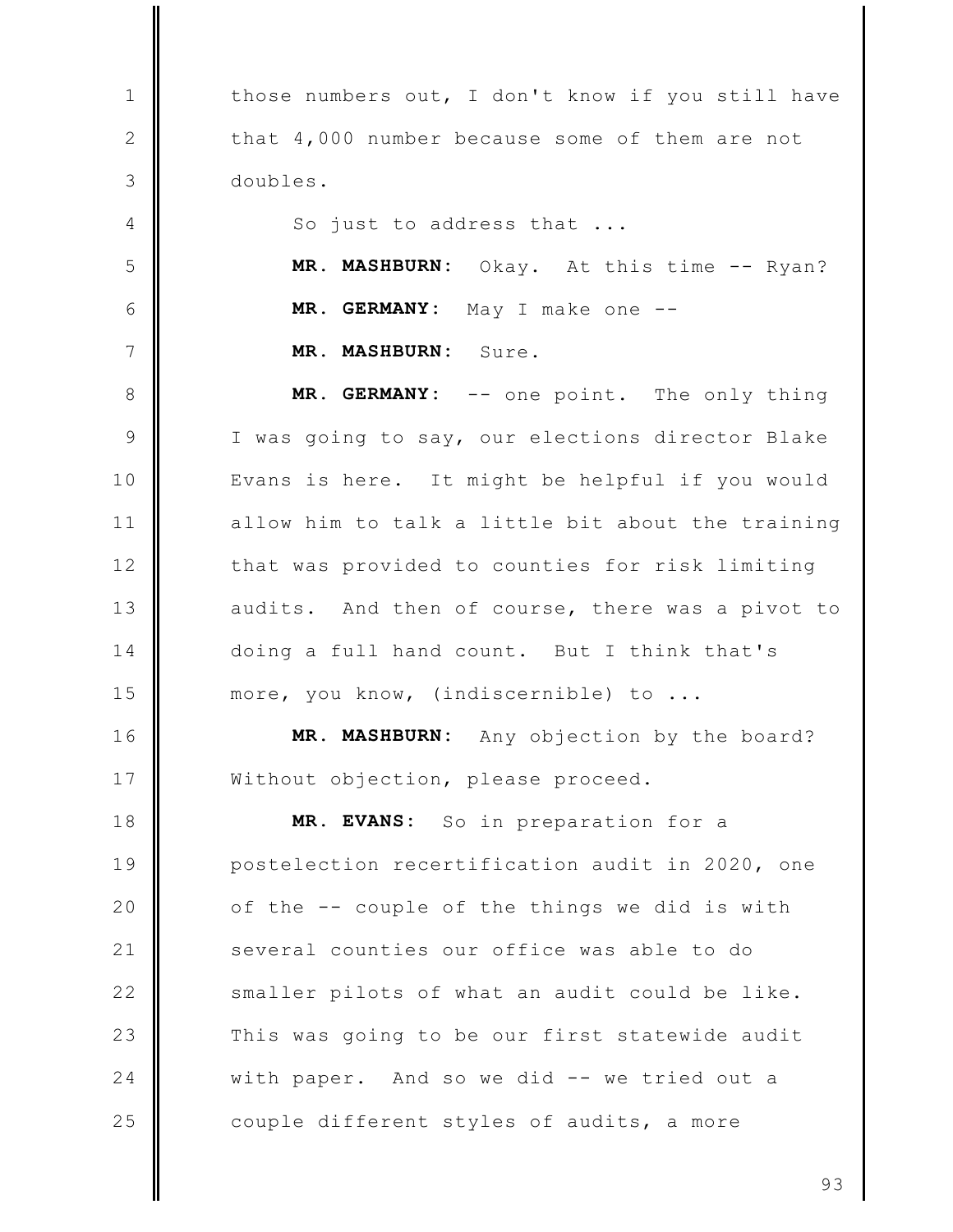traditional audit where you simply randomly select a container of ballots from a scanner and then you count those and you compare it to the scanner tape.

 $\mathbf{1}$ 

 $\mathbf{2}$ 

3

4

5 But essentially what is considered widely to 6 be the best type of audit in the elections  $7\phantom{.0}$ business is the risk limiting audit. And so we 8 audited -- or we piloted that in a couple of  $\mathcal{Q}$ counties. We piloted it in Fulton County after the presidential preference primary. Piloted it  $10$  $11$ in Glynn County among others. And then we also  $12$ had webinars and a series of trainings leading up  $13$ to the risk limiting audit following  $14$ November 2020.

15 There was a state election board rule that  $16$ was put out that kind of created a more specific 17 framework of what the audit was going to be like, 18 how the contest would be collected and things 19 like that.

20 Following the election, due to the -- as has  $21$ already been discussed, due to the margin -- $22$ there could've been another contest that was 23 selected with a wider margin and it would've been 24 a sampling of ballots that would've been 25 selected, which is what Arlo was built for is a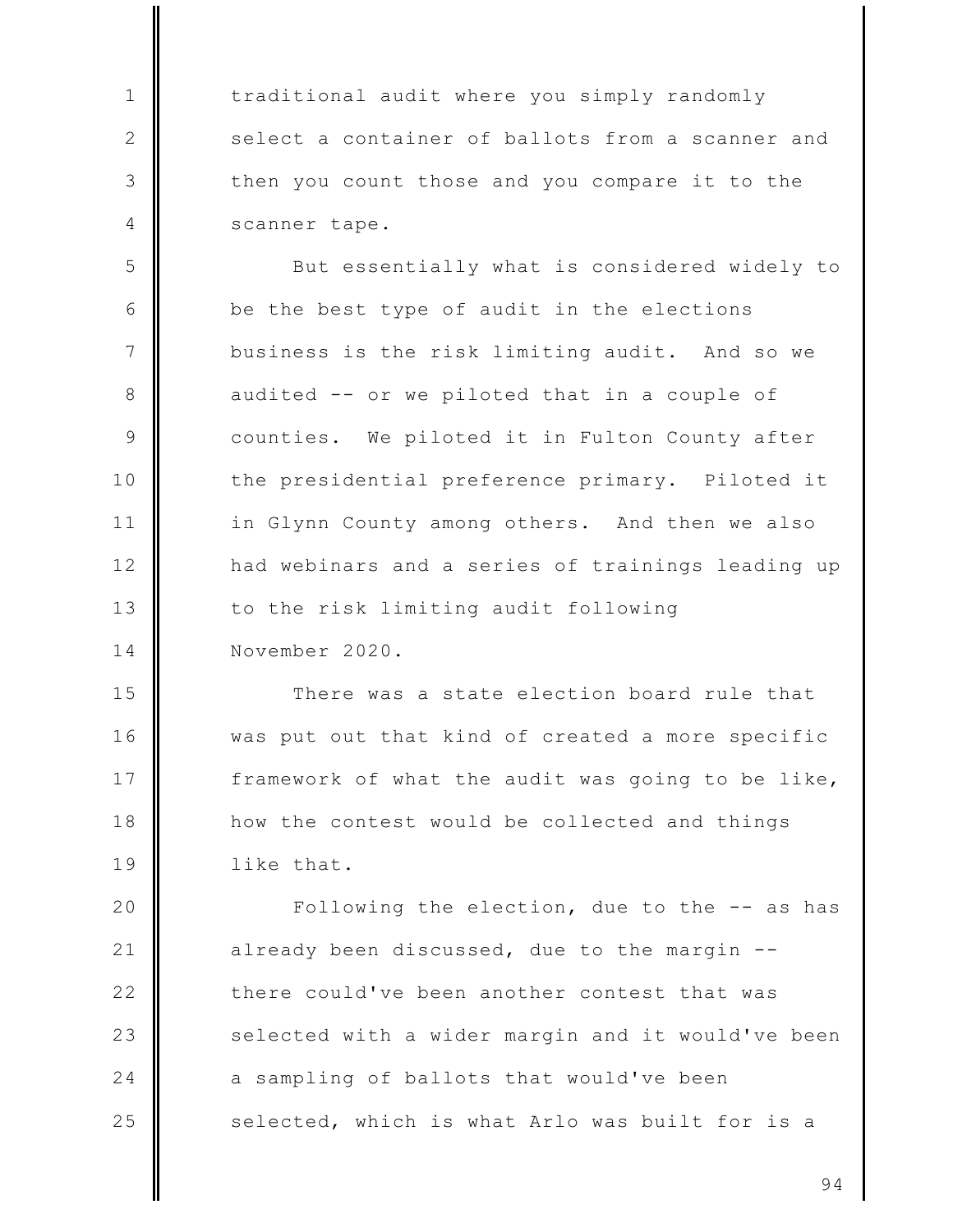sampling of ballots. But, you know, I think in my opinion it was in the public's best interest to choose the presidential contest with that narrow margin, to audit it, and to confirm the outcome of the election.

 $\mathbf{1}$ 

 $\mathbf{2}$ 

3

4

5

6

 $7\phantom{.0}$ 

8

9

 $10$ 

 $11$ 

 $12$ 

 $13$ 

18

19

And so counties were trained on how to create ballot manifests on how to use Arlo. And then, when the decision was made to choose a presidential contest, we did develop a training that was given about 24 to 48 hours after the decision was made about the adjustments that were being made to the process since it was going from a random sampling to a full hand count.

14 And that training was delivered, and then 15 the audit commenced essentially. Immediately  $16$ following that, the counties had about six days 17 to complete the audit.

> MR. MASHBURN: Thank you.

Questions by the board?

DR. JOHNSTON: 20 I have a question. If Fulton  $21$ County is responsible for their counts and  $22$ they're responsible for their audit, I would -- I 23 guess I would say they're accountable for 24 results. If they weren't aware of a problem and 25 they were rushed and they're large and they say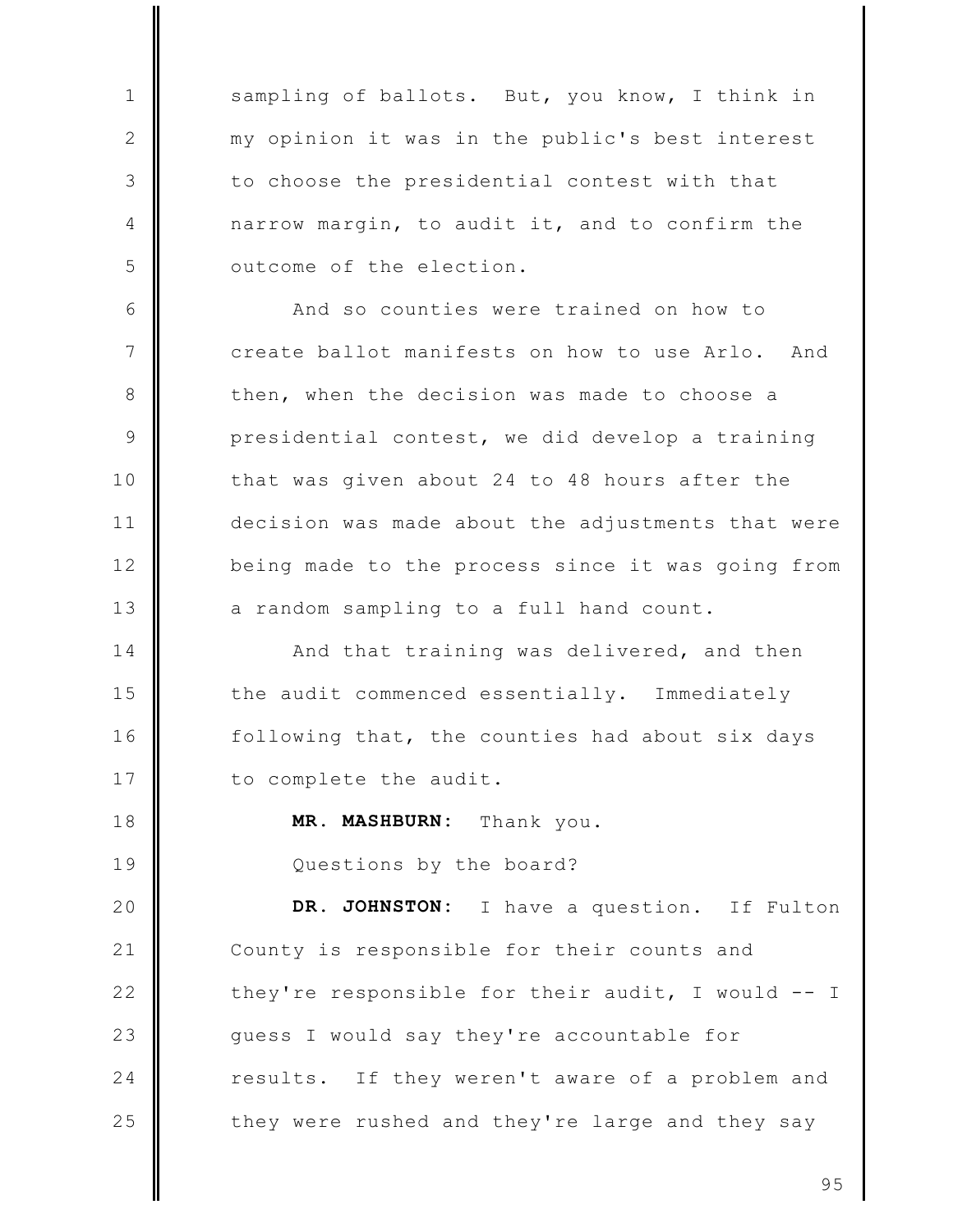they weren't trained and there were issues with  $\mathbf{1}$  $\mathbf{2}$ the system, did anybody in Fulton County follow 3 up and recheck their numbers after all was said  $\overline{4}$ and done? Or did they take it upon themselves to 5 recheck --6 MR. EVANS: So the order of events that  $7\phantom{.0}$ happened was, first, the machine count, and then the hand audit. And then following the hand 8  $\mathcal{Q}$ audit, there was a recount by the machine of  $10$ all -- of all the ballots.  $11$ And so I don't know if they went back and  $12$ checked their hand count, but there was a  $13$ subsequent machine count following the hand 14 audit. 15 DR. JOHNSTON: Right. So it seems that  $16$ Fulton County had so many issues and they were so 17 rushed and pressed for time and it was definitely 18 a highly contested election. Did they after the 19 fact go back and check themselves like an 20 accountant would do?  $21$ MR. EVANS: I feel like that would be better  $22$ asked of Fulton. 23 MR. MASHBURN: Refresh my recollection of 24 Fulton's representative's name, please. 25 MS. HAISTY: Cheryl Ringer.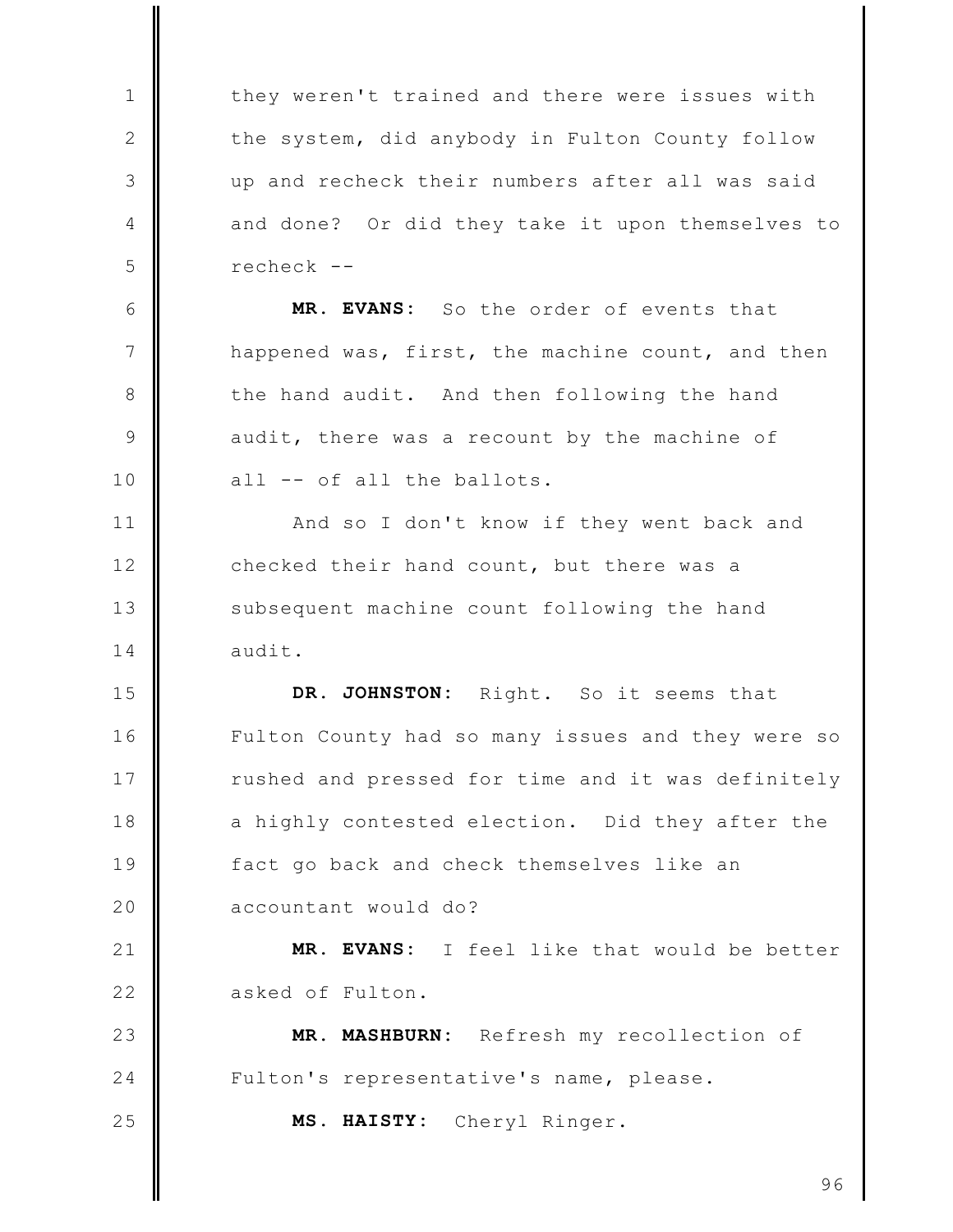MR. MASHBURN: Attorney Ringer, would you  $\mathbf{1}$ 2 like for -- I assume you're an attorney; correct? 3 Attorney Ringer, are you with us? MS. RINGER: Yes, I am with you, but I am  $\overline{4}$ 5 not able to answer that question. I do know that 6 the members of our staff are attending a meeting.  $7\overline{ }$ Okay. I'm sorry getting a message from one of the members. Hold on. 8 9 MR. MASHBURN: Take your time. Take your  $10$ time.  $11$ MS. RINGER: Okay. So I am -- so our elections director is saying that we rechecked  $12$  $13$ Arlo as much as possible. You know, I assume 14 that is while they were putting it in. I don't know about the ability to go back and recheck 15  $16$ after. We do not have the ability to put 17 anything else in Arlo. 18 Is it a possibility to unmute Nadine 19 Williams? 20 MR. MASHBURN: We're checking. We'll let  $21$ you know.  $22$ MR. GERMANY: One thing I'll add, while 23 Maggie is looking at that, is keep in mind 24 that -- this is for the board -- the certified 25 results of the election are, you know, the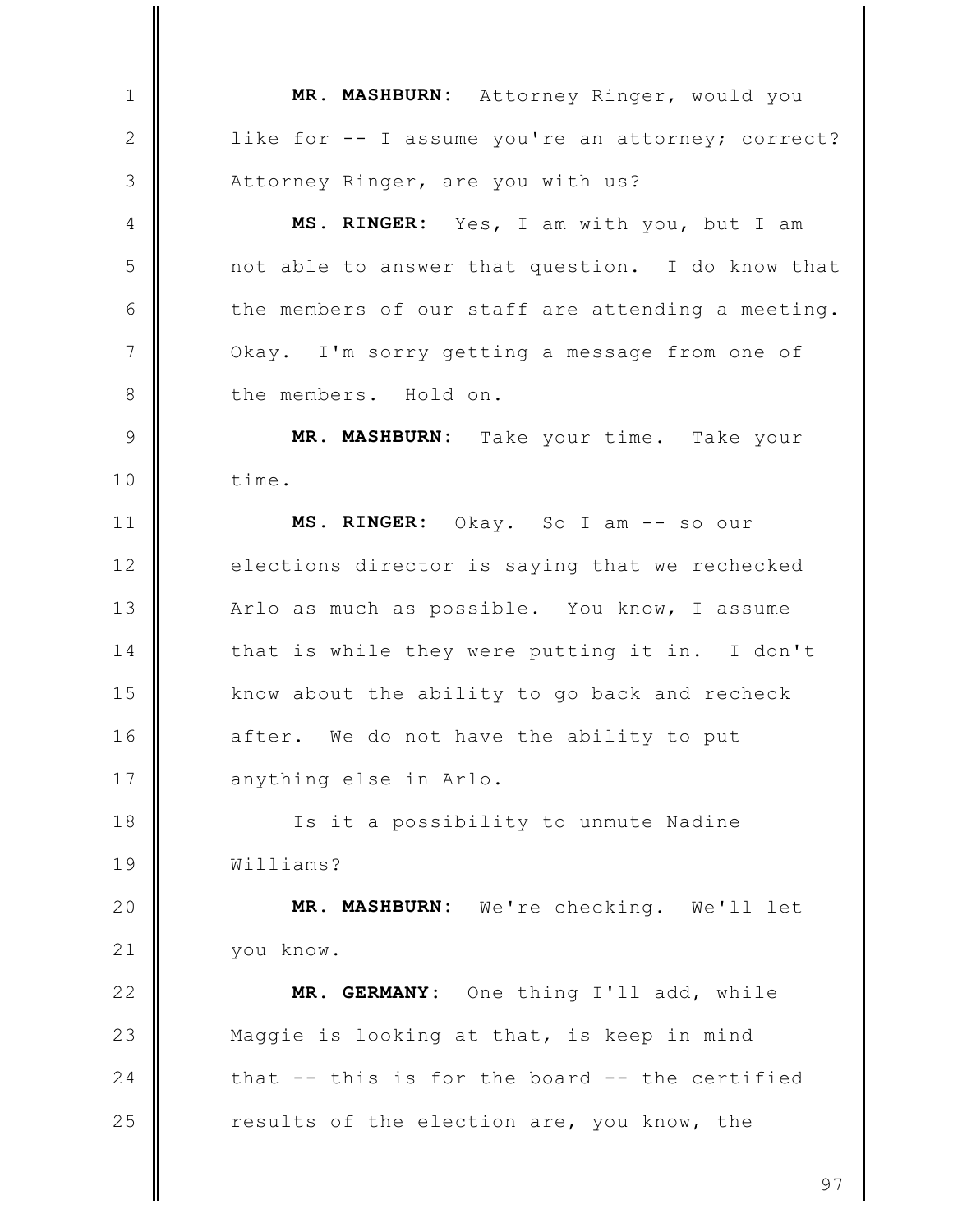initial machine count and then the recount from  $\mathbf{1}$ 2 the machine already certified. So the audit 3 numbers are not part of any certified results.  $\overline{4}$ MS. HAISTY: Nadine Williams should be 5 allowed to speak now. 6 MR. MASHBURN: Ms. Williams, we should be  $7\overline{ }$ able to hear you if you're unmuted --8 MS. WILLIAMS: Can you hear me now? 9 MR. MASHBURN: -- on your side. Yes, we  $10$ hear you clearly.  $11$ MS. WILLIAMS: Okay. I'm sorry. We did  $12$ have a team that went into the system to attempt  $13$ to doublecheck Arlo before the deadline. The problem with the system for Arlo is that if you 14 15 did not -- let me go back, I'm sorry.  $16$ Since it -- since it doesn't have a 17 drop-down box with our batch titles in it, 18 although the secretary of state asked for our 19 batch names prior to the -- the audit, the batch 20 names were not in the system.  $21$ So each person had to type in the batch  $22$ name. But if you did not enter the batch name 23 exactly as a person typed it, with exactly the 24 capital letter, the space, any symbols, you could 25 not find that batch name exactly. So as we tried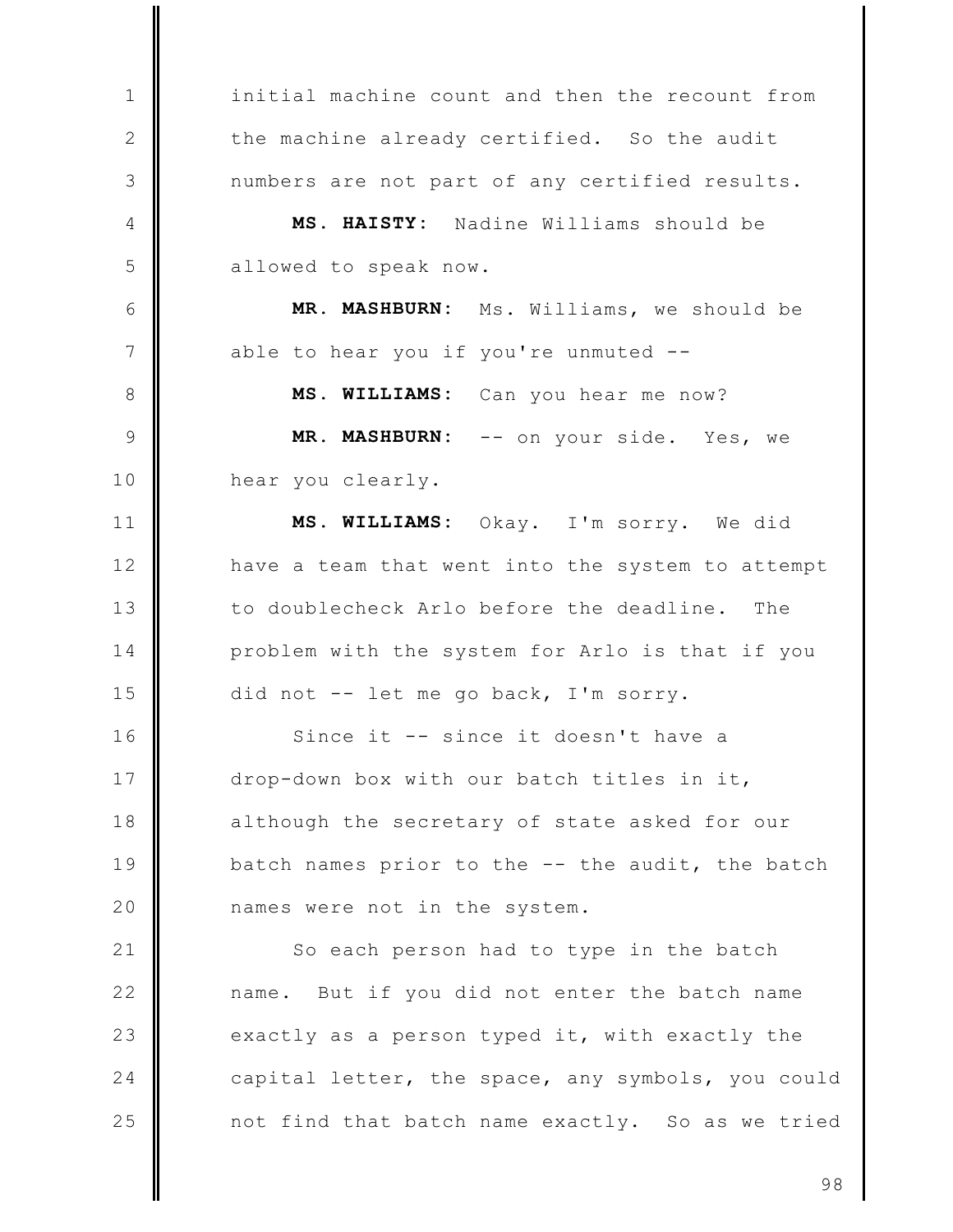to go back and check for balances, if you were not able to find that exact way it was typed, it could cause a duplicate.

 $\mathbf{1}$ 

 $\mathbf{2}$ 

3

4

5

6

 $7\phantom{.0}$ 

8

9

 $10$ 

 $11$ 

24

25

So we attempted to go back in and do a checks and balances, but if you were not -- and you took out any duplicates that were -- if there were any possibility of a duplicate or any type of double entry, you took those out. But, again, if the system would've had a drop-down box, it would've eliminate -- it would've helped to recheck some ballots.

 $12$ But we did do -- we did try to do -- we did  $13$ do a -- like I said, we did do some checks and 14 balances before we submitted the final before the 15 deadline. And that's why there were so little  $16$ inconsistencies. We had over one -- over 1,900 17 batch sheets that we entered and there was, like, 18 (indiscernible) inconsistencies found by 19 Mr. Rossi, but that's where -- but we didn't 20 check a lot of this because -- before the  $21$ deadline. But a drop-down box would have  $22$ eliminated -- would've eliminated that situation. DR. JOHNSTON: 23 Ms. Williams, I understand

that. But after the deadline, when you had the leisure of time and the opportunity to relook at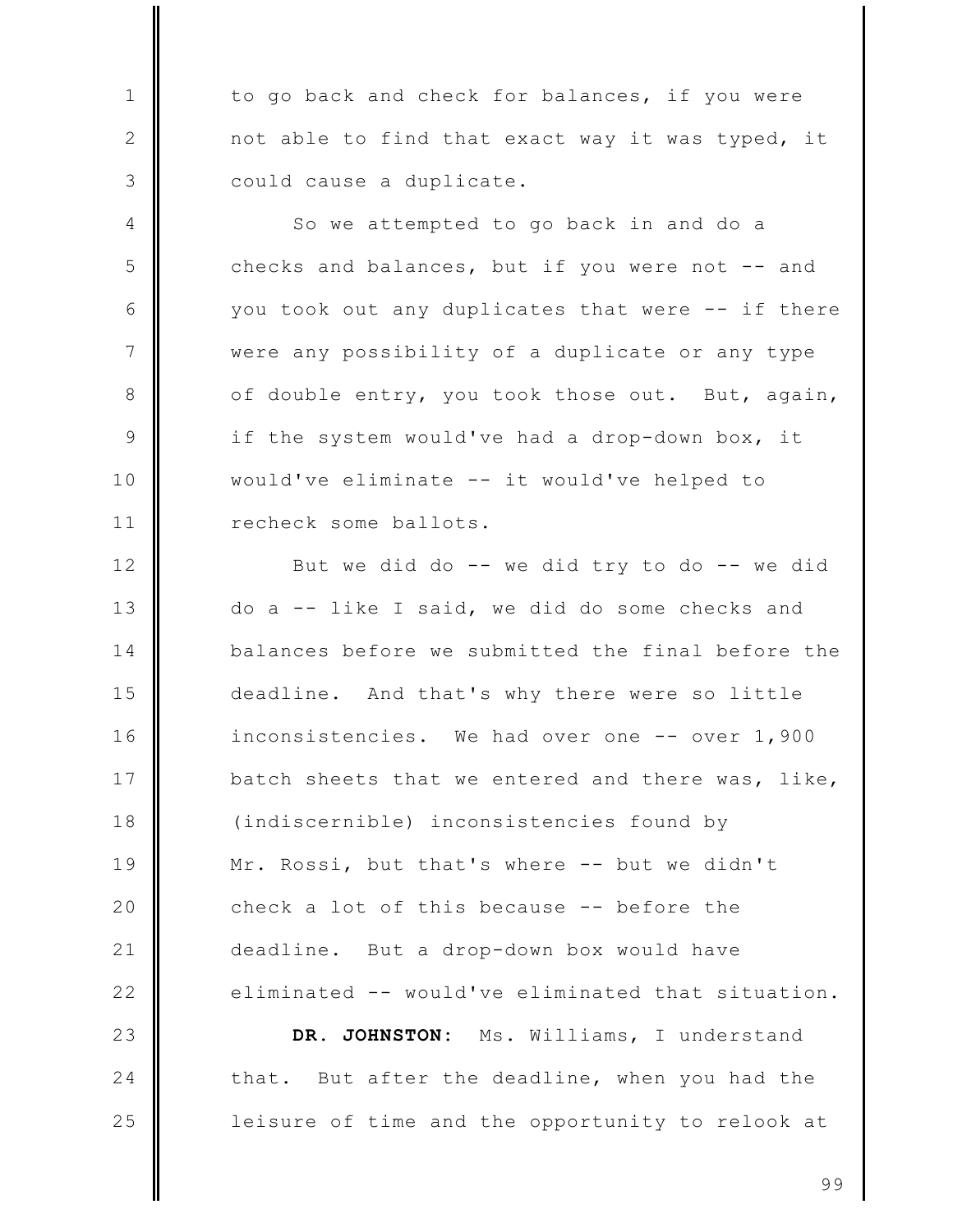the data entry and the total, did anybody in the  $\mathbf{1}$ office circle back and check the numbers?  $\mathbf{2}$ MS. WILLIAMS: The results -- like I said, 3  $\overline{4}$ the -- as the person stated, the results were 5 not -- the results did not change. The winner 6 was the same. So there was nothing to go back  $7\phantom{.0}$ and check. 8 So that's why -- we knew that the -- we know 9 that there was nothing -- that nothing had  $10$ changed. So there was nothing to go back and -- $11$ we wanted to make sure everything was as  $12$ consistent as possible, but, no, we -- we  $13$ didn't -- everything balanced out over all of the 14 numbers and we did not go back and check anything 15 else. No, ma'am.  $16$ If it would've changed any of the results, 17 it would've been a concern. But there was no 18 concern as far as anything (indiscernible), 19 anything more than (indiscernible). The results 20 did not change.  $21$ MRS. GHAZAL: This is Sara Ghazal. Have you  $22$ had a chance to sit down with your board and come 23 up with any -- and this is a suggestion not just 24 for Fulton but any other county that may be 25 listening, but to, perhaps, come up with a series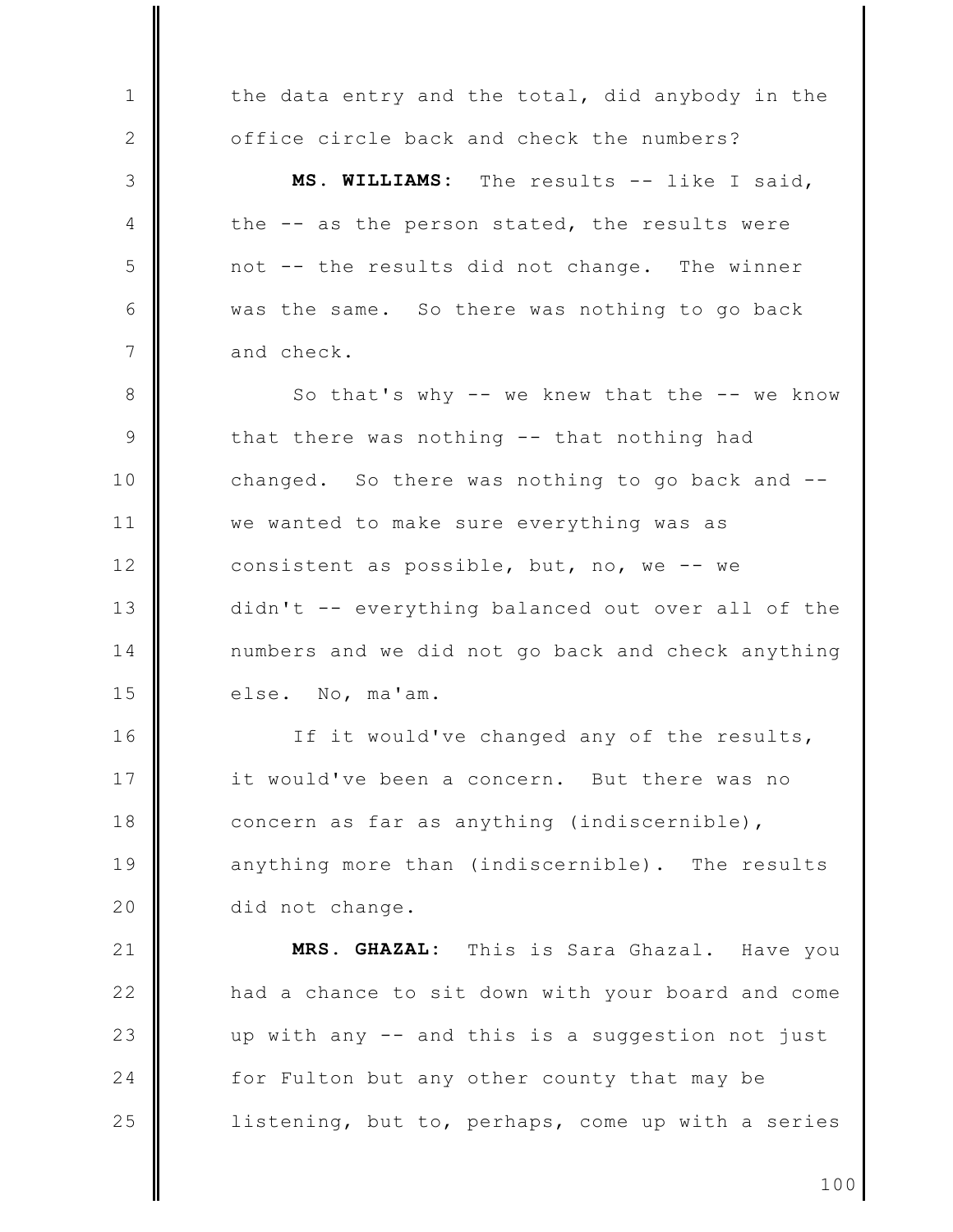of recommendations on, moving forward, what would  $\mathbf{1}$  $\mathbf{2}$ improve the process and what you need -- and I'm 3 sure you've been working with the secretary of state's office on this, but I think from my 4 5 perspective, as we move forward and look at 6 rulemaking, it would be really helpful to  $7\phantom{.0}$ understand from the county perspective the tools 8 that you feel like you need, moving forward, so  $\circ$ that we can have confidence in the process and so that we minimize errors moving forward.  $10$ 

MS. WILLIAMS:  $11$ I believe our attorney noted  $12$ that in the letter that was sent back in  $13$ response. But our concern would be mainly for us 14 to have -- as was said, to have more than one 15 license so we could've started off with more than  $16$ one person entering batch sheets. Because it was 17 such a large county, we would've had to have more 18 than one person being allowed to enter batch 19 sheets from the onset. And, of course, for us 20 having a bigger -- we could have the same  $21$ deadline. We wouldn't miss that deadline, but we  $22$ would just have to have more licenses and start 23 from the very beginning.

24 And, of course, this is a better system that 25 would just be able to not -- to be able to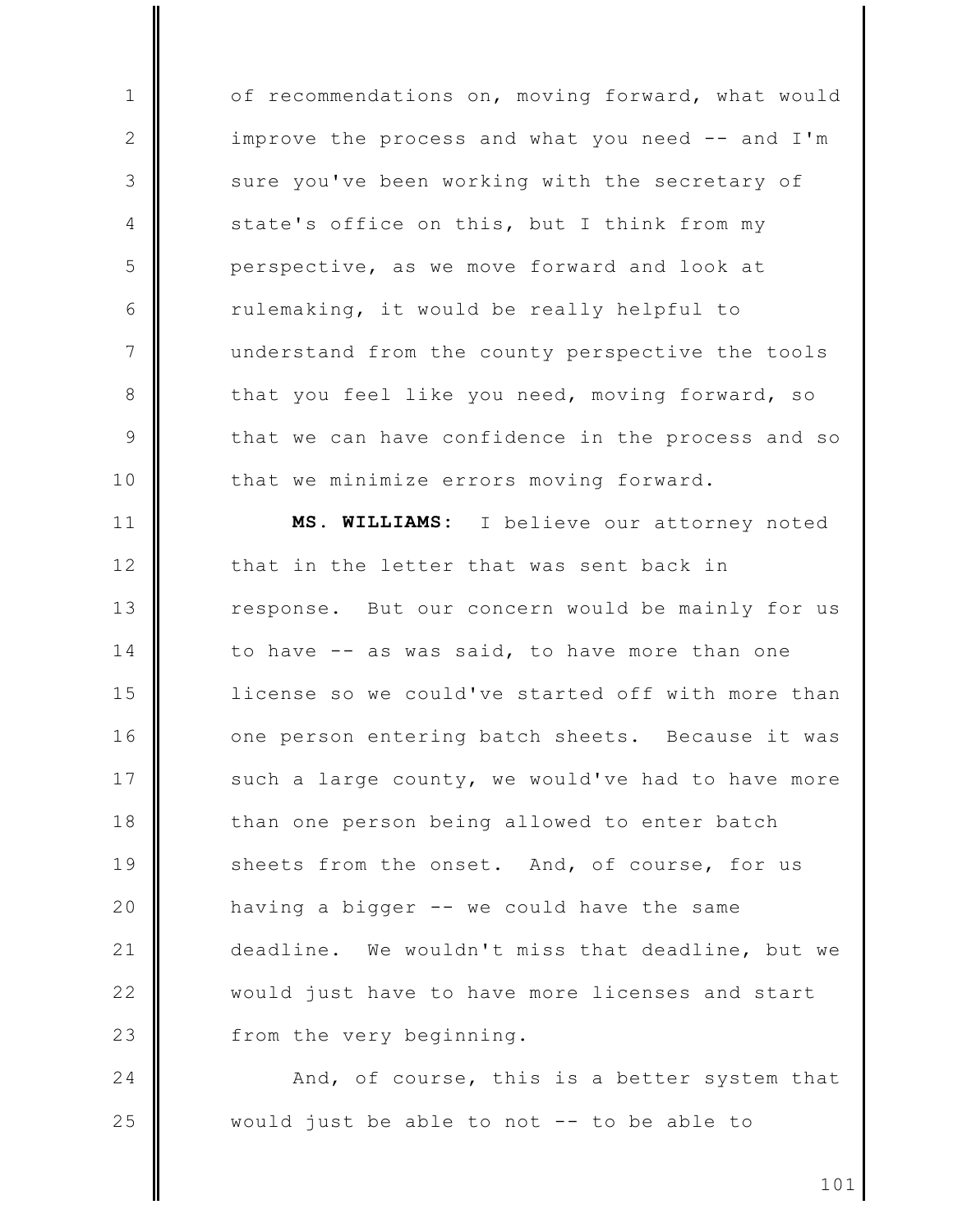catch -- the system itself, it just doesn't allow for human error in data entry. If the batch titles would've been there, it wouldn't have allowed you to make your own title for the batch sheets and it would've been our biggest concern. But we did express those things in the letter, I believe, in the response letter.

> MRS. GHAZAL: Thank you.

9 MR. GERMANY: I would add too -- this is  $10$ Ryan Germany -- that the recommendation for the  $11$ tools that Fulton County made specifically,  $12$ having kind of a drop-down to eliminate  $13$ double-entry and also to eliminate, I think, 14 missed batches, are some of the tools that Voting 15 Works said that they have added to Arlo.

 $16$ Now, Voting Works said that, you know, the 17 efficacy of those tools depends on the quality of 18 the ballot manifest.

19

 $\mathbf{1}$ 

 $\mathbf{2}$ 

3

4

5

6

7

8

MRS. GHAZAL: Yep.

MR. GERMANY: 20 That's where they're drawn  $21$ So there's no system that's going to from.  $22$ eliminate human error in data entry. It's going to hopefully make it harder -- make it easier to 23 24 catch, but, you know, that's, I think, something 25 really for whatever type of audit we end up doing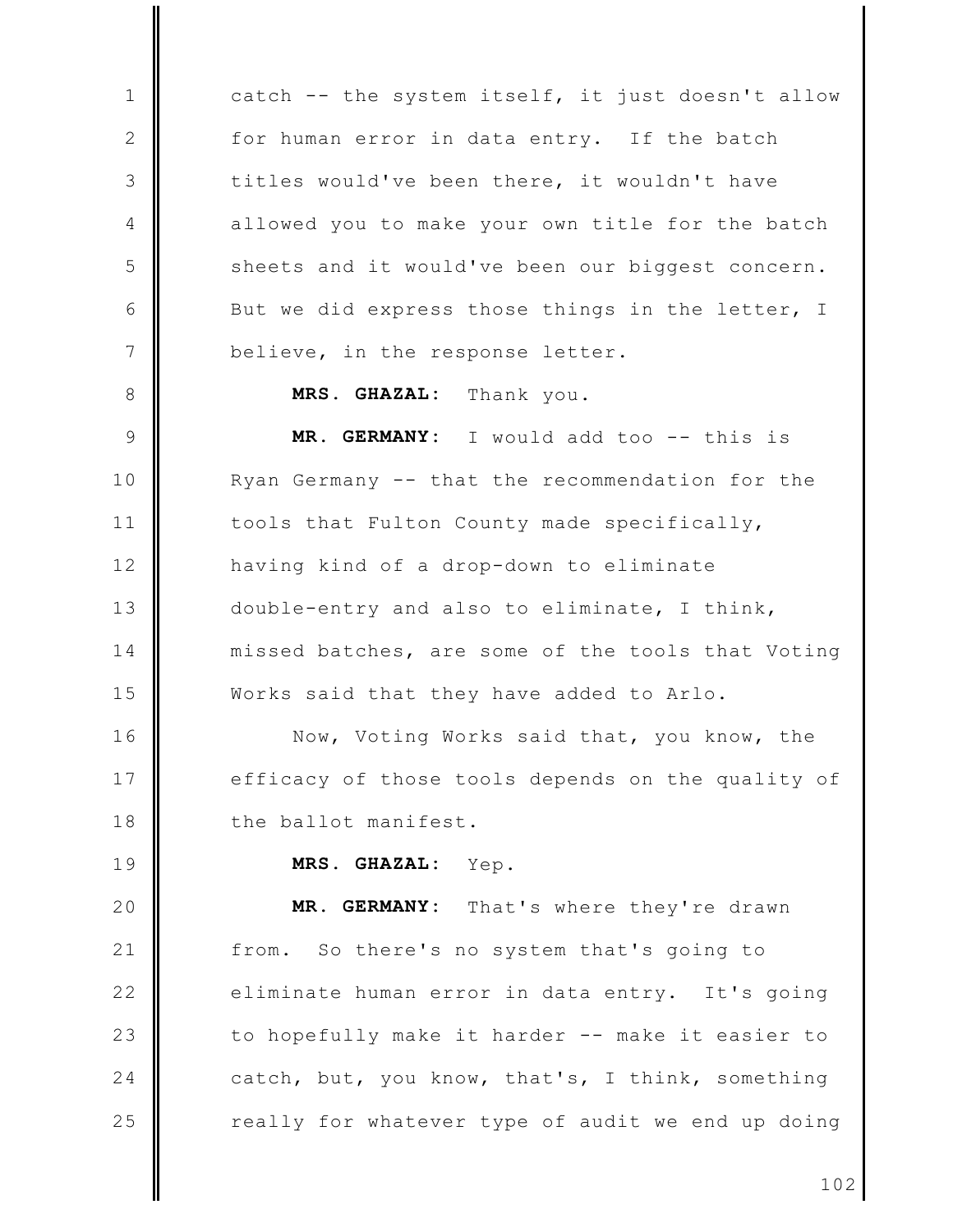is that, I think, as the board considers rules,  $\mathbf{1}$  $\mathbf{2}$ the ballot manifest is really crucial. And 3 that's a data entry thing as well. MRS. GHAZAL: And that's backing up a couple  $\overline{4}$ 5 of steps and looking at the reconciliation and 6 canvass process.  $7\phantom{.0}$ MR. GERMANY: Even before that --8 MRS. GHAZAL: Right. Right. 9 MR. GERMANY: -- because the ballot manifests are made kind of as -- $10$  $11$ MRS. GHAZAL: Right. MR. GERMANY: -- kind of as things are  $12$  $13$ scanned. But, yes, that's correct. 14 MRS. GHAZAL: Thank you. 15 MR. MASHBURN: Do we have a recommendation 16 from the investigators to bind the case over to 17 the  $--$ 18 MR. CALLAWAY: This is Jim --MR. MASHBURN: No, I'm sorry. 19 20 MR. CALLAWAY: One other thing worth  $21$ noting -- and if I understand correctly and I'll  $22$ ask some folks to correct me if I've got my data 23 wrong -- you know, basically, what we're doing 24 here is the sufficiency of the hand count when it 25 comes to these batches. And I do think it's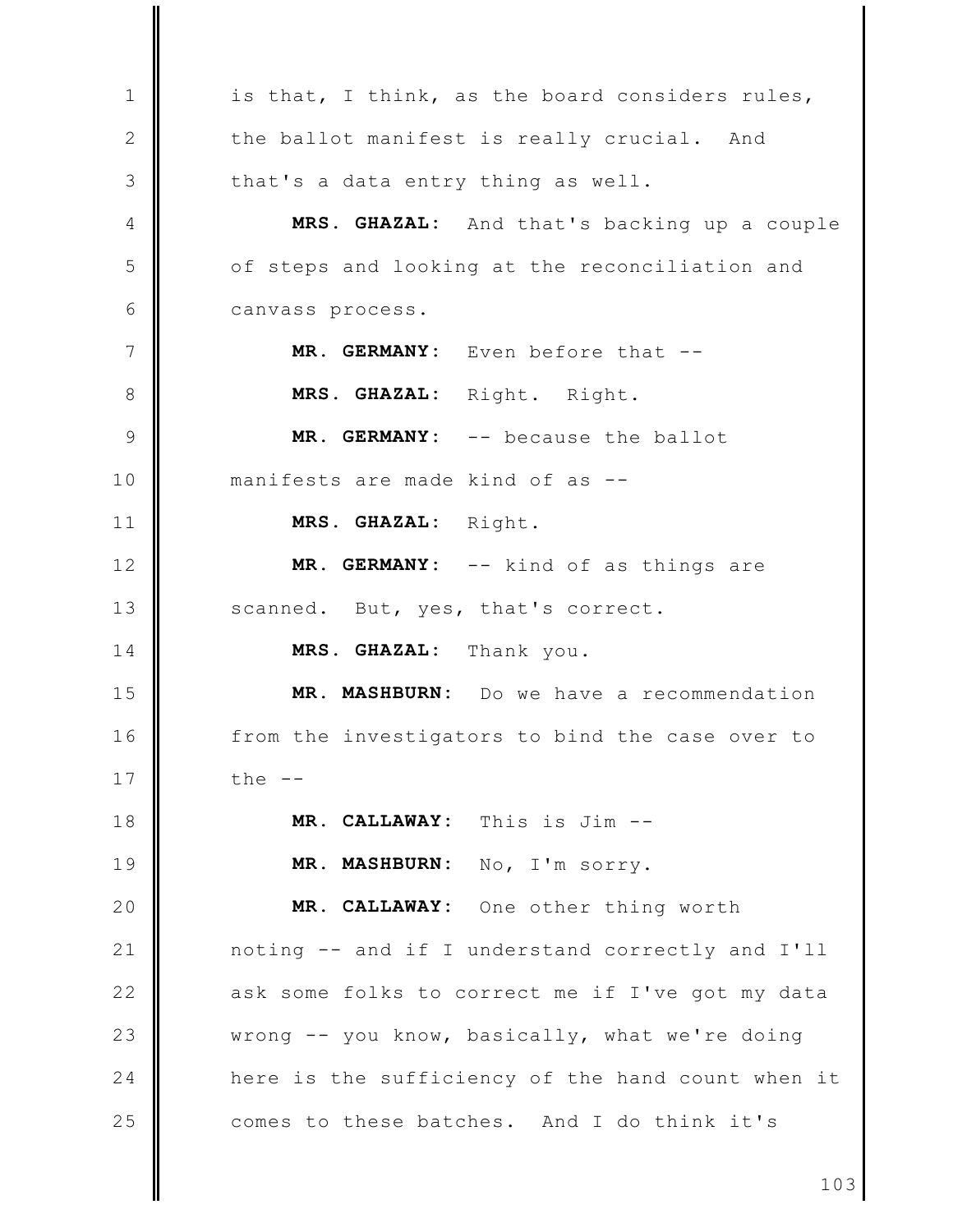worth noting that in the -- that in the original reporting, in terms of it's done electronically, the difference between the original and then the hand recount were only 634 votes in Fulton County out of 525,000 votes cast, possibly 525,000 votes cast.

 $\mathbf{1}$ 

 $\mathbf{2}$ 

3

4

5

6

 $7\phantom{.0}$ 

8

 $\circ$ 

 $10$ 

 $11$ 

 $12$ 

But that said, you know, I do appreciate that Mr. Rossi has brought this forward because I do see some inconsistencies in how the process was done and that does -- that will always raise concerns for citizens who want to make sure that the -- the elections are accurate.

 $13$ But -- and -- I also want to express to 14 Fulton County the fact that we have decided to 15 turn it over to the attorney general's office,  $16$ that's not a final determination, merely a 17 request that they conduct a more thorough 18 investigation. And I think that that's something 19 that needs to be pointed out to them. This isn't 20 a final determination matter.

 $21$ MR. MASHBURN: I thank you for your  $22$ comments. That's an excellent seque into me 23 asking the view of the board. I'm ready to 24 entertain a motion if any member of the board is 25 ready to make one.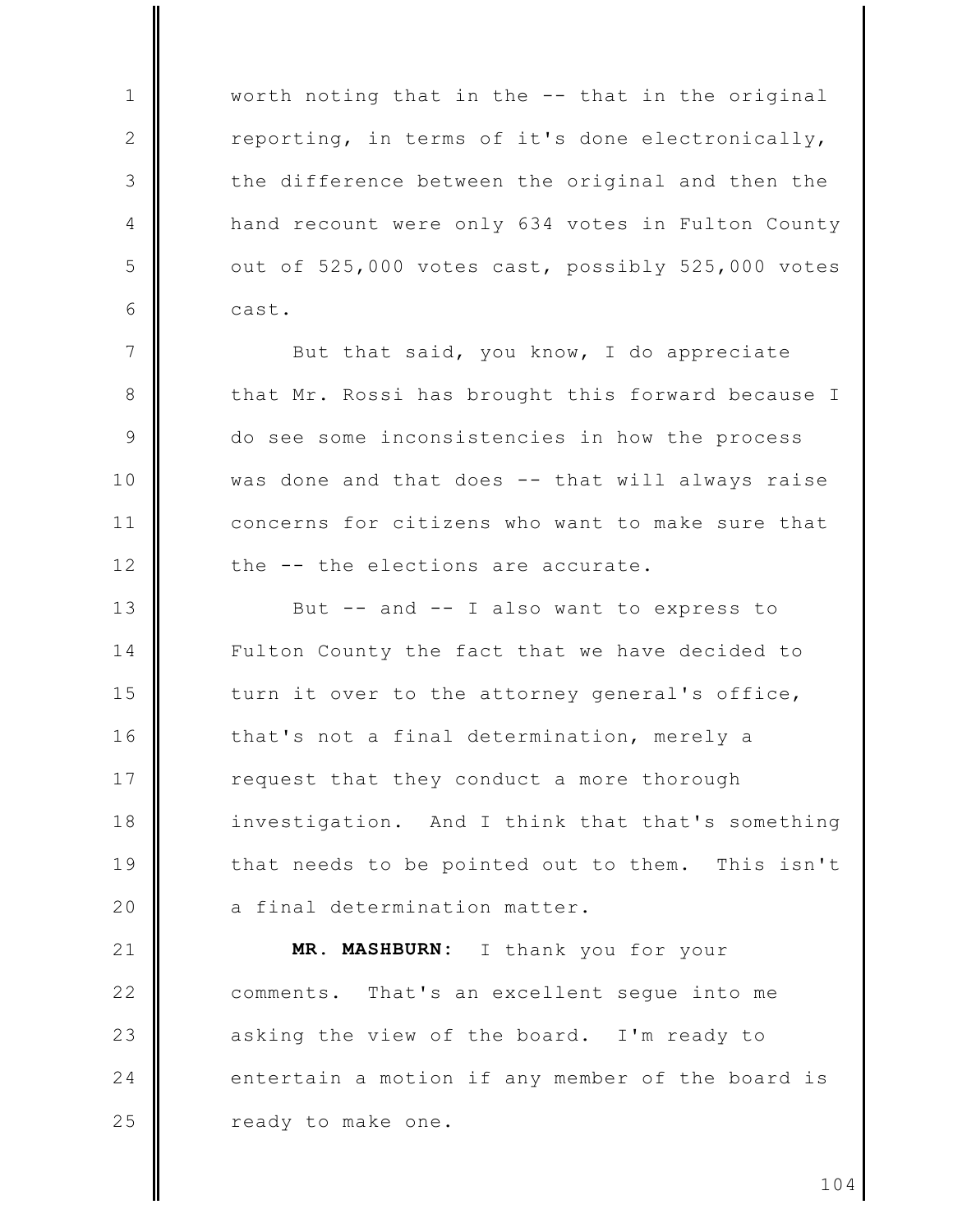There's been a recommendation to bind the  $\mathbf{1}$  $\mathbf{2}$ case over to the attorney general. DR. JOHNSTON: Seconded. 3 MR. MASHBURN: Well, you would be making the 4 5 motion. 6 DR. JOHNSTON: Oh, I'll make it.  $7\phantom{.0}$ MR. MASHBURN: Okay. Dr. Johnston makes the 8 motion. Is there a second? MR. LINDSEY: I'll second.  $\circ$ MR. MASHBURN: That's been seconded by  $10$  $11$ Mr. Lindsey. Any discussion?  $12$ MRS. GHAZAL: I'm going to express some  $13$ concern about sending to the attorney general a 14 case that's been, as far as I can tell, 15 incredibly thoroughly investigated. And the  $16$ errors that have been found are human data entry 17 errors. 18 And I'm concerned about tying up resources 19 with the attorney general's office looking at --20 when, in fact, the biggest problems were with the  $21$ platform and the resource allocation and not any  $22$ malfeasance or nonfeasance. 23 I think this is just a natural result of the 24 processes that were put in place because of the 25 time constraints. So I am not going to support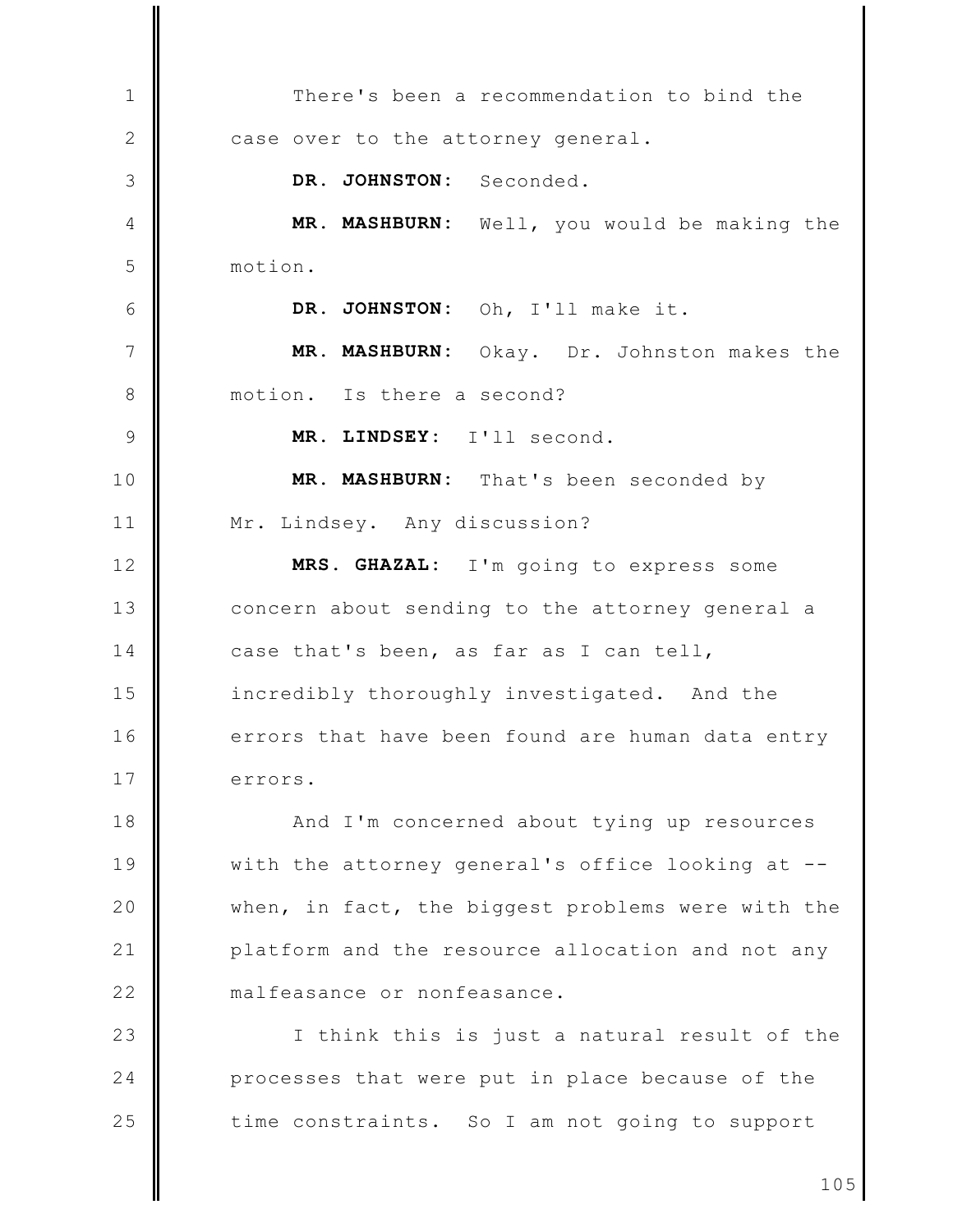the motion.

 $\mathbf{1}$ 

 $\mathbf{2}$ 

3

MR. MASHBURN: Further discussion? All those  $--$ 

MR. LINDSEY: My assumption is that that  $\overline{4}$ 5 will be something that would be taken into 6 account by the attorney general, given the level  $7\phantom{.0}$ of inconsistencies that we're seeing here. And 8 that could be part of any kind of determination 9 by the attorney general as to what go forward to, working with the secretary of state's office,  $10$  $11$ trying to formulate a solution here because we  $12$ don't -- you know, while I appreciate the time  $13$ restraints that Fulton County was under, I do 14 want to make sure that our elections are not just 15 accurate but -- but have the necessary data that 16 will make those like Mr. Rossi, who do -- do do 17 citizen reviews and have done a very good one, 18 you know, can have reasonable confidence in the 19 outcome, not just that the recount is accurate 20 but also that citizens have confidence in it.

 $21$ And for that reason, while I'm not convinced  $22$ that there's any kind of malfeasance going on 23 here other than some errors, I do think that the 24 errors were serious enough for further 25 investigation.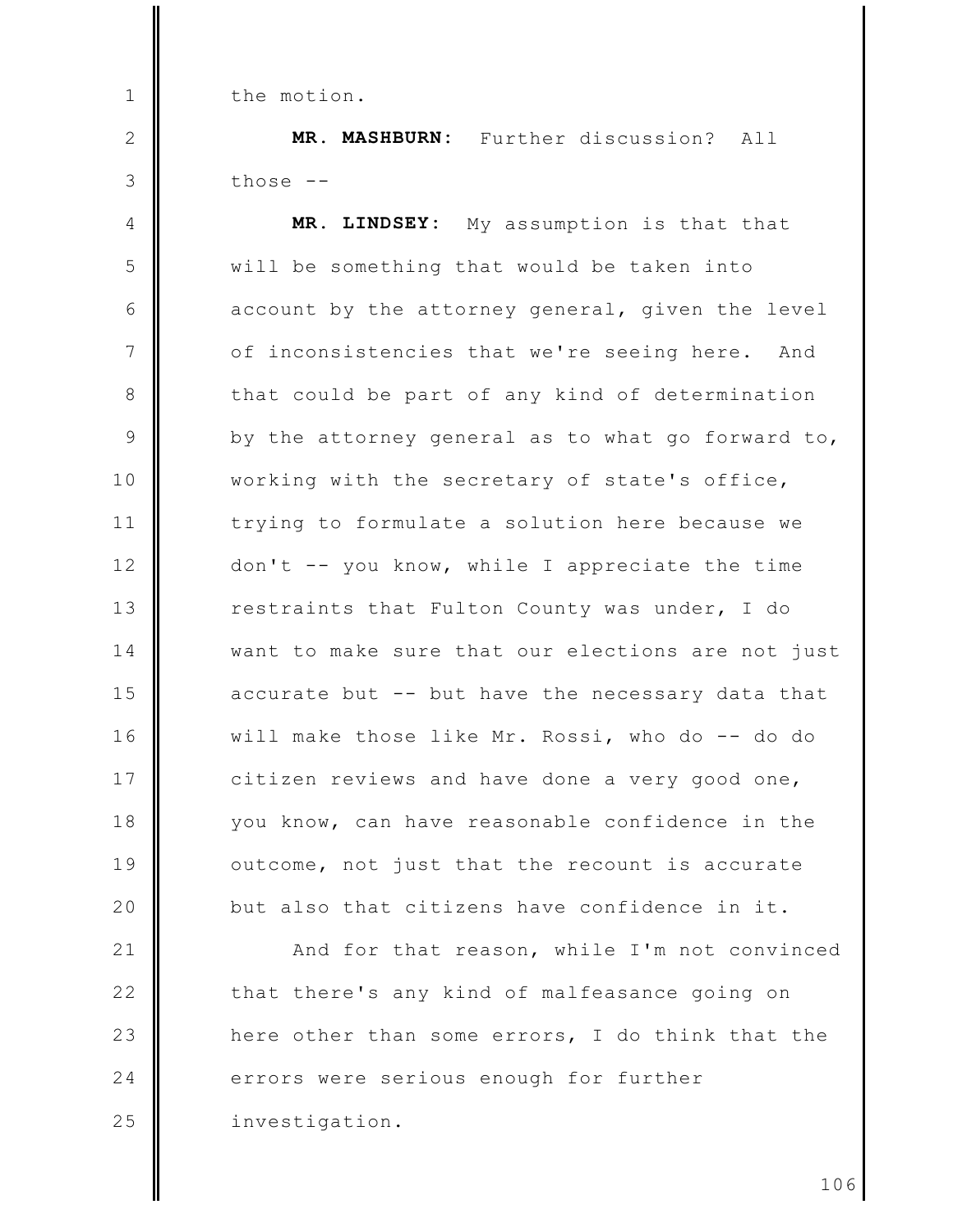And that's the reason for the motion.  $\mathbf{1}$ Thank  $\mathbf{2}$ you. 3 MR. MASHBURN: Further discussion? Ready to vote? All those in favor of the motion to bind  $\overline{4}$ 5 the case over to the attorney general say aye. 6 THE BOARD MEMBERS: Aye.  $\overline{7}$ MR. MASHBURN: All those opposed? 8 MRS. GHAZAL: Nav. MR. MASHBURN: Motion is carried.  $\circ$ And that completes the agenda prior to  $10$  $11$ executive session. And so at this point, I'll  $12$ entertain a motion that the board enter into  $13$ executive session. MRS. GHAZAL: I so move.  $14$ 15 MR. MASHBURN: Moved by Ms. Ghazal. 16 MR. LINDSEY: Second. DR. JOHNSTON: Second. 17 18 MR. MASHBURN: Seconded by Dr. Johnston and 19 Mr. Lindsey. So all those in favor? 20 THE BOARD MEMBERS: Aye.  $21$ MR. MASHBURN: So at this point, we will  $22$ mute the microphones and move into executive 23 session. Thank you.  $24$ (pause) 25 MR. MASHBURN: We're back on the record for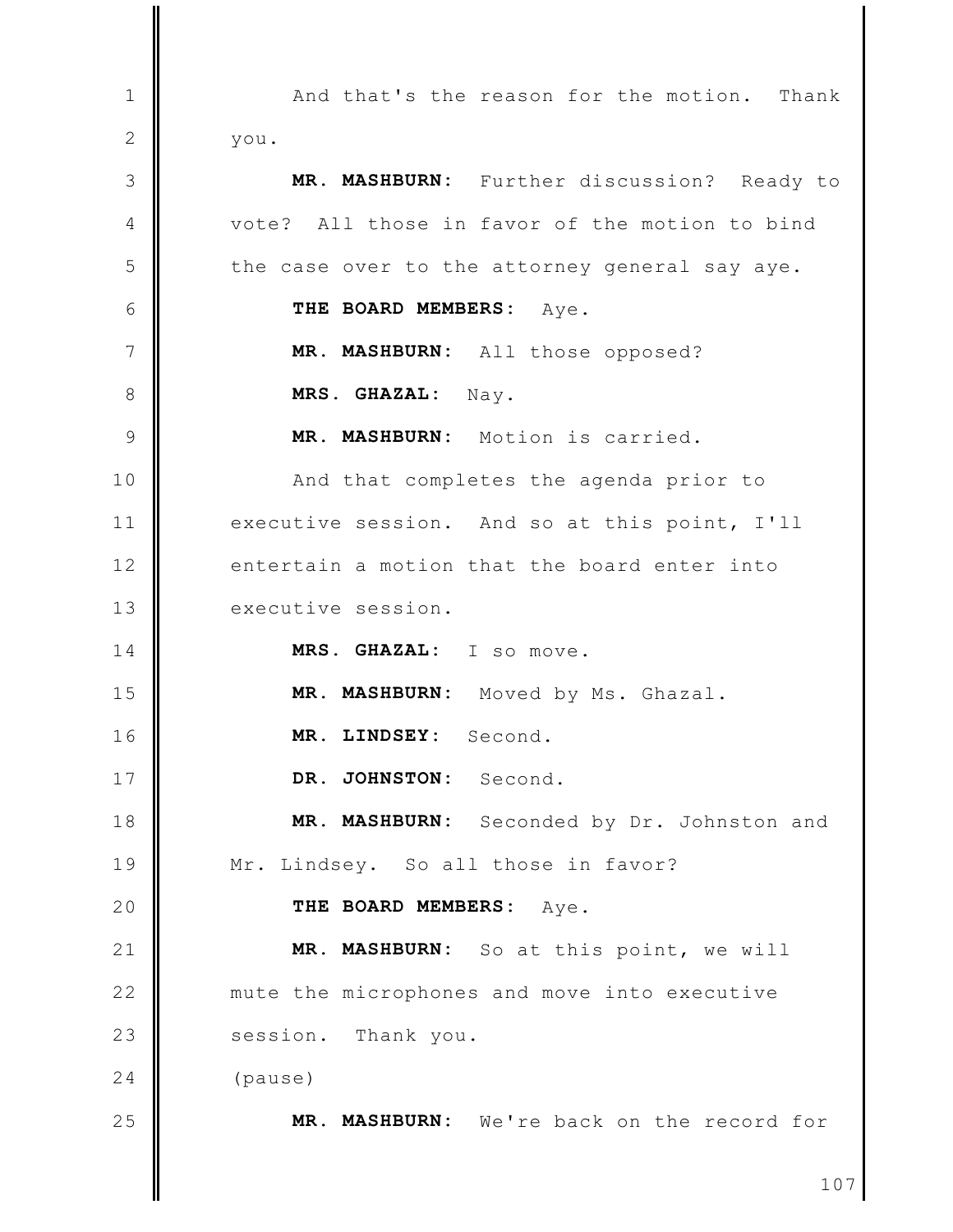just a moment. Everyone has been so kind to  $\mathbf{1}$ point out the chair's errors in a diplomatic and  $\mathbf{2}$ 3 kind way. It was pointed out to me that I did 4 not give a time that we were likely to adjourn --5 I mean reconvene. 6 And so the time is now 12:15. We are going  $\overline{7}$ to reconvene at 1:00. 1:00 we'll be back on the 8 record. Thank you.  $\circ$ (Executive session from 12:15 until 1:03.) MR. MASHBURN: We'd like to welcome  $10$  $11$ everybody back to the state election board,  $12$ March 16th meeting. We are reconvening after  $13$ executive session. I see -- there's no need to 14 take roll. I can just put on the record that all 15 of the board members are here. So a quorum is in  $16$ order. 17 We went into executive session for purposes 18 of discussing pending and potential litigation 19 and for the board to authorize subpoenas in case 20 number 2020-10, Dougherty County, and 2022-003, ballot harvesting.  $21$  $22$ And so with that, the next item on the 23 agenda is the attorney general's report. And we 24 have Charlene McGowan from the attorney general's 25 office here. So I'll turn the floor over to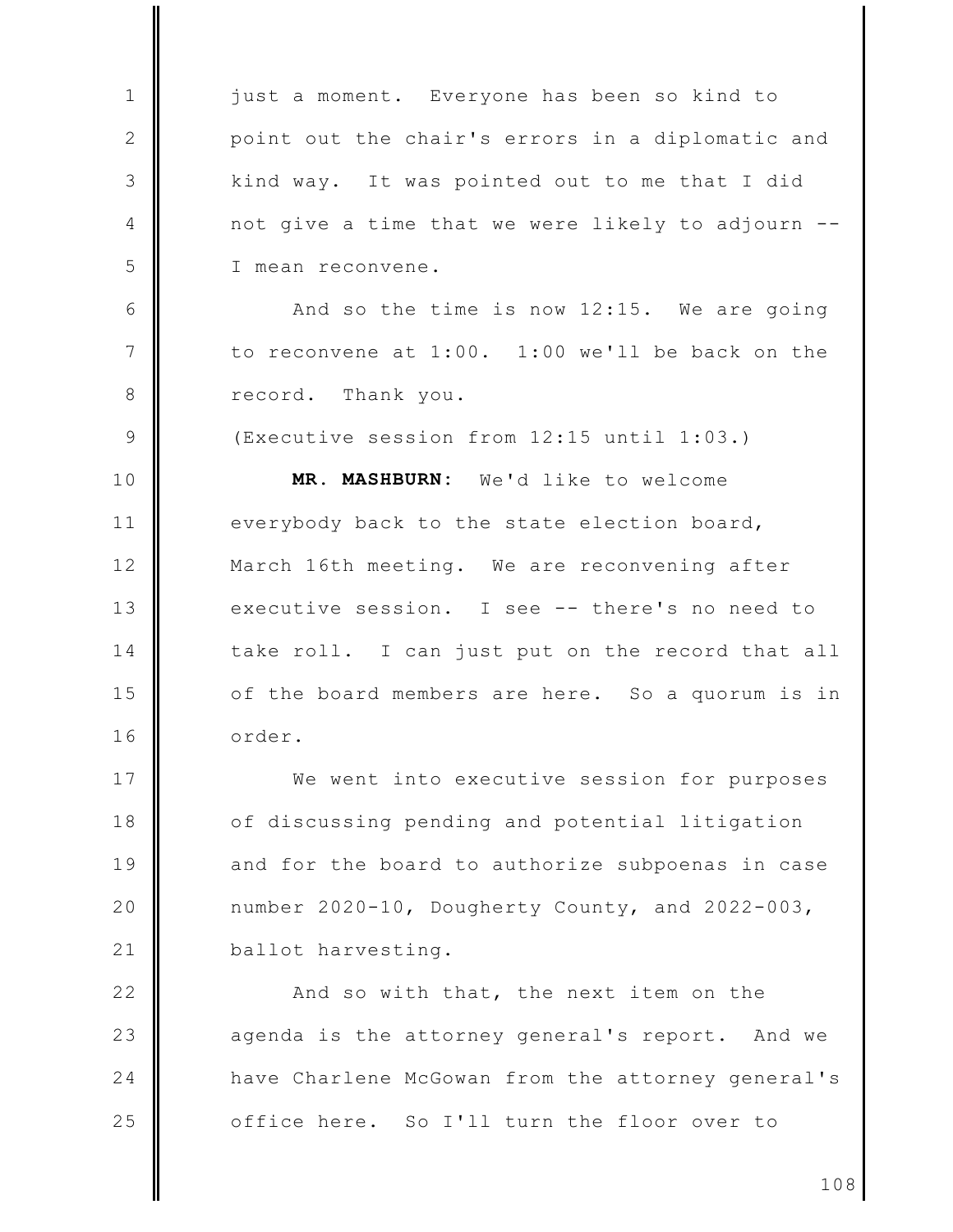Charlene.

 $\mathbf{1}$ 

| $\overline{2}$ | MS. MCGOWAN: Thank you, Mr. Chairman.             |
|----------------|---------------------------------------------------|
| 3              | For the attorney general report today, I am       |
| 4              | presenting a number of consent orders and final   |
| 5              | orders that are listed in the meeting agenda.     |
| 6              | Two of these are consolidated consent orders      |
| 7              | with Hancock County and Cobb County that resolve  |
| 8              | a number of outstanding cases in one order.       |
| $\mathcal{G}$  | I also have a number of final orders that         |
| 10             | are issuing cease-and-desist orders or reprimands |
| 11             | in the six cases that are listed on the agenda.   |
| 12             | And I'm happy to answer any questions that the    |
| 13             | board may have about individual cases, but        |
| 14             | otherwise we recommend that the board vote to     |
| 15             | approve the consent orders and final orders.      |
| 16             | MR. MASHBURN:<br>Thank you. Are there any         |
| 17             | board members that wish to take any particular    |
| 18             | case out of the block? Seeing none, are there     |
| 19             | any questions that the board members have for     |
| 20             | Charlene about those listed under consent orders? |
| 21             | DR. JOHNSTON:<br>I have a question.               |
| 22             | MR. MASHBURN:<br>Okay.                            |
| 23             | DR. JOHNSTON: Ms. McGowan, on consent order       |
| 24             | $2021 - 062$ .                                    |
| 25             | MS. MCGOWAN: Yes. The Walker County case,         |
|                | 109                                               |
|                |                                                   |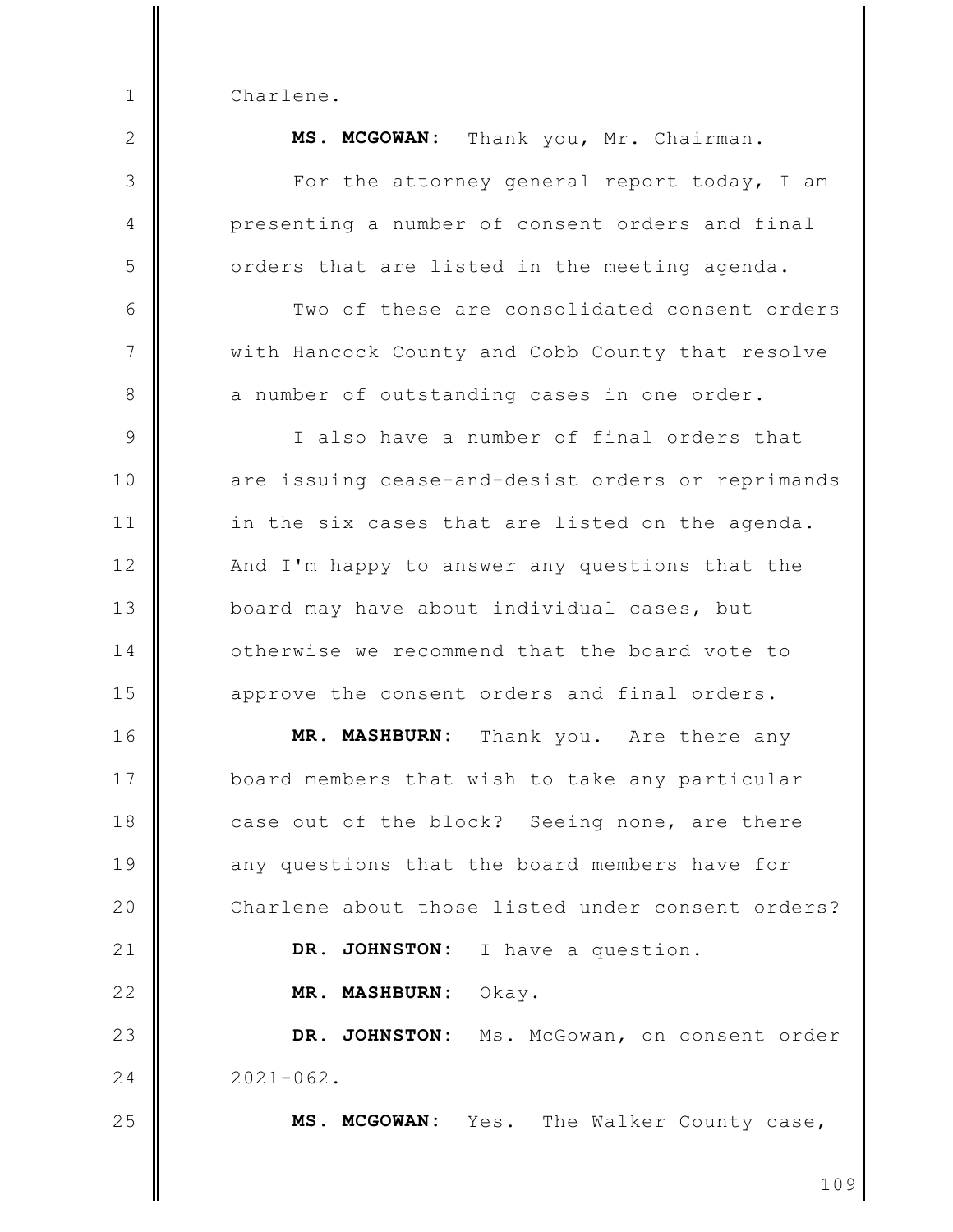yes.

 $\mathbf{1}$ 

 $\mathbf{2}$ 

3

 $\overline{4}$ 

5

6

 $\overline{7}$ 

8

 $\circ$ 

 $10$ 

 $11$ 

 $12$ 

 $13$ 

 $14$ 

19

DR. JOHNSTON: So there was a violation of 21-2-571. And I just had a question as to the recommended fine -- the finding. That is the case that is a felony. MS. MCGOWAN: Yes, a violation of 21-2-571 is a felony offense. The respondent in that case was also -- was referred to our office for civil administrative legal proceedings and that respondent was also referred to the local district attorney for possible criminal prosecution. Our office does not handle the criminal prosecution side of things. So this is just

15 resolving -- like I said, it will just resolve  $16$ the civil side of the matter and the case is --17 is still possibly going to be criminally 18 prosecuted.

> DR. JOHNSTON: Thank you.

20 MR. MASHBURN: Thank you. Any further  $21$ questions by the board members about any of the  $22$ cases? I'm prepared to entertain a motion to 23 approve the consent orders as recommended by  $24$ Anybody wish to make that motion? block. 25 MRS. GHAZAL: So moved.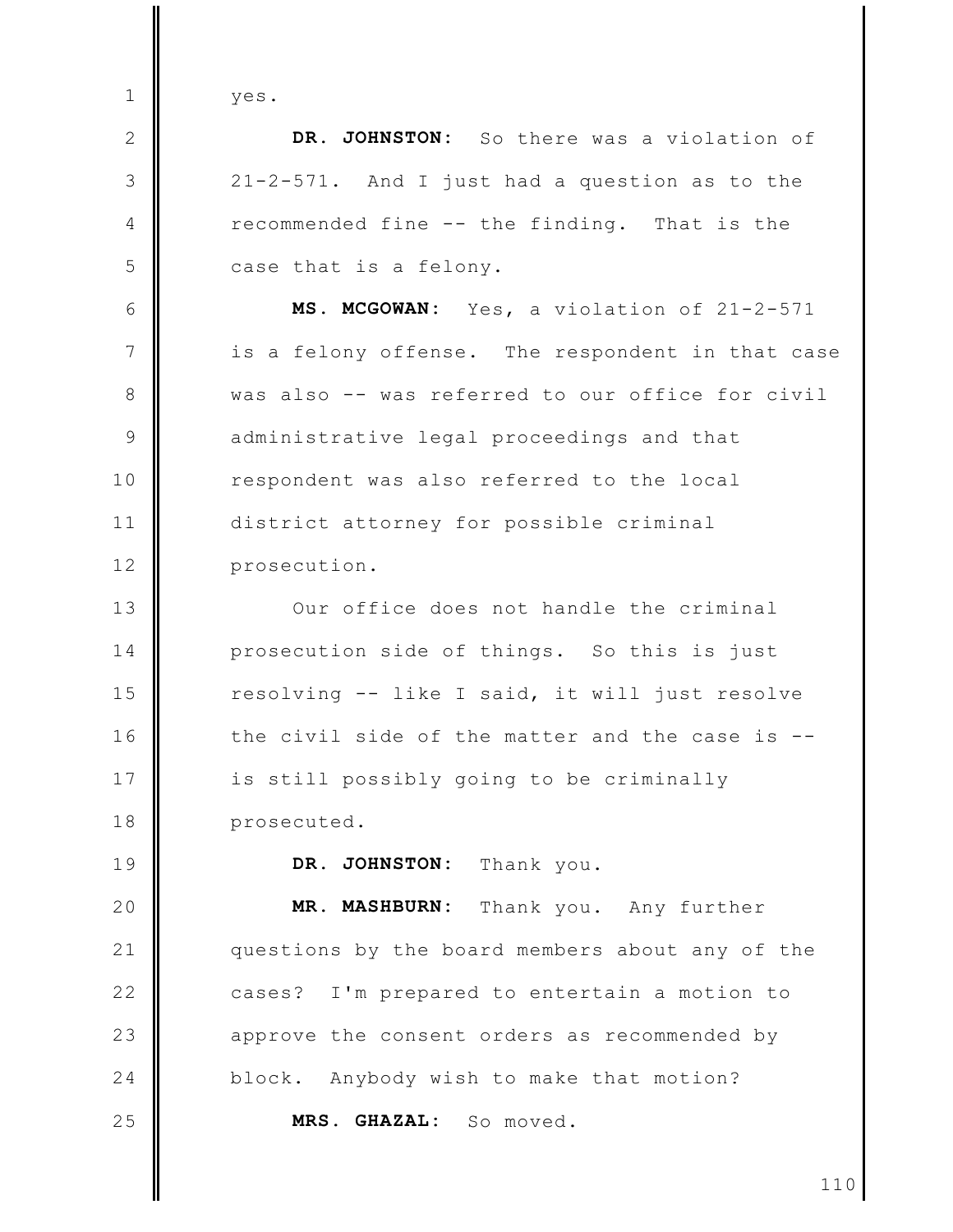MR. MASHBURN: Ms. Ghazal has made a motion.  $\mathbf{1}$ Is there a second?  $\mathbf{2}$ MR. LINDSEY: Second. 3 MR. MASHBURN: Mr. Lindsey has seconded. 4 5 And all those -- any discussion? 6 MR. LINDSEY: I'll have discussion just for  $\overline{7}$ those who were listening in. These were provided 8 to us prior and we have reviewed them.  $\mathcal{Q}$ MR. MASHBURN: Good point. All those in  $10$ favor say aye. THE BOARD MEMBERS: Aye.  $11$  $12$ MR. MASHBURN: All those opposed say nay.  $13$ Passes unanimously. 14 Is there any -- or would you like to move to 15 consolidated consent orders, Charlene?  $16$ MS. MCGOWAN: We're just voting on the 17 consent orders? 18 MR. MASHBURN: Yes. 19 MS. MCGOWAN: Yes. We can move to the 20 consolidated consent orders. And again, these  $21$ are for Hancock County and Cobb County, resolving  $22$ a number of cases that are -- the numbers are 23 listed on the agenda. Again I'm happy to 24 entertain any questions that the board may have 25 about the specific orders, but otherwise our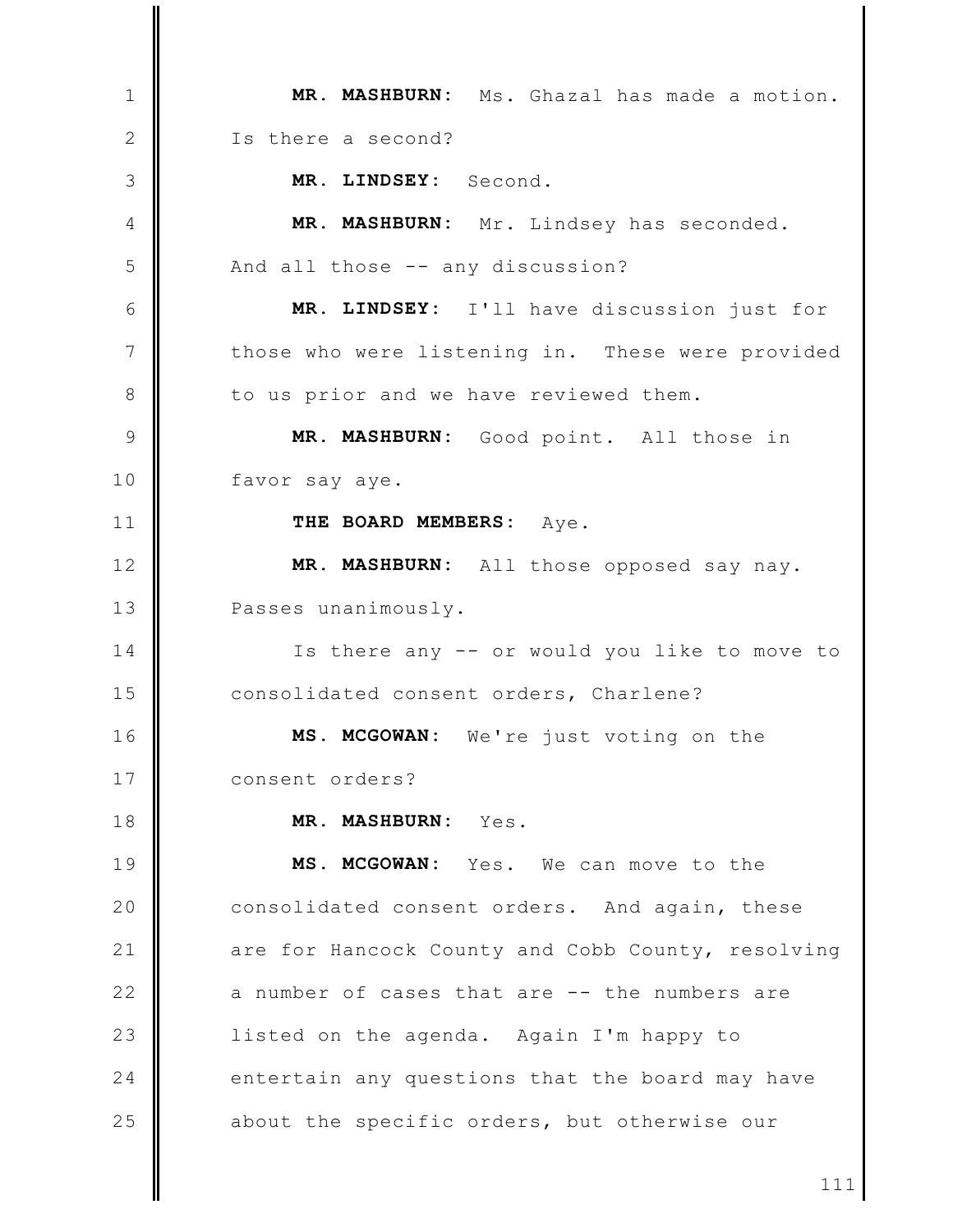office's recommendation is that the board vote to  $\mathbf{1}$  $\mathbf{2}$ approve the consolidated consent orders. 3 DR. JOHNSTON: I have a question. MR. MASHBURN: Dr. Johnston. 4 DR. JOHNSTON: The consolidated consent 5 6 order 2017-033, there were stolen election 7 materials. And I couldn't quite understand from 8 the wording. In the summary, says: Never 9 recovered because -- they were never recovered  $10$ because they were dumped into a dumpster or  $-$ - $11$ and I wasn't sure whether they ultimately were  $12$ recovered or just never recovered. There were  $13$ poll pads, scanners, DRE memory cards, cell 14 phones. 15 MS. MCGOWAN: My understanding is that there  $16$ were -- some of the election components that had 17 been stolen were not ultimately recovered is what 18 we were able to glean from the investigation. 19 DR. JOHNSTON: Okay. So never recovered 20 because they went to the dumpsite. I didn't know  $21$ if an investigator had information on that.  $22$ MRS. GHAZAL: If I could also clarify that

we're talking about barcode scanners not ballot scanners. These are just the hand-held barcode scanners.

23

24

25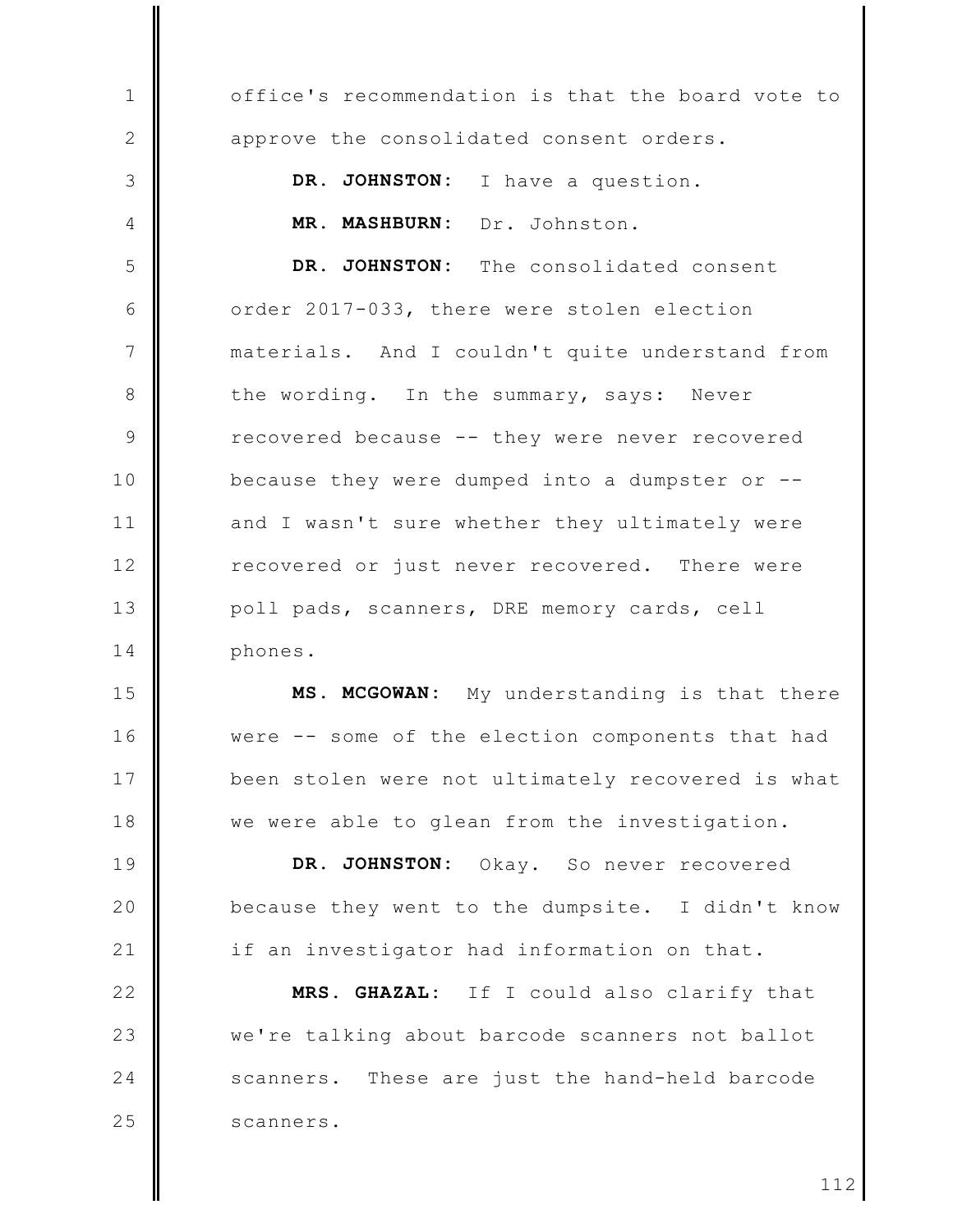MS. MCGOWAN: Yeah. And this is back in  $\mathbf{1}$ 2 2017. So this is a prior. It was the DRE --3 DR. JOHNSTON: Okay. MS. MCGOWAN: -- equipment.  $\overline{4}$ 5 This is a case where -- for the people 6 listening, this is a case where there was some  $\overline{7}$ election mater -- election equipment that was in 8 a vehicle that was stolen by an intervening 9 criminal actor. And some of the election  $10$ machinery or components were not recovered  $11$ because of the theft.  $12$ DR. JOHNSTON: Okay. And we do not use that  $13$ election material now? MS. MCGOWAN: That's correct. 14 15 DR. JOHNSTON: Okay. Thank you. 16 MR. MASHBURN: Good question. Okay. Any 17 board member like to pull out any consolidated 18 consent order case for a particular consideration 19 or mention? Okay. Hearing none, now I'll 20 entertain a motion to approve the consolidated  $21$ consent orders as proposed en bloc.  $22$ DR. JOHNSTON: Moved. 23 MR. MASHBURN: Dr. Johnston has made a 24 motion. Is there a second? 25 MRS. GHAZAL: Second.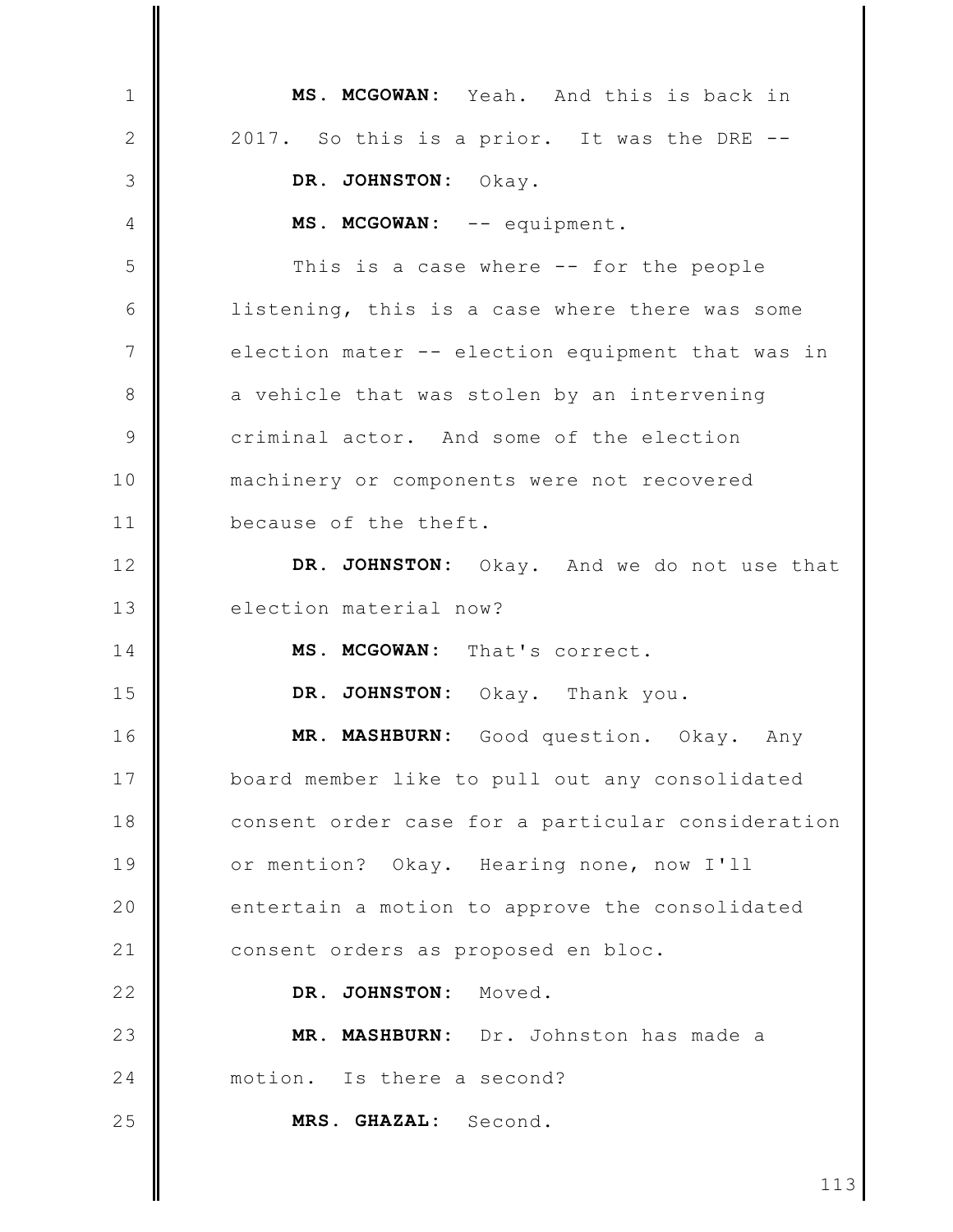MR. MASHBURN: Ms. Ghazal has seconded.  $\mathbf{1}$ Any  $\mathbf{2}$ discussion? All those in favor say aye. THE BOARD MEMBERS: 3 Aye.  $\overline{4}$ MR. MASHBURN: All those opposed would say 5 nay. Passes unanimously. 6 Now move to final orders. Attorney McGowan.  $\overline{7}$ MS. MCGOWAN: For the final orders section, we're presenting for the board's consideration 8  $\mathcal{Q}$ five final orders. One of them goes along with 10 2011-059 out of Hancock County. While we resolved that case with the board of elections  $11$  $12$ and registration in a consolidated consent order,  $13$ there's some individual respondents they're  $14$ issuing final orders against. And these are all 15 orders where we are issuing a cease-and-desist  $16$ order or a public reprimand. 17 I'm happy to answer any questions that the 18 board may have, otherwise we recommend that the 19 board vote to approve the final orders. 20 MR. MASHBURN: Questions or comments by the  $21$ board? Any board member like to take any case  $22$ out for particular discussion? Seeing none, now 23 would be the time I would entertain a motion to  $24$ approve final orders listed in the agenda en bloc 25 -- in a block.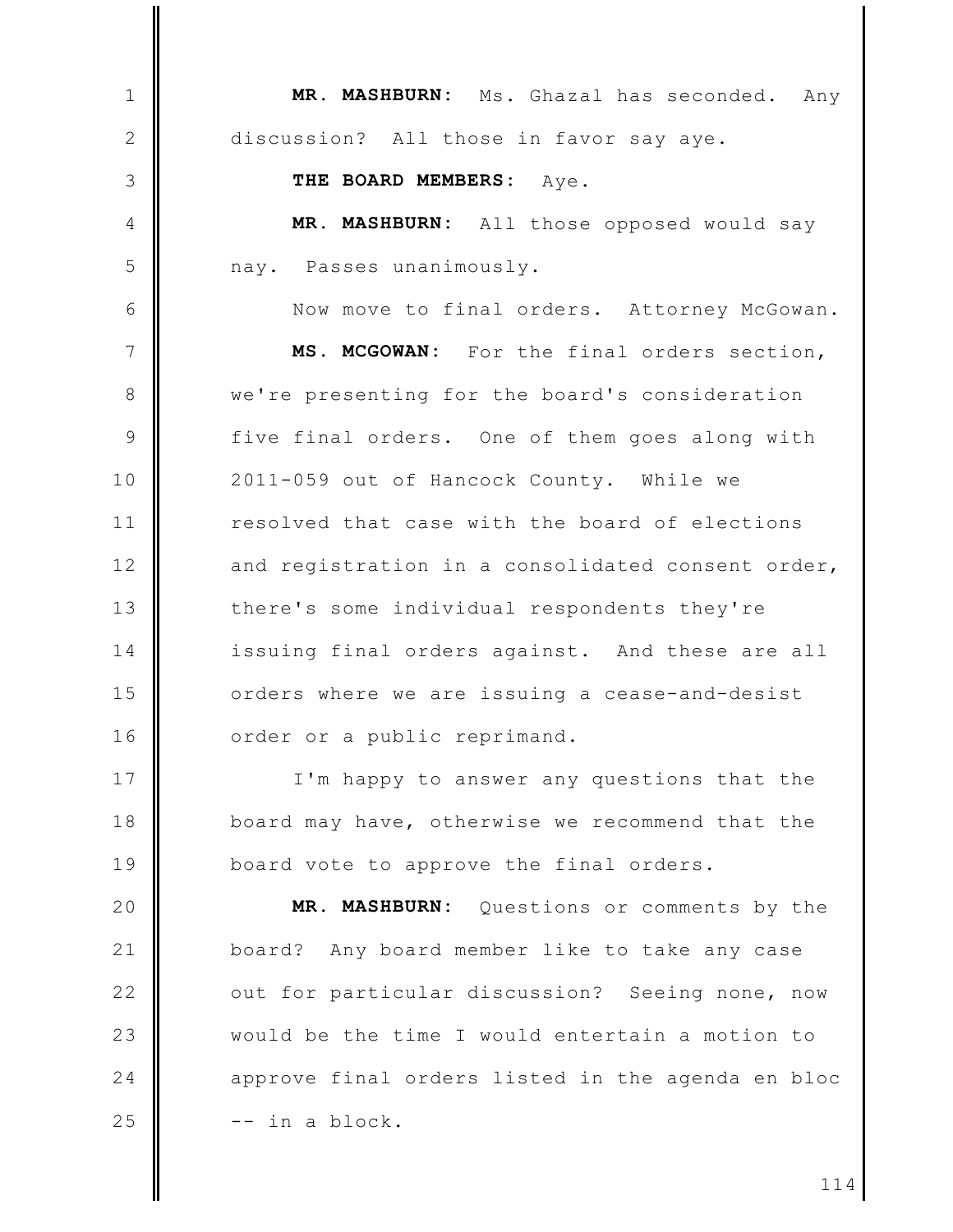DR. JOHNSTON: I move that we approve final  $\mathbf{1}$  $\mathbf{2}$ orders. MR. MASHBURN: Dr. Johnston has made the 3 motion. Is there a second? 4 5 MR. LINDSEY: Second. 6 MR. MASHBURN: Mr. Lindsey has made the  $\overline{7}$ Any discussion? Seeing none, all those second. 8 in favor say aye. THE BOARD MEMBERS: Aye.  $\circ$ 10 MR. MASHBURN: All those opposed would say  $11$ nay. Passes unanimously. That completes the  $12$ items on the agenda.  $13$ We would like to once again welcome our 14 newest members to the unpaid and unstaffed role 15 that you've now undertaken for the good of the  $16$ citizens of Georgia. And we thank you for your 17 willingness to serve the public in this capacity 18 and we welcome you and look forward to working 19 with you in the future. And thank you for your 20 willingness to serve.  $21$ And at this point if we're ready to adjourn,  $22$ I'll hear a motion to adjourn. 23 MRS. GHAZAL: So moved. MR. MASHBURN: Ms. Ghazal has made the  $24$ 25 motion.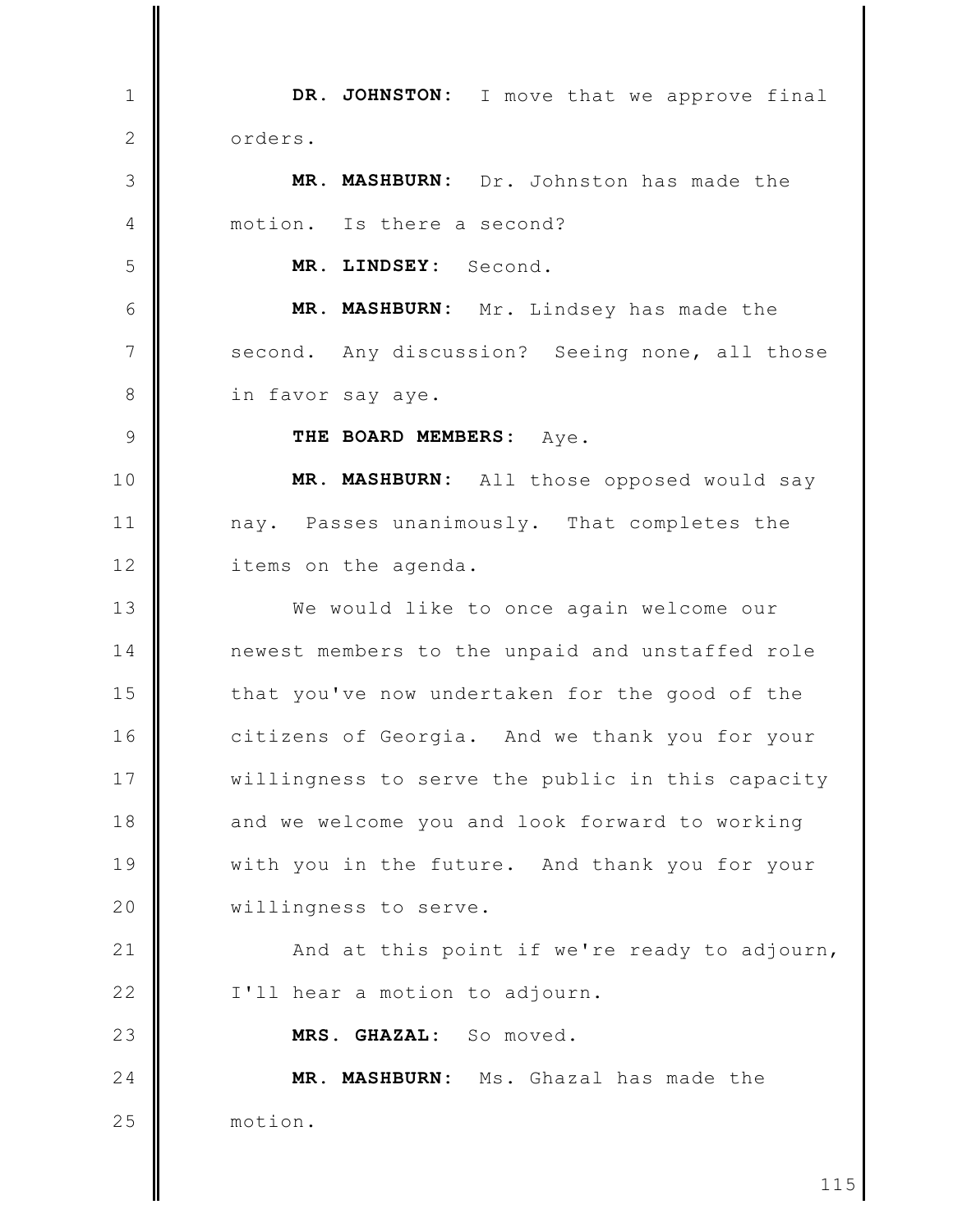| $\mathbf 1$<br>DR. JOHNSTON: Second.<br>$\mathbf{2}$<br>MR. MASHBURN: Dr. Johnston has seconded.<br>$\mathfrak{Z}$<br>All -- we have no discussion. All those in<br>$\sqrt{4}$<br>favor, aye.<br>5<br>THE BOARD MEMBERS: Aye.<br>$\epsilon$<br>MR. MASHBURN: Aye. We are -- all those<br>$\overline{7}$<br>opposed? We are adjourned.<br>$\,8\,$<br>Thank you, everyone.<br>$\mathsf 9$<br>(Concluded at 1:13 p.m.)<br>10<br>11<br>$12$<br>13<br>14<br>15<br>16<br>17<br>$1\,8$<br>19<br>20<br>21<br>$\overline{22}$<br>23 |    |  |
|----------------------------------------------------------------------------------------------------------------------------------------------------------------------------------------------------------------------------------------------------------------------------------------------------------------------------------------------------------------------------------------------------------------------------------------------------------------------------------------------------------------------------|----|--|
|                                                                                                                                                                                                                                                                                                                                                                                                                                                                                                                            |    |  |
|                                                                                                                                                                                                                                                                                                                                                                                                                                                                                                                            |    |  |
|                                                                                                                                                                                                                                                                                                                                                                                                                                                                                                                            |    |  |
|                                                                                                                                                                                                                                                                                                                                                                                                                                                                                                                            |    |  |
|                                                                                                                                                                                                                                                                                                                                                                                                                                                                                                                            |    |  |
|                                                                                                                                                                                                                                                                                                                                                                                                                                                                                                                            |    |  |
|                                                                                                                                                                                                                                                                                                                                                                                                                                                                                                                            |    |  |
|                                                                                                                                                                                                                                                                                                                                                                                                                                                                                                                            |    |  |
|                                                                                                                                                                                                                                                                                                                                                                                                                                                                                                                            |    |  |
|                                                                                                                                                                                                                                                                                                                                                                                                                                                                                                                            |    |  |
|                                                                                                                                                                                                                                                                                                                                                                                                                                                                                                                            |    |  |
|                                                                                                                                                                                                                                                                                                                                                                                                                                                                                                                            |    |  |
|                                                                                                                                                                                                                                                                                                                                                                                                                                                                                                                            |    |  |
|                                                                                                                                                                                                                                                                                                                                                                                                                                                                                                                            |    |  |
|                                                                                                                                                                                                                                                                                                                                                                                                                                                                                                                            |    |  |
|                                                                                                                                                                                                                                                                                                                                                                                                                                                                                                                            |    |  |
|                                                                                                                                                                                                                                                                                                                                                                                                                                                                                                                            |    |  |
|                                                                                                                                                                                                                                                                                                                                                                                                                                                                                                                            |    |  |
|                                                                                                                                                                                                                                                                                                                                                                                                                                                                                                                            |    |  |
|                                                                                                                                                                                                                                                                                                                                                                                                                                                                                                                            |    |  |
|                                                                                                                                                                                                                                                                                                                                                                                                                                                                                                                            |    |  |
|                                                                                                                                                                                                                                                                                                                                                                                                                                                                                                                            |    |  |
|                                                                                                                                                                                                                                                                                                                                                                                                                                                                                                                            |    |  |
|                                                                                                                                                                                                                                                                                                                                                                                                                                                                                                                            | 24 |  |
| 25                                                                                                                                                                                                                                                                                                                                                                                                                                                                                                                         |    |  |
|                                                                                                                                                                                                                                                                                                                                                                                                                                                                                                                            |    |  |